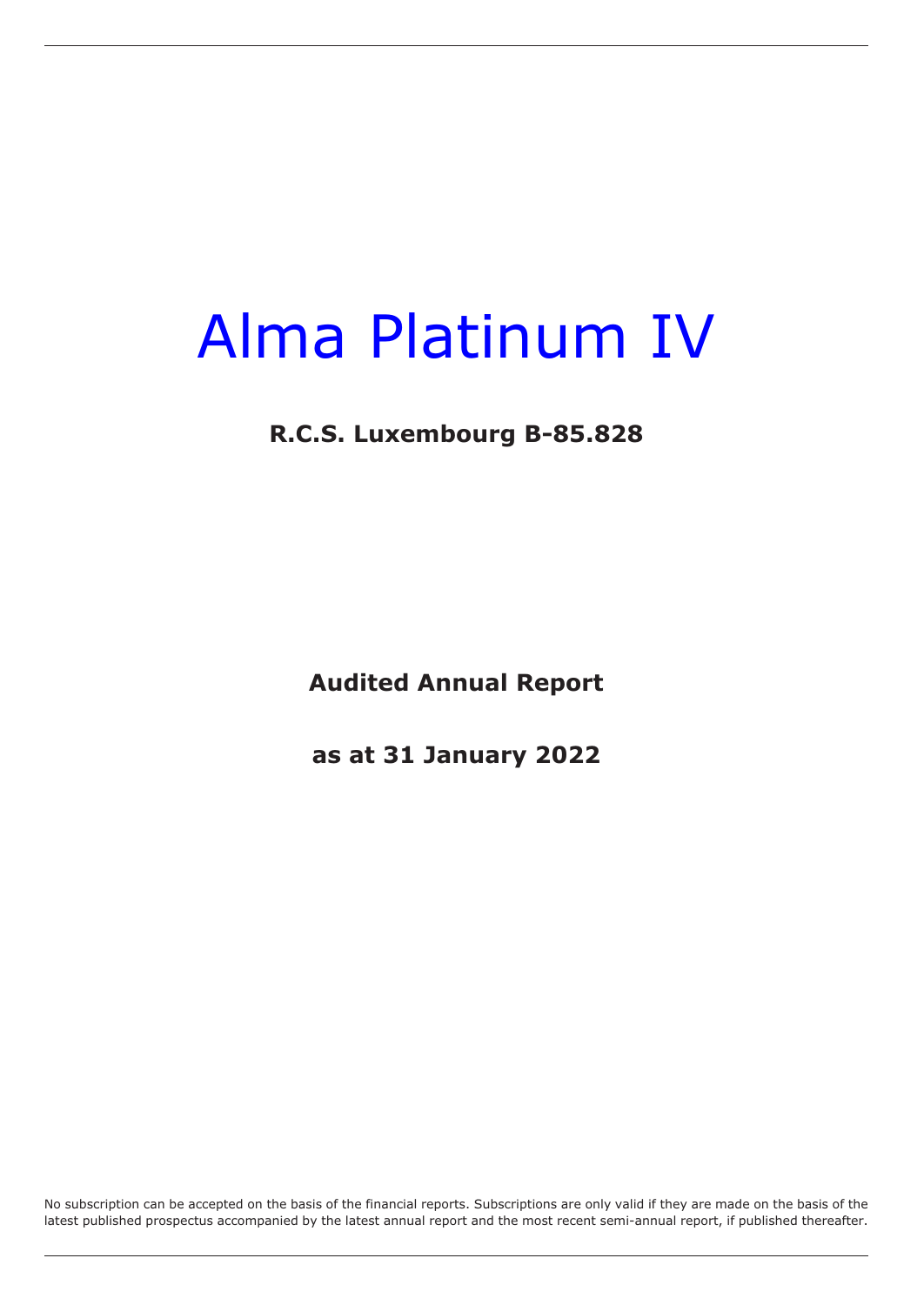### Table of contents

Page

| Management and Administration                                             |    |
|---------------------------------------------------------------------------|----|
| Directors' Report                                                         | 6  |
| Independent Auditor's Report                                              | 12 |
| <b>Statement of Net Assets</b>                                            | 14 |
| Key Figures as at 31 January 2022                                         | 17 |
| Statement of Operations and Changes in Net Assets                         | 21 |
| <b>Statistics</b>                                                         | 24 |
| Statement of Investments                                                  | 29 |
| Alma Platinum IV Systematic Alpha                                         | 29 |
| Alma Platinum IV Selwood Market Neutral Credit                            | 31 |
| Alma Platinum IV UBS Multi Strategy Alternatives                          | 33 |
| Alma Platinum IV CQS Asian Macro (launched on 28/05/2021)                 | 39 |
| Alma Platinum IV DLD Convertible Arbitrage (launched on 16/07/2021)       | 42 |
| Alma Platinum IV Selwood Euro High Grade (launched on 15/09/2021)         | 44 |
| Alma Platinum IV Oceanwood Opportunities (launched on 20/09/2021)         | 46 |
| Alma Platinum IV MidOcean Absolute Return Credit (launched on 10/01/2022) | 47 |
| Notes to the Financial Statements                                         | 52 |
| Information to Shareholders (unaudited)                                   | 92 |
|                                                                           |    |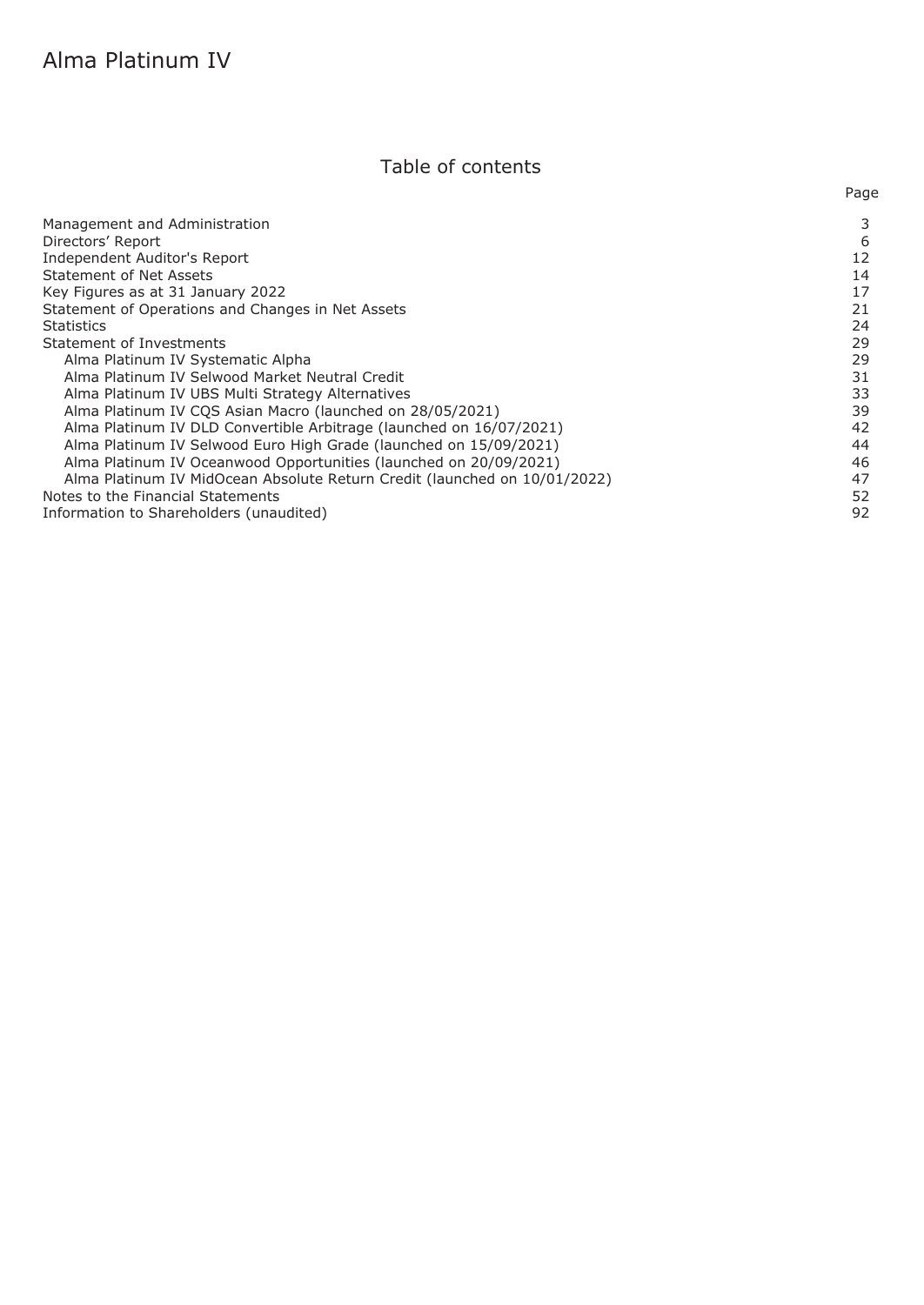### <span id="page-2-0"></span>Management and Administration

#### **Registered Office**

Alma Platinum IV 11-13, boulevard de la Foire L-1528 Luxembourg Grand Duchy of Luxembourg

#### **Board of Directors**

- Andreas Lehmann, Founding partner, Alma Capital Investment Management, 5 rue Aldringen, L-1118 Luxembourg, Grand Duchy of Luxembourg
- Henri Vernhes, Founding partner and Chief Executive Officer, Alma Capital, 2 avenue Montespan, 75016 Paris, France
- Baptiste Fabre, Partner, Alma Capital Investment Management, 5 rue Aldringen, L-1118 Luxembourg, Grand Duchy of Luxembourg
- Hervé Rietzler, Partner, Alma Capital Investment Management, 5, rue Aldringen, L-1118 Luxembourg, Grand Duchy of Luxembourg
- Gilles Dupin, Independent Director, Chairman and CEO of Monceau Assurances group, 52 boulevard Marcel Cahen, L-1311 Luxembourg, Grand Duchy of Luxembourg
- Michel Dupuydauby, Independent Director, Chairman of Azul Financial Advices, Calle Pindar 5, 17480 Roses (Girona), Spain\*
- Hugues Delcourt, Independent Director, Chairman of the Board of Directors of Kneip, 17 Rue Louis XIV, L-1948 Luxembourg, Grand Duchy of Luxembourg

#### **Depositary**

RBC Investor Services Bank S.A. 14, Porte de France L-4360 Esch-sur-Alzette Grand Duchy of Luxembourg

#### **Administrative Agent, Paying Agent, Domiciliary Agent and Listing Agent**

RBC Investor Services Bank S.A. 14, Porte de France L-4360 Esch-sur-Alzette Grand Duchy of Luxembourg

#### **Registrar and Transfer Agent**

RBC Investor Services Bank S.A. 14, Porte de France L-4360 Esch-sur-Alzette Grand Duchy of Luxembourg

#### **Management Company**

Alma Capital Investment Management 5, rue Aldringen L-1118 Luxembourg Grand Duchy of Luxembourg

#### **Investment Managers**<sup>1</sup>

State Street Global Advisors Limited 20 Churchill Place, Canary Wharf London E14 5HJ United Kingdom

\* Resigned effective 9 February 2022.

<sup>1</sup> In relation to certain Sub-Funds only, as further detailed in this report.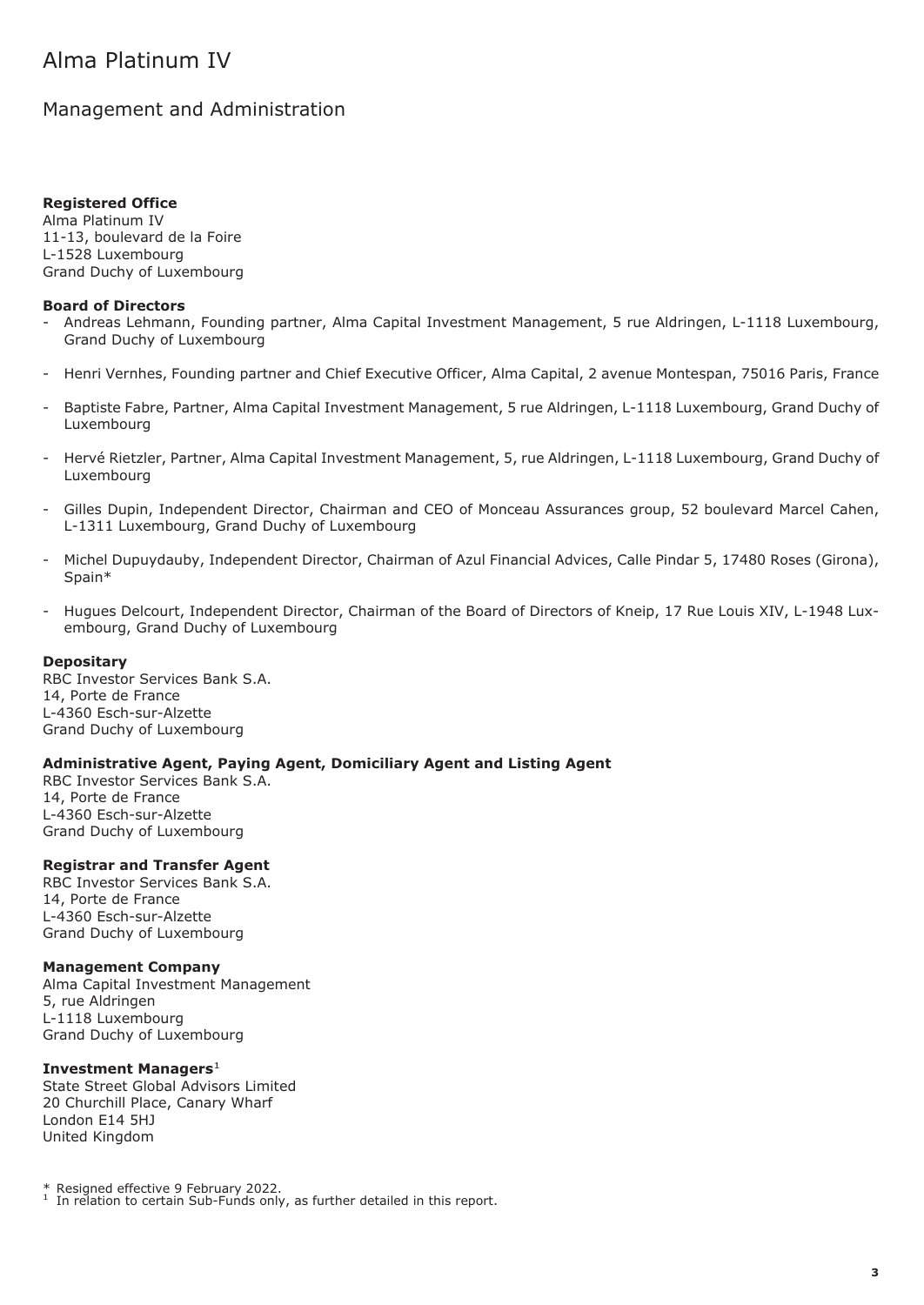### Management and Administration (continued)

Selwood Asset Management (France) SAS 51, rue de Londres 75008 Paris France (from 3 September 2021)

Oceanwood Capital Management LLP 4 Albemarle Street London W1S 4GA United Kingdom (from 9 September 2021)

Selwood Asset Management LLP 15 Stratford Place London W1C 1BE United Kingdom

DLD Asset Management LP 80 Broad ST New York, NY 10004 United States of America (from 16 June 2021)

CQS (UK) LLP One Strand London WC2N 5HR United Kingdom (from 23 March 2021)

MidOcean Credit Fund Management, L.P. 320 Park Avenue Suite 1600 New York, NY 10022 United States of America (From merger as at 10 January 2022)

#### **Portfolio Manager**<sup>2</sup>

Winton Capital Management Limited Grove House 27 Hammersmith Grove London W6 0NE United Kingdom

#### **Sub-Investment Managers**<sup>3</sup>

Brilliance Asset Management Limited, 19/F, 2 International Finance Centre, 8 Finance Street, Central Hong Kong

BlueBay Asset Management LLP 77 Grosvenor Street London W1K 3JR United Kingdom (Unallocated as at 31 January 2022 but activity during the period)

<sup>2</sup> In relation to the Sub-Fund Alma Platinum IV Systematic Alpha only, as further detailed in this report.<br><sup>3</sup> In relation to the Sub-Fund Alma Platinum IV UBS Multi Strategy Alternatives only, as further detailed in thi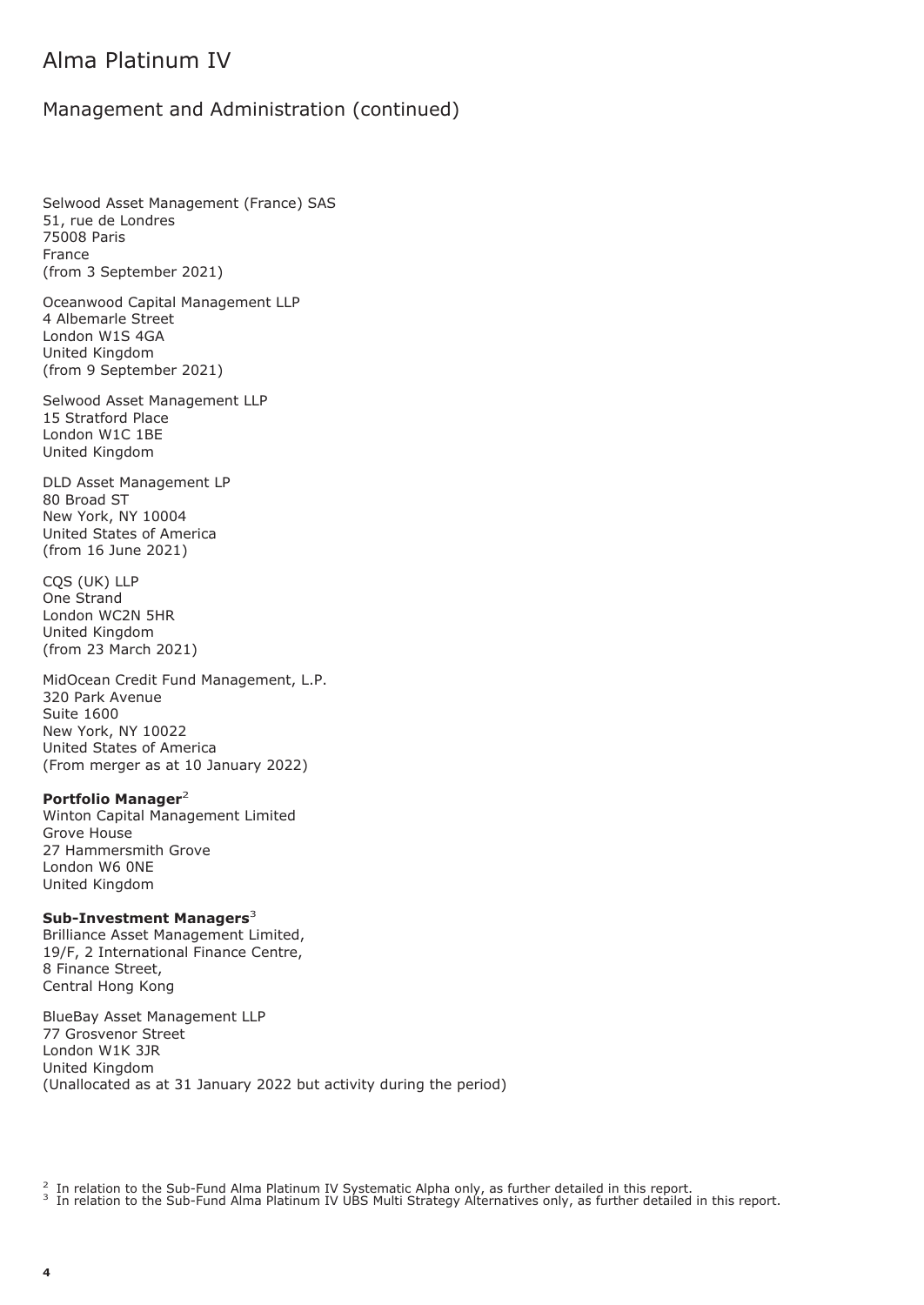#### Management and Administration (continued)

Magnetar Financial LLC 1603 Orrington Avenue, 13th Floor Evanston, Illinois, 60601 United States of America

Millburn Ridgefield Corporation 55 West 46th Street, 31st Floor New York, NY 10036 United States of America

Two Sigma Advisers, LP 100 Avenue of the Americas, 16<sup>th</sup> Floor New York, NY 10013 United States of America

York UCITS Holdings, LLC c/o York Capital Management, 767 Fifth Avenue, 17<sup>th</sup> Floor New York, NY 10153 United States of America

DLD Asset Management LP 80 Broad ST New York, NY 10004 United States of America

Asymmetry Capital Management LP 101 California Street, Suite 1725 San Francisco, CA 94111 United States (terminated on 14 February 2022)

Oceanwood Capital Management LLP 4 Albemarle Street London W1S 4GA United Kingdom (from 7 May 2021)

#### **Investment Advisor**<sup>4</sup>

UBS Hedge Fund Solutions LLC 600 Washington Boulevard Stamford, Connecticut United States of America

#### **Independent Auditor of the Company**

Ernst & Young S.A. 35E, avenue John F. Kennedy L-1855 Luxembourg Grand Duchy of Luxembourg

#### **Legal Adviser of the Company**

Elvinger Hoss Prussen *société anonyme* 2, place Winston Churchill L-1340 Luxembourg Grand Duchy of Luxembourg

<sup>4</sup> In relation to the Sub-Fund Alma Platinum IV UBS Multi Strategy Alternatives only, as further detailed in this report.

Capitalized terms used herein shall have the same meaning as in the prospectus of Alma Platinum IV applicable as at 31 January 2022 (the "Prospectus") unless the context requires otherwise.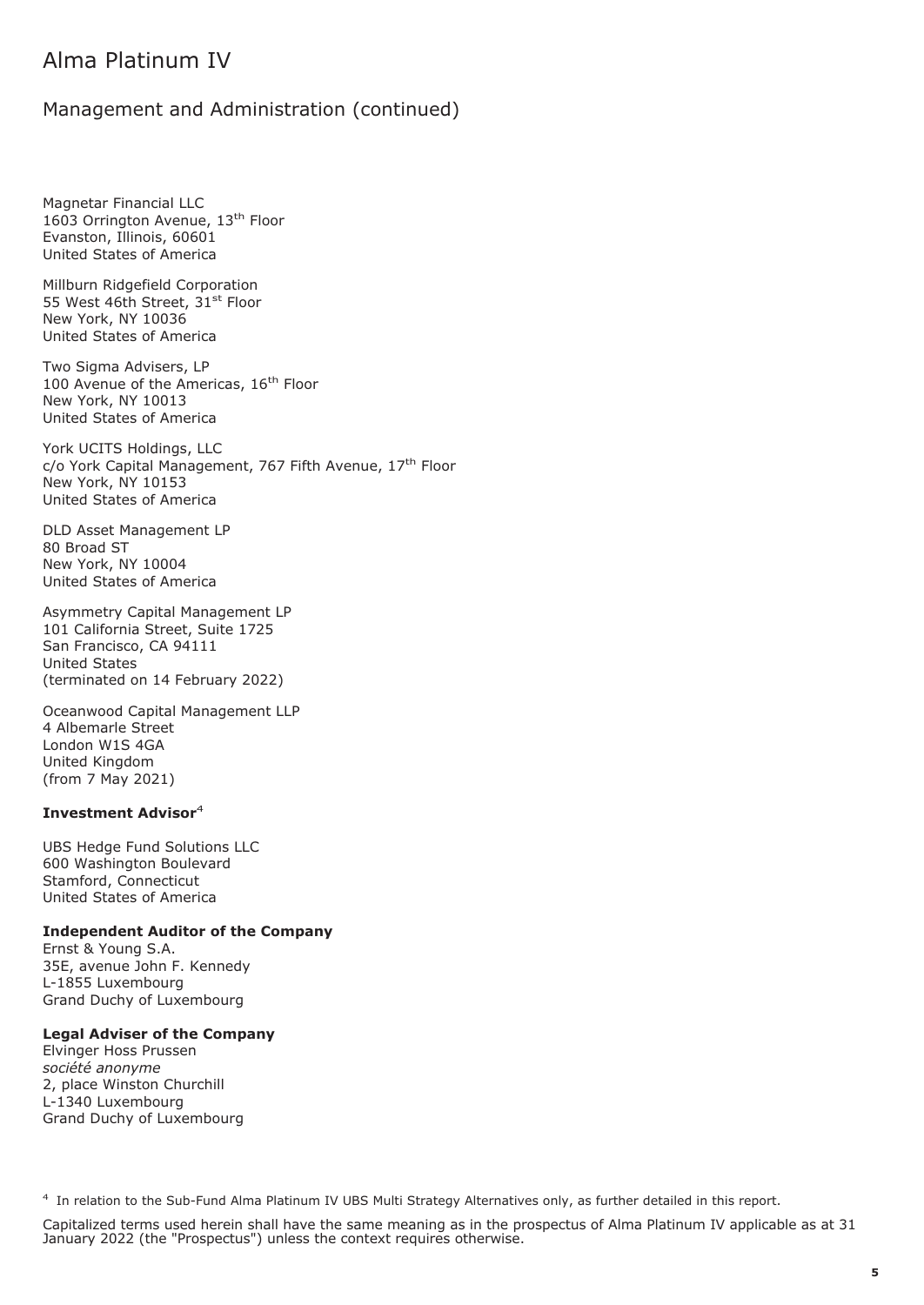<span id="page-5-0"></span>Directors' Report

#### **Corporate Governance**

The Board of Directors of the Company (the "Board") is committed to maintaining the highest standards of corporate governance and is accountable to shareholders for the governance of the Company's affairs. The Company complies with all applicable rules and regulations.

#### **Board Composition**

The Board is committed to maintaining an appropriate balance of skills, experience, independence and knowledge amongst its members. The Directors collectively demonstrate a breadth of investment knowledge and experience, business and financial skills and legal and regulatory familiarity which enables them to provide effective strategic leadership, oversight and proper governance of the Company.

Andreas Lehmann, Chairman, Director: Mr Lehmann co-founded Alma Capital in 2006, and develops its international activity from London. Previously, he was Managing Director of J.O. Hambro Capital Management, Managing Director of Merrill Lynch Investment Managers, Director of Mercury Asset Management (part of the investment bank SG Warburg & Co. in London). Before obtaining an MBA from INSEAD, Andreas took a Law degree at the University of Copenhagen.

Henri Vernhes, Director: co-founder and CEO of Alma Capital. Between 2000 and 2005, as Managing Director, he started and developed Merrill Lynch Investment Managers in France. He began his career as a manager at Banque Worms after having been an officer in the French Navy. Mr Vernhes graduated from the Institut d'Etudes Politiques of Paris and Paris IX Dauphine University.

Baptiste Fabre, Director: Mr Fabre joined Alma Capital in 2010. He is a Conducting Officer of Alma Capital Investment Management. Previously, he cofounded a fintech project, after working at Société Générale Corporate & Investment Banking in Paris and previously with BNP Paribas in India. Mr. Fabre graduated from the Institut d'Etudes Politiques de Paris and the London School of Economics.

Hervé Rietzler, Director: Mr Rietzler joined Alma Capital in 2012. He was previously a managing director and a member of the executive committee at RBS Switzerland, where he was in charge of equity derivatives and structured products for investors in Switzerland and France. Between 1996 and 2005, he worked at Merrill Lynch in London and Paris. He has started his career at Société Générale as equity derivatives products seller for Swiss clients. Mr Rietzler graduated from HEC in 1992. He has also served as an officer in the French Navy for military service.

Gilles Dupin, Independent Director: Mr Dupin is Chairman and CEO of Monceau Assurances group. He started his career as an insurance controller in the French Ministry of Finances. In 1986 he was appointed head of the Internal audit department of Gan Assurances, and then joined the Victoire Group as Corporate planning manager and finally got the responsibility of conducting the Belgian and Luxembourgish entities. He also served on the Board of Directors at April Group and La Française AM and is currently seating on the Board of Wafa Assurances (Morocco). Mr. Dupin graduated from the Ecole Polytechnique and from the Institut d'Etudes Politiques of Paris, and is a qualified actuary fellow of both the French and the Luxembourgish Institutes of Actuaries.

#### **Board's Responsibilities**

The Board meets at least quarterly and may also meet also on an ad hoc basis as required. The Board is supplied with information in a timely manner and in a form and of a quality appropriate to enable it to discharge its duties. The Board is responsible for the long-term success of the Company and recognises its responsibility to provide leadership, direction and control to the Company within a framework of prudent and effective controls which enables risk to be assessed and managed. The Chairman's main responsibility is to lead and manage the Board, encourage critical discussions and promote effective communication within the Board.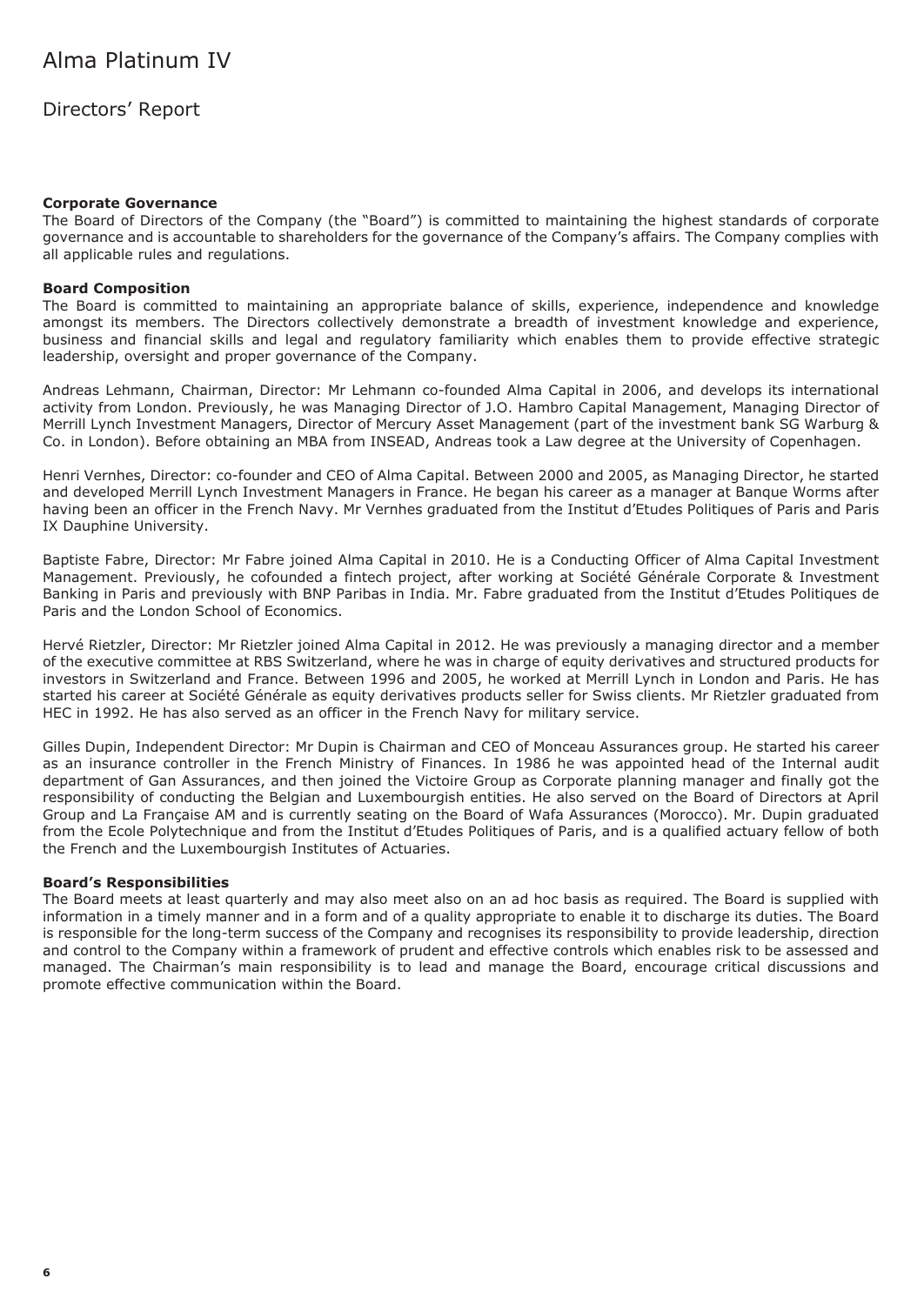### Directors' Report (continued)

#### **Insurance**

The Company maintains appropriate Directors' and officers' liability insurance cover.

#### **Delegation of Responsibilities**

The Board has delegated the investment management, distribution and administration of the Company and the Sub-Funds to the Management Company. The Management Company has delegated the management of the investment portfolio to the Investment Managers. The relevant Investment Managers or Sub-Investment Managers have direct responsibility for the decisions relating to the day-to-day running of the Sub-Funds. The Management Company has delegated its responsibilities for administrative services of the Company to RBC Investor Services Bank S.A. as Administrative Agent, which has responsibility for the administration of the Company's affairs including the calculation of the net asset value and preparation of the financial statements of the Company, subject to the overall supervision of the Directors and the Management Company. The Company has appointed RBC Investor Services Bank S.A. as Depositary of its assets, which has responsibility for safe-keeping of such assets, pursuant to the regulations. The Management Company has delegated transfer agent and share registration services to RBC Investor Services Bank S.A. The Management Company reports to the Board on a quarterly basis and by exception where necessary. Reporting is in place to ensure that the Board can effectively oversee the actions of its delegates.

#### **Financial Reporting**

The Company prepares its financial statements under Luxembourg GAAP.

#### **Remuneration**

Some Directors are paid fees which are submitted for approval by the Shareholders at the annual general meeting. The Board believes that the level of remuneration for those non-executive Directors who receive a fee properly reflects the time commitment and responsibilities of their roles.

#### **Communication with Shareholders**

The Board is responsible for convening the annual general meeting and all other general meetings of the Company. Shareholders have the opportunity to, and are encouraged to attend and vote at general meetings. The Board has reporting procedures in place such that client communication with the Company or the Management Company is reported to the Board, including shareholder complaints. The Management Company is tasked with actively managing the relationship between the Company and its shareholders.

#### **Report on the Sub-Funds**

The number of sub-funds (the "Sub-Funds" and individually the "Sub-Fund") in Alma Platinum IV has increased from 3 to 8 during the year to 31 January 2022.

The Sub-Funds of Alma Platinum IV cover a wide range of economic exposures: short term fixed income, bond, equity and commodities to both retail and institutional clients.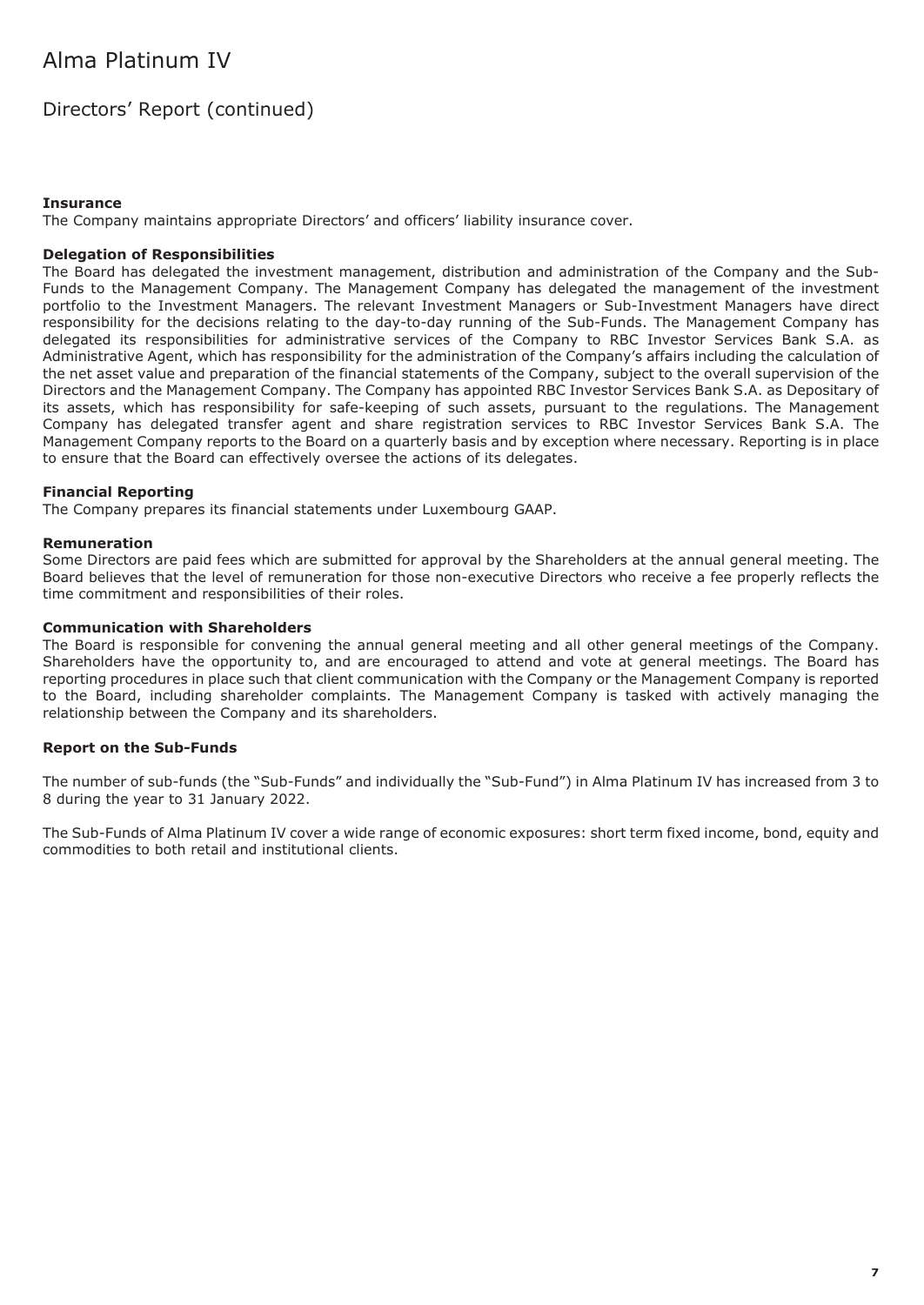### Directors' Report (continued)

#### **Alma Platinum IV Systematic Alpha**

The investment objective of the Sub-Fund is to achieve long-term capital appreciation through compound growth by gaining exposure to global exchange-traded futures, forwards and options markets on commodities (including energies, base and precious metals and crops), equities and equity indices, bonds, short-term interest rates and currencies, all in accordance with Winton Capital Management Limited's proprietary investment strategy.

| Date<br>Alma Platinum IV                                                                      | 31 January 2022                                              |                                              |                                      |                                              |                                               |
|-----------------------------------------------------------------------------------------------|--------------------------------------------------------------|----------------------------------------------|--------------------------------------|----------------------------------------------|-----------------------------------------------|
| Systematic Alpha<br>Sub-Fund's Net Assets<br>Share Class<br>Number of Shares<br>NAV per Share | USD 87,977,463<br>R <sub>1</sub> C-A<br>3.76<br>EUR 9,459.26 | R <sub>1</sub> C-C<br>261.10<br>CHF 9,251.74 | $R1C-E$<br>1,226.70<br>EUR 10,720.95 | R <sub>1</sub> C-G<br>34.99<br>GBP 10,721.12 | R <sub>1</sub> C-N<br>111.01<br>NOK 87,813.51 |
| Share Class                                                                                   | R <sub>1</sub> C-S                                           | $R1C-U$                                      | R5C-G                                | R5C-U                                        | R <sub>6</sub> C-C                            |
| Number of Shares                                                                              | 21.44                                                        | 1,235.74                                     | 5.00                                 | 15.00                                        | 3.69                                          |
| NAV per Share                                                                                 | SGD 21,663.28                                                | USD 12,046.48                                | GBP 9,446.20                         | USD 9,904.67                                 | CHF 8,686.17                                  |
| Share Class                                                                                   | R6C-E                                                        | R6C-G                                        | R6C-U                                | $_{\rm I1C-C}$                               | $I1C-E$                                       |
| Number of Shares                                                                              | 121.26                                                       | 1,317.92                                     | 282.14                               | 9,071.31                                     | 153,359.09                                    |
| NAV per Share                                                                                 | EUR 9,398.41                                                 | GBP 10,043.92                                | USD 10,456.62                        | CHF 101.01                                   | EUR 118.07                                    |
| Share Class                                                                                   | $ID-G$                                                       | $I1C-G$                                      | $_{\rm{I1C-U}}$                      | $_{\rm{ISC-U}}$                              | R <sub>0</sub> C-E                            |
| Number of Shares                                                                              | 100.87                                                       | 18,170.91                                    | 13,762.25                            | 1,461.53                                     | 85.25                                         |
| NAV per Share                                                                                 | GBP 103.92                                                   | GBP 116.67                                   | USD 130.26                           | USD 105.30                                   | EUR 10,282.67                                 |
| Share Class                                                                                   | $ROC-G$                                                      | R <sub>0</sub> C-U                           | $I5D-G$                              | $ISC-G$                                      |                                               |
| Number of Shares                                                                              | 251.47                                                       | 84.12                                        | 808.78                               | 88.08                                        |                                               |
| NAV per Share                                                                                 | GBP 10,392.67                                                | USD 10,099.42                                | GBP 94.59                            | GBP 94.17                                    |                                               |

#### **Alma Platinum IV Selwood Market Neutral Credit**

The Investment Objective of the Sub-Fund is to achieve positive risk-adjusted returns to investors primarily through opportunistic investments in credit markets. To achieve the Investment Objective, Selwood Asset Management LLP (the "Investment Manager") will seek to identify long and short investments in financial instruments referencing credit indices and corporate issuers, while following a market neutral approach. The Sub-Fund mainly invests in Europe and North America but may also invest a portion of its assets globally.

| Date<br>Alma Platinum IV                                | 31 January 2022                      |                                      |                                             |                     |                             |
|---------------------------------------------------------|--------------------------------------|--------------------------------------|---------------------------------------------|---------------------|-----------------------------|
| Selwood Market                                          |                                      |                                      |                                             |                     |                             |
| <b>Neutral Credit</b><br>Sub-Fund's Net Assets          | EUR 259,909,825                      |                                      |                                             |                     |                             |
| Share Class<br>Number of Shares                         | R <sub>1</sub> C-E<br>1,558.37       | R <sub>1</sub> C-U<br>438.00         | $I1C-E$<br>134,550.06                       | $I1C-G$<br>3,647.80 | $_{\rm I1C-U}$<br>12,778.26 |
| NAV per Share                                           | EUR 1,084.75                         | USD 1,166.39                         | EUR 1,092.96                                | GBP 1,037.17        | USD 1,167.38                |
| <b>Share Class</b><br>Number of Shares<br>NAV per Share | $I2C-E$<br>45,971.14<br>EUR 1,133.67 | $I2C-U$<br>13,367.45<br>USD 1,030.87 | $_{\rm I3C-E}$<br>23,792.48<br>EUR 1,196.28 |                     |                             |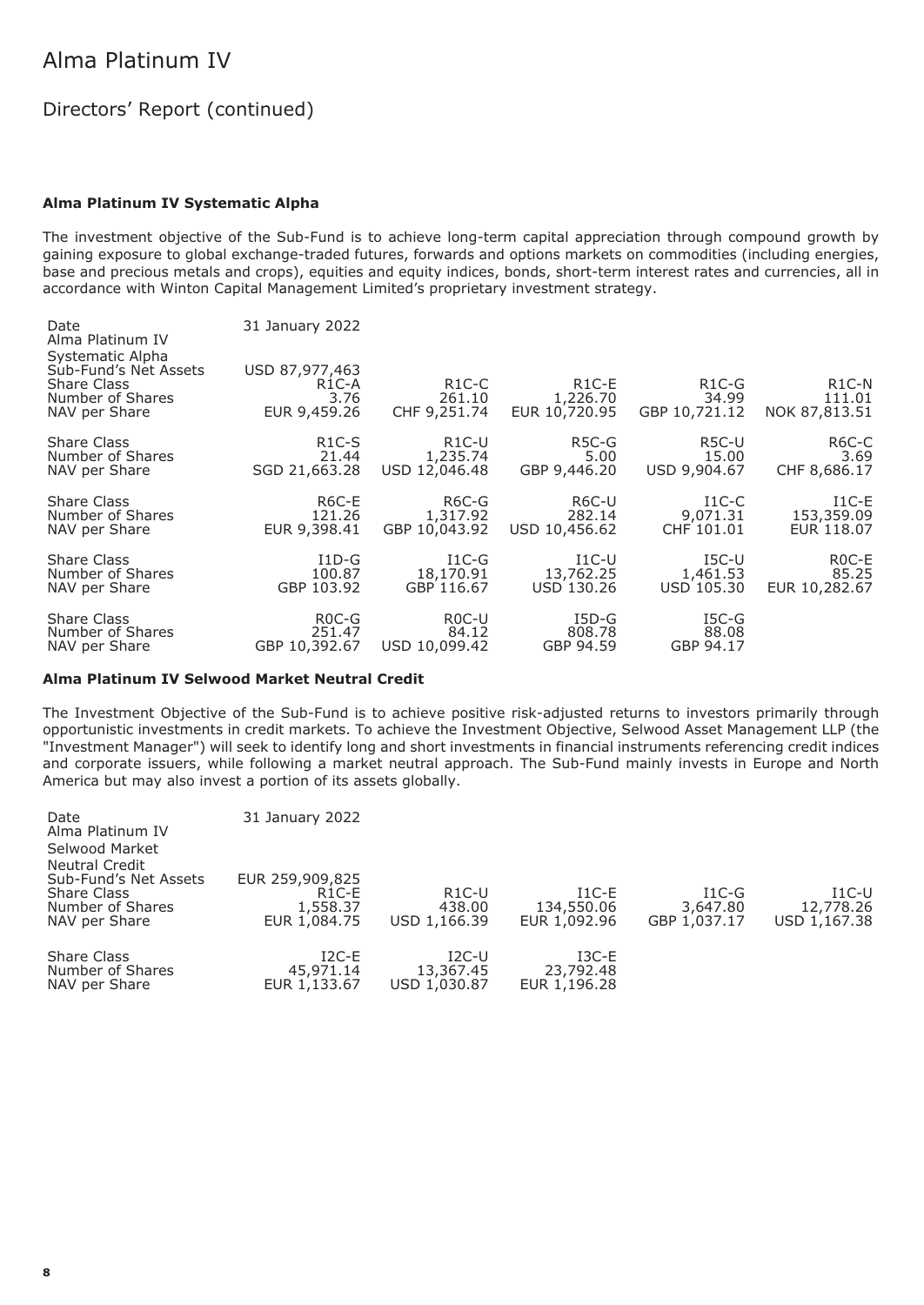### Directors' Report (continued)

#### **Alma Platinum IV UBS Multi Strategy Alternatives**

The Investment Objective of the Sub-Fund is capital appreciation. To achieve the Investment Objective, the Management Company intends to select multiple sub-investment managers (the "Sub-Investment Managers" and each a "Sub-Investment Manager"), each of which will be appointed to act as portfolio manager for a specifically allocated portion of the Sub-Fund's assets (each a "Segment"). UBS Hedge Fund Solutions LLC (the "Investment Advisor") has been appointed by the Management Company to advise primarily as to the selection of Sub-Investment Managers and on the capital allocation to each Segment. The Sub-Investment Managers in turn each employ a variety of investment strategies and may globally take long and/or short positions in various asset classes including equities, fixed income, credit, currencies and commodities through UCITS eligible instruments. In certain circumstances however, the Management Company may, on the advice of the Investment Advisor, invest in units or shares of UCITS or other UCIs in order to gain exposure to such strategies.

| Date                  | 31 January 2022 |              |              |
|-----------------------|-----------------|--------------|--------------|
| Alma Platinum IV UBS  |                 |              |              |
| Multi Strategy        |                 |              |              |
| Alternatives          |                 |              |              |
| Sub-Fund's Net Assets | EUR 311,178,032 |              |              |
| <b>Share Class</b>    | $IOC-E$         | 14C-F        | $IGC-J$      |
| Number of Shares      | 10,194.02       | 1,676,905.21 | 690,459.35   |
| NAV per Share         | EUR 9,621.12    | EUR 96.04    | JPY 9,737.92 |

#### **Alma Platinum IV CQS Asian Macro**

The Investment Objective of the Sub-Fund is capital appreciation. To achieve the Investment Objective, CQS (UK) LLP intends to apply a directional discretionary macro strategy, capitalising on investment opportunities driven primarily by the markets and economies of the Asia-Pacific region. The Investment Manager expresses investment themes through long and short positions in highly liquid, easy-to-price instruments such as futures, forwards and listed options in the equity, commodity, currency and rates markets. Derivative instruments (including both exchange-traded and over-thecounter derivatives, such as swaps, futures, forwards and options) may be used by the Sub-Fund for investment and hedging purposes.

| Date<br>Alma Platinum IV<br>COS Asian Macro                                      | 31 January 2022                                              |                                    |                                           |
|----------------------------------------------------------------------------------|--------------------------------------------------------------|------------------------------------|-------------------------------------------|
| (launched on<br>28/05/2021)                                                      |                                                              |                                    |                                           |
| Sub-Fund's Net Assets<br><b>Share Class</b><br>Number of Shares<br>NAV per Share | USD 44,273,215<br>$_{\rm I1C-U}$<br>1.00<br><b>USD 93.70</b> | $I2C-E$<br>290,495.83<br>EUR 92.53 | $I2C-U$<br>151,985.84<br><b>USD 93.04</b> |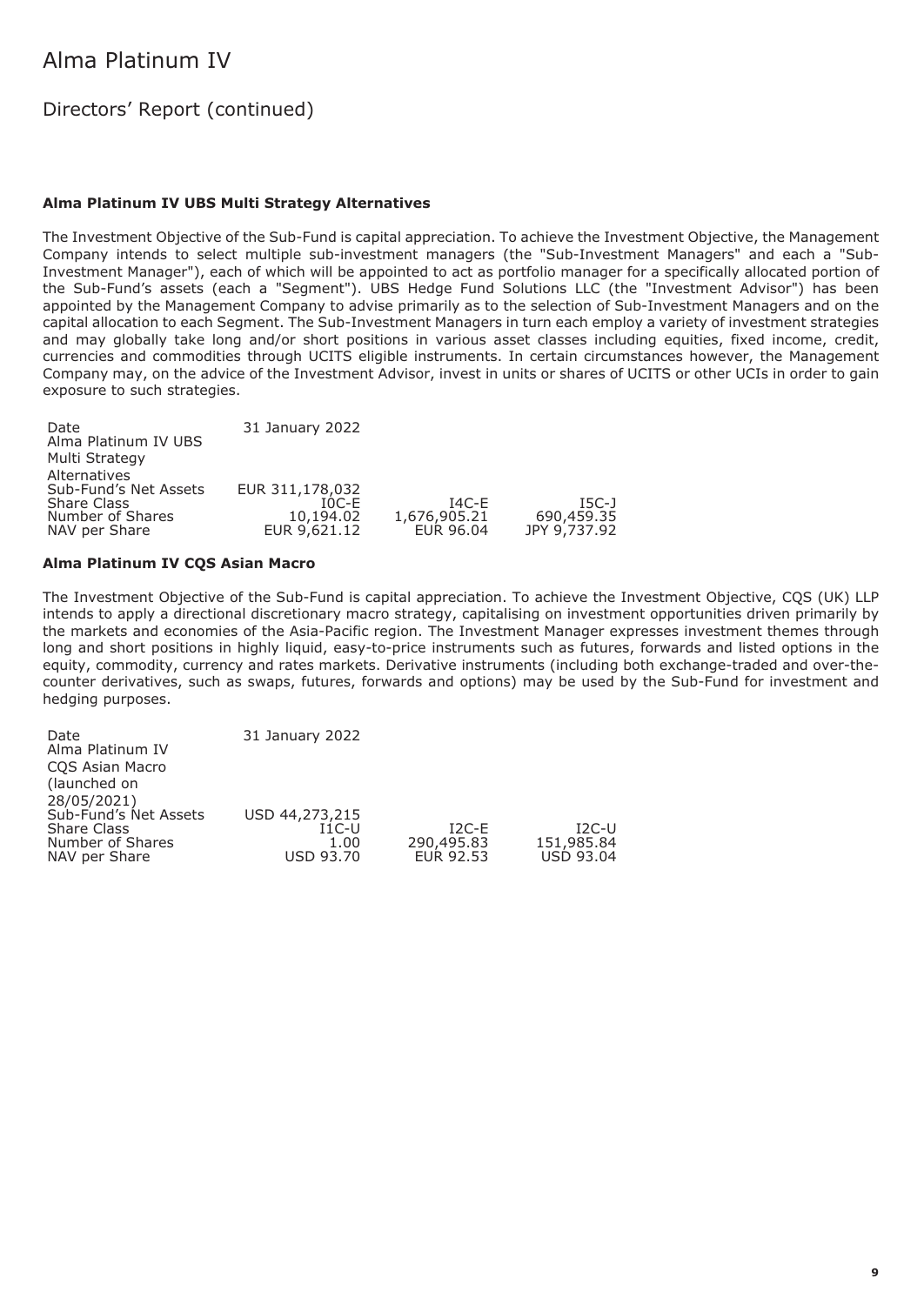### Directors' Report (continued)

#### **Alma Platinum IV DLD Convertible Arbitrage**

The Investment Objective of the Sub-Fund is capital appreciation. To achieve the Investment Objective, DLD Asset Management LP intends to apply a spectrum of convertible arbitrage strategies, which are designed to profit from identifying mispriced or expected return differentials that exist between a convertible security and its underlying equity. These strategies are not designed to capture the returns of a rising market and conversely, being uncorrelated to the markets, are not expected to decline in value as the markets fall. Derivative instruments (including both exchange-traded and over-the-counter derivatives, mostly swaps on equities and convertible bonds, but also futures, forwards and options) may be used by the Sub-Fund for investment and hedging purposes.

| Date<br>Alma Platinum IV DLD<br>Convertible Arbitrage<br>(launched on<br>16/07/2021)<br>Sub-Fund's Net Assets | 31 January 2022<br>USD 177,789,590                                      |                                     |                                  |                                            |                                       |
|---------------------------------------------------------------------------------------------------------------|-------------------------------------------------------------------------|-------------------------------------|----------------------------------|--------------------------------------------|---------------------------------------|
| <b>Share Class</b><br>Number of Shares<br>NAV per Share<br>Share Class<br>Number of Shares<br>NAV per Share   | $I1C-C$<br>3,316.87<br>CHF 100.03<br>$I2C-U$<br>50,000.00<br>USD 100.81 | $I1C-E$<br>135,669.00<br>EUR 100.28 | $I1C-G$<br>5,965,00<br>GBP 98.99 | $_{\rm I1C-U}$<br>133,562.78<br>USD 100.75 | $I2C-E$<br>1,268,887.00<br>EUR 100.45 |

#### **Alma Platinum IV Selwood Euro High Grade**

The Investment Objective of the Sub-Fund is capital appreciation primarily through investments in European investment grade credit instruments. To achieve the Investment Objective, Selwood Asset Management (France) SAS aims to provide exposure to a diversified long portfolio of investment grade, European corporate issuers through investments mainly in senior tranches of CDS index-related instruments. Furthermore, the Investment Manager seeks to limit downside risk by investing in deep out-of-the-money payer options on CDS indices referencing investment grade European entities. The Sub-Fund mainly invests in Europe but may also invest a portion of its assets globally. Derivative instruments (including both exchange-traded and over-the-counter derivatives, such as swaps, futures and options) may be used by the Sub-Fund for investment and hedging purposes.

| Date                  | 31 January 2022 |           |            |
|-----------------------|-----------------|-----------|------------|
| Alma Platinum IV      |                 |           |            |
| Selwood Euro High     |                 |           |            |
| Grade                 |                 |           |            |
| (launched on          |                 |           |            |
| 15/09/2021)           |                 |           |            |
| Sub-Fund's Net Assets | EUR 38,817,865  |           |            |
| <b>Share Class</b>    | $I1C-F$         | $I2C-E$   | $I2D-F$    |
| Number of Shares      | 45,811.81       | 53,561.00 | 300,000.00 |
| NAV per Share         | EUR 97.00       | EUR 97.95 | EUR 97.09  |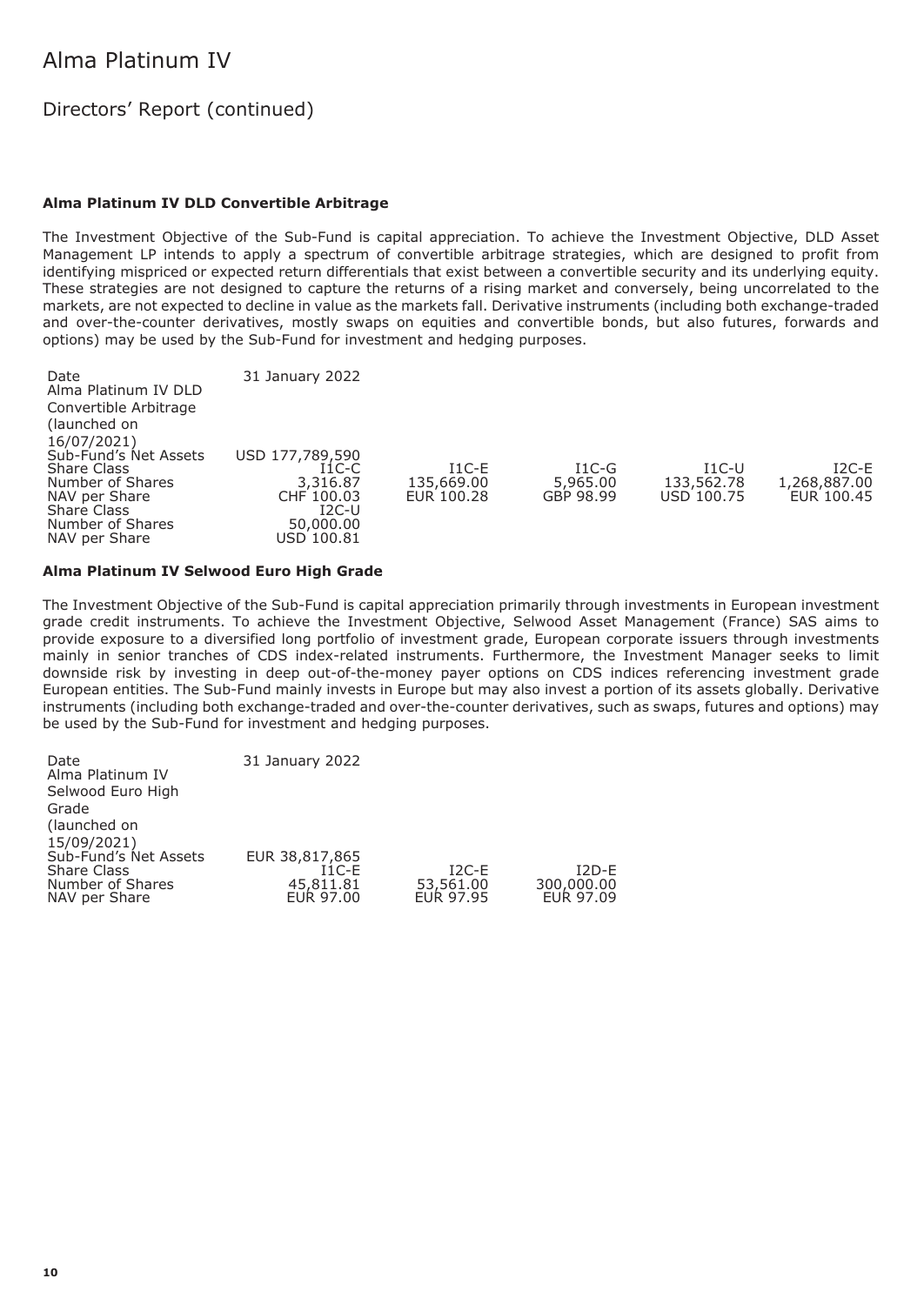### Directors' Report (continued)

#### **Alma Platinum IV Oceanwood Opportunities**

The Investment Objective of the Sub-Fund is capital appreciation. To achieve the Investment Objective, Oceanwood Capital Management LLP intends to invest across the broadly defined event-driven universe, allocating capital to the strategies that offer the most compelling investment opportunities while seeking to adhere to a strict risk discipline. The Investment Manager invests mainly in equities, but can also invest throughout the capital structure of issuers dependent upon the particular opportunity and the point in time of the event investment cycle. The Sub-Fund mainly invests in corporations based in Europe, but may also invest a portion of its assets globally. Derivative instruments (including both exchange-traded and over-the-counter derivatives, such as swaps, futures, forwards and options) may be used by the Sub-Fund for investment and hedging purposes.

Date 31 January 2022 Alma Platinum IV Oceanwood Opportunities (launched on 20/09/2021) Sub-Fund's Net Assets EUR 71,697,511 Share Class I1C-E I3C-E I4C-E I4C-U Number of Shares 1.00 642,419.41 5,000.00 53,698.82 NAV per Share

#### **Alma Platinum IV MidOcean Absolute Return Credit**

The Investment Objective of the Sub-Fund is to seek capital appreciation by generating stable, absolute returns. To achieve the Investment Objective, MidOcean Credit Fund Management, L.P. will seek to identify long and short creditdriven investments in financial instruments of corporate issuers. The Investment Manager will apply relative value asset selection and fundamental credit analysis principles when evaluating investments. The Fund mainly invests in U.S. dollar denominated securities of corporations based in the U.S. but may also invest a portion of its assets globally. Investments will be made in both investment grade and non-investment grade assets including distressed securities (which are not expected to exceed 10% of the Sub-Fund's Net Asset Value) with a core focus on crossover credit assets.

| Date<br>Alma Platinum IV<br>MidOcean Absolute Return                                                                   | 31 January 2022                                      |                                   |                                            |                                     |
|------------------------------------------------------------------------------------------------------------------------|------------------------------------------------------|-----------------------------------|--------------------------------------------|-------------------------------------|
| Credit (launched on<br>10/01/2022)<br>Sub-Fund's Net Assets<br><b>Share Class</b><br>Number of Shares<br>NAV per Share | USD 133,211,493<br>$I1C-F$<br>1,063.01<br>EUR 112.14 | $I1C-G$<br>9,670.00<br>GBP 111.44 | $_{\rm I1C-U}$<br>144,166.52<br>USD 124.36 | $12C-F$<br>871,122.89<br>EUR 116.43 |

The Board of Directors

Luxembourg, April 2022

*While every effort is made to ensure the accuracy of this report, should there be any material differences with the data expressed in the Prospectus and/or Product Annex, the latter will prevail.*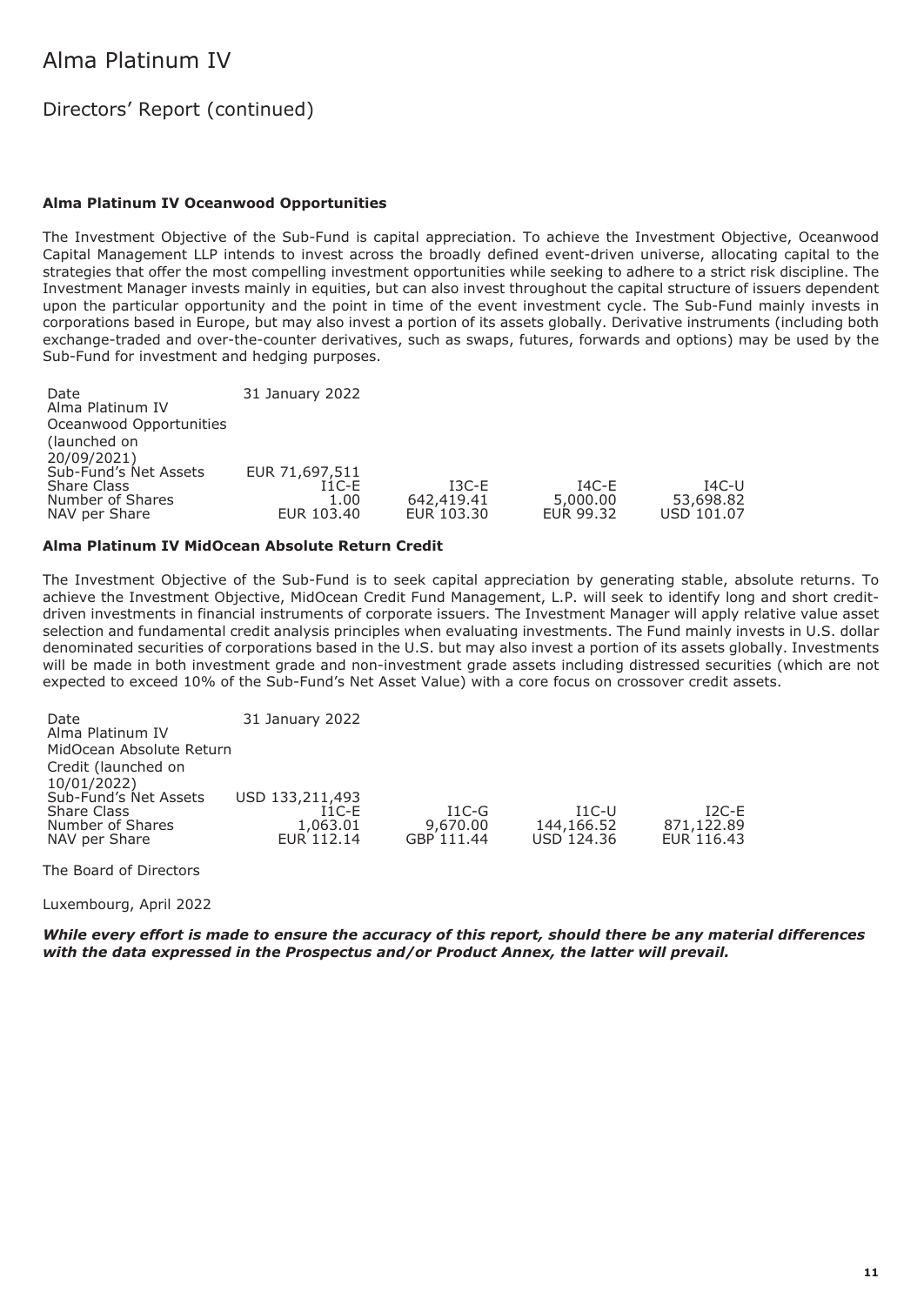### **Independent auditor's report**

To the Shareholders Alma Platinum IV 11-13, boulevard de la Foire L-1528 Luxembourg Grand-Duchy of Luxembourg

#### **Opinion**

We have audited the financial statements of Alma Platinum IV (the "Fund") and of each of its sub-funds, which comprise the Statement of Net Assets and the Statement of Investments as at 31 January 2022, and the Statement of Operations and Changes in Net Assets for the year then ended, and the notes to the financial statements, including a summary of significant accounting policies.

In our opinion, the accompanying financial statements give a true and fair view of the financial position of the Fund and of each of its sub-funds as at 31 January 2022, and of the results of their operations and changes in their net assets for the year then ended in accordance with Luxembourg legal and regulatory requirements relating to the preparation and presentation of the financial statements.

#### **Basis for Opinion**

We conducted our audit in accordance with the Law of 23 July 2016 on the audit profession (the "Law of 23 July 2016") and with International Standards on Auditing ("ISAs") as adopted for Luxembourg by the "Commission de Surveillance du Secteur Financier" ("CSSF"). Our responsibilities under the Law of 23 July 2016 and ISAs as adopted for Luxembourg by the CSSF are further described in the "responsibilities of the "réviseur d'entreprises agréé" for the audit of the financial statements" section of our report. We are also independent of the Fund in accordance with the International Code of Ethics for Professional Accountants, including International Independence Standards, issued by the International Ethics Standards Board for Accountants ("IESBA Code") as adopted for Luxembourg by the CSSF together with the ethical requirements that are relevant to our audit of the financial statements, and have fulfilled our other ethical responsibilities under those ethical requirements. We believe that the audit evidence we have obtained is sufficient and appropriate to provide a basis for our opinion.

#### **Other information**

The Board of Directors of the Fund is responsible for the other information. The other information comprises the information included in the annual report but does not include the financial statements and our report of the "réviseur d'entreprises agréé" thereon.

Our opinion on the financial statements does not cover the other information and we do not express any form of assurance conclusion thereon.

In connection with our audit of the financial statements, our responsibility is to read the other information and, in doing so, consider whether the other information is materially inconsistent with the financial statements or our knowledge obtained in the audit or otherwise appears to be materially misstated. If, based on the work we have performed, we conclude that there is a material misstatement of this other information, we are required to report this fact. We have nothing to report in this regard.

#### **Responsibilities of the Board of Directors of the Fund for the financial statements**

The Board of Directors of the Fund is responsible for the preparation and fair presentation of these financial statements in accordance with Luxembourg legal and regulatory requirements relating to the preparation and presentation of the financial statements, and for such internal control as the Board of Directors of the Fund determines is necessary to enable the preparation of financial statements that are free from material misstatement, whether due to fraud or error.

In preparing the financial statements, the Board of Directors of the Fund is responsible for assessing the Fund and each of its sub-funds' ability to continue as a going concern, disclosing, as applicable, matters related to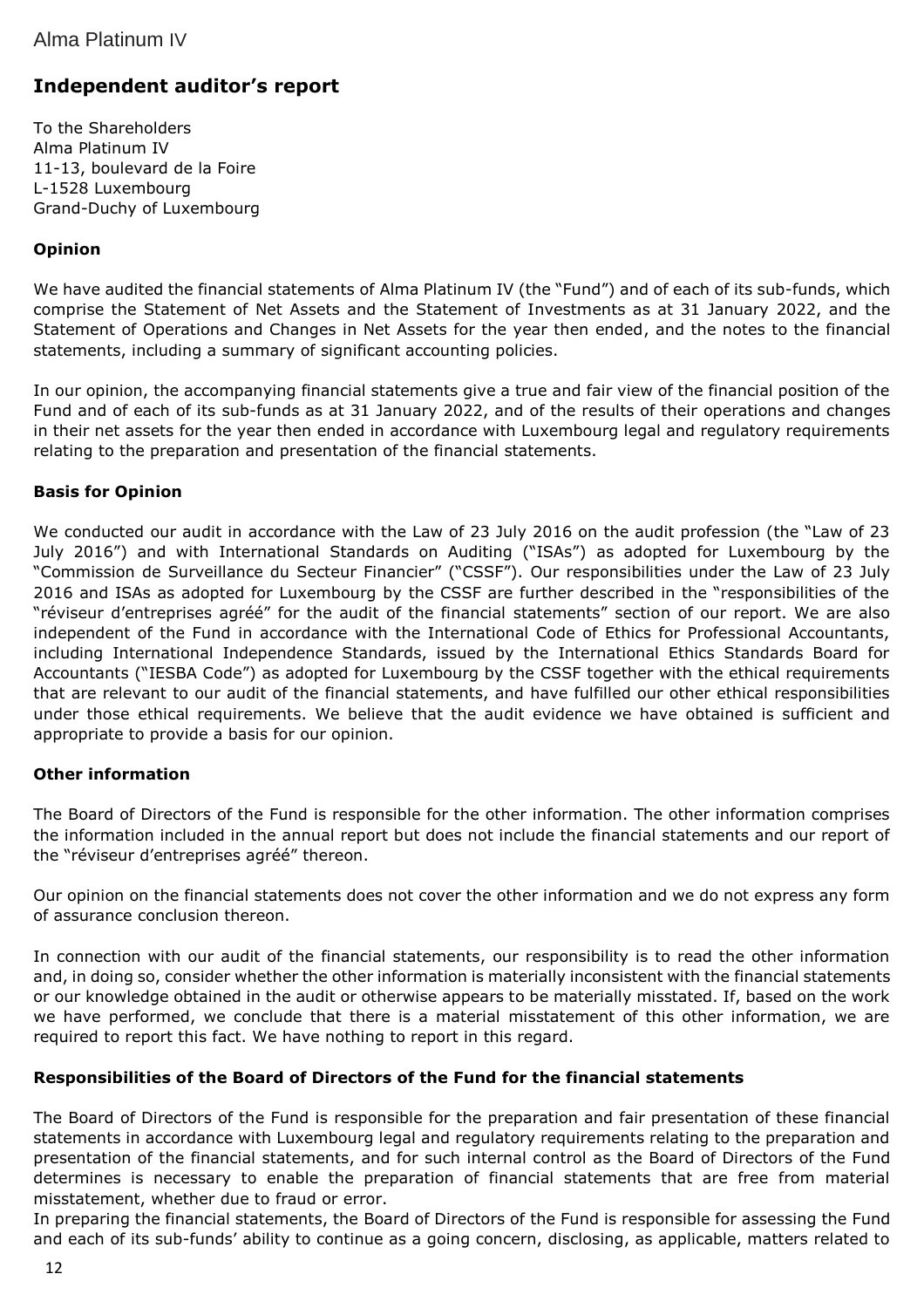### **Independent auditor's report (continued)**

going concern and using the going concern basis of accounting unless the Board of Directors of the Fund either intends to liquidate the Fund or any of its sub-funds or to cease operations, or has no realistic alternative but to do so.

### **Responsibilities of the "rE!viseurd'entreprises agree" for the audit of the financial statements**

Our objectives are to obtain reasonable assurance about whether the financial statements as a whole are free from material misstatement, whether due to fraud or error, and to issue a report of the "réviseur d'entreprises agréé" that includes our opinion. Reasonable assurance is a high level of assurance, but is not a guarantee that an audit conducted in accordance with the Law of 23 July 2016 and with ISAs as adopted for Luxembourg by the CSSF will always detect a material misstatement when it exists. Misstatements can arise from fraud or error and are considered material if, individually or in the aggregate, they could reasonably be expected to influence the economic decisions of users taken on the basis of these financial statements.

As part of an audit in accordance with the Law of 23 July 2016 and with ISAs as adopted for Luxembourg by the CSSF, we exercise professional judgment and maintain professional skepticism throughout the audit. We also:

- Identify and assess the risks of material misstatement of the financial statements, whether due to fraud or error, design and perform audit procedures responsive to those risks, and obtain audit evidence that is sufficient and appropriate to provide a basis for our opinion. The risk of not detecting a material misstatement resulting from fraud is higher than for one resulting from error, as fraud may involve collusion, forgery, intentional omissions, misrepresentations, or the override of internal control.
- Obtain an understanding of internal control relevant to the audit in order to design audit procedures that are appropriate in the circumstances, but not for the purpose of expressing an opinion on the effectiveness of the Fund's internal control.
- Evaluate the appropriateness of accounting policies used and the reasonableness of accounting estimates and related disclosures made by the Board of Directors of the Fund.
- Conclude on the appropriateness of the Board of Directors of the Fund's use of the going concern basis of accounting and, based on the audit evidence obtained, whether a material uncertainty exists related to events or conditions that may cast significant doubt on the Fund or any of its sub-funds' ability to continue as a going concern. If we conclude that a material uncertainty exists, we are required to draw attention in our report of the "réviseur d'entreprises agréé" to the related disclosures in the financial statements or, if such disclosures are inadequate, to modify our opinion. Our conclusions are based on the audit evidence obtained up to the date of our report of the "réviseur d'entreprises agréé". However, future events or conditions may cause the Fund or any of its sub-funds to cease to continue as a going concern.
- Evaluate the overall presentation, structure and content of the financial statements, including the disclosures, and whether the financial statements represent the underlying transactions and events in a manner that achieves fair presentation.

We communicate with those charged with governance regarding, among other matters, the planned scope and timing of the audit and significant audit findings, including any significant deficiencies in internal control that we identify during our audit.



Luxembourg, 7 April 2022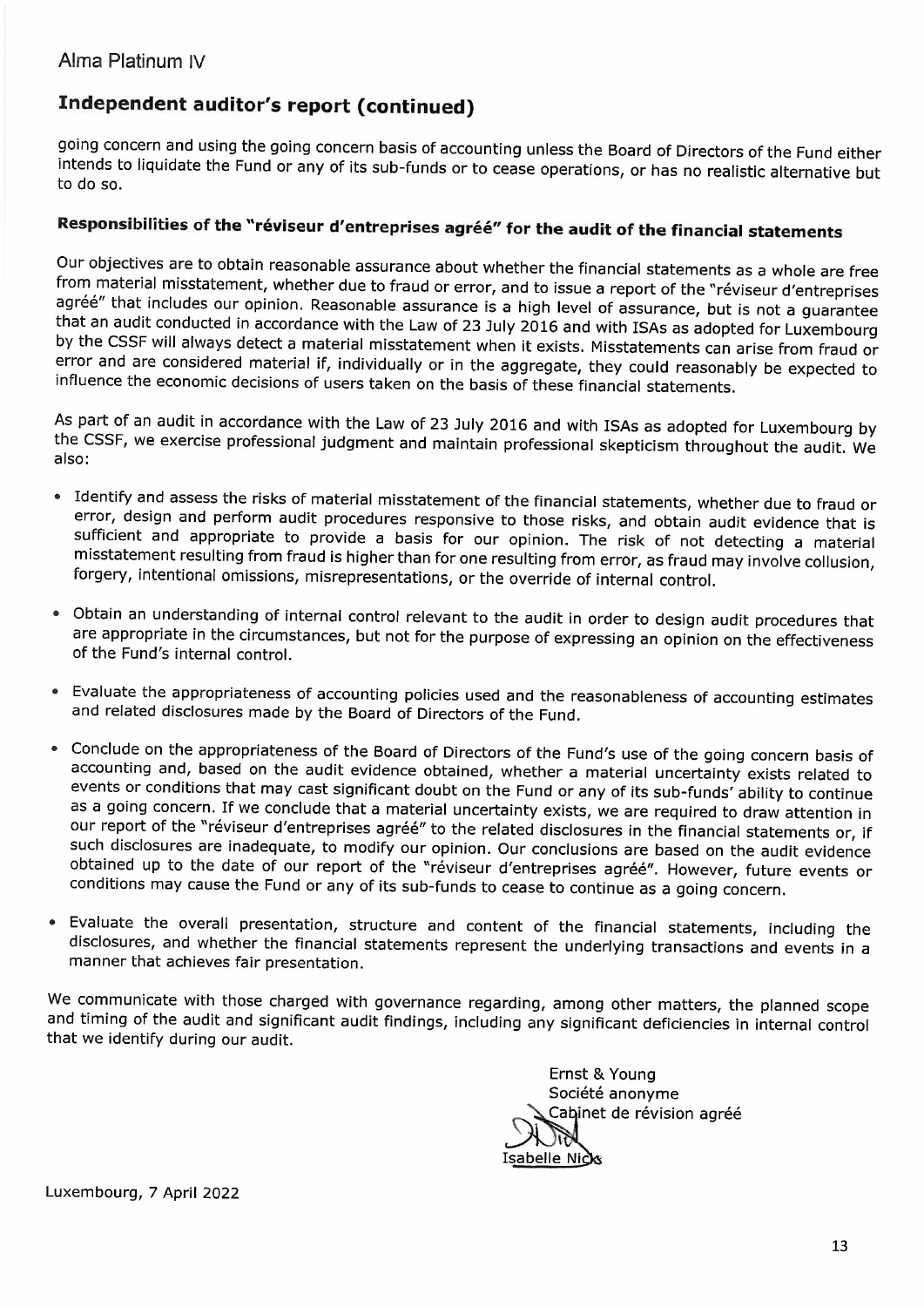### Statement of Net Assets as at 31 January 2022

|                                                              |             | <b>Alma Platinum IV</b><br><b>Systematic Alpha</b> | <b>Alma Platinum IV</b><br><b>Selwood Market</b><br><b>Neutral Credit</b> | <b>Alma Platinum IV</b><br><b>UBS Multi Strategy</b><br><b>Alternatives</b> |
|--------------------------------------------------------------|-------------|----------------------------------------------------|---------------------------------------------------------------------------|-----------------------------------------------------------------------------|
|                                                              | <b>Note</b> | <b>USD</b>                                         | <b>EUR</b>                                                                | <b>EUR</b>                                                                  |
| <b>ASSETS</b>                                                |             |                                                    |                                                                           |                                                                             |
| Investment portfolio at market value                         |             | 58,254,031                                         | 151,874,522                                                               | 186,208,619                                                                 |
| Options (long position) at market<br>value                   |             | 0                                                  | 3,750,000                                                                 | 580,004                                                                     |
| Cash at bank                                                 |             | 30,168,938                                         | 111,719,396                                                               | 142,841,574                                                                 |
| Amounts receivable on sales on                               |             |                                                    |                                                                           |                                                                             |
| investments                                                  |             | 0                                                  | $\Omega$                                                                  | 1,691,448                                                                   |
| Amounts receivable on subscriptions                          |             | 0                                                  | 174,414                                                                   | 0                                                                           |
| Amounts receivable on swaptions                              |             | 0                                                  | 0                                                                         | 0                                                                           |
| Interest receivable on swaps                                 |             | 0                                                  | 4,653,873                                                                 | 0                                                                           |
| Interest and dividends receivable,                           |             |                                                    |                                                                           |                                                                             |
| net                                                          |             | 0                                                  | 1,147,480                                                                 | 175,612                                                                     |
| Interest receivable on CFDs                                  | (11)        | 0                                                  | 72,575                                                                    | 0                                                                           |
| Net unrealised gain on forward<br>foreign exchange contracts | (9)         | 0                                                  | 168,072                                                                   | 0                                                                           |
| Net unrealised gain on futures                               | (10)        | 1,010,951                                          | 0                                                                         | 710,817                                                                     |
| Net unrealised gain on swaps                                 | (7, 8)      | 0                                                  | $\Omega$                                                                  | 0                                                                           |
| Net unrealised gain on CFDs                                  | (11)        | $\Omega$                                           | $\Omega$                                                                  | 2,812,445                                                                   |
| Other assets                                                 |             | 1,690                                              | 14,950                                                                    | 15,344,368                                                                  |
| <b>TOTAL ASSETS</b>                                          |             | 89,435,610                                         | 273,575,282                                                               | 350,364,887                                                                 |
| <b>LIABILITIES</b>                                           |             |                                                    |                                                                           |                                                                             |
| Options (short position) at market                           |             |                                                    |                                                                           |                                                                             |
| value                                                        | (12)        | $\Omega$                                           | 10,043,850                                                                | 17,502                                                                      |
| Bank overdraft                                               |             | 792,521                                            | 0                                                                         | 12,529,043                                                                  |
| Amounts payable on purchase of                               |             |                                                    |                                                                           |                                                                             |
| investments                                                  |             | $\Omega$                                           | $\Omega$                                                                  | 3,259,302                                                                   |
| Amounts payable on redemptions                               |             | 154,098                                            | 291,682                                                                   | 0                                                                           |
| Amounts payable on swaptions                                 |             | 0<br>0                                             | $\Omega$                                                                  | $\Omega$<br>$\Omega$                                                        |
| Interest payable on swaps<br>Interest payable                |             | 726                                                | 1,489,661<br>341                                                          | 1,852                                                                       |
| Interest payable on CFDs                                     |             | $\Omega$                                           | $\Omega$                                                                  | 110,829                                                                     |
| Net unrealised loss on forward                               |             |                                                    |                                                                           |                                                                             |
| foreign exchange contracts                                   | (9)         | 148,934                                            | 0                                                                         | 1,039,973                                                                   |
| Net unrealised loss on futures                               | (10)        | 0                                                  | $\Omega$                                                                  |                                                                             |
| Net unrealised loss on swaps                                 | (7, 8)      | 0                                                  | 1,233,522                                                                 | 0                                                                           |
| Net unrealised loss on CFDs                                  | (11)        | $\Omega$                                           | $\Omega$                                                                  | 0                                                                           |
| Management fee payable                                       | (4)         | 196,161                                            | 346,948                                                                   | 746,760                                                                     |
| Performance fee payable                                      | (6)         | 0                                                  | 0                                                                         | 191,335                                                                     |
| Taxes and expenses payable                                   |             | 164,824                                            | 254,497                                                                   | 433,447                                                                     |
| Other liabilities                                            |             | 883                                                | 4,956                                                                     | 20,856,812                                                                  |
| <b>TOTAL LIABILITIES</b>                                     |             | 1,458,147                                          | 13,665,457                                                                | 39,186,855                                                                  |
| <b>TOTAL NET ASSETS</b>                                      |             | 87,977,463                                         | 259,909,825                                                               | 311,178,032                                                                 |

Any inconsistencies on the amounts of changes in net unrealised appreciation/(depreciation) are the result of rounding differences.

The accompanying notes form an integral part of these financial statements.

Margin posted is included under the caption "Cash at bank" for the Sub-Fund Alma Platinum IV Platinum Selwood Market Neutral Credit.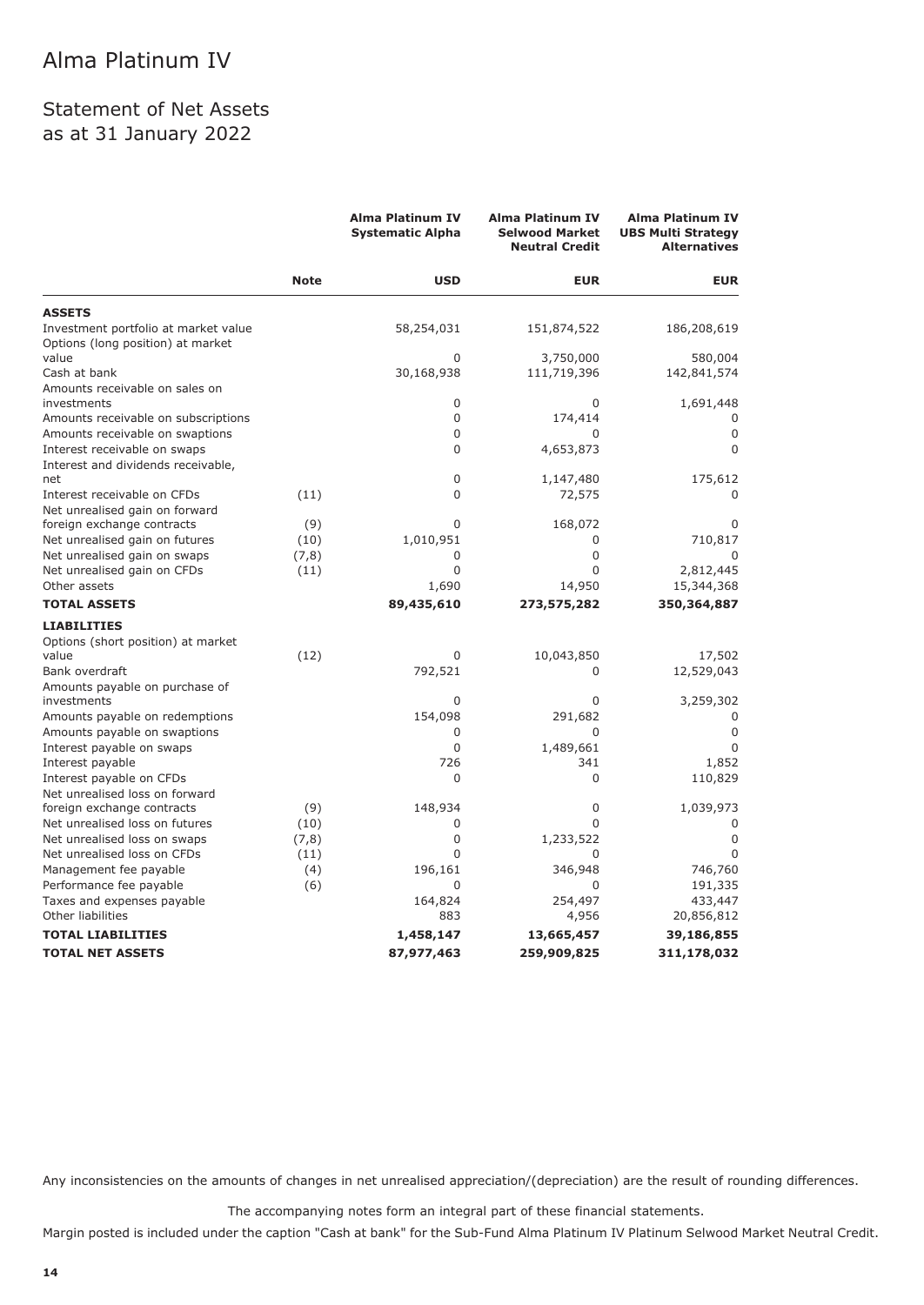### Statement of Net Assets (continued) as at 31 January 2022

|                                                                           |             | Alma Platinum IV<br><b>COS Asian Macro</b><br>(launched on<br>28/05/2021) | <b>Alma Platinum IV</b><br><b>DLD Convertible</b><br><b>Arbitrage</b><br>(launched on<br>16/07/2021) | <b>Alma Platinum IV</b><br><b>Selwood Euro High</b><br>Grade<br>(launched on<br>15/09/2021) |
|---------------------------------------------------------------------------|-------------|---------------------------------------------------------------------------|------------------------------------------------------------------------------------------------------|---------------------------------------------------------------------------------------------|
|                                                                           | <b>Note</b> | <b>USD</b>                                                                | <b>USD</b>                                                                                           | <b>EUR</b>                                                                                  |
| <b>ASSETS</b>                                                             |             |                                                                           |                                                                                                      |                                                                                             |
| Investment portfolio at market value<br>Options (long position) at market |             | 37,553,896                                                                | 144,700,747                                                                                          | 31,574,277                                                                                  |
| value                                                                     |             | 82,444                                                                    | 1,828,072                                                                                            | 60,000                                                                                      |
| Cash at bank                                                              |             | 9,305,646                                                                 | 45,618,696                                                                                           |                                                                                             |
| Amounts receivable on sales on                                            |             |                                                                           |                                                                                                      |                                                                                             |
| investments                                                               |             | 0                                                                         | 0                                                                                                    | 0                                                                                           |
| Amounts receivable on subscriptions                                       |             | 1,000,000                                                                 | $\mathbf 0$                                                                                          | 44,661                                                                                      |
| Amounts receivable on swaptions                                           |             | 0                                                                         | 0                                                                                                    |                                                                                             |
| Interest receivable on swaps                                              |             | 88,057                                                                    | $\Omega$                                                                                             | 233,333                                                                                     |
| Interest and dividends receivable,                                        |             |                                                                           |                                                                                                      |                                                                                             |
| net                                                                       |             | 0                                                                         | 278,009                                                                                              | 21,165                                                                                      |
| Interest receivable on CFDs                                               | (11)        | 0                                                                         | 0                                                                                                    | 0                                                                                           |
| Net unrealised gain on forward<br>foreign exchange contracts              | (9)         | 261,268                                                                   | $\mathbf 0$                                                                                          | 0                                                                                           |
| Net unrealised gain on futures                                            | (10)        | 73,839                                                                    | $\mathbf 0$                                                                                          | 0                                                                                           |
| Net unrealised gain on swaps                                              | (7,8)       | 242,021                                                                   | $\Omega$                                                                                             | 7,209,037                                                                                   |
| Net unrealised gain on CFDs                                               | (11)        | 0                                                                         | 1,948,663                                                                                            | 0                                                                                           |
| Other assets                                                              |             | $\overline{0}$                                                            | 37,226,405                                                                                           | 0                                                                                           |
| <b>TOTAL ASSETS</b>                                                       |             | 48,607,171                                                                | 231,600,592                                                                                          | 39,142,473                                                                                  |
|                                                                           |             |                                                                           |                                                                                                      |                                                                                             |
| <b>LIABILITIES</b>                                                        |             |                                                                           |                                                                                                      |                                                                                             |
| Options (short position) at market<br>value                               | (12)        | 0                                                                         | 55,920                                                                                               | 39,320                                                                                      |
| Bank overdraft                                                            |             | 1,219,100                                                                 | 0                                                                                                    | 229,471                                                                                     |
| Amounts payable on purchase of                                            |             |                                                                           |                                                                                                      |                                                                                             |
| investments                                                               |             | 113,669                                                                   | 12,492,694                                                                                           | 0                                                                                           |
| Amounts payable on redemptions                                            |             | 2,786,453                                                                 | 0                                                                                                    | 17,611                                                                                      |
| Amounts payable on swaptions                                              |             | 0                                                                         | $\mathbf 0$                                                                                          | 0                                                                                           |
| Interest payable on swaps                                                 |             | 78,147                                                                    | 0                                                                                                    | $\Omega$                                                                                    |
| Interest payable                                                          |             | 8                                                                         | 15                                                                                                   | 118                                                                                         |
| Interest payable on CFDs                                                  |             | 0                                                                         | 158,296                                                                                              | $\Omega$                                                                                    |
| Net unrealised loss on forward                                            |             |                                                                           |                                                                                                      |                                                                                             |
| foreign exchange contracts                                                | (9)         | 0                                                                         | 1,053,144                                                                                            | 0                                                                                           |
| Net unrealised loss on futures                                            | (10)        | 0                                                                         | 0                                                                                                    | $\mathbf 0$                                                                                 |
| Net unrealised loss on swaps                                              | (7, 8)      | $\overline{0}$                                                            | 0                                                                                                    | $\overline{0}$                                                                              |
| Net unrealised loss on CFDs                                               | (11)        | 0                                                                         | $\Omega$                                                                                             | $\mathbf 0$                                                                                 |
| Management fee payable                                                    | (4)         | 81,309                                                                    | 141,632                                                                                              | 16,798                                                                                      |
| Performance fee payable                                                   | (6)         | 0                                                                         | 91,578                                                                                               |                                                                                             |
| Taxes and expenses payable                                                |             | 55,270                                                                    | 129,214                                                                                              | 21,290                                                                                      |
| Other liabilities                                                         |             | 0                                                                         | 39,688,509                                                                                           | 0                                                                                           |
| <b>TOTAL LIABILITIES</b>                                                  |             | 4,333,956                                                                 | 53,811,002                                                                                           | 324,608                                                                                     |
| <b>TOTAL NET ASSETS</b>                                                   |             | 44,273,215                                                                | 177,789,590                                                                                          | 38,817,865                                                                                  |

Any inconsistencies on the amounts of changes in net unrealised appreciation/(depreciation) are the result of rounding differences.

The accompanying notes form an integral part of these financial statements.

Margin posted is included under the caption "Cash at bank" for the Sub-Fund Alma Platinum IV Platinum Selwood Market Neutral Credit.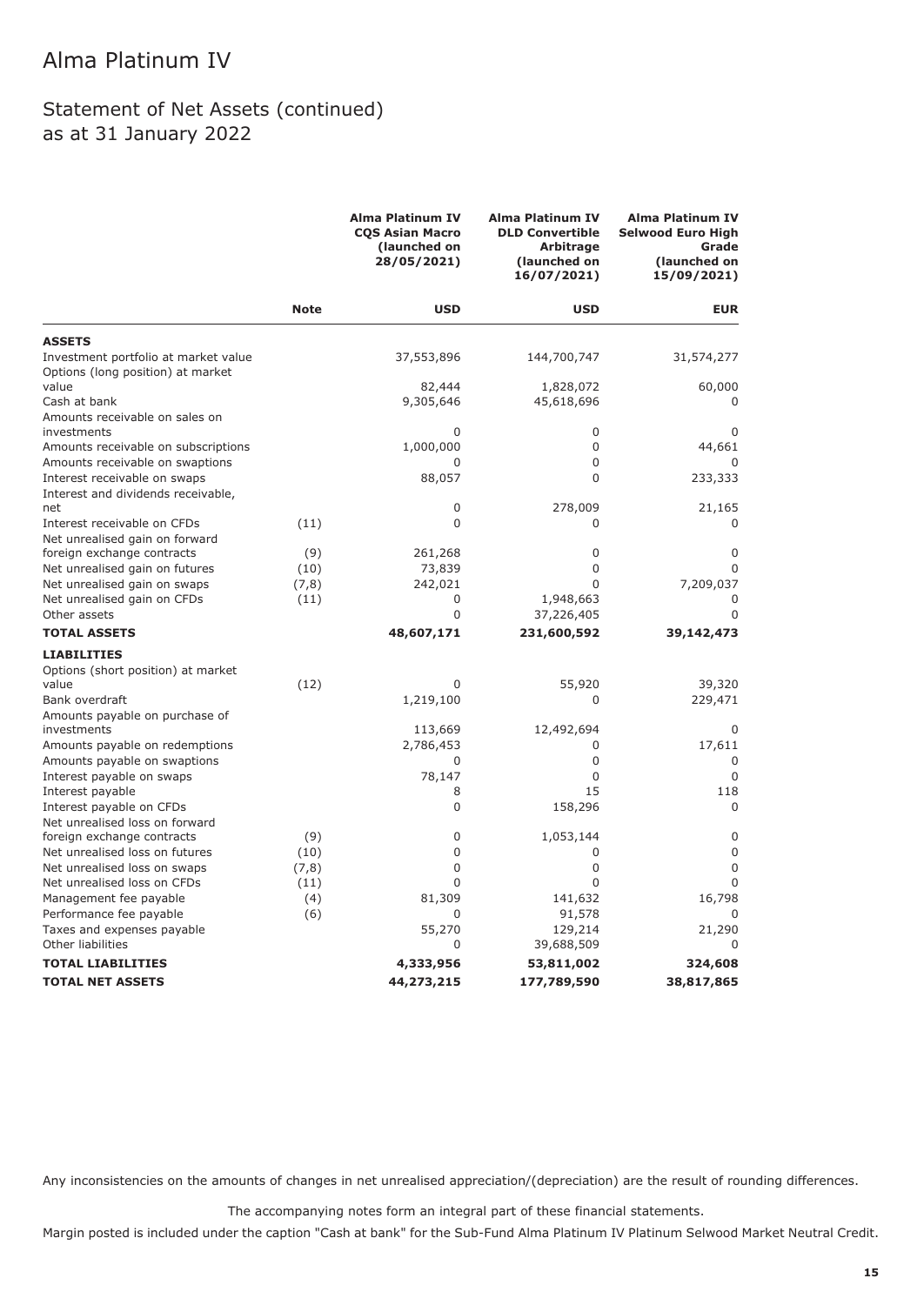### Statement of Net Assets (continued) as at 31 January 2022

|                                                                           |             | Alma Platinum IV<br><b>Oceanwood</b><br><b>Opportunities</b><br>(launched on<br>20/09/2021) | <b>Alma Platinum IV</b><br><b>MidOcean Absolute</b><br><b>Return Credit</b><br>(launched on<br>10/01/2022) | <b>Combined</b> |
|---------------------------------------------------------------------------|-------------|---------------------------------------------------------------------------------------------|------------------------------------------------------------------------------------------------------------|-----------------|
|                                                                           | <b>Note</b> | <b>EUR</b>                                                                                  | <b>USD</b>                                                                                                 | <b>EUR</b>      |
| <b>ASSETS</b>                                                             |             |                                                                                             |                                                                                                            |                 |
| Investment portfolio at market value<br>Options (long position) at market |             | 51,602,674                                                                                  | 133,095,764                                                                                                | 754,538,041     |
| value                                                                     |             | 0                                                                                           | 0                                                                                                          | 6,094,301       |
| Cash at bank                                                              |             | 20,144,325                                                                                  | 11,612,354                                                                                                 | 360,972,620     |
| Amounts receivable on sales on                                            |             |                                                                                             |                                                                                                            |                 |
| investments                                                               |             | 2,627,572                                                                                   | 1,611,422                                                                                                  | 5,756,507       |
| Amounts receivable on subscriptions                                       |             | 170,200                                                                                     | 0                                                                                                          | 1,281,336       |
| Amounts receivable on swaptions                                           |             | 0                                                                                           | 15,672                                                                                                     | 13,980          |
| Interest receivable on swaps                                              |             | $\mathbf 0$                                                                                 | 3,766                                                                                                      | 4,969,118       |
| Interest and dividends receivable,<br>net                                 |             | 37,897                                                                                      | 2,543,282                                                                                                  | 3,898,918       |
| Interest receivable on CFDs                                               | (11)        | 0                                                                                           | 0                                                                                                          | 72,575          |
| Net unrealised gain on forward                                            |             |                                                                                             |                                                                                                            |                 |
| foreign exchange contracts                                                | (9)         | 30,182                                                                                      | 0                                                                                                          | 431,321         |
| Net unrealised gain on futures                                            | (10)        | 0                                                                                           | $\Omega$                                                                                                   | 1,678,516       |
| Net unrealised gain on swaps                                              | (7, 8)      | $\mathbf 0$                                                                                 | 3,998                                                                                                      | 7,428,501       |
| Net unrealised gain on CFDs                                               | (11)        | $\mathbf 0$                                                                                 | 0                                                                                                          | 4,550,771       |
| Other assets                                                              |             | 26,264                                                                                      | 211,580                                                                                                    | 48,784,054      |
| <b>TOTAL ASSETS</b>                                                       |             | 74,639,114                                                                                  | 149,097,838                                                                                                | 1,200,470,559   |
| <b>LIABILITIES</b>                                                        |             |                                                                                             |                                                                                                            |                 |
| Options (short position) at market                                        |             |                                                                                             |                                                                                                            |                 |
| value                                                                     | (12)        | 0                                                                                           | 29,755                                                                                                     | 10,177,099      |
| Bank overdraft                                                            |             | 109,868                                                                                     | $\Omega$                                                                                                   | 14,662,871      |
| Amounts payable on purchase of                                            |             |                                                                                             |                                                                                                            |                 |
| investments                                                               |             | 1,607,709                                                                                   | 12,230,304                                                                                                 | 27,022,833      |
| Amounts payable on redemptions                                            |             | $\mathbf 0$                                                                                 | 0                                                                                                          | 2,932,444       |
| Amounts payable on swaptions                                              |             | 0                                                                                           | 229,282                                                                                                    | 204,534         |
| Interest payable on swaps                                                 |             | $\mathbf 0$                                                                                 | 51,712                                                                                                     | 1,605,503       |
| Interest payable                                                          |             | 337                                                                                         | 3                                                                                                          | 3,319           |
| Interest payable on CFDs                                                  |             | 15,630                                                                                      | 40,814                                                                                                     | 304,077         |
| Net unrealised loss on forward                                            |             |                                                                                             |                                                                                                            |                 |
| foreign exchange contracts                                                | (9)         | 0                                                                                           | 771,260                                                                                                    | 2,800,311       |
| Net unrealised loss on futures                                            | (10)        | 31,273                                                                                      | 0                                                                                                          | 31,273          |
| Net unrealised loss on swaps                                              | (7, 8)      | 0                                                                                           | 0                                                                                                          | 1,233,522       |
| Net unrealised loss on CFDs                                               | (11)        | 850,245                                                                                     | 480,374                                                                                                    | 1,278,768       |
| Management fee payable                                                    | (4)         | 83,055                                                                                      | 214,692                                                                                                    | 1,758,944       |
| Performance fee payable                                                   | (6)         | 171,099                                                                                     | 1,440,436                                                                                                  | 1,729,084       |
| Taxes and expenses payable                                                |             | 52,846                                                                                      | 216,279                                                                                                    | 1,266,618       |
| Other liabilities                                                         |             | 19,541                                                                                      | 181,434                                                                                                    | 56,448,517      |
| <b>TOTAL LIABILITIES</b>                                                  |             | 2,941,603                                                                                   | 15,886,345                                                                                                 | 123,459,717     |
| <b>TOTAL NET ASSETS</b>                                                   |             | 71,697,511                                                                                  | 133,211,493                                                                                                | 1,077,010,842   |

Any inconsistencies on the amounts of changes in net unrealised appreciation/(depreciation) are the result of rounding differences.

The accompanying notes form an integral part of these financial statements.

Margin posted is included under the caption "Cash at bank" for the Sub-Fund Alma Platinum IV Platinum Selwood Market Neutral Credit.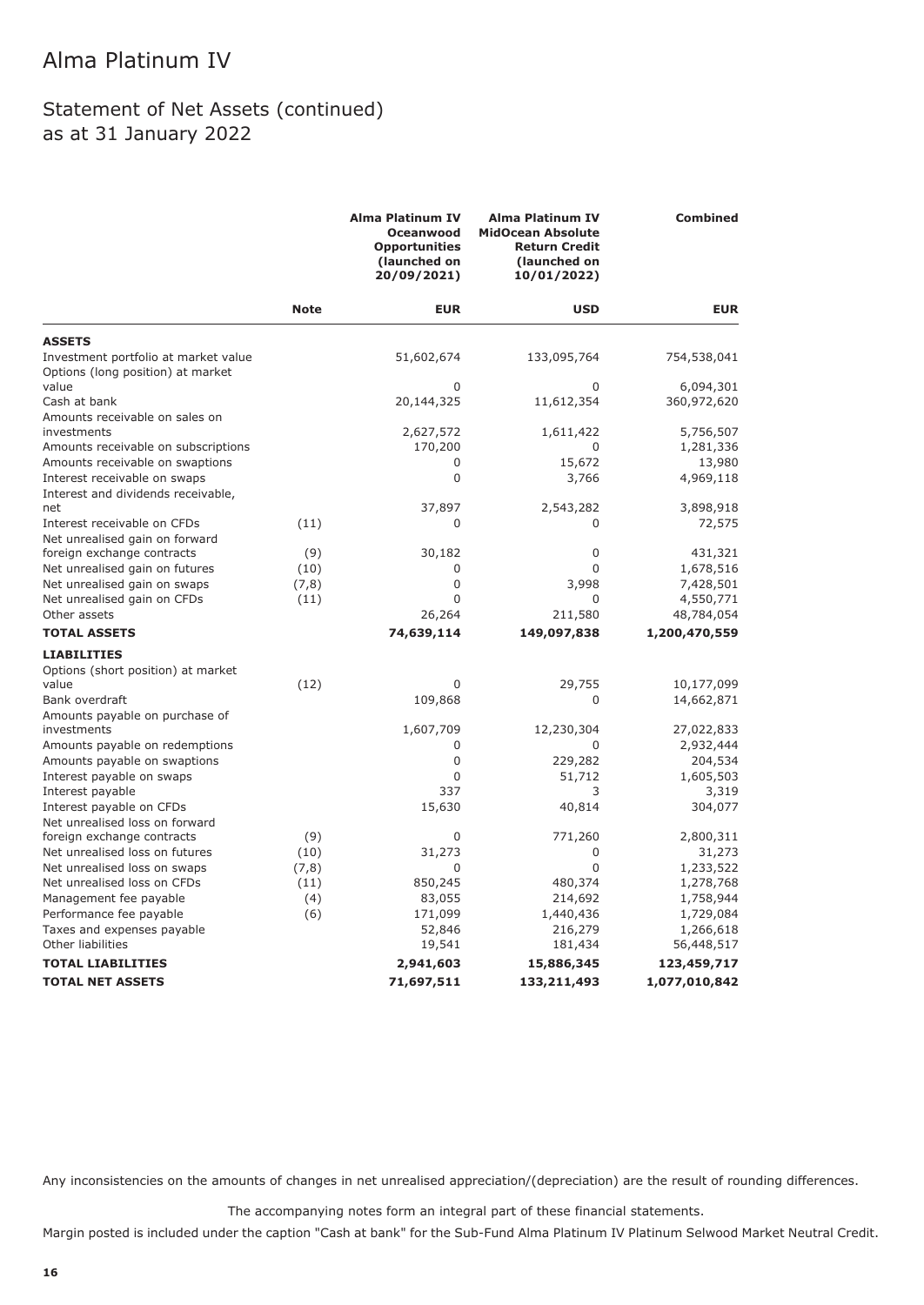# Key Figures as at 31 January 2022

|                           | <b>Alma Platinum IV</b><br><b>Systematic Alpha</b> | <b>Alma Platinum IV</b><br><b>Selwood Market</b><br><b>Neutral Credit</b> | <b>Alma Platinum IV</b><br><b>UBS Multi Strategy</b><br><b>Alternatives</b> |  |
|---------------------------|----------------------------------------------------|---------------------------------------------------------------------------|-----------------------------------------------------------------------------|--|
|                           | <b>USD</b>                                         | <b>EUR</b>                                                                | <b>EUR</b>                                                                  |  |
| Net asset value per share |                                                    |                                                                           |                                                                             |  |
| $R1C-A$                   | 9,459.26                                           |                                                                           |                                                                             |  |
| $R1C-C$                   | 9,251.74                                           |                                                                           |                                                                             |  |
| $R1C-E$                   | 10,720.95                                          | 1,084.75                                                                  |                                                                             |  |
| $R1C-G$                   | 10,721.12                                          |                                                                           |                                                                             |  |
| $R1C-N$                   | 87,813.51                                          |                                                                           |                                                                             |  |
| $R1C-S$                   | 21,663.28                                          |                                                                           |                                                                             |  |
| $R1C-U$                   | 12,046.48                                          | 1,166.39                                                                  |                                                                             |  |
| R5C-G                     | 9,446.20                                           |                                                                           |                                                                             |  |
| R5C-U                     | 9,904.67                                           |                                                                           |                                                                             |  |
| R6C-C                     | 8,686.17                                           |                                                                           |                                                                             |  |
| R6C-E                     | 9,398.41                                           |                                                                           |                                                                             |  |
| R6C-G                     | 10,043.92                                          |                                                                           |                                                                             |  |
| R6C-U                     | 10,456.62                                          |                                                                           |                                                                             |  |
| $I1C-C$                   | 101.01                                             |                                                                           |                                                                             |  |
| $I1C-E$                   | 118.07                                             | 1,092.96                                                                  |                                                                             |  |
| $I1C-G$                   | 116.67                                             | 1,037.17                                                                  |                                                                             |  |
| $I1C-U$                   | 130.26                                             | 1,167.38                                                                  |                                                                             |  |
| $I1D-G$                   | 103.92                                             |                                                                           |                                                                             |  |
| $I2C-E$                   |                                                    | 1,133.67                                                                  |                                                                             |  |
| $I2C-U$                   |                                                    | 1,030.87                                                                  |                                                                             |  |
| $I3C-E$                   |                                                    | 1,196.28                                                                  |                                                                             |  |
| $IOC-E$                   |                                                    |                                                                           | 9,621.12                                                                    |  |
| $IAC-E$                   |                                                    |                                                                           | 96.04                                                                       |  |
| $ISC-G$                   | 94.17                                              |                                                                           |                                                                             |  |
| $IGC-J$                   |                                                    |                                                                           | 9,737.92                                                                    |  |
| $ISC-U$                   | 105.30                                             |                                                                           |                                                                             |  |
| $I5D-G$                   | 94.59                                              |                                                                           |                                                                             |  |
| R <sub>0</sub> C-E        | 10,282.67                                          |                                                                           |                                                                             |  |
| R <sub>0</sub> C-G        | 10,392.67                                          |                                                                           |                                                                             |  |
| R <sub>0</sub> C-U        | 10,099.42                                          |                                                                           |                                                                             |  |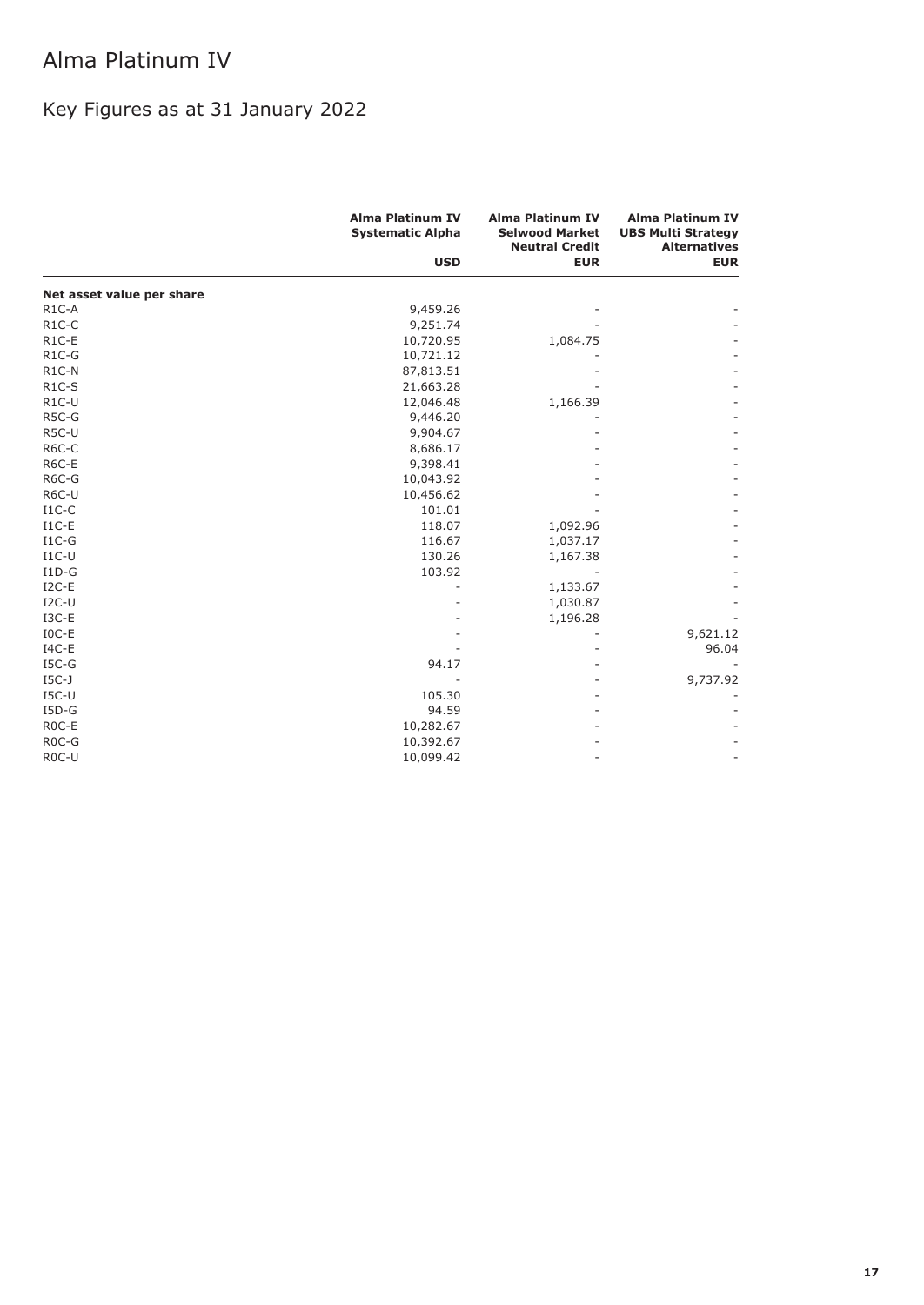# Key Figures as at 31 January 2022 (continued)

|                                     | <b>Alma Platinum IV</b><br><b>Systematic Alpha</b> | <b>Alma Platinum IV</b><br><b>Selwood Market</b><br><b>Neutral Credit</b> | <b>Alma Platinum IV</b><br><b>UBS Multi Strategy</b><br><b>Alternatives</b> |
|-------------------------------------|----------------------------------------------------|---------------------------------------------------------------------------|-----------------------------------------------------------------------------|
|                                     | <b>USD</b>                                         | <b>EUR</b>                                                                | <b>EUR</b>                                                                  |
| <b>Number of shares outstanding</b> |                                                    |                                                                           |                                                                             |
| $R1C-A$                             | 3.76                                               |                                                                           |                                                                             |
| $R1C-C$                             | 261.10                                             |                                                                           |                                                                             |
| $R1C-E$                             | 1,226.70                                           | 1,558.37                                                                  |                                                                             |
| $R1C-G$                             | 34.99                                              |                                                                           |                                                                             |
| $R1C-N$                             | 111.01                                             |                                                                           |                                                                             |
| $R1C-S$                             | 21.44                                              |                                                                           |                                                                             |
| $R1C-U$                             | 1,235.74                                           | 438.00                                                                    |                                                                             |
| R5C-G                               | 5.00                                               |                                                                           |                                                                             |
| R5C-U                               | 15.00                                              |                                                                           |                                                                             |
| R6C-C                               | 3.69                                               |                                                                           |                                                                             |
| R6C-E                               | 121.26                                             |                                                                           |                                                                             |
| R6C-G                               | 1,317.92                                           |                                                                           |                                                                             |
| R6C-U                               | 282.14                                             |                                                                           |                                                                             |
| $I1C-C$                             | 9,071.31                                           |                                                                           |                                                                             |
| $I1C-E$                             | 153,359.09                                         | 134,550.06                                                                |                                                                             |
| $I1C-G$                             | 18,170.91                                          | 3,647.80                                                                  |                                                                             |
| $I1C-U$                             | 13,762.25                                          | 12,778.26                                                                 |                                                                             |
| $I1D-G$                             | 100.87                                             |                                                                           |                                                                             |
| $I2C-E$                             |                                                    | 45,971.14                                                                 |                                                                             |
| $I2C-U$                             |                                                    | 13,367.45                                                                 |                                                                             |
| $I3C-E$                             |                                                    | 23,792.48                                                                 |                                                                             |
| $IOC-E$                             |                                                    |                                                                           | 10,194.02                                                                   |
| $IAC-E$                             |                                                    |                                                                           | 1,676,905.21                                                                |
| $ISC-G$                             | 88.08                                              |                                                                           |                                                                             |
| $IGC-J$                             |                                                    |                                                                           | 690,459.35                                                                  |
| $ISC-U$                             | 1,461.53                                           |                                                                           |                                                                             |
| $I5D-G$                             | 808.78                                             |                                                                           |                                                                             |
| ROC-E                               | 85.25                                              |                                                                           |                                                                             |
| R <sub>0</sub> C-G                  | 251.47                                             |                                                                           |                                                                             |
| R <sub>0</sub> C-U                  | 84.12                                              |                                                                           |                                                                             |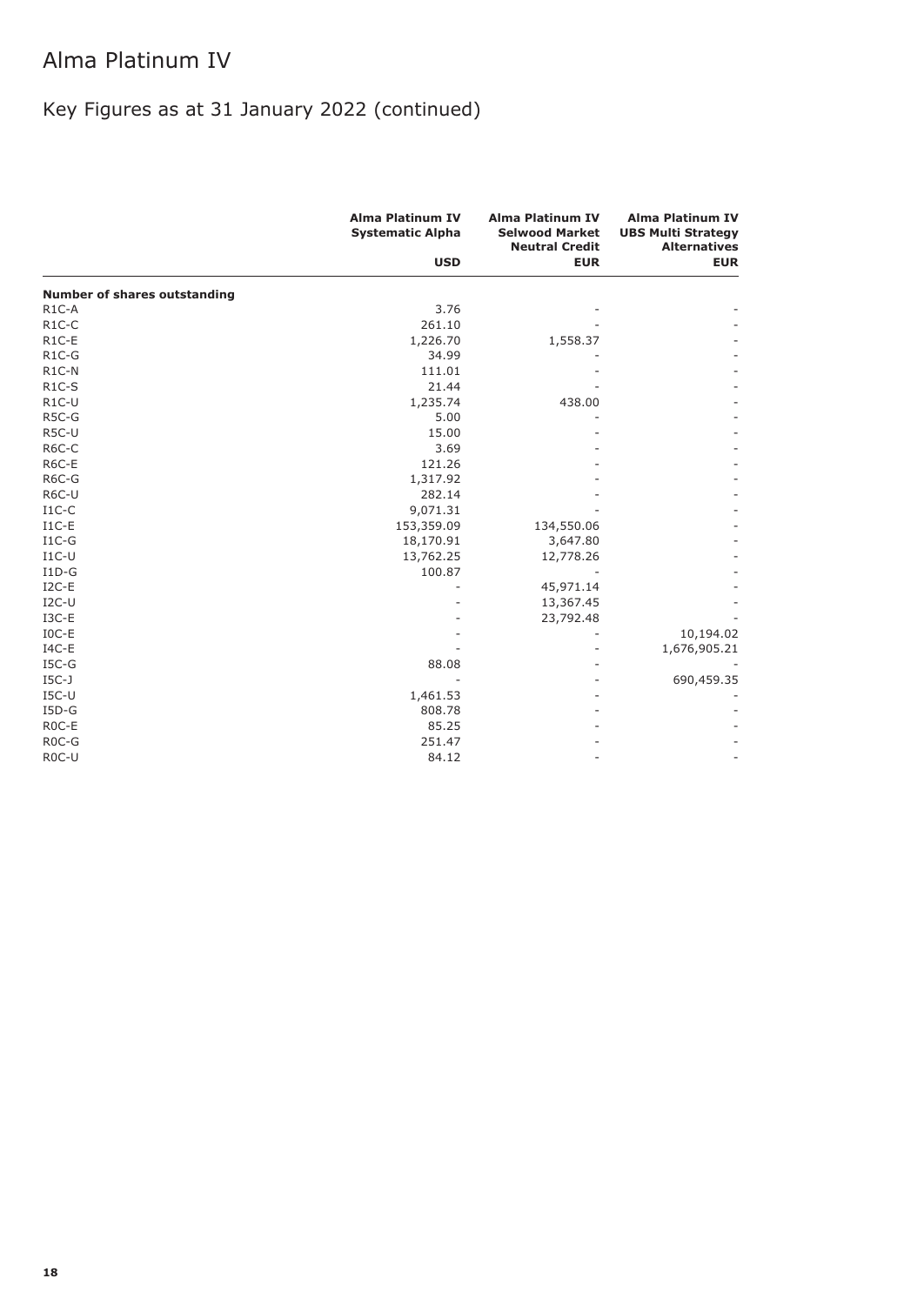# Key Figures as at 31 January 2022 (continued)

|                                     | <b>Alma Platinum IV</b><br><b>CQS Asian Macro</b><br>(launched on<br>28/05/2021) | <b>Alma Platinum IV</b><br><b>DLD Convertible</b><br>Arbitrage<br>(launched on<br>16/07/2021) | <b>Alma Platinum IV</b><br><b>Selwood Euro High</b><br>Grade<br>(launched on<br>15/09/2021) |
|-------------------------------------|----------------------------------------------------------------------------------|-----------------------------------------------------------------------------------------------|---------------------------------------------------------------------------------------------|
|                                     | <b>USD</b>                                                                       | <b>USD</b>                                                                                    | <b>EUR</b>                                                                                  |
| Net asset value per share           |                                                                                  |                                                                                               |                                                                                             |
| $I1C-C$                             |                                                                                  | 100.03                                                                                        |                                                                                             |
| $I1C-E$                             |                                                                                  | 100.28                                                                                        | 97.00                                                                                       |
| $I1C-G$                             |                                                                                  | 98.99                                                                                         |                                                                                             |
| $I2C-E$                             |                                                                                  |                                                                                               | 97.95                                                                                       |
| $I2D-E$                             |                                                                                  |                                                                                               | 97.09                                                                                       |
| $I1C-U$                             | 93.70                                                                            | 100.75                                                                                        |                                                                                             |
| $I2C-E$                             | 92.53                                                                            | 100.45                                                                                        |                                                                                             |
| $I2C-U$                             | 93.04                                                                            | 100.81                                                                                        |                                                                                             |
| <b>Number of shares outstanding</b> |                                                                                  |                                                                                               |                                                                                             |
| $I1C-C$                             |                                                                                  | 3,316.87                                                                                      |                                                                                             |
| $I1C-E$                             |                                                                                  | 135,669.00                                                                                    | 45,811.81                                                                                   |
| $I1C-G$                             |                                                                                  | 5,965.00                                                                                      |                                                                                             |
| $I2C-E$                             |                                                                                  |                                                                                               | 53,561.00                                                                                   |
| $I2D-E$                             |                                                                                  |                                                                                               | 300,000.00                                                                                  |
| $I1C-U$                             | 1.00                                                                             | 133,562.78                                                                                    |                                                                                             |
| $I2C-E$                             | 290,495.83                                                                       | 1,268,887.00                                                                                  |                                                                                             |
| $I2C-U$                             | 151,985.84                                                                       | 50,000.00                                                                                     |                                                                                             |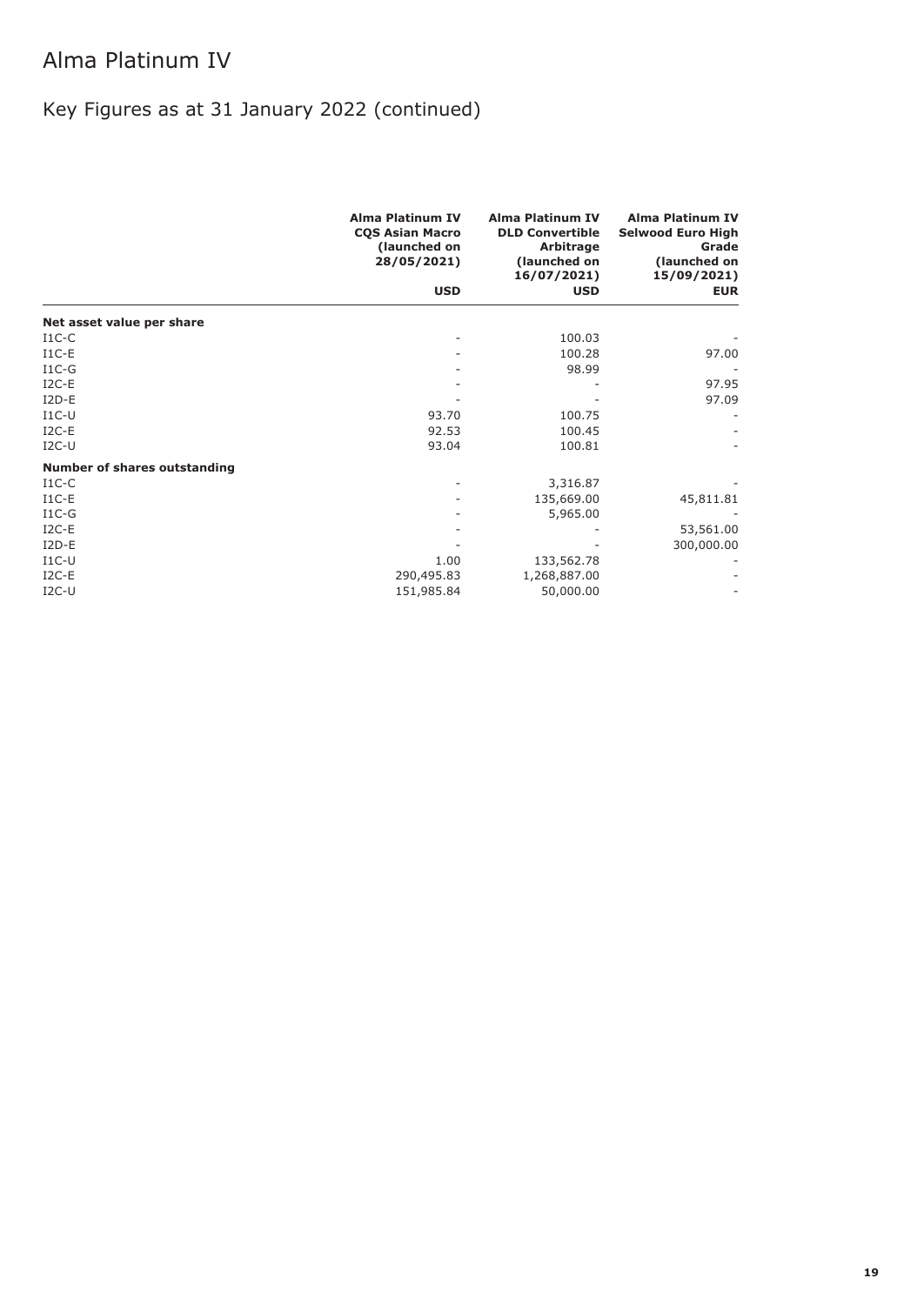# Key Figures as at 31 January 2022 (continued)

|                              | Alma Platinum IV<br>Oceanwood<br><b>Opportunities</b><br>(launched on<br>20/09/2021)<br><b>EUR</b> | <b>Alma Platinum IV</b><br><b>MidOcean Absolute</b><br><b>Return Credit</b><br>(launched on<br>10/01/2022)<br><b>USD</b> |
|------------------------------|----------------------------------------------------------------------------------------------------|--------------------------------------------------------------------------------------------------------------------------|
| Net asset value per share    |                                                                                                    |                                                                                                                          |
| $I1C-E$                      | 103.40                                                                                             | 112.14                                                                                                                   |
| $I1C-G$                      |                                                                                                    | 111.44                                                                                                                   |
| $I1C-U$                      |                                                                                                    | 124.36                                                                                                                   |
| $I3C-E$                      | 103.30                                                                                             | 116.43                                                                                                                   |
| $IAC-E$                      | 99.32                                                                                              |                                                                                                                          |
| $IAC-U$                      | 101.07                                                                                             |                                                                                                                          |
| Number of shares outstanding |                                                                                                    |                                                                                                                          |
| $I1C-E$                      | 1.00                                                                                               | 1,063.01                                                                                                                 |
| $I1C-G$                      |                                                                                                    | 9,670.00                                                                                                                 |
| $I1C-U$                      |                                                                                                    | 144,166.52                                                                                                               |
| $I3C-E$                      | 642,419.41                                                                                         | 871,122.89                                                                                                               |
| $IAC-E$                      | 5,000.00                                                                                           |                                                                                                                          |
| $IAC-U$                      | 53,698.82                                                                                          |                                                                                                                          |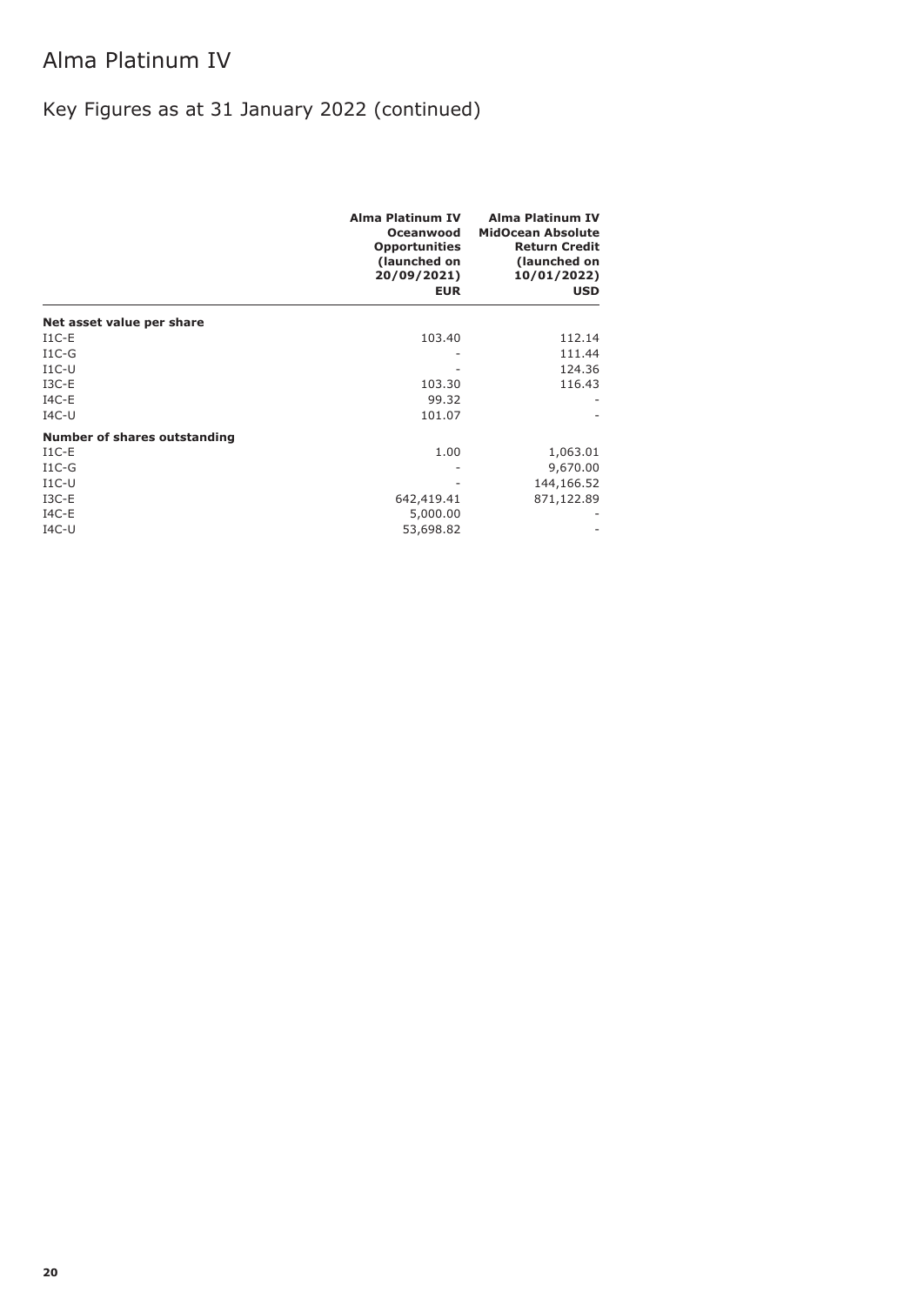### Statement of Operations and Changes in Net Assets for the Year / Period ended 31 January 2022

|                                                                                    |             | <b>Alma Platinum IV</b><br><b>Systematic Alpha</b> | <b>Alma Platinum IV</b><br><b>Selwood Market</b><br><b>Neutral Credit</b> | <b>Alma Platinum IV</b><br><b>UBS Multi Strategy</b><br><b>Alternatives</b> |
|------------------------------------------------------------------------------------|-------------|----------------------------------------------------|---------------------------------------------------------------------------|-----------------------------------------------------------------------------|
|                                                                                    | <b>Note</b> | <b>USD</b>                                         | <b>EUR</b>                                                                | <b>EUR</b>                                                                  |
| <b>NET ASSETS AT THE BEGINNING OF</b>                                              |             |                                                    |                                                                           |                                                                             |
| <b>THE YEAR / PERIOD</b>                                                           |             | 111,756,420                                        | 393,145,416                                                               | 327,627,600                                                                 |
| <b>INCOME</b>                                                                      |             |                                                    |                                                                           |                                                                             |
| Dividends on shares, net                                                           |             | 0                                                  | 0                                                                         | 451,393                                                                     |
| Interest on bonds / CFD's bonds                                                    |             | 95,853                                             | 6,477,893                                                                 | 208,605                                                                     |
| Bank interest                                                                      |             | 12,966                                             | 136,711                                                                   | 0                                                                           |
| Interest on swaps, net<br>Other income                                             |             | 0<br>0                                             | 23,239,363                                                                | $\Omega$                                                                    |
| <b>TOTAL INCOME</b>                                                                |             | 108,819                                            | 0<br>29,853,967                                                           | 180,216<br>840,214                                                          |
|                                                                                    |             |                                                    |                                                                           |                                                                             |
| <b>EXPENSES</b>                                                                    |             |                                                    |                                                                           |                                                                             |
| Management Fee                                                                     | (4)         | 1,146,214                                          | 3,968,609                                                                 | 5,051,626                                                                   |
| Performance Fee<br>Administrative Expenses                                         | (6)<br>(5)  | 0<br>197,804                                       | 1,160,460<br>339,158                                                      | 479,295<br>351,077                                                          |
| Subscription tax                                                                   | (3)         | 34,426                                             | 30,596                                                                    | 33,412                                                                      |
| Bank charges                                                                       |             | 42,409                                             | 0                                                                         | 404,372                                                                     |
| Interest paid                                                                      |             | 35,272                                             | 927,079                                                                   | 516,016                                                                     |
| Interest on swaps, net                                                             |             | 0                                                  | 0                                                                         | 57,348                                                                      |
| Interest paid on CFDs                                                              |             | 0                                                  | 0                                                                         | 631,429                                                                     |
| Other charges                                                                      |             | 195,418                                            | 369,890                                                                   | 389,329                                                                     |
| <b>TOTAL EXPENSES</b>                                                              |             | 1,651,543                                          | 6,795,792                                                                 | 7,913,904                                                                   |
| <b>NET INCOME / (LOSS) FROM</b>                                                    |             |                                                    |                                                                           |                                                                             |
| <b>INVESTMENTS</b>                                                                 |             | (1, 542, 724)                                      | 23,058,175                                                                | (7,073,690)                                                                 |
| Net realised gain / (loss) on sales of                                             |             |                                                    |                                                                           |                                                                             |
| investments                                                                        |             | 1,100,771                                          | (8,898,650)                                                               | 1,944,481                                                                   |
| Net realised gain / (loss) on CFDs                                                 |             | 0                                                  | 0                                                                         | 348,954                                                                     |
| Net realised gain / (loss) on swaps                                                |             | 0                                                  | 16,647,627                                                                | 321,786                                                                     |
| Net realised gain / (loss) on options                                              |             | 0                                                  | 264,750                                                                   | (1,852,808)                                                                 |
| Net realised gain / (loss) on forward                                              |             |                                                    |                                                                           |                                                                             |
| foreign exchange contracts                                                         |             | (4, 129, 906)                                      | 3,434,296                                                                 | (19,041,059)                                                                |
| Net realised gain / (loss) on futures                                              |             | (1, 137, 144)                                      | 0                                                                         | (1, 162, 959)                                                               |
| Net realised gain / (loss) on foreign                                              |             |                                                    |                                                                           |                                                                             |
| exchange                                                                           |             | (110, 433)                                         | (1,025,370)                                                               | 3,493,015                                                                   |
| <b>NET REALISED GAIN / (LOSS)</b>                                                  |             | (5,819,436)                                        | 33,480,828                                                                | (23,022,280)                                                                |
| Change in net unrealised appreciation /<br>(depreciation) on investments           |             | 9,544,729                                          | 1,644,614                                                                 | (4,904,074)                                                                 |
| Change in net unrealised appreciation /                                            |             |                                                    |                                                                           |                                                                             |
| (depreciation) on futures                                                          |             | 1,387,092                                          | 0                                                                         | 580,333                                                                     |
| Change in net unrealised appreciation /                                            |             |                                                    |                                                                           |                                                                             |
| (depreciation) on forward foreign                                                  |             |                                                    |                                                                           |                                                                             |
| exchange contracts                                                                 |             | (322, 152)                                         | 71,185                                                                    | (524, 654)                                                                  |
| Change in net unrealised appreciation /                                            |             |                                                    |                                                                           |                                                                             |
| (depreciation) on CFDs                                                             |             | 0                                                  | 0                                                                         | 3,755,962                                                                   |
| Change in net unrealised appreciation /                                            |             |                                                    |                                                                           |                                                                             |
| (depreciation) on swaps                                                            |             | 0                                                  | (29, 422, 352)                                                            | (339, 328)                                                                  |
| Change in net unrealised appreciation /                                            |             |                                                    |                                                                           |                                                                             |
| (depreciation) on options                                                          |             | 0                                                  | 2,184,300                                                                 | 1,479,433                                                                   |
| <b>NET INCREASE / (DECREASE) IN NET</b><br><b>ASSETS AS A RESULT OF OPERATIONS</b> |             | 4,790,233                                          | 7,958,575                                                                 | (22, 974, 608)                                                              |
| <b>EVOLUTION OF THE CAPITAL</b>                                                    |             |                                                    |                                                                           |                                                                             |
| Subscriptions of shares                                                            |             | 12,901,371                                         | 37,156,080                                                                | 89,165,373                                                                  |
| Redemptions of shares                                                              |             | (41, 470, 561)                                     | (178, 350, 246)                                                           | (82,640,333)                                                                |
| Currency translation                                                               |             | 0                                                  | 0                                                                         |                                                                             |
| <b>NET ASSETS AT THE END OF THE YEAR /</b>                                         |             |                                                    |                                                                           |                                                                             |
| <b>PERIOD</b>                                                                      |             | 87,977,463                                         | 259,909,825                                                               | 311,178,032                                                                 |

Any inconsistencies on the amounts of changes in net unrealised appreciation/(depreciation) are the result of rounding differences.

The accompanying notes form an integral part of these financial statements.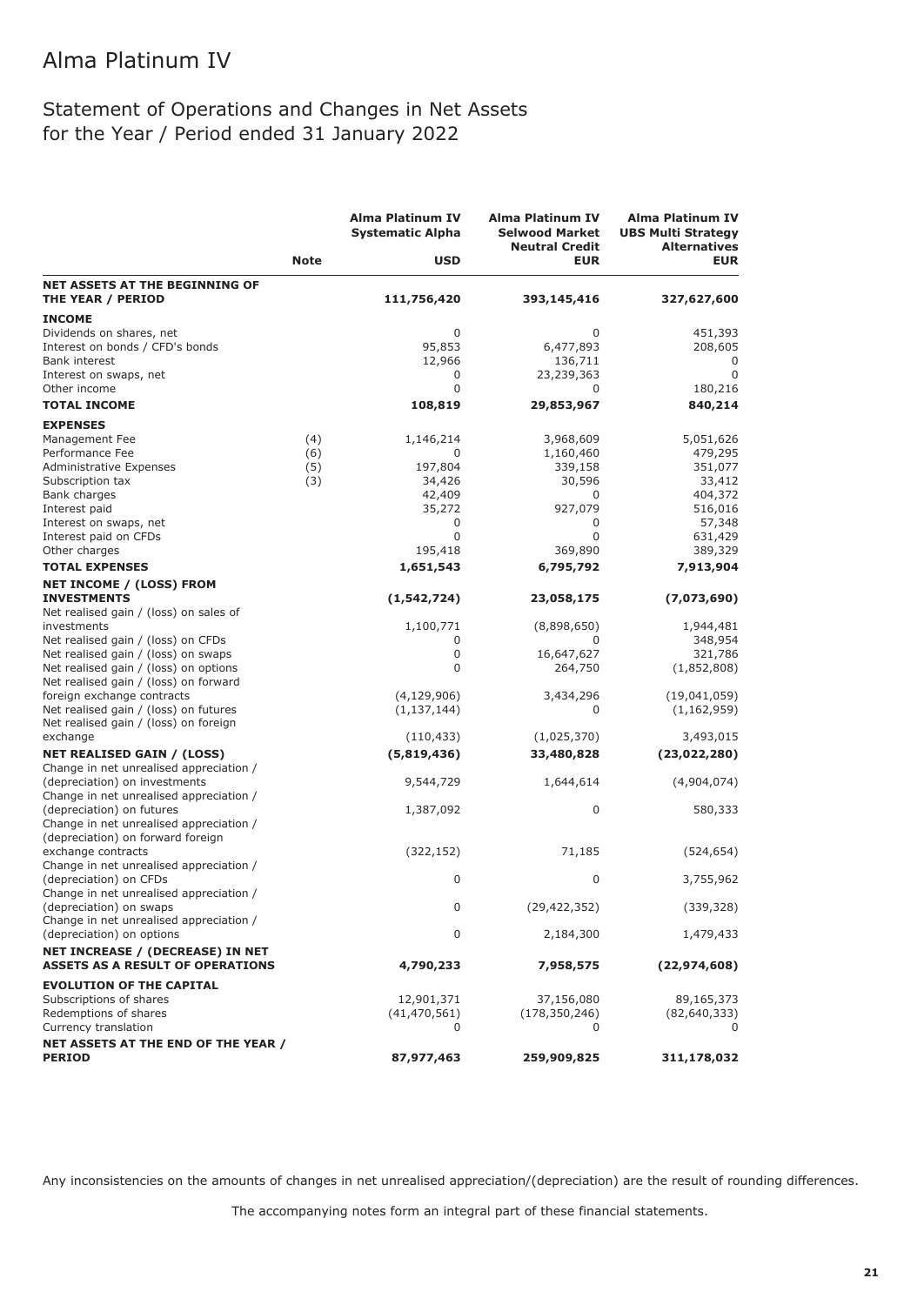### Statement of Operations and Changes in Net Assets (continued) for the Year / Period ended 31 January 2022

|                                                                          |             | Alma Platinum IV<br><b>CQS Asian Macro</b><br>(launched on<br>28/05/2021) | Alma Platinum IV<br><b>DLD Convertible</b><br><b>Arbitrage</b><br>(launched on | <b>Alma Platinum IV</b><br><b>Selwood Euro High</b><br>Grade<br>(launched on |
|--------------------------------------------------------------------------|-------------|---------------------------------------------------------------------------|--------------------------------------------------------------------------------|------------------------------------------------------------------------------|
|                                                                          | <b>Note</b> | <b>USD</b>                                                                | 16/07/2021)<br><b>USD</b>                                                      | 15/09/2021)<br><b>EUR</b>                                                    |
| <b>NET ASSETS AT THE BEGINNING OF</b>                                    |             |                                                                           |                                                                                |                                                                              |
| THE YEAR / PERIOD                                                        |             | 0                                                                         | $\mathbf 0$                                                                    | O                                                                            |
| <b>INCOME</b>                                                            |             |                                                                           |                                                                                |                                                                              |
| Dividends on shares, net                                                 |             | 0                                                                         | 0                                                                              | 0                                                                            |
| Interest on bonds / CFD's bonds                                          |             | $\Omega$                                                                  | 668,448                                                                        | 30,535                                                                       |
| Bank interest                                                            |             | 2,588                                                                     | 10,864                                                                         | 5,789                                                                        |
| Interest on swaps, net                                                   |             | 0                                                                         | 0                                                                              | 765,000                                                                      |
| Other income                                                             |             | $\Omega$                                                                  | 0                                                                              | 0                                                                            |
| <b>TOTAL INCOME</b>                                                      |             | 2,588                                                                     | 679,312                                                                        | 801,324                                                                      |
| <b>EXPENSES</b>                                                          |             |                                                                           |                                                                                |                                                                              |
| Management Fee                                                           | (4)         | 269,187                                                                   | 714,337                                                                        | 23,117                                                                       |
| Performance Fee                                                          | (6)         | 0                                                                         | 91,578                                                                         | 0                                                                            |
| Administrative Expenses                                                  | (5)         | 43,268                                                                    | 94,040                                                                         | 10,447                                                                       |
| Subscription tax<br>Bank charges                                         | (3)         | 3,268<br>58,105                                                           | 10,353<br>104,608                                                              | 1,139                                                                        |
| Interest paid                                                            |             | 6,212                                                                     | 9,238                                                                          | 14,543                                                                       |
| Interest on swaps, net                                                   |             | 3,708                                                                     | 458,986                                                                        | 0                                                                            |
| Interest paid on CFDs                                                    |             | 0                                                                         | 0                                                                              | $\Omega$                                                                     |
| Other charges                                                            |             | 69,481                                                                    | 73,169                                                                         | 30,490                                                                       |
| <b>TOTAL EXPENSES</b>                                                    |             | 453,229                                                                   | 1,556,309                                                                      | 79,736                                                                       |
| <b>NET INCOME / (LOSS) FROM</b>                                          |             |                                                                           |                                                                                |                                                                              |
| <b>INVESTMENTS</b>                                                       |             | (450, 641)                                                                | (876, 997)                                                                     | 721,588                                                                      |
| Net realised gain / (loss) on sales of                                   |             | (1,346,487)                                                               |                                                                                |                                                                              |
| investments<br>Net realised gain / (loss) on CFDs                        |             | 0                                                                         | 320,267<br>(440, 399)                                                          | (98, 611)<br>0                                                               |
| Net realised gain / (loss) on swaps                                      |             | 121,867                                                                   | 0                                                                              | (8,360,931)                                                                  |
| Net realised gain / (loss) on options                                    |             | 448,712                                                                   | 511,748                                                                        | (64,000)                                                                     |
| Net realised gain / (loss) on forward                                    |             |                                                                           |                                                                                |                                                                              |
| foreign exchange contracts                                               |             | (944, 356)                                                                | (8,202,701)                                                                    | 0                                                                            |
| Net realised gain / (loss) on futures                                    |             | (954, 455)                                                                | 0                                                                              | 0                                                                            |
| Net realised gain / (loss) on foreign                                    |             |                                                                           |                                                                                |                                                                              |
| exchange                                                                 |             | (420, 711)                                                                | 20,674                                                                         | $\Omega$                                                                     |
| <b>NET REALISED GAIN / (LOSS)</b>                                        |             | (3,546,071)                                                               | (8,667,408)                                                                    | (7,801,954)                                                                  |
| Change in net unrealised appreciation /<br>(depreciation) on investments |             | (2,018,243)                                                               | (98, 505)                                                                      | (482, 583)                                                                   |
| Change in net unrealised appreciation /                                  |             |                                                                           |                                                                                |                                                                              |
| (depreciation) on futures                                                |             | 73,839                                                                    | 0                                                                              | 0                                                                            |
| Change in net unrealised appreciation /                                  |             |                                                                           |                                                                                |                                                                              |
| (depreciation) on forward foreign                                        |             |                                                                           |                                                                                |                                                                              |
| exchange contracts                                                       |             | 261,268                                                                   | (1,053,144)                                                                    | 0                                                                            |
| Change in net unrealised appreciation /                                  |             |                                                                           |                                                                                |                                                                              |
| (depreciation) on CFDs                                                   |             | $\Omega$                                                                  | 1,948,663                                                                      | 0                                                                            |
| Change in net unrealised appreciation /                                  |             |                                                                           |                                                                                |                                                                              |
| (depreciation) on swaps                                                  |             | 242,021                                                                   | 0                                                                              | 7,209,037                                                                    |
| Change in net unrealised appreciation /<br>(depreciation) on options     |             | (70, 395)                                                                 | 85,563                                                                         | (40, 320)                                                                    |
| NET INCREASE / (DECREASE) IN NET                                         |             |                                                                           |                                                                                |                                                                              |
| <b>ASSETS AS A RESULT OF OPERATIONS</b>                                  |             | (5,057,581)                                                               | (7,784,831)                                                                    | (1, 115, 820)                                                                |
| <b>EVOLUTION OF THE CAPITAL</b>                                          |             |                                                                           |                                                                                |                                                                              |
| Subscriptions of shares                                                  |             | 54,592,523                                                                | 185,608,550                                                                    | 40,364,981                                                                   |
| Redemptions of shares                                                    |             | (5,261,727)                                                               | (34, 129)                                                                      | (431,296)                                                                    |
| Currency translation                                                     |             | 0                                                                         | 0                                                                              | 0                                                                            |
| <b>NET ASSETS AT THE END OF THE YEAR /</b>                               |             |                                                                           |                                                                                |                                                                              |
| <b>PERIOD</b>                                                            |             | 44,273,215                                                                | 177,789,590                                                                    | 38,817,865                                                                   |

Any inconsistencies on the amounts of changes in net unrealised appreciation/(depreciation) are the result of rounding differences.

The accompanying notes form an integral part of these financial statements.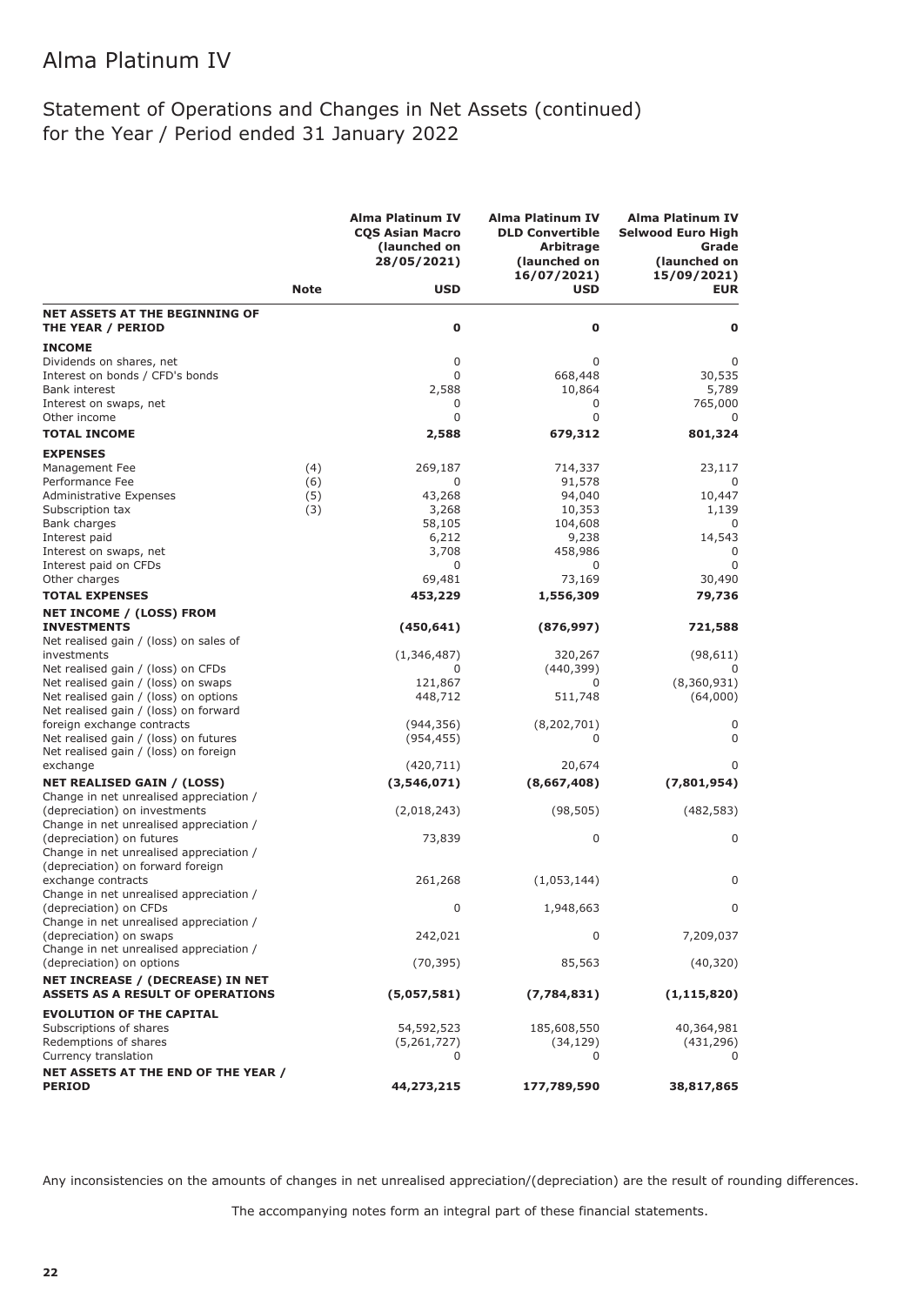### Statement of Operations and Changes in Net Assets (continued) for the Year / Period ended 31 January 2022

|                                                                          |             | <b>Alma Platinum IV</b><br>Oceanwood<br><b>Opportunities</b><br>(launched on<br>20/09/2021) | <b>Alma Platinum IV</b><br><b>MidOcean Absolute</b><br><b>Return Credit</b><br>(launched on<br>10/01/2022) | <b>Combined</b>        |
|--------------------------------------------------------------------------|-------------|---------------------------------------------------------------------------------------------|------------------------------------------------------------------------------------------------------------|------------------------|
|                                                                          | <b>Note</b> | <b>EUR</b>                                                                                  | <b>USD</b>                                                                                                 | <b>EUR</b>             |
| <b>NET ASSETS AT THE BEGINNING OF</b><br>THE YEAR / PERIOD               |             | $\bf{0}$                                                                                    | 0                                                                                                          | 812,761,178            |
| <b>INCOME</b>                                                            |             |                                                                                             |                                                                                                            |                        |
| Dividends on shares, net                                                 |             | 99,488                                                                                      | 0                                                                                                          | 550,881                |
| Interest on bonds / CFD's bonds                                          |             | 25,959                                                                                      | 630,466                                                                                                    | 7,987,209              |
| <b>Bank interest</b>                                                     |             | 172                                                                                         | 13                                                                                                         | 166,250                |
| Interest on swaps, net<br>Other income                                   |             | 0<br>$\mathbf 0$                                                                            | 0<br>0                                                                                                     | 24,004,363<br>180,216  |
| <b>TOTAL INCOME</b>                                                      |             |                                                                                             |                                                                                                            | 32,888,919             |
|                                                                          |             | 125,619                                                                                     | 630,479                                                                                                    |                        |
| <b>EXPENSES</b>                                                          |             |                                                                                             |                                                                                                            |                        |
| Management Fee<br>Performance Fee                                        | (4)         | 169,566                                                                                     | 71,054<br>0                                                                                                | 11,176,159             |
| Administrative Expenses                                                  | (6)<br>(5)  | 171,224<br>25,570                                                                           | 8,622                                                                                                      | 1,892,672<br>1,032,884 |
| Subscription tax                                                         | (3)         | 3,693                                                                                       | 752                                                                                                        | 112,372                |
| Bank charges                                                             |             | 169                                                                                         | 57                                                                                                         | 587,573                |
| Interest paid                                                            |             | 68,303                                                                                      | 311                                                                                                        | 1,571,466              |
| Interest on swaps, net                                                   |             | 19,286                                                                                      | 24,011                                                                                                     | 510,805                |
| Interest paid on CFDs                                                    |             | 94,188                                                                                      | 0                                                                                                          | 725,617                |
| Other charges                                                            |             | 31,660                                                                                      | 195,223                                                                                                    | 1,297,096              |
| <b>TOTAL EXPENSES</b>                                                    |             | 583,659                                                                                     | 300,030                                                                                                    | 18,906,644             |
| NET INCOME / (LOSS) FROM                                                 |             |                                                                                             |                                                                                                            |                        |
| <b>INVESTMENTS</b><br>Net realised gain / (loss) on sales of             |             | (458, 040)                                                                                  | 330,449                                                                                                    | 13,982,275             |
| investments                                                              |             | 2,874,352                                                                                   | 24,343                                                                                                     | (4,090,208)            |
| Net realised gain / (loss) on CFDs                                       |             | 843,080                                                                                     | 74,335                                                                                                     | 865,483                |
| Net realised gain / (loss) on swaps                                      |             | 0                                                                                           | 389,306                                                                                                    | 9,064,479              |
| Net realised gain / (loss) on options                                    |             | $\mathbf 0$                                                                                 | 0                                                                                                          | (795, 269)             |
| Net realised gain / (loss) on forward                                    |             |                                                                                             |                                                                                                            |                        |
| foreign exchange contracts                                               |             | 5,645                                                                                       | (431, 406)                                                                                                 | (27, 829, 819)         |
| Net realised gain / (loss) on futures                                    |             | 187,634                                                                                     | 0                                                                                                          | (2,841,159)            |
| Net realised gain / (loss) on foreign<br>exchange                        |             | (29, 315)                                                                                   | (2,489)                                                                                                    | 1,980,739              |
| <b>NET REALISED GAIN / (LOSS)</b>                                        |             | 3,423,356                                                                                   | 384,538                                                                                                    | (9,663,479)            |
| Change in net unrealised appreciation /                                  |             |                                                                                             |                                                                                                            |                        |
| (depreciation) on investments<br>Change in net unrealised appreciation / |             | (948, 067)                                                                                  | (1, 234, 512)                                                                                              | 834,842                |
| (depreciation) on futures                                                |             | (31, 273)                                                                                   | 0                                                                                                          | 1,852,300              |
| Change in net unrealised appreciation /                                  |             |                                                                                             |                                                                                                            |                        |
| (depreciation) on forward foreign                                        |             |                                                                                             |                                                                                                            |                        |
| exchange contracts                                                       |             | 30,182                                                                                      | (771, 260)                                                                                                 | (2, 105, 079)          |
| Change in net unrealised appreciation /                                  |             |                                                                                             |                                                                                                            |                        |
| (depreciation) on CFDs                                                   |             | (850, 245)                                                                                  | (480, 374)                                                                                                 | 4,215,520              |
| Change in net unrealised appreciation /                                  |             |                                                                                             |                                                                                                            |                        |
| (depreciation) on swaps                                                  |             | 0                                                                                           | 3,998                                                                                                      | (22, 333, 179)         |
| Change in net unrealised appreciation /<br>(depreciation) on options     |             | 0                                                                                           | (14,083)                                                                                                   | 3,624,381              |
| NET INCREASE / (DECREASE) IN NET                                         |             |                                                                                             |                                                                                                            |                        |
| <b>ASSETS AS A RESULT OF OPERATIONS</b>                                  |             | 1,623,953                                                                                   | (2, 111, 693)                                                                                              | (23, 574, 694)         |
| <b>EVOLUTION OF THE CAPITAL</b>                                          |             |                                                                                             |                                                                                                            |                        |
| Subscriptions of shares                                                  |             | 72,154,876                                                                                  | 135,323,186                                                                                                | 585,340,666            |
| Redemptions of shares                                                    |             | (2,081,318)                                                                                 | 0                                                                                                          | (305, 221, 690)        |
| Currency translation                                                     |             | 0                                                                                           | 0                                                                                                          | 7,705,382              |
| NET ASSETS AT THE END OF THE YEAR /<br><b>PERIOD</b>                     |             | 71,697,511                                                                                  | 133,211,493                                                                                                | 1,077,010,842          |

Any inconsistencies on the amounts of changes in net unrealised appreciation/(depreciation) are the result of rounding differences.

The accompanying notes form an integral part of these financial statements.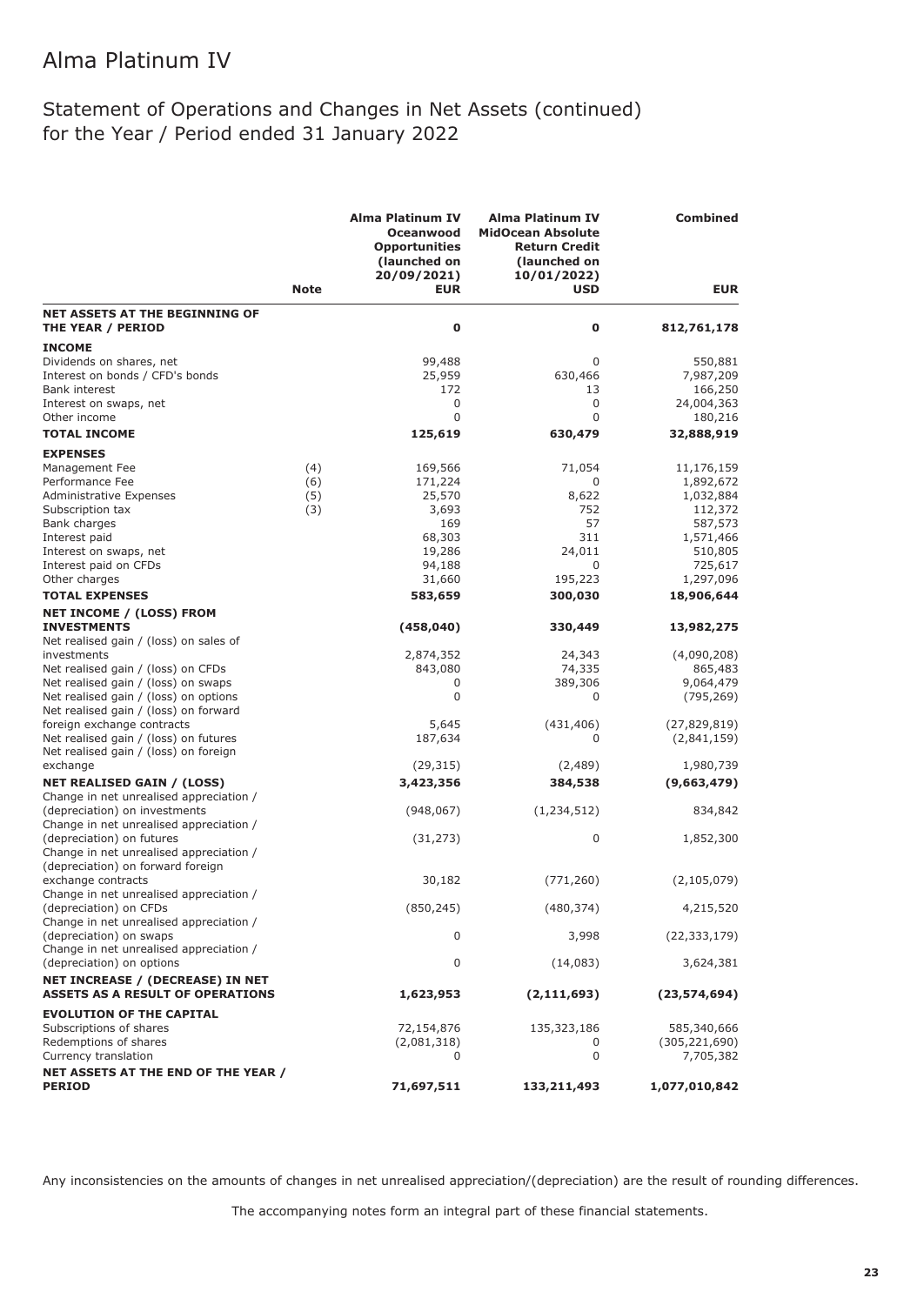### Statistics

|                                                  | <b>Alma Platinum IV</b><br><b>Systematic Alpha</b> | <b>Alma Platinum IV</b><br><b>Selwood Market</b><br><b>Neutral Credit</b> | <b>Alma Platinum IV</b><br><b>UBS Multi Strategy</b><br><b>Alternatives</b> |
|--------------------------------------------------|----------------------------------------------------|---------------------------------------------------------------------------|-----------------------------------------------------------------------------|
|                                                  | <b>USD</b>                                         | <b>EUR</b>                                                                | <b>EUR</b>                                                                  |
| <b>Total Net Asset Value</b>                     |                                                    |                                                                           |                                                                             |
| 31 January 2022                                  | 87,977,463                                         | 259,909,825                                                               | 311,178,032                                                                 |
| 31 January 2021                                  | 111,756,420                                        | 393,145,416                                                               | 208,221,796                                                                 |
| 31 January 2020                                  | 956,613,895                                        | 559,399,052                                                               | 304,014,279                                                                 |
| NAV per share at the end of the year /<br>period |                                                    |                                                                           |                                                                             |
| <b>31 January 2022</b>                           |                                                    |                                                                           |                                                                             |
| R <sub>1</sub> C-A                               | 9,459.26                                           |                                                                           |                                                                             |
| R <sub>1</sub> C-C                               | 9,251.74                                           |                                                                           |                                                                             |
| R <sub>1</sub> C-E                               | 10,720.95                                          | 1,084.75                                                                  |                                                                             |
| R1C-G                                            | 10,721.12                                          |                                                                           |                                                                             |
| R <sub>1</sub> C-N                               | 87,813.51                                          |                                                                           |                                                                             |
| R <sub>1</sub> C-S                               | 21,663.28                                          |                                                                           |                                                                             |
| R1C-U                                            | 12,046.48                                          | 1,166.39                                                                  |                                                                             |
| R5C-G                                            | 9,446.20                                           |                                                                           |                                                                             |
| R5C-U                                            | 9,904.67                                           |                                                                           |                                                                             |
| R6C-C                                            | 8,686.17                                           |                                                                           |                                                                             |
| R6C-E                                            | 9,398.41                                           |                                                                           |                                                                             |
| R6C-G                                            | 10,043.92                                          |                                                                           |                                                                             |
| R6C-U                                            | 10,456.62                                          |                                                                           |                                                                             |
| $I1C-C$                                          | 101.01                                             |                                                                           |                                                                             |
| $I1C-E$                                          | 118.07                                             | 1,092.96                                                                  |                                                                             |
| $I1C-G$                                          | 116.67                                             | 1,037.17                                                                  |                                                                             |
| $I1C-U$                                          | 130.26                                             | 1,167.38                                                                  |                                                                             |
| $I1D-G$                                          | 103.92                                             |                                                                           |                                                                             |
| $I2C-E$                                          |                                                    | 1,133.67                                                                  |                                                                             |
| $I2C-U$                                          |                                                    | 1,030.87                                                                  |                                                                             |
| $I3C-E$                                          |                                                    | 1,196.28                                                                  |                                                                             |
| $IAC-E$                                          |                                                    |                                                                           | 96.04                                                                       |
| $ISC-G$                                          | 94.17                                              |                                                                           |                                                                             |
| $IGC-J$                                          |                                                    |                                                                           | 9,737.92                                                                    |
| $ISC-U$                                          | 105.30                                             |                                                                           |                                                                             |
| $I5D-G$                                          | 94.59                                              |                                                                           |                                                                             |
| R <sub>0</sub> C-E                               | 10,282.67                                          |                                                                           |                                                                             |
| R <sub>0</sub> C-G                               | 10,392.67                                          |                                                                           |                                                                             |
| R <sub>0</sub> C-U                               | 10,099.42                                          |                                                                           |                                                                             |
| $IOC-E$                                          |                                                    |                                                                           | 9,621.12                                                                    |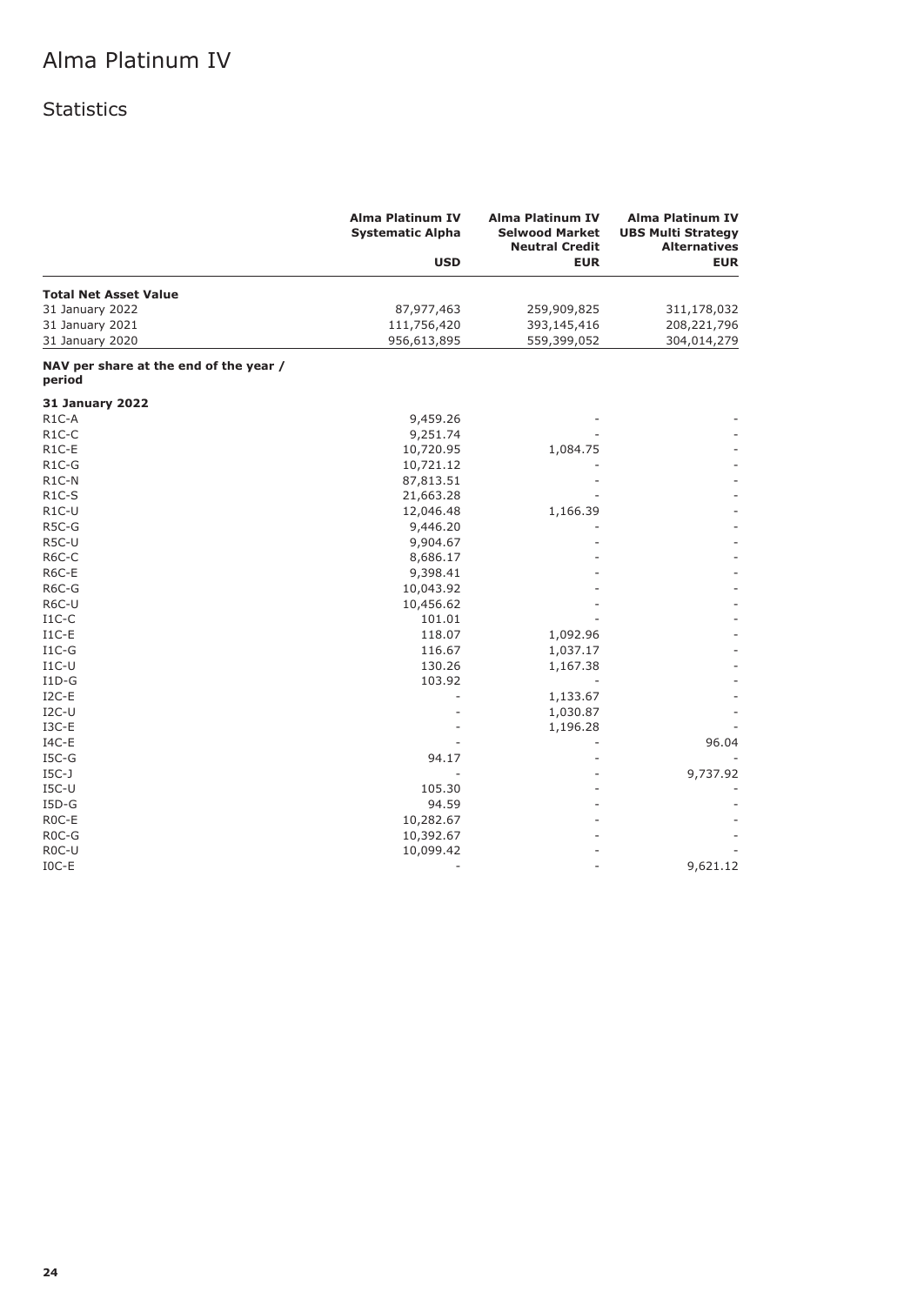|                                      | <b>Alma Platinum IV</b><br><b>Systematic Alpha</b> | <b>Alma Platinum IV</b><br><b>Selwood Market</b><br><b>Neutral Credit</b> | <b>Alma Platinum IV</b><br><b>UBS Multi Strategy</b><br><b>Alternatives</b> |
|--------------------------------------|----------------------------------------------------|---------------------------------------------------------------------------|-----------------------------------------------------------------------------|
|                                      | <b>USD</b>                                         | <b>EUR</b>                                                                | <b>EUR</b>                                                                  |
| NAV per share at the end of the year |                                                    |                                                                           |                                                                             |
| <b>31 January 2021</b>               |                                                    |                                                                           |                                                                             |
| R <sub>1</sub> C-A                   | 8,818.94                                           |                                                                           |                                                                             |
| $R1C-C$                              | 8,617.70                                           |                                                                           |                                                                             |
| R <sub>1</sub> C-E                   | 9,967.08                                           | 1,078.15                                                                  |                                                                             |
| $R1C-G$                              | 9,920.47                                           |                                                                           |                                                                             |
| R <sub>1</sub> C-N                   | 81,334.77                                          |                                                                           |                                                                             |
| $R1C-S$                              | 19,980.68                                          |                                                                           |                                                                             |
| $R1C-U$                              | 11,091.92                                          | 1,152.61                                                                  |                                                                             |
| R5C-G                                | 8,740.99                                           |                                                                           |                                                                             |
| R5C-U                                | 9,119.73                                           |                                                                           |                                                                             |
| R6C-C                                | 8,027.15                                           |                                                                           |                                                                             |
| R6C-E                                | 8,676.22                                           |                                                                           |                                                                             |
| R6C-G                                | 9,225.70                                           |                                                                           |                                                                             |
| R6C-U                                | 9,555.75                                           |                                                                           |                                                                             |
| $I1C-C$                              | 93.29                                              |                                                                           |                                                                             |
| $_{\rm I1C-E}$                       | 108.78                                             | 1,081.97                                                                  |                                                                             |
| $I1C-G$                              | 107.06                                             | 1,022.53                                                                  |                                                                             |
| $I1C-U$                              | 118.87                                             | 1,148.96                                                                  |                                                                             |
| $I1D-G$                              | 95.28                                              |                                                                           |                                                                             |
| $ID-U$                               | 84.50                                              |                                                                           |                                                                             |
| $I2C-E$                              |                                                    | 1,118.84                                                                  |                                                                             |
| $I2C-U$                              |                                                    | 1,011.16                                                                  |                                                                             |
| $I3C-E$                              |                                                    | 1,176.70                                                                  |                                                                             |
| $IAC-E$                              |                                                    |                                                                           | 102.79                                                                      |
| $ISC-E$                              | 86.86                                              |                                                                           |                                                                             |
| $ISC-G$                              | 86.36                                              |                                                                           |                                                                             |
| $IGC-J$                              |                                                    |                                                                           | 10,400.65                                                                   |
| $ISC-U$                              | 96.10                                              |                                                                           |                                                                             |
| $I5D-G$                              | 86.64                                              |                                                                           |                                                                             |
| R <sub>0</sub> C-E                   | 9,487.80                                           |                                                                           |                                                                             |
| R <sub>0</sub> C-G                   | 9,542.96                                           |                                                                           |                                                                             |
| R <sub>0</sub> C-U                   | 9,229.35                                           |                                                                           |                                                                             |
| $IOC-E$                              |                                                    |                                                                           | 10,295.33                                                                   |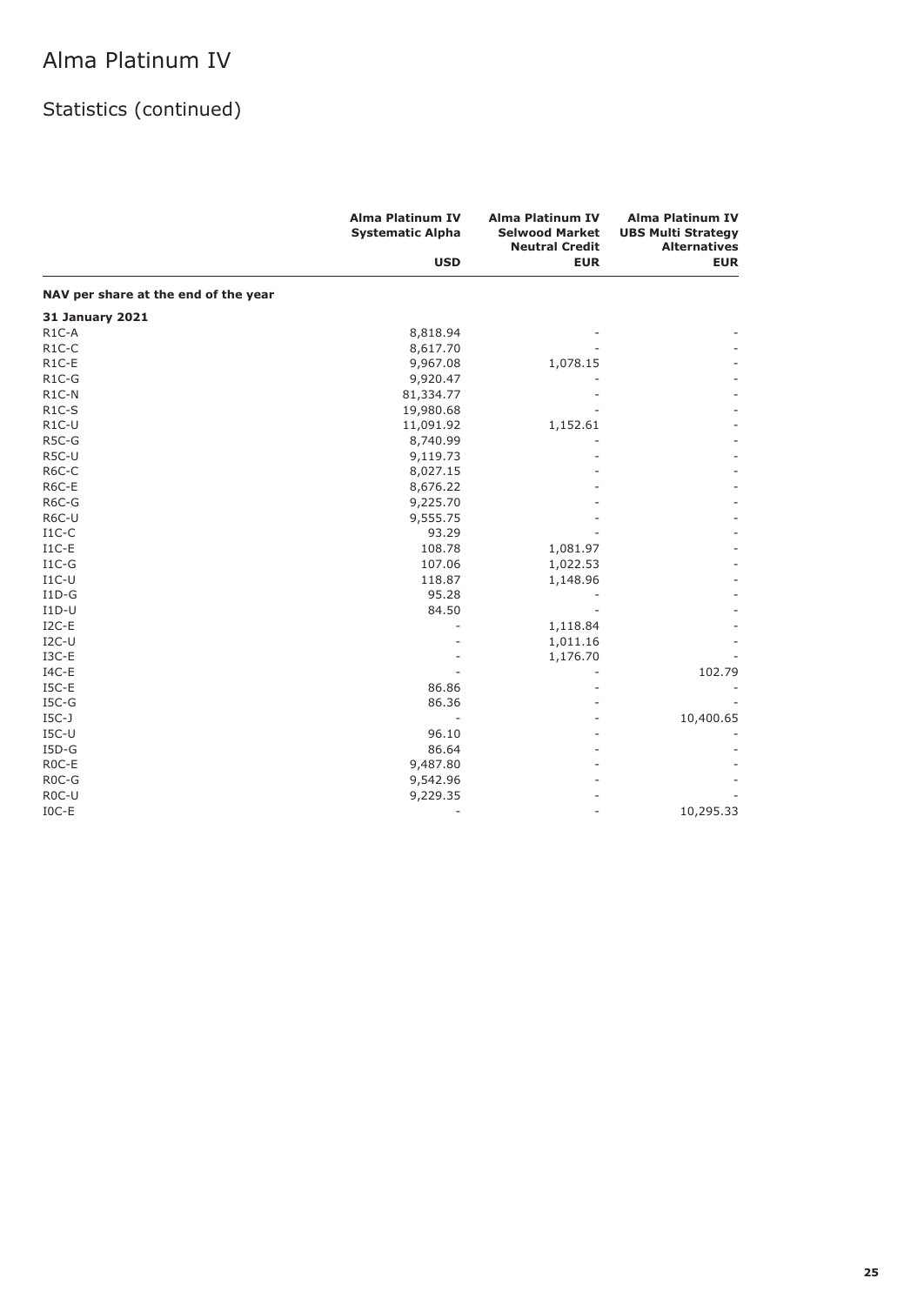|                                      | <b>Alma Platinum IV</b><br><b>Systematic Alpha</b> | <b>Alma Platinum IV</b><br><b>Selwood Market</b><br><b>Neutral Credit</b> | <b>Alma Platinum IV</b><br><b>UBS Multi Strategy</b><br><b>Alternatives</b> |
|--------------------------------------|----------------------------------------------------|---------------------------------------------------------------------------|-----------------------------------------------------------------------------|
|                                      | <b>USD</b>                                         | <b>EUR</b>                                                                | <b>EUR</b>                                                                  |
| NAV per share at the end of the year |                                                    |                                                                           |                                                                             |
| <b>31 January 2020</b>               |                                                    |                                                                           |                                                                             |
| $R1C-A$                              | 10,720.29                                          |                                                                           |                                                                             |
| $R1C-C$                              | 10,483.69                                          |                                                                           |                                                                             |
| R <sub>1</sub> C-E                   |                                                    | 1,085.25                                                                  |                                                                             |
| R1C-E                                | 12,073.12                                          |                                                                           |                                                                             |
| $R1C-G$                              | 11,984.27                                          |                                                                           |                                                                             |
| R1C-N                                | 97,627.34                                          |                                                                           |                                                                             |
| $R1C-S$                              | 24,016.36                                          |                                                                           |                                                                             |
| R1C-U                                | 13,330.79                                          |                                                                           |                                                                             |
| $R1C-U$                              |                                                    | 1,148.14                                                                  |                                                                             |
| R5C-G                                | 10,555.71                                          |                                                                           |                                                                             |
| R5C-U                                | 10,960.53                                          |                                                                           |                                                                             |
| R6C-C                                | 9,707.13                                           |                                                                           |                                                                             |
| R6C-E                                | 10,436.79                                          |                                                                           |                                                                             |
| R6C-G                                | 11,035.59                                          |                                                                           |                                                                             |
| R6C-U                                | 11,396.88                                          |                                                                           |                                                                             |
| $I1C-C$                              | 112.61                                             |                                                                           |                                                                             |
| $I1C-E$                              |                                                    | 1,084.77                                                                  |                                                                             |
| $I1C-E$                              | 130.59                                             |                                                                           |                                                                             |
| $I1C-G$                              | 127.59                                             | 1,022.17                                                                  |                                                                             |
| $I1C-S$                              | 102.76                                             |                                                                           |                                                                             |
| $I1C-U$                              | 141.62                                             |                                                                           |                                                                             |
| $I1C-U$                              | ÷                                                  | 1,140.24                                                                  |                                                                             |
| $I1D-G$                              | 113.85                                             |                                                                           |                                                                             |
| $I1D-U$                              | 100.58                                             |                                                                           |                                                                             |
| $I2C-E$                              |                                                    | 1,119.05                                                                  |                                                                             |
| $I2C-U$                              |                                                    | 1,000.00                                                                  |                                                                             |
| I3C-E                                |                                                    | 1,173.80                                                                  |                                                                             |
| $IAC-E$                              |                                                    |                                                                           | 99.73                                                                       |
| $ISC-E$                              | 104.85                                             |                                                                           |                                                                             |
| $ISC-G$                              |                                                    |                                                                           |                                                                             |
|                                      | 103.06                                             |                                                                           |                                                                             |
| $ISC-U$                              | 114.43                                             |                                                                           |                                                                             |
| $I5D-G$                              | 103.25                                             |                                                                           |                                                                             |
| ROC-E                                | 11,441.75                                          |                                                                           |                                                                             |
| R <sub>0</sub> C-G                   | 11,409.53                                          |                                                                           |                                                                             |
| R <sub>0</sub> C-U                   | 11,007.57                                          |                                                                           |                                                                             |
| $IOC-E$                              |                                                    | L,                                                                        | 9,979.47                                                                    |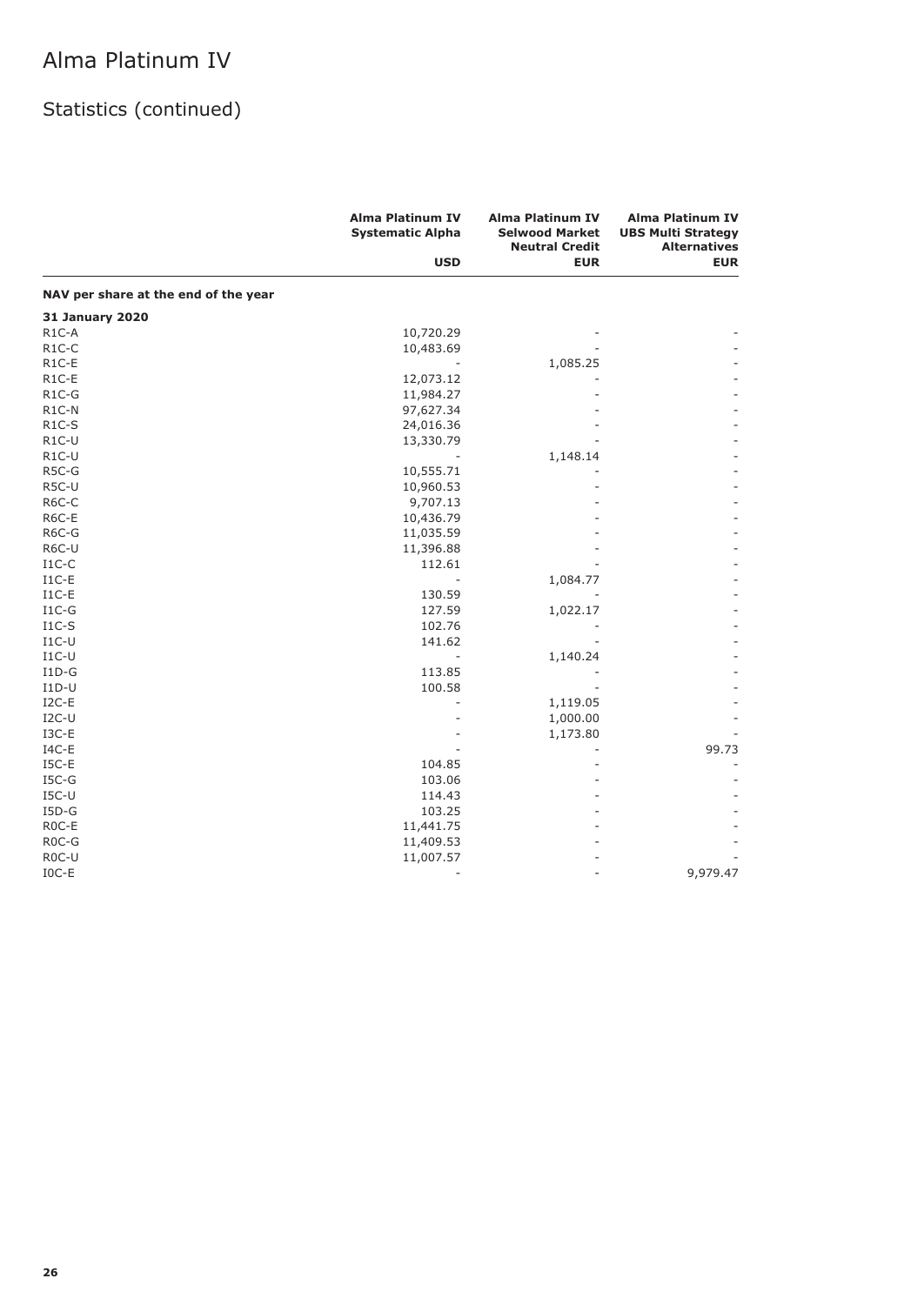| <b>Alma Platinum IV</b><br><b>Alma Platinum IV</b><br><b>COS Asian Macro</b><br><b>DLD Convertible</b><br>(launched on<br>Arbitrage<br>28/05/2021)<br>(launched on<br>16/07/2021) | <b>Alma Platinum IV</b><br><b>Selwood Euro High</b><br>Grade<br>(launched on<br>15/09/2021) |
|-----------------------------------------------------------------------------------------------------------------------------------------------------------------------------------|---------------------------------------------------------------------------------------------|
| <b>USD</b><br><b>USD</b>                                                                                                                                                          | <b>EUR</b>                                                                                  |
| <b>Total Net Asset Value</b>                                                                                                                                                      |                                                                                             |
| 31 January 2022<br>44,273,215<br>177,789,590<br>31 January 2021                                                                                                                   | 38,817,865                                                                                  |
| 31 January 2020                                                                                                                                                                   |                                                                                             |
| NAV per share at the end of the year /<br>period                                                                                                                                  |                                                                                             |
| <b>31 January 2022</b>                                                                                                                                                            |                                                                                             |
| $I1C-C$<br>100.03                                                                                                                                                                 |                                                                                             |
| $I1C-E$<br>100.28                                                                                                                                                                 | 97.00                                                                                       |
| $I1C-G$<br>98.99                                                                                                                                                                  |                                                                                             |
| $I2C-E$<br>٠<br>$I2D-E$                                                                                                                                                           | 97.95<br>97.09                                                                              |
| $I1C-U$<br>93.70<br>100.75                                                                                                                                                        |                                                                                             |
| $I2C-E$<br>92.53<br>100.45                                                                                                                                                        |                                                                                             |
| $I2C-U$<br>93.04<br>100.81                                                                                                                                                        |                                                                                             |
| <b>31 January 2021</b>                                                                                                                                                            |                                                                                             |
| $I1C-C$                                                                                                                                                                           |                                                                                             |
| $I1C-E$                                                                                                                                                                           |                                                                                             |
| $I1C-G$                                                                                                                                                                           |                                                                                             |
| $I2C-E$                                                                                                                                                                           |                                                                                             |
| $I2D-E$                                                                                                                                                                           |                                                                                             |
| $I1C-U$<br>$I2C-E$                                                                                                                                                                |                                                                                             |
| $I2C-U$                                                                                                                                                                           |                                                                                             |
| <b>31 January 2020</b>                                                                                                                                                            |                                                                                             |
| $I1C-C$                                                                                                                                                                           |                                                                                             |
| $I1C-E$                                                                                                                                                                           |                                                                                             |
| $I1C-G$                                                                                                                                                                           |                                                                                             |
| $I2C-E$                                                                                                                                                                           |                                                                                             |
| $I2D-E$                                                                                                                                                                           |                                                                                             |
| $I1C-U$                                                                                                                                                                           |                                                                                             |
| $I2C-E$                                                                                                                                                                           |                                                                                             |
| $I2C-U$                                                                                                                                                                           |                                                                                             |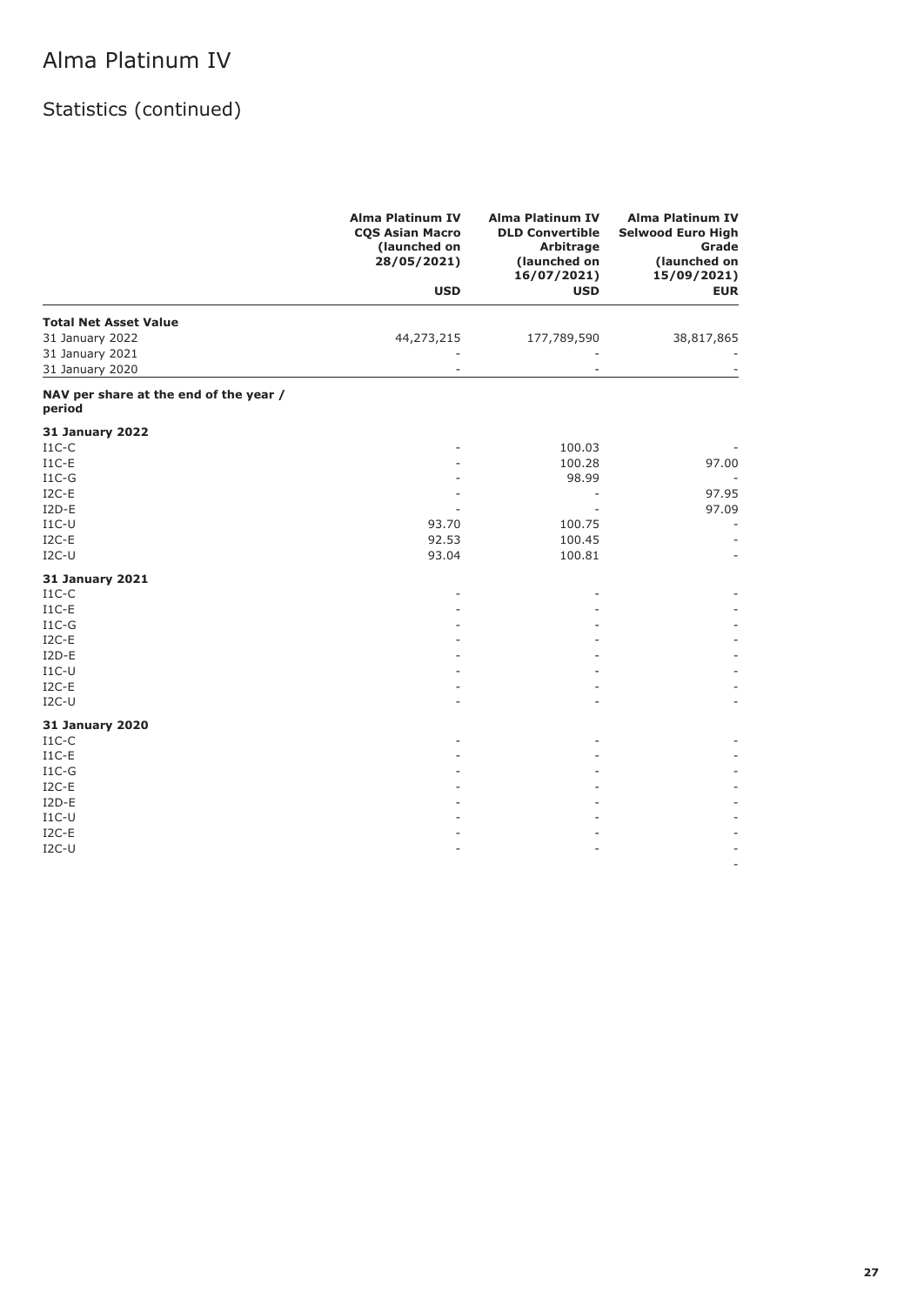|                                                                                          | <b>Alma Platinum IV</b><br>Oceanwood<br><b>Opportunities</b><br>(launched on<br>20/09/2021)<br><b>EUR</b> | <b>Alma Platinum IV</b><br><b>Midocean Absolute</b><br><b>Return Credit</b><br>(launched on<br>10/01/2022)<br><b>USD</b> |
|------------------------------------------------------------------------------------------|-----------------------------------------------------------------------------------------------------------|--------------------------------------------------------------------------------------------------------------------------|
| <b>Total Net Asset Value</b><br>31 January 2022<br>31 January 2021<br>31 January 2020    | 71,697,511                                                                                                | 133,211,493                                                                                                              |
| NAV per share at the end of the year /<br>period                                         |                                                                                                           |                                                                                                                          |
| <b>31 January 2022</b><br>$I1C-E$<br>$I1C-G$<br>$I1C-U$<br>I3C-E<br>$IAC-E$<br>$IAC-U$   | 103.40<br>103.30<br>99.32<br>101.07                                                                       | 112.14<br>111.44<br>124.36<br>116.43                                                                                     |
| <b>31 January 2021</b><br>$I1C-E$<br>$I1C-G$<br>$I1C-U$<br>$I3C-E$<br>$IAC-E$<br>$IAC-U$ |                                                                                                           |                                                                                                                          |
| <b>31 January 2020</b><br>$I1C-E$<br>$I1C-G$<br>$I1C-U$<br>$I3C-E$<br>$IAC-E$<br>$IAC-U$ |                                                                                                           |                                                                                                                          |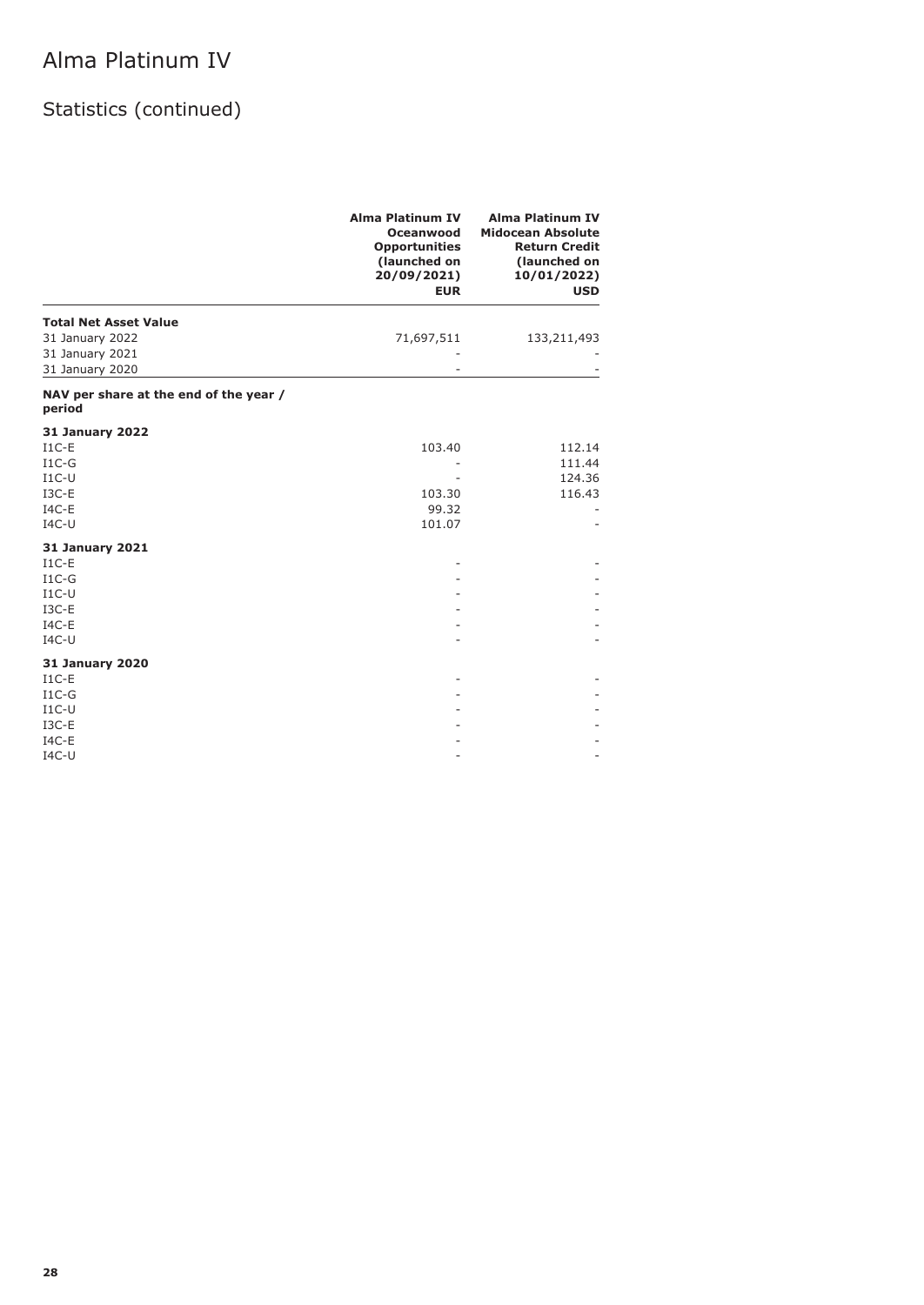# Alma Platinum IV Systematic Alpha

### Statement of Investments

| as at 31 January 2022<br>(expressed in USD)                                       | Quantity/              | Currency                 | Cost                   | Evaluation             | % net        |
|-----------------------------------------------------------------------------------|------------------------|--------------------------|------------------------|------------------------|--------------|
| Description                                                                       | Face value             |                          |                        |                        | assets       |
| Transferable securities admitted to an official stock exchange listing            |                        |                          |                        |                        |              |
| <b>Debt instruments</b>                                                           |                        |                          |                        |                        |              |
| <b>Great Britain</b>                                                              |                        |                          |                        |                        |              |
| Db Ld 0% 12.03.29 Cert/fxstpsaf                                                   | 113                    | <b>USD</b>               | 5,519,525              | 7,763,228              | 8.82         |
|                                                                                   |                        |                          | 5,519,525              | 7,763,228              | 8.82         |
| <b>Total - Debt instruments</b>                                                   |                        |                          | 5,519,525              | 7,763,228              | 8.82         |
| Total - Transferable securities admitted to an official stock exchange<br>listing |                        |                          | 5,519,525              | 7,763,228              | 8.82         |
| Transferable securities dealt in on another regulated market                      |                        |                          |                        |                        |              |
| <b>Debt instruments</b>                                                           |                        |                          |                        |                        |              |
| Australia                                                                         |                        |                          |                        |                        |              |
| Toyota Fina 0% 21-14.02.22 Cp                                                     | 2,000,000              | <b>USD</b>               | 1,999,165              | 1,999,876              | 2.27         |
|                                                                                   |                        |                          | 1,999,165              | 1,999,876              | 2.27         |
| Austria                                                                           |                        |                          |                        |                        |              |
| Erste Bk 0% 22-11.02.22 Cp                                                        | 3,000,000              | <b>USD</b>               | 2,999,716              | 2,999,899              | 3.41         |
|                                                                                   |                        |                          | 2,999,716              | 2,999,899              | 3.41         |
| <b>Belgium</b>                                                                    |                        |                          |                        |                        |              |
| Euroclear B 0% 21-22.02.22 Cd                                                     | 2,000,000              | <b>USD</b>               | 1,999,233              | 1,999,817              | 2.27         |
| Sumitomo Br 0% 21-19.04.22 Cd                                                     | 2,000,000              | <b>USD</b>               | 1,997,680              | 1,998,398              | 2.27         |
|                                                                                   |                        |                          | 3,996,913              | 3,998,215              | 4.54         |
| Canada                                                                            |                        |                          |                        |                        |              |
| Edc 0% 21-08.02.22 Cp                                                             | 2,000,000              | <b>USD</b>               | 1,999,544              | 1,999,956              | 2.27         |
|                                                                                   |                        |                          | 1,999,544              | 1,999,956              | 2.27         |
| <b>France</b>                                                                     |                        |                          |                        |                        |              |
| Acoss 0% 21-08.02.22 Cp                                                           | 2,000,000              | <b>USD</b>               | 1,999,184              | 1,999,933              | 2.28         |
| Bqe Fed Cre 0% 21-01.04.22 Cp<br>Cacib Uk 0% 22-25.02.22 Cd                       | 2,000,000<br>2,000,000 | <b>USD</b><br><b>USD</b> | 1,999,098<br>1,999,845 | 1,999,167<br>2,000,000 | 2.27<br>2.28 |
| Cdc 0% 21-11.02.22 Cp                                                             | 2,000,000              | <b>USD</b>               | 1,998,773              | 1,999,921              | 2.27         |
| Satellite 0% 21-01.03.22 Cp                                                       | 2,000,000              | <b>USD</b>               | 1,998,890              | 1,999,565              | 2.27         |
|                                                                                   |                        |                          | 9,995,790              | 9,998,586              | 11.37        |
| Germany                                                                           |                        |                          |                        |                        |              |
| Eaa 0% 22-07.02.22 Cp                                                             | 2,000,000              | <b>USD</b>               | 1,999,780              | 1,999,953              | 2.28         |
| Kfw 0% 21-04.04.22 Cp                                                             | 2,000,000              | <b>USD</b>               | 1,998,895              | 1,999,615              | 2.27         |
| Lbk Htg 0% 21-21.03.22 Cp                                                         | 3,000,000              | <b>USD</b>               | 2,998,329              | 2,999,306              | 3.41         |
| Ldkr B-W 0% 21-14.02.22 Cp                                                        | 2,000,000              | <b>USD</b>               | 1,998,493              | 1,999,884              | 2.27         |
| Lwf Rentbk 0% 21-24.02.22 Cp                                                      | 3,000,000              | <b>USD</b>               | 2,998,850              | 2,999,700              | 3.41         |
|                                                                                   |                        |                          | 11,994,347             | 11,998,458             | 13.64        |
| <b>Great Britain</b>                                                              |                        |                          |                        |                        |              |
| Hsbc Uk Bank 0% 22-29.04.22 Cd                                                    | 2,000,000              | <b>USD</b>               | 1,998,583              | 1,998,583              | 2.27         |
| Mits Ufj Tr 0% 22-07.02.22 Cp                                                     | 2,000,000              | <b>USD</b>               | 1,999,950              | 1,999,950              | 2.28         |
|                                                                                   |                        |                          |                        |                        |              |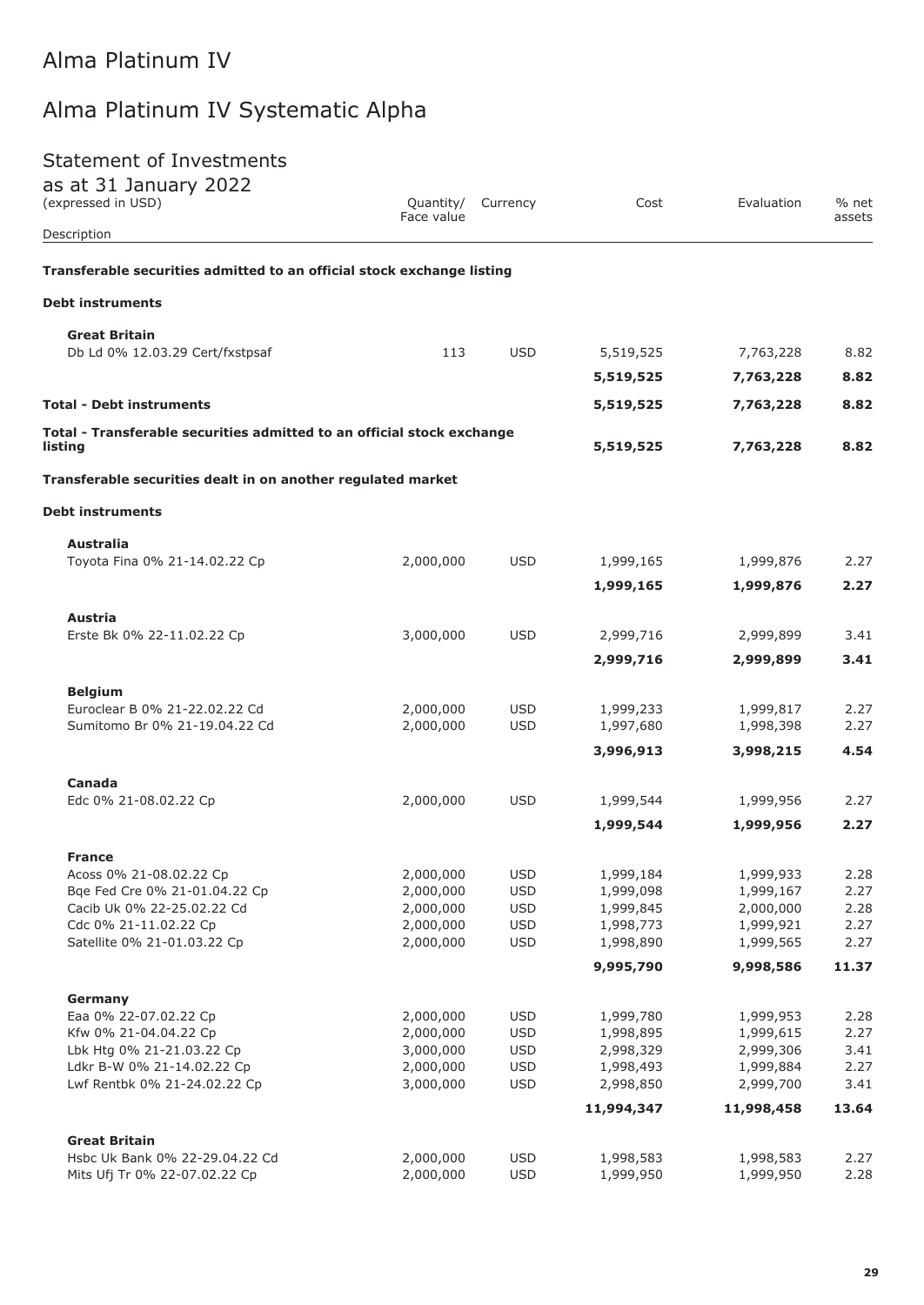# Alma Platinum IV Systematic Alpha

### Statement of Investments (continued)

| $\frac{1}{2}$ at $\frac{1}{2}$ sandary $\frac{1}{2}$<br>(expressed in USD) | Face value | Quantity/ Currency | Cost       | Evaluation | % net<br>assets |
|----------------------------------------------------------------------------|------------|--------------------|------------|------------|-----------------|
| Description                                                                |            |                    |            |            |                 |
| Transferable securities dealt in on another regulated market (continued)   |            |                    |            |            |                 |
| Debt instruments (continued)                                               |            |                    |            |            |                 |
| <b>Great Britain (continued)</b>                                           |            |                    |            |            |                 |
| Mizuho B Ln 0% 22-16.03.22 Cd                                              | 2,000,000  | <b>USD</b>         | 1,999,430  | 1,999,560  | 2.27            |
| Norin Bk Ln 0% 22-27.04.22 Cd                                              | 2,000,000  | <b>USD</b>         | 1,998,419  | 1,998,472  | 2.27            |
|                                                                            |            |                    | 7,996,382  | 7,996,565  | 9.09            |
| Luxembourg                                                                 |            |                    |            |            |                 |
| Dz Privatbk 0% 22-02.02.22 Cp                                              | 2,000,000  | <b>USD</b>         | 1,999,957  | 1,999,988  | 2.27            |
|                                                                            |            |                    | 1,999,957  | 1,999,988  | 2.27            |
| <b>Netherlands</b>                                                         |            |                    |            |            |                 |
| Abn Amro 0% 21-10.02.22 Cp                                                 | 500,000    | <b>USD</b>         | 499,818    | 499,975    | 0.57            |
|                                                                            |            |                    | 499,818    | 499,975    | 0.57            |
| <b>Norway</b>                                                              |            |                    |            |            |                 |
| Kommunalbk 0% 21-28.02.22 Cp                                               | 3,000,000  | <b>USD</b>         | 2,998,616  | 2,999,673  | 3.41            |
|                                                                            |            |                    | 2,998,616  | 2,999,673  | 3.41            |
| <b>Sweden</b>                                                              |            |                    |            |            |                 |
| Seb 0% 22-07.03.22 Cp                                                      | 2,000,000  | <b>USD</b>         | 1,999,459  | 1,999,679  | 2.27            |
| Swedbank 0% 22-11.02.22 Cp                                                 | 2,000,000  | <b>USD</b>         | 1,999,823  | 1,999,933  | 2.28            |
|                                                                            |            |                    | 3,999,282  | 3,999,612  | 4.55            |
| <b>Total - Debt instruments</b>                                            |            |                    | 50,479,530 | 50,490,803 | 57.39           |
| Total - Transferable securities dealt in on another regulated market       |            |                    | 50,479,530 | 50,490,803 | 57.39           |
| <b>TOTAL INVESTMENT PORTFOLIO</b>                                          |            |                    | 55,999,055 | 58,254,031 | 66.21           |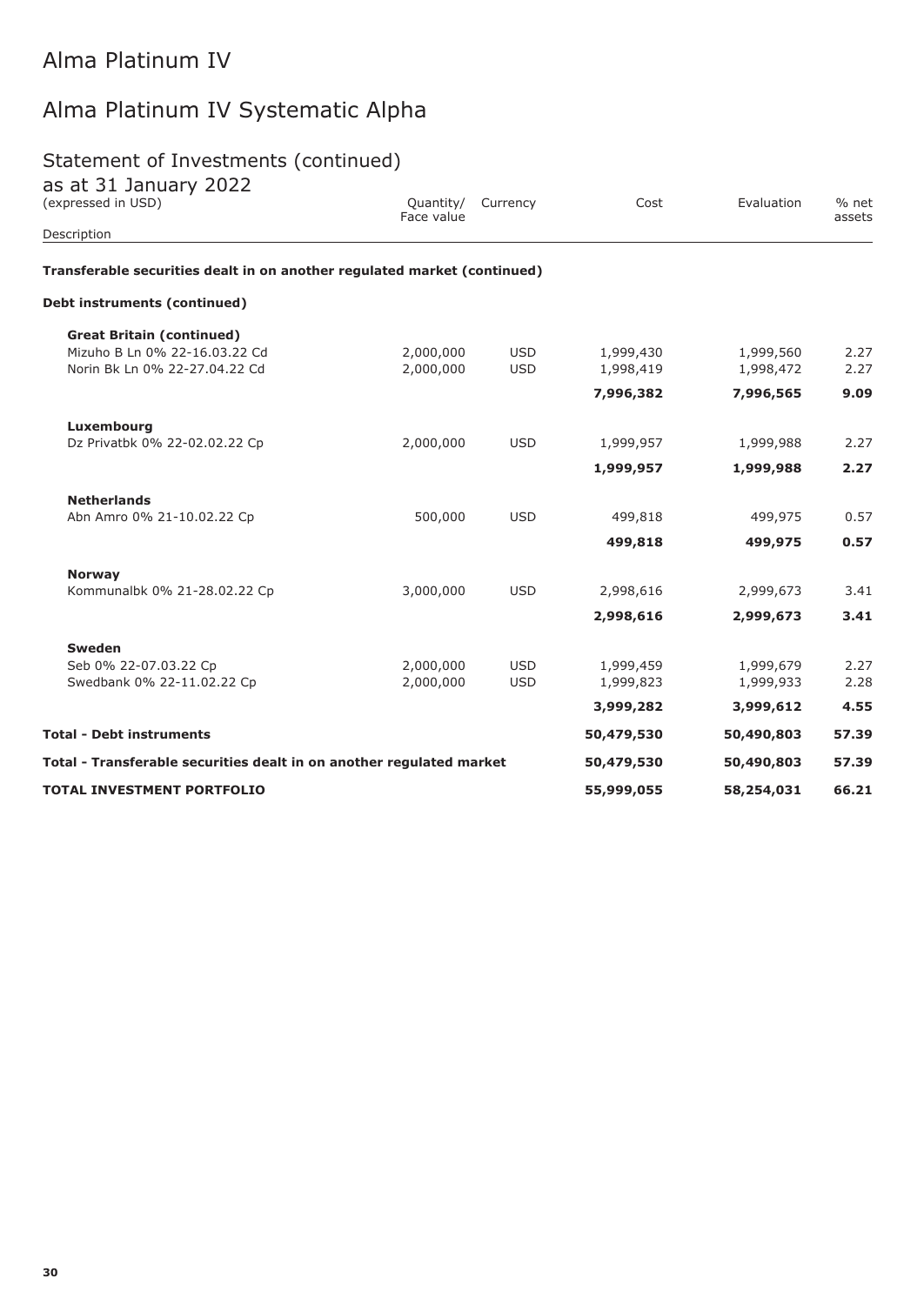# Alma Platinum IV Selwood Market Neutral Credit

### Statement of Investments

| <b>Statement of Investments</b><br>as at 31 January 2022                          |                         |            |             |             |                 |
|-----------------------------------------------------------------------------------|-------------------------|------------|-------------|-------------|-----------------|
| (expressed in EUR)                                                                | Quantity/<br>Face value | Currency   | Cost        | Evaluation  | % net<br>assets |
| Description                                                                       |                         |            |             |             |                 |
| Transferable securities admitted to an official stock exchange listing            |                         |            |             |             |                 |
| <b>Bonds</b>                                                                      |                         |            |             |             |                 |
| <b>France</b>                                                                     |                         |            |             |             |                 |
| France 3% 11-25.04.22 Oat                                                         | 25,000,000              | <b>EUR</b> | 25,759,550  | 25,212,500  | 9.70            |
|                                                                                   |                         |            | 25,759,550  | 25,212,500  | 9.70            |
| Italy                                                                             |                         |            |             |             |                 |
| Italy 0.0% 20-29.11.22 /Btp                                                       | 15,000,000              | <b>EUR</b> | 15,072,600  | 15,051,873  | 5.79            |
| Italy 0.05% 19-15.01.23 /Btp                                                      | 20,000,000              | <b>EUR</b> | 20,093,000  | 20,090,610  | 7.73            |
| Italy 1.45% 15-15.09.22 / Btp                                                     | 30,000,000              | <b>EUR</b> | 30,615,000  | 30,353,850  | 11.68           |
| Telecom It 3.25% 15-16.01.23                                                      | 5,000,000               | <b>EUR</b> | 5,275,000   | 5,129,310   | 1.97            |
|                                                                                   |                         |            | 71,055,600  | 70,625,643  | 27.17           |
| Luxembourg                                                                        |                         |            |             |             |                 |
| Arcelormit 1.0% 19-19.05.23                                                       | 5,000,000               | <b>EUR</b> | 5,082,050   | 5,053,035   | 1.94            |
|                                                                                   |                         |            | 5,082,050   | 5,053,035   | 1.94            |
| <b>Spain</b>                                                                      |                         |            |             |             |                 |
| Spain 4.4% 13-31.10.23                                                            | 23,000,000              | <b>EUR</b> | 24,981,450  | 24,939,613  | 9.60            |
| Spain 5.4% 13-31.01.23                                                            | 15,000,000              | <b>EUR</b> | 15,952,500  | 15,889,991  | 6.11            |
|                                                                                   |                         |            | 40,933,950  | 40,829,604  | 15.71           |
| <b>United States</b>                                                              |                         |            |             |             |                 |
| Altria Grp 1% 19-15.02.23                                                         | 5,000,000               | <b>EUR</b> | 5,103,500   | 5,045,685   | 1.94            |
| Hj Heinz Co 2% 15-30.06.23                                                        | 5,000,000               | <b>EUR</b> | 5,187,500   | 5,108,055   | 1.97            |
|                                                                                   |                         |            | 10,291,000  | 10,153,740  | 3.91            |
| <b>Total - Bonds</b>                                                              |                         |            | 153,122,150 | 151,874,522 | 58.43           |
| Total - Transferable securities admitted to an official stock exchange<br>listing |                         |            | 153,122,150 | 151,874,522 | 58.43           |
| <b>TOTAL INVESTMENT PORTFOLIO</b>                                                 |                         |            | 153,122,150 | 151,874,522 | 58.43           |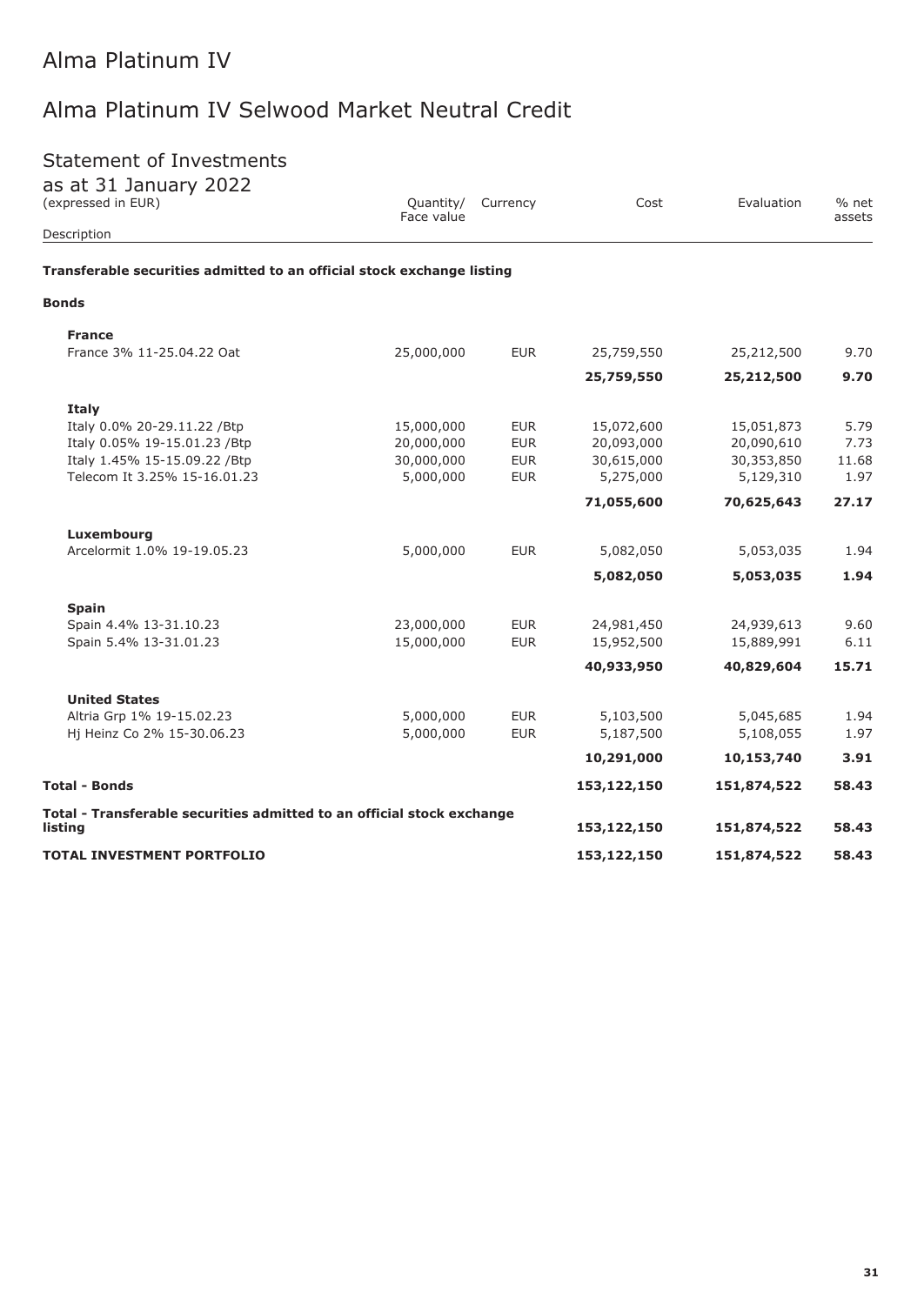# Alma Platinum IV Selwood Market Neutral Credit

## Statement of Investments (continued)

| as at 31 January 2022<br>(expressed in EUR)<br>Quantity/<br>Face value | Currency   | Cost           | Evaluation    | % net<br>assets |
|------------------------------------------------------------------------|------------|----------------|---------------|-----------------|
| Description                                                            |            |                |               |                 |
| <b>Other transferable securities</b>                                   |            |                |               |                 |
| <b>Options</b>                                                         |            |                |               |                 |
| <b>Swaption - Long</b>                                                 |            |                |               |                 |
| PUT ITXEB536-ITRX EUR CDSI S36 16/02/2022 2,700,000,000                | <b>EUR</b> | 1,438,500      | 2,324,000     | 0.89            |
| PUT ITXEB536-ITRX EUR CDSI S36 16/03/2022 2,000,000,000                | <b>EUR</b> | 1,160,000      | 1,426,000     | 0.55            |
| <b>Total - Swaption - Long</b>                                         |            | 2,598,500      | 3,750,000     | 1.44            |
| <b>Swaption - Short</b>                                                |            |                |               |                 |
| PUT ITXEB531-ITRX EUR CDSI S31 5Y CORP 1<br>(50,000,000)               | <b>EUR</b> | (10, 120, 000) | (6, 171, 900) | (2.37)          |
| PUT ITXEB536-ITRX EUR CDSI S36 16/02/2022<br>(850,000,000)             | <b>EUR</b> | (378, 250)     | (656, 200)    | (0.25)          |
| PUT ITXEB536-ITRX EUR CDSI S36 16/03/2022 (2,750,000,000)              | <b>EUR</b> | (2,414,500)    | (3,215,750)   | (1.24)          |
| <b>Total - Swaption - Short</b>                                        |            | (12, 912, 750) | (10,043,850)  | (3.86)          |
| <b>Total - Options</b>                                                 |            | (10, 314, 250) | (6, 293, 850) | (2.42)          |
| <b>Total - Other transferable securities</b>                           |            | (10, 314, 250) | (6, 293, 850) | (2.42)          |
| <b>TOTAL INVESTMENTS</b>                                               |            | 142,807,900    | 145,580,672   | 56.01           |
|                                                                        |            |                |               |                 |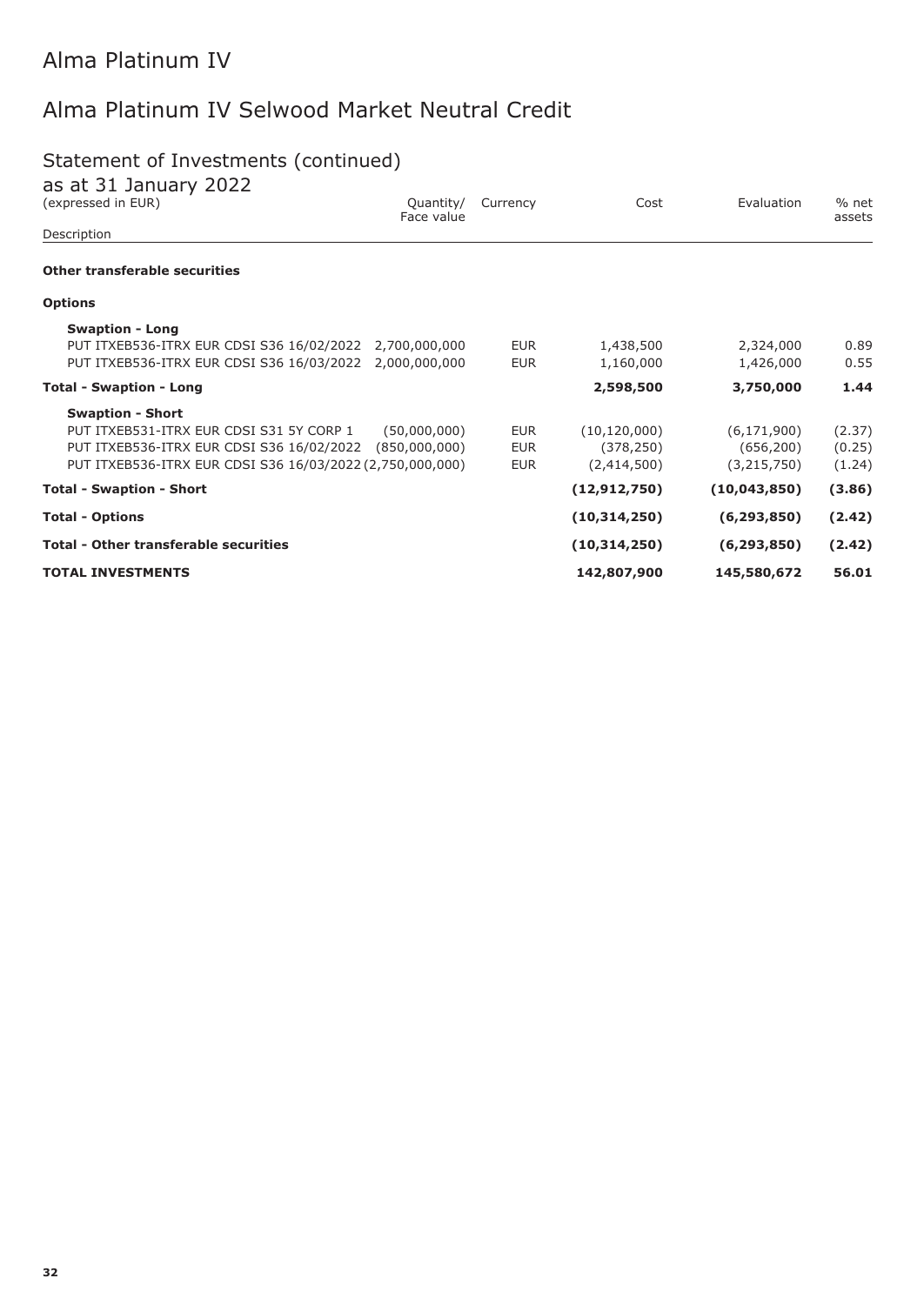### Statement of Investments

| as at 31 January 2022<br>(expressed in EUR)                            | Quantity/<br>Face value | Currency                 | Cost             | Evaluation       | % net<br>assets |
|------------------------------------------------------------------------|-------------------------|--------------------------|------------------|------------------|-----------------|
| Description                                                            |                         |                          |                  |                  |                 |
| Transferable securities admitted to an official stock exchange listing |                         |                          |                  |                  |                 |
| <b>Bonds</b>                                                           |                         |                          |                  |                  |                 |
| <b>France</b>                                                          |                         |                          |                  |                  |                 |
| France 0% 17-25.03.23 /Oat                                             | 2,000,000               | <b>EUR</b>               | 2,021,787        | 2,014,607        | 0.65            |
| France 0.0% 20-25.02.23 /Oat                                           | 2,000,000               | <b>EUR</b>               | 2,019,724        | 2,013,976        | 0.65            |
|                                                                        |                         |                          | 4,041,511        | 4,028,583        | 1.30            |
| Germany                                                                |                         |                          |                  |                  |                 |
| Bundesobl-1 0.0% 20-11.03.22                                           | 4,200,000               | <b>EUR</b>               | 4,209,103        | 4,202,860        | 1.35            |
| Bundesobl-1 0.0% 20-15.12.22                                           | 3,500,000               | <b>EUR</b>               | 3,526,250        | 3,520,580        | 1.13            |
| Germany 0% 17-07.10.22                                                 | 3,500,000               | <b>EUR</b>               | 3,534,472        | 3,515,736        | 1.13            |
| Germany 0.0% 20-10.06.22                                               | 2,500,000               | <b>EUR</b>               | 2,515,801        | 2,505,926        | 0.81            |
| Germany 1.75% 12-04.07.22 Regs                                         | 1,000,000               | <b>EUR</b>               | 1,011,220        | 1,010,182        | 0.32            |
| Germany 2% 13-15.08.23                                                 | 2,000,000               | <b>EUR</b>               | 2,097,820        | 2,081,575        | 0.67            |
|                                                                        |                         |                          | 16,894,666       | 16,836,859       | 5.41            |
| <b>Japan</b>                                                           |                         |                          |                  |                  |                 |
| HINO MOTORS LTD                                                        | 104,728                 | JPY                      | 758,687          | 801,064          | 0.26            |
| Recruit Holdings Co. Ltd.                                              | 28,400                  | <b>JPY</b>               | 1,454,045        | 1,230,173        | 0.39            |
| Renesas Electronics Corp                                               | 49,300                  | <b>JPY</b>               | 483,877          | 495,415          | 0.16            |
| Z Holdings Corporation                                                 | 151,662                 | JPY                      | 777,863          | 677,603          | 0.22            |
|                                                                        |                         |                          | 3,474,472        | 3,204,255        | 1.03            |
| <b>United States</b>                                                   |                         |                          |                  |                  |                 |
| Usa 3.5% 09-15.02.39 Tbo                                               | 1,000                   | <b>USD</b>               | 1,165            | 1,083            | 0.00            |
| Usa 4.25% 09-15.05.39 Tbo                                              | 1,000                   | <b>USD</b>               | 1,281            | 1,183            | 0.00            |
| Usa 4.38% 08-15.02.38 Tbo<br>Usa 4.5% 08-15.05.38 Tbo                  | 1,000<br>1,000          | <b>USD</b><br><b>USD</b> | 1,288<br>1,310   | 1,191<br>1,208   | 0.00<br>0.00    |
| Usa 4.75% 07-15.02.37 Tsy                                              | 1,000                   | <b>USD</b>               | 1,329            | 1,227            | 0.00            |
| Usa 5% 07-15.05.37 Tbo                                                 | 1,000                   | <b>USD</b>               | 1,369            | 1,259            | 0.00            |
|                                                                        |                         |                          | 7,742            | 7,151            | 0.00            |
| Total - Bonds                                                          |                         |                          | 24,418,391       | 24,076,848       | 7.74            |
|                                                                        |                         |                          |                  |                  |                 |
| Shares                                                                 |                         |                          |                  |                  |                 |
| <b>Cayman Islands</b>                                                  |                         |                          |                  |                  |                 |
| Ahren Acqn / Unit                                                      | 9,450                   | <b>USD</b>               | 83,989           | 84,131           | 0.03            |
| Alpha Ptr Rg-A                                                         | 6,750                   | <b>USD</b>               | 57,206           | 58,227           | 0.02            |
| Anta Sports Products Ltd                                               | 47,600                  | <b>HKD</b>               | 679,362          | 634,407          | 0.20            |
| Apollo Strategic Growth Cap Ii Cl A                                    | 6,790                   | <b>USD</b>               | 57,433           | 58,693           | 0.02            |
| Arclight Rg-A<br>Arctos North Rg-A                                     | 6,372<br>6,780          | <b>USD</b><br><b>USD</b> | 53,717<br>57,226 | 55,989<br>58,728 | 0.02<br>0.02    |
| Austerlitz Rg-A                                                        | 6,790                   | <b>USD</b>               | 57,640           | 58,693           | 0.02            |
| Cartica Acq / Unit                                                     | 5,400                   | <b>USD</b>               | 47,872           | 48,268           | 0.01            |
| Cn Feihe Rg                                                            | 269,000                 | <b>HKD</b>               | 406,405          | 331,746          | 0.11            |
| Deep Lake Cap Rg                                                       | 6,780                   | <b>USD</b>               | 55,110           | 59,091           | 0.02            |
| Fic Rg-A                                                               | 10,125                  | <b>USD</b>               | 85,314           | 86,979           | 0.03            |
| Fifth Wall Rg-A                                                        | 10,165                  | <b>USD</b>               | 83,017           | 88,411           | 0.03            |
| Ftac Hera Rg-A                                                         | 10,165                  | <b>USD</b>               | 85,568           | 88,139           | 0.03            |
| Games & Esp / Unit                                                     | 6,750                   | <b>USD</b>               | 59,940           | 60,575           | 0.02            |
| Glb Ptr Rg-A                                                           | 6,780                   | <b>USD</b>               | 55,827           | 58,728           | 0.02            |
| Hunt Co(S) /Unit                                                       | 6,750                   | <b>USD</b>               | 58,477           | 60,636           | 0.02            |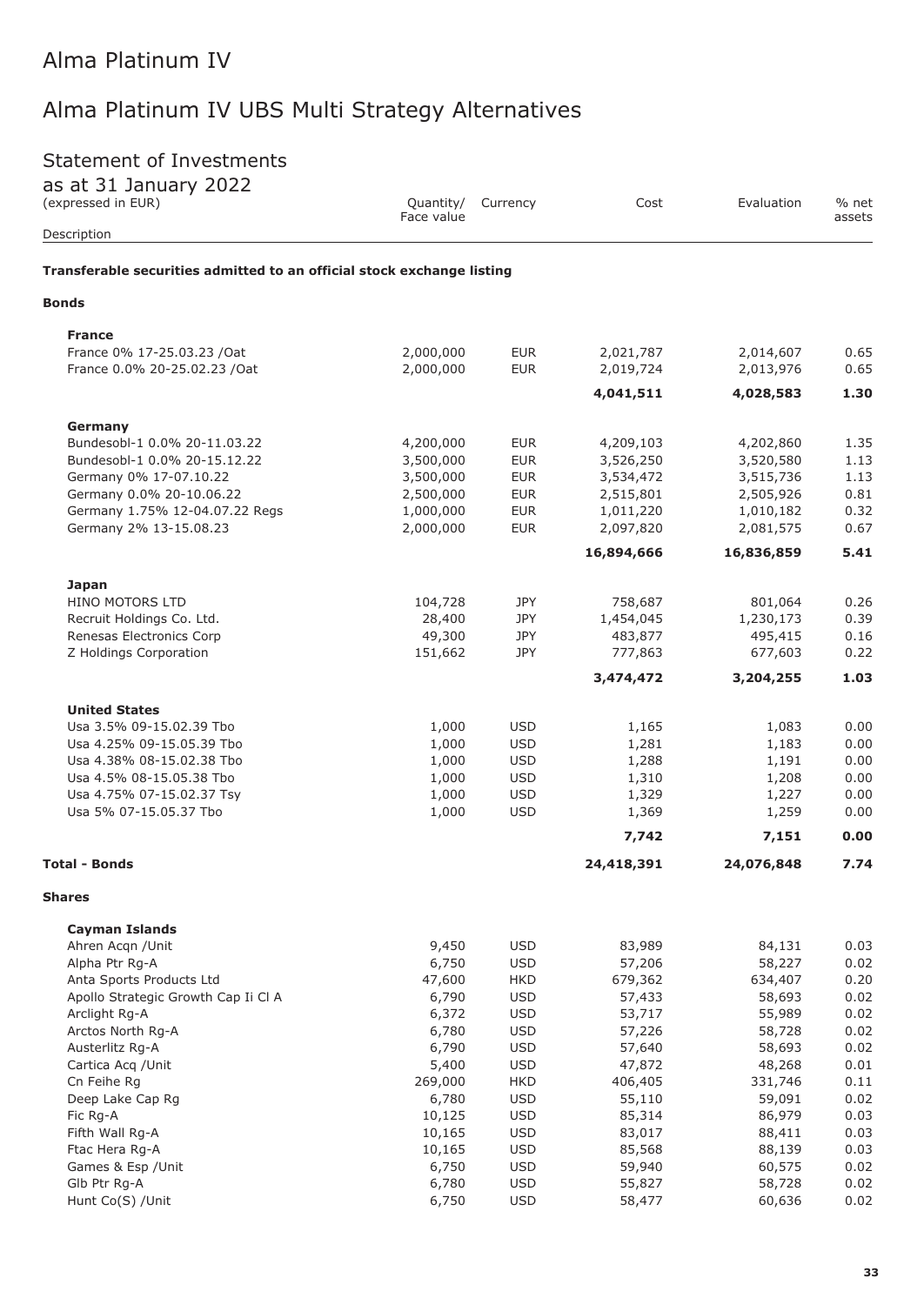### Statement of Investments (continued)

| as at 31 sanuary 2022<br>(expressed in EUR)<br>Description                         | Quantity/<br>Face value | Currency   | Cost      | Evaluation | % net<br>assets |
|------------------------------------------------------------------------------------|-------------------------|------------|-----------|------------|-----------------|
| Transferable securities admitted to an official stock exchange listing (continued) |                         |            |           |            |                 |
| <b>Shares (continued)</b>                                                          |                         |            |           |            |                 |
| <b>Cayman Islands (continued)</b>                                                  |                         |            |           |            |                 |
| Innovent Biologics. Inc.                                                           | 15,900                  | <b>HKD</b> | 101,274   | 59,481     | 0.02            |
| Jack Rg-A                                                                          | 6,795                   | <b>USD</b> | 55,356    | 58,918     | 0.02            |
| Kanzhun Limited /Sadr                                                              | 8,052                   | <b>USD</b> | 227,650   | 217,569    | 0.07            |
| Ksca Rg-A                                                                          | 13,500                  | <b>USD</b> | 114,475   | 118,863    | 0.04            |
| Lazard Growth Rg-A                                                                 | 6,790                   | <b>USD</b> | 57,124    | 58,693     | 0.02            |
| Li Auto Inc /Sadr                                                                  | 12,700                  | <b>USD</b> | 326,130   | 295,578    | 0.09            |
| Marlin Rg-A                                                                        | 6,780                   | <b>USD</b> | 54,969    | 58,788     | 0.02            |
| Meituan Dianping                                                                   | 30,000                  | <b>HKD</b> | 888,638   | 753,683    | 0.24            |
| Prospector Cap Rg-A                                                                | 10,165                  | <b>USD</b> | 83,064    | 88,336     | 0.03            |
| Rice Acqn Rg-A                                                                     | 10,125                  | <b>USD</b> | 83,547    | 88,515     | 0.03            |
| Sea Ltd /Adr                                                                       | 2,100                   | <b>USD</b> | 346,730   | 281,580    | 0.09            |
| Silver Spike Rg-A                                                                  | 4,500                   | <b>USD</b> | 37,789    | 39,179     | 0.01            |
| Slam Rg-A                                                                          | 6,250                   | <b>USD</b> | 53,165    | 54,025     | 0.02            |
| Warburg Rg-A                                                                       | 18,000                  | <b>USD</b> | 153,116   | 156,236    | 0.04            |
| Zai Lab Ltd / Adr                                                                  | 12,935                  | <b>USD</b> | 1,081,564 | 573,132    | 0.18            |
|                                                                                    |                         |            | 5,648,694 | 4,794,017  | 1.54            |
| China                                                                              |                         |            |           |            |                 |
| China Int Travel Serv Corp                                                         | 32,000                  | <b>CNH</b> | 1,012,697 | 926,338    | 0.30            |
| Chongqing Brewery Co Ltd                                                           | 12,100                  | <b>CNH</b> | 217,380   | 225,750    | 0.07            |
| East Money Information Co -A-                                                      | 195,860                 | <b>CNH</b> | 857,394   | 860,786    | 0.28            |
| Kweichow Moutai Co Ltd -A-                                                         | 13,121                  | <b>CNH</b> | 2,708,987 | 3,469,862  | 1.11            |
| Lianchg Electron-A-                                                                | 171,000                 | <b>CNH</b> | 372,230   | 441,006    | 0.14            |
| Sg Micro Corp                                                                      | 700                     | <b>CNH</b> | 27,686    | 26,941     | 0.01            |
| Will Semico                                                                        | 3,000                   | <b>CNH</b> | 91,940    | 106,656    | 0.03            |
| Wuliangye Yibin Co Ltd -A-                                                         | 12,100                  | <b>CNH</b> | 353,833   | 335,715    | 0.11            |
|                                                                                    |                         |            | 5,642,147 | 6,393,054  | 2.05            |
| <b>Finland</b>                                                                     |                         |            |           |            |                 |
| Nordea Bank Abp                                                                    | 120,965                 | <b>EUR</b> | 1,255,727 | 1,270,374  | 0.41            |
| Sampo Plc A                                                                        | 102,401                 | <b>EUR</b> | 4,171,531 | 4,490,284  | 1.44            |
|                                                                                    |                         |            | 5,427,258 | 5,760,658  | 1.85            |
|                                                                                    |                         |            |           |            |                 |
| <b>France</b><br>Accor Acq C / Pfd                                                 | 8,100                   | <b>EUR</b> | 81,000    | 77,355     | 0.03            |
|                                                                                    |                         |            | 81,000    | 77,355     | 0.03            |
|                                                                                    |                         |            |           |            |                 |
| Germany                                                                            |                         |            |           |            |                 |
| Deutsche Telekom /Nam.                                                             | 96,707                  | <b>EUR</b> | 1,620,482 | 1,612,299  | 0.52            |
| Infineon Technologies /Nam.                                                        | 61,230                  | <b>EUR</b> | 2,393,914 | 2,224,792  | 0.71            |
| Rwe                                                                                | 60,514                  | <b>EUR</b> | 2,176,426 | 2,257,778  | 0.73            |
|                                                                                    |                         |            | 6,190,822 | 6,094,869  | 1.96            |
| <b>Japan</b>                                                                       |                         |            |           |            |                 |
| Dai-Ichi Life Insurance Co Ltd                                                     | 20,900                  | JPY        | 410,314   | 416,083    | 0.13            |
| Daiichi Sankyo Co Ltd                                                              | 43,156                  | JPY        | 860,248   | 856,992    | 0.27            |
| Japan Air Lines Co Jpy50                                                           | 106,921                 | JPY        | 1,929,568 | 1,778,054  | 0.57            |
| Japan Airport Terminal Co                                                          | 5,900                   | JPY        | 265,026   | 225,645    | 0.07            |
| Mitsubishi Ufj Financial Group                                                     | 80,800                  | JPY        | 424,952   | 432,315    | 0.14            |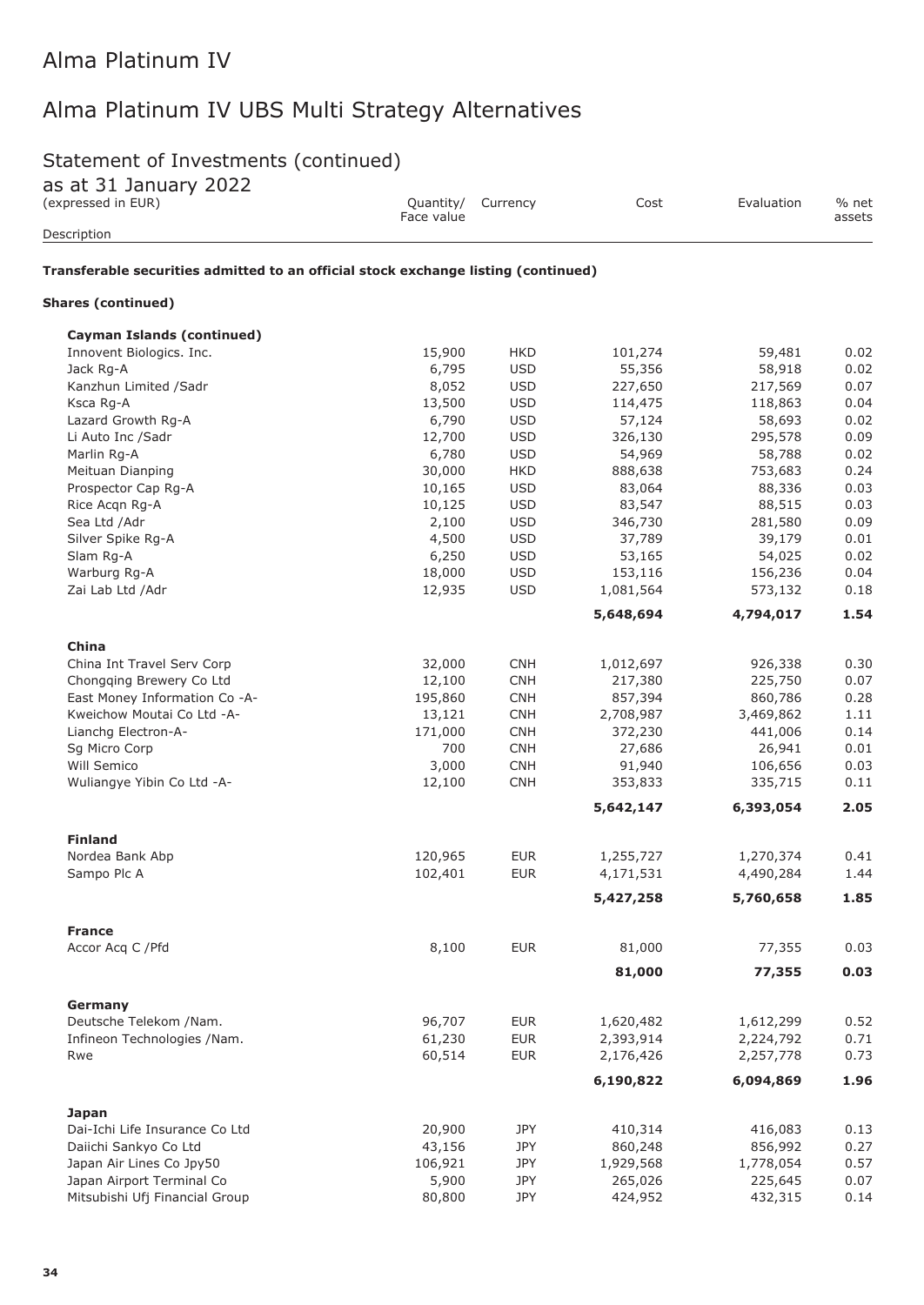### Statement of Investments (continued)

| ds dt 31 Jdhudry 2022<br>(expressed in EUR)                                        | Quantity/<br>Face value | Currency                 | Cost             | Evaluation       | % net<br>assets |
|------------------------------------------------------------------------------------|-------------------------|--------------------------|------------------|------------------|-----------------|
| Description                                                                        |                         |                          |                  |                  |                 |
| Transferable securities admitted to an official stock exchange listing (continued) |                         |                          |                  |                  |                 |
| <b>Shares (continued)</b>                                                          |                         |                          |                  |                  |                 |
| Japan (continued)                                                                  |                         |                          |                  |                  |                 |
| Nexon Co Ltd                                                                       | 120,200                 | JPY                      | 1,975,595        | 2,002,600        | 0.64            |
| Nippon Paint Holdings Co.Ltd.                                                      | 205,800                 | JPY                      | 1,470,255        | 1,448,294        | 0.47            |
| Ntt Data Corp                                                                      | 89,357                  | JPY                      | 1,362,505        | 1,512,259        | 0.49            |
| Panasonic Corp                                                                     | 107,800                 | JPY                      | 1,065,899        | 1,045,308        | 0.34            |
| Rakuten Grp Registered Shs                                                         | 17,000                  | JPY                      | 151,026          | 130,428          | 0.04            |
| Shin-Etsu Chemical Co                                                              | 13,900                  | <b>JPY</b>               | 2,041,152        | 2,048,940        | 0.66            |
| Subaru Shs                                                                         | 104,600                 | <b>JPY</b>               | 1,810,727        | 1,692,083        | 0.54            |
| Toshiba Corp                                                                       | 134,683                 | JPY                      | 4,864,648        | 4,940,324        | 1.59            |
|                                                                                    |                         |                          | 18,631,915       | 18,529,325       | 5.95            |
| <b>Netherlands</b>                                                                 |                         |                          |                  |                  |                 |
| Asml Holding Nv                                                                    | 1,170                   | <b>EUR</b>               | 672,774          | 695,214          | 0.22            |
| Clim Tr Cai Rg                                                                     | 22,275                  | <b>EUR</b>               | 222,750          | 216,513          | 0.07            |
| Cnh Industrial N.V.                                                                | 131,810                 | <b>EUR</b>               | 1,675,283        | 1,757,686        | 0.57            |
| Ing Group Nv                                                                       | 122,259                 | <b>EUR</b>               | 1,578,775        | 1,596,947        | 0.51            |
| Iveco Grp Rg                                                                       | 210,117                 | <b>EUR</b>               | 2,147,361        | 1,989,808        | 0.64            |
| Koninklijke Dsm Nv                                                                 | 11,010                  | <b>EUR</b>               | 1,952,038        | 1,828,211        | 0.59            |
| Stellantis Br Rg                                                                   | 13,438                  | <b>EUR</b>               | 243,568          | 228,017          | 0.07            |
| Univ Mu Gr Br Rg                                                                   | 163,017                 | <b>EUR</b>               | 4,091,110        | 3,557,031        | 1.14            |
|                                                                                    |                         |                          | 12,583,659       | 11,869,427       | 3.81            |
| <b>Spain</b>                                                                       |                         |                          |                  |                  |                 |
| <b>Bankinter Sa</b>                                                                | 64,781                  | <b>EUR</b>               | 319,834          | 336,213          | 0.11            |
| Cellnex Telecom S.A.                                                               | 21,989                  | <b>EUR</b>               | 908,043          | 886,157          | 0.28            |
|                                                                                    |                         |                          | 1,227,877        | 1,222,370        | 0.39            |
| <b>Switzerland</b>                                                                 |                         |                          |                  |                  |                 |
| Vifor Pharma Ag                                                                    | 2,888                   | <b>CHF</b>               | 455,590          | 452,968          | 0.15            |
|                                                                                    |                         |                          | 455,590          | 452,968          | 0.15            |
| <b>United States</b>                                                               |                         |                          |                  |                  |                 |
| Alpha Hithc Rg-A                                                                   | 10,125                  | <b>USD</b>               | 85,620           | 87,612           | 0.03            |
| Axonprime Infr Rg-A                                                                | 6,750                   | <b>USD</b>               | 57,237           | 57,625           | 0.02            |
| Az Spec Acqn I Rg-A                                                                | 10,165                  | <b>USD</b>               | 85,006           | 87,867           | 0.03            |
| C5 Acquisition Corp / Unit                                                         | 5,400                   | <b>USD</b>               | 47,693           | 48,268           | 0.01            |
| Ciig Cap Pt Ii Rg-A                                                                | 10,125                  | <b>USD</b>               | 85,667           | 88,786           | 0.03            |
| Climt Real Imp Rg-A                                                                | 10,165                  | <b>USD</b>               | 87,019           | 88,230           | 0.03            |
| Compute Hlth Rg-A                                                                  | 10,165                  | <b>USD</b>               | 87,249           | 88,048           | 0.03            |
| Conx Rg-A                                                                          | 6,790                   | <b>USD</b>               | 56,320           | 59,359           | 0.02            |
| Everest Cnsldt Rg-A                                                                | 6,750                   | <b>USD</b>               | 60,287           | 59,431           | 0.02            |
| Figure Acqn Rg-A                                                                   | 1,291<br>6,790          | <b>USD</b><br><b>USD</b> | 11,230<br>57,068 | 11,275<br>58,754 | 0.00<br>0.02    |
| Frt Va Acqn Iv Rg-A                                                                |                         | <b>USD</b>               |                  |                  | 0.02            |
| Fst Rd Acqn Ii Rg-A<br>Ftac Zeus Acqn Rg-A                                         | 6,500<br>6,750          | <b>USD</b>               | 54,531<br>59,785 | 56,302<br>59,190 | 0.02            |
| Golden Falcon Rg-A                                                                 |                         | <b>USD</b>               | 55,065           |                  | 0.02            |
| Gores Hldg Vii Inc Cl A                                                            | 6,780<br>6,790          | <b>USD</b>               | 57,434           | 59,091<br>58,936 | 0.02            |
| Grs Teh Ptr Ii Rg-A                                                                | 6,500                   | <b>USD</b>               | 54,731           | 56,708           | 0.02            |
| Hmltn Ln Allnc Rg-A                                                                | 6,790                   | <b>USD</b>               | 55,231           | 59,057           | 0.02            |
| Hudsn Exec Iii Rg-A                                                                | 5,403                   | <b>USD</b>               | 45,666           | 46,848           | 0.01            |
|                                                                                    |                         |                          |                  |                  |                 |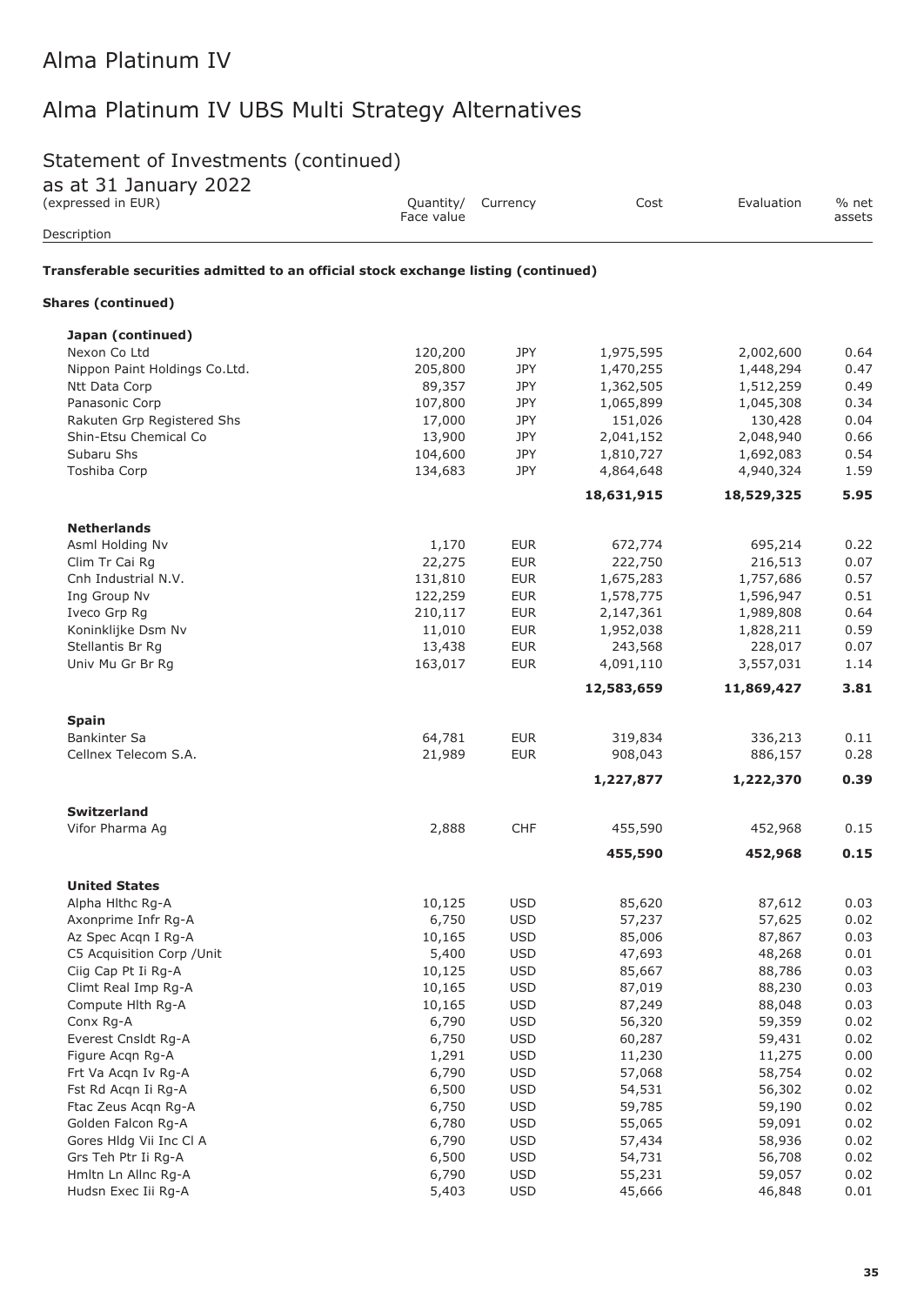# Statement of Investments (continued)

|  | as at 31 January 2022 |  |
|--|-----------------------|--|
|  |                       |  |

| as at JI January 2022<br>(expressed in EUR)                                        | Face value | Quantity/ Currency | Cost        | Evaluation | % net<br>assets |
|------------------------------------------------------------------------------------|------------|--------------------|-------------|------------|-----------------|
| Description                                                                        |            |                    |             |            |                 |
| Transferable securities admitted to an official stock exchange listing (continued) |            |                    |             |            |                 |
| <b>Shares (continued)</b>                                                          |            |                    |             |            |                 |
| <b>United States (continued)</b>                                                   |            |                    |             |            |                 |
| Intel Medn / Unit                                                                  | 6,750      | <b>USD</b>         | 58,839      | 60,756     | 0.02            |
| Kkr Acqn Hld I Rg-A                                                                | 9,750      | <b>USD</b>         | 81,985      | 84,454     | 0.03            |
| Nightdrag Acqn Rg-A                                                                | 10,165     | <b>USD</b>         | 86,360      | 88,048     | 0.03            |
| Revin Hithc Rg-A                                                                   | 4,500      | <b>USD</b>         | 37,962      | 38,858     | 0.01            |
| Rxr Acqn Rg-A                                                                      | 6,030      | <b>USD</b>         | 50,612      | 52,178     | 0.01            |
| Seaprt Glbl / Unit                                                                 | 3,375      | <b>USD</b>         | 29,846      | 30,107     | 0.01            |
| Simon Ppty Grp Acqn Hldgs Inc Cl A                                                 | 6,250      | <b>USD</b>         | 54,055      | 54,081     | 0.02            |
| Synopsys Inc.                                                                      | 2,517      | <b>USD</b>         | 696,042     | 697,171    | 0.22            |
| Tish Sp Inn Ii Rg-A                                                                | 6,250      | <b>USD</b>         | 53,663      | 54,248     | 0.02            |
| Wolfspeed Rg                                                                       | 400        | <b>USD</b>         | 48,667      | 33,627     | 0.01            |
|                                                                                    |            |                    | 2,300,870   | 2,324,915  | 0.75            |
| <b>Total - Shares</b>                                                              |            |                    | 58,189,832  | 57,518,958 | 18.48           |
| <b>Warrants</b>                                                                    |            |                    |             |            |                 |
| <b>France</b>                                                                      |            |                    |             |            |                 |
| Accor Acq C Perp Cw                                                                | 8,100      | <b>EUR</b>         | 0           | 2,025      | 0.00            |
|                                                                                    |            |                    | 0           | 2,025      | 0.00            |
| <b>Netherlands</b>                                                                 |            |                    |             |            |                 |
| Clim Tr Cai 29.06.26 Cw / Ctca1                                                    | 7,425      | <b>EUR</b>         | 0           | 1,990      | 0.00            |
|                                                                                    |            |                    | $\mathbf 0$ | 1,990      | 0.00            |
| <b>United States</b>                                                               |            |                    |             |            |                 |
| FTAC Zeus A Perp Cw                                                                | 3,375      | <b>USD</b>         | 0           | 824        | 0.00            |
|                                                                                    |            |                    | 0           | 824        | 0.00            |
| <b>Total - Warrants</b>                                                            |            |                    | 0           | 4,839      | 0.00            |
| Total - Transferable securities admitted to an official stock exchange<br>listing  |            |                    | 82,608,223  | 81,600,645 | 26.22           |
| Transferable securities dealt in on another regulated market                       |            |                    |             |            |                 |
| <b>Shares</b>                                                                      |            |                    |             |            |                 |
|                                                                                    |            |                    |             |            |                 |
| Canada<br>Ayr Wel Rg-Sv-Rv-Lv                                                      | 11,438     | <b>USD</b>         | 335,264     | 139,199    | 0.04            |
|                                                                                    |            |                    | 335,264     | 139,199    | 0.04            |
|                                                                                    |            |                    |             |            |                 |
| <b>United States</b><br>Thndr Brdg                                                 | 6,250      | <b>USD</b>         | 52,904      | 54,081     | 0.02            |
|                                                                                    |            |                    | 52,904      | 54,081     | 0.02            |
| <b>Total - Shares</b>                                                              |            |                    | 388,168     | 193,280    | 0.06            |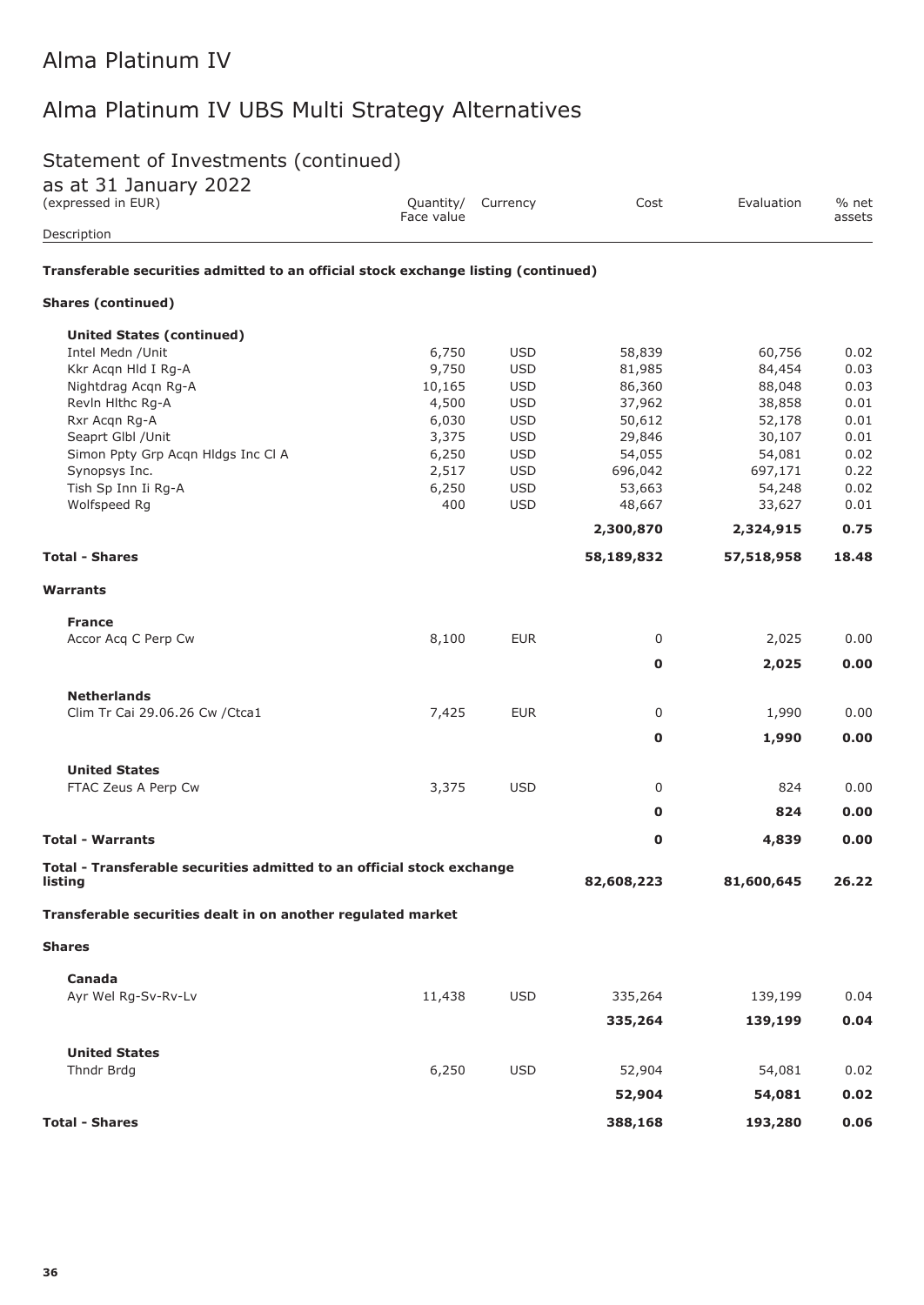# Alma Platinum IV UBS Multi Strategy Alternatives

# Statement of Investments (continued)

| as at 31 January 2022<br>(expressed in EUR)                              | Quantity/<br>Face value | Currency   | Cost        | Evaluation  | % net<br>assets |
|--------------------------------------------------------------------------|-------------------------|------------|-------------|-------------|-----------------|
| Description                                                              |                         |            |             |             |                 |
| Transferable securities dealt in on another regulated market (continued) |                         |            |             |             |                 |
| <b>Warrants</b>                                                          |                         |            |             |             |                 |
| <b>Great Britain</b>                                                     |                         |            |             |             |                 |
| Db London 19-10.09.29 Cert                                               | 23                      | <b>EUR</b> | 2,830,030   | 3,723,481   | 1.20            |
|                                                                          |                         |            | 2,830,030   | 3,723,481   | 1.20            |
| <b>United States</b>                                                     |                         |            |             |             |                 |
| Ftac Zeus A Perp Cw                                                      | 3,375                   | <b>USD</b> | $\mathbf 0$ | 1,535       | 0.00            |
|                                                                          |                         |            | $\mathbf 0$ | 1,535       | 0.00            |
| <b>Total - Warrants</b>                                                  |                         |            | 2,830,030   | 3,725,016   | 1.20            |
| Total - Transferable securities dealt in on another regulated market     |                         |            | 3,218,198   | 3,918,296   | 1.26            |
| <b>Financial instruments</b>                                             |                         |            |             |             |                 |
| <b>Treasury Bills</b>                                                    |                         |            |             |             |                 |
| <b>United States</b>                                                     |                         |            |             |             |                 |
| Usa 0% 21-01.12.22 Tb                                                    | 8,200,000               | <b>USD</b> | 7,235,017   | 7,276,649   | 2.34            |
| Usa 0% 21-03.11.22 Tb                                                    | 19,000,000              | <b>USD</b> | 16,926,137  | 16,875,439  | 5.42            |
| Usa 0% 21-06.10.22 Tb                                                    | 4,750,000               | <b>USD</b> | 4,106,949   | 4,222,120   | 1.36            |
| Usa 0% 21-08.09.22 Tb                                                    | 4,550,000               | <b>USD</b> | 3,857,261   | 4,047,141   | 1.30            |
| Usa 0% 21-11.08.22 Tb                                                    | 8,000,000               | <b>USD</b> | 6,892,565   | 7,119,352   | 2.29            |
| Usa 0% 21-14.07.22 Tb                                                    | 15,000,000              | <b>USD</b> | 13,092,455  | 13,355,504  | 4.29            |
| Usa 0% 21-16.06.22 Tb                                                    | 8,000,000               | <b>USD</b> | 6,789,106   | 7,127,761   | 2.29            |
| Usa 0% 21-19.05.22 Tb                                                    | 10,750,000              | <b>USD</b> | 9,013,829   | 9,582,313   | 3.08            |
| Usa 0% 21-21.04.22 Tb                                                    | 8,850,000               | <b>USD</b> | 7,348,188   | 7,891,922   | 2.54            |
| Usa 0% 21-24.02.22 Tb                                                    | 3,850,000               | <b>USD</b> | 3,162,010   | 3,434,367   | 1.10            |
| Usa 0% 21-24.03.22 Tb                                                    | 22,150,000              | <b>USD</b> | 18,745,584  | 19,757,110  | 6.35            |
|                                                                          |                         |            | 97,169,101  | 100,689,678 | 32.36           |
| <b>Total - Treasury Bills</b>                                            |                         |            | 97,169,101  | 100,689,678 | 32.36           |
| <b>Total - Financial instruments</b>                                     |                         |            | 97,169,101  | 100,689,678 | 32.36           |
| <b>TOTAL INVESTMENT PORTFOLIO</b>                                        |                         |            | 182,995,522 | 186,208,619 | 59.84           |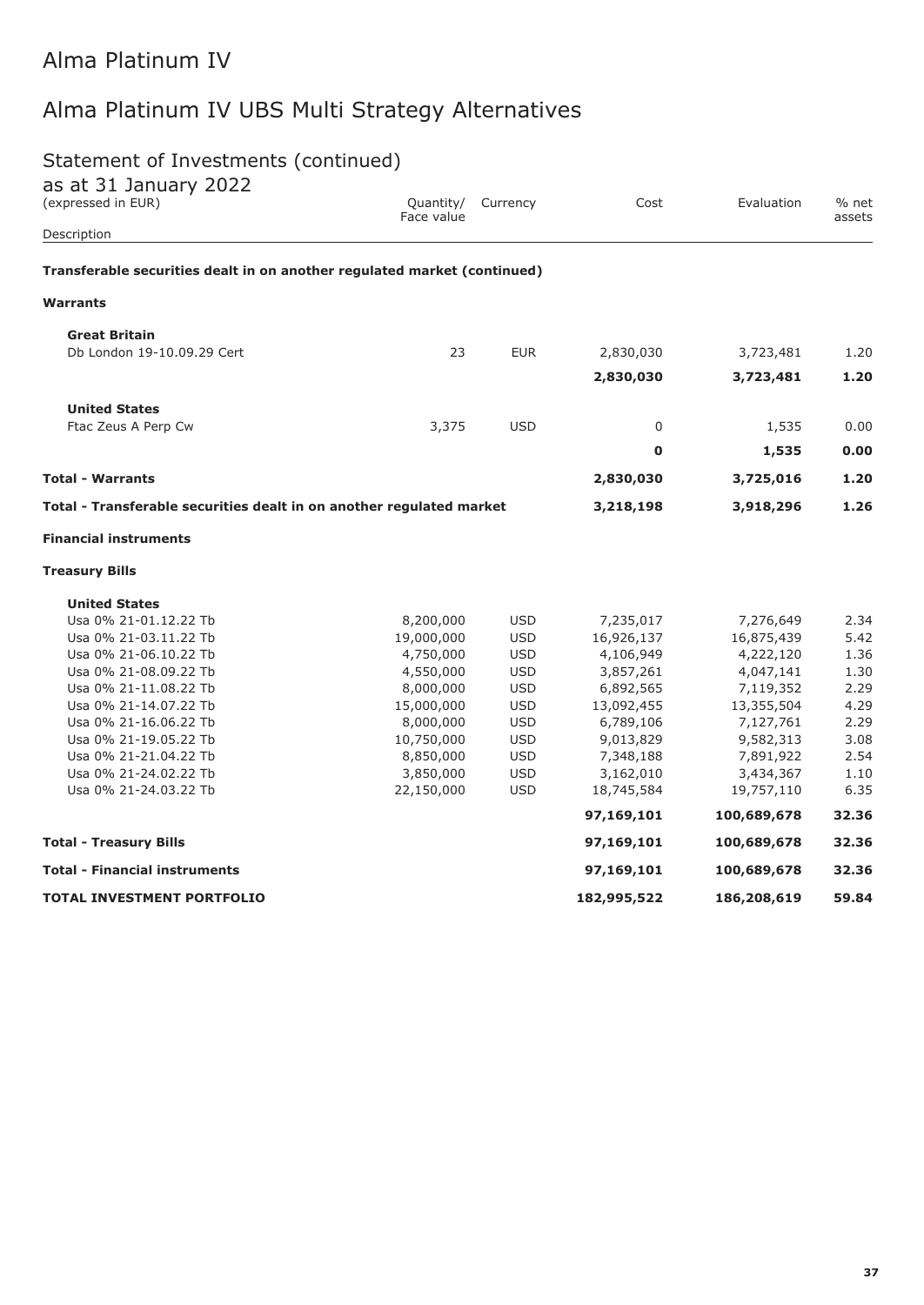# Alma Platinum IV UBS Multi Strategy Alternatives

# Statement of Investments (continued)

as at 31 January 2022

| (expressed in EUR)                           | Quantity/<br>Face value | Currency   | Cost        | Evaluation  | % net<br>assets |
|----------------------------------------------|-------------------------|------------|-------------|-------------|-----------------|
| Description                                  |                         |            |             |             |                 |
| <b>Other transferable securities</b>         |                         |            |             |             |                 |
| <b>Options</b>                               |                         |            |             |             |                 |
| <b>Options - Long</b>                        |                         |            |             |             |                 |
| Alarm.Com Holdings Inc                       | 116                     | <b>USD</b> | 21,819      | 29,491      | 0.01            |
| Allscripts Healthcare Sol Inc                | 90                      | <b>USD</b> | 2,412       | 113         | 0.00            |
| American Airlines Group Inc                  | 127                     | <b>USD</b> | 15,564      | 13,769      | 0.00            |
| Amyris Inc                                   | 1,225                   | <b>USD</b> | 85,717      | 99,085      | 0.04            |
| Arch Resources I                             | 28                      | <b>USD</b> | 12,055      | 7,837       | 0.00            |
| Atlas Corp Marshall Islands                  | 343                     | <b>USD</b> | 18,147      | 12,205      | 0.00            |
| Barclays Plc /Adr                            | 291                     | <b>USD</b> | 7,496       | 6,490       | 0.00            |
| Beyond Meat Inc                              | 151                     | <b>USD</b> | 40,023      | 33,945      | 0.01            |
| Booking Holdings Inc                         | $\mathbf{1}$            | <b>USD</b> | 9,431       | 8,824       | 0.00            |
| Carnival Corp                                | 113                     | <b>USD</b> | 6,825       | 1,109       | 0.00            |
| Cinemark Holdings Inc                        | 196                     | <b>USD</b> | 10,215      | 13,987      | 0.00            |
| Coupa Software Inc                           | 35                      | <b>USD</b> | 21,623      | 31,222      | 0.01            |
| Fisker Rg-A                                  | 1,145                   | <b>USD</b> | 64,741      | 76,606      | 0.03            |
| Guess Inc.                                   | 293                     | <b>USD</b> | 15,197      | 7,371       | 0.00            |
| Imax Corp                                    | 416                     | <b>USD</b> | 17,742      | 18,662      | 0.01            |
| Intercept Pharm -Shs-                        | 48                      | <b>USD</b> | 2,862       | 2,355       | 0.00            |
| Jetblue Airways Corp                         | 28                      | <b>USD</b> | 1,881       | 525         | 0.00            |
| Lci Industries Inc                           | 61                      | <b>USD</b> | 16,362      | 16,325      | 0.01            |
| Realogy Holdings Corp Shs                    | 669                     | <b>USD</b> | 33,187      | 24,858      | 0.01            |
| Southwest Airlines Co                        | 52                      | <b>USD</b> | 5,058       | 5,381       | 0.00            |
| The Beauty Health Company Cl A               | 114                     | <b>USD</b> | 10,012      | 10,169      | 0.00            |
| <b>United States Steel</b>                   | 520                     | <b>USD</b> | 39,076      | 50,604      | 0.02            |
| Vocera Communications Inc                    | 55                      | <b>USD</b> | 4,879       | 123         | 0.00            |
| Vroom Rg                                     | 1,021                   | <b>USD</b> | 57,931      | 64,666      | 0.02            |
| Wayfair Inc -A-                              | 34                      | <b>USD</b> | 34,913      | 44,282      | 0.02            |
| <b>Total - Options - Long</b>                |                         |            | 555,168     | 580,004     | 0.19            |
| <b>Options - Short</b>                       |                         |            |             |             |                 |
| Avaya Holdings Corp                          | (327)                   | <b>USD</b> | (30, 391)   | (17, 502)   | (0.01)          |
| <b>Total - Options - Short</b>               |                         |            | (30, 391)   | (17, 502)   | (0.01)          |
| <b>Total - Options</b>                       |                         |            | 524,777     | 562,502     | 0.18            |
| <b>Total - Other transferable securities</b> |                         |            | 524,777     | 562,502     | 0.18            |
| <b>TOTAL INVESTMENTS</b>                     |                         |            | 183,520,299 | 186,771,121 | 60.02           |
|                                              |                         |            |             |             |                 |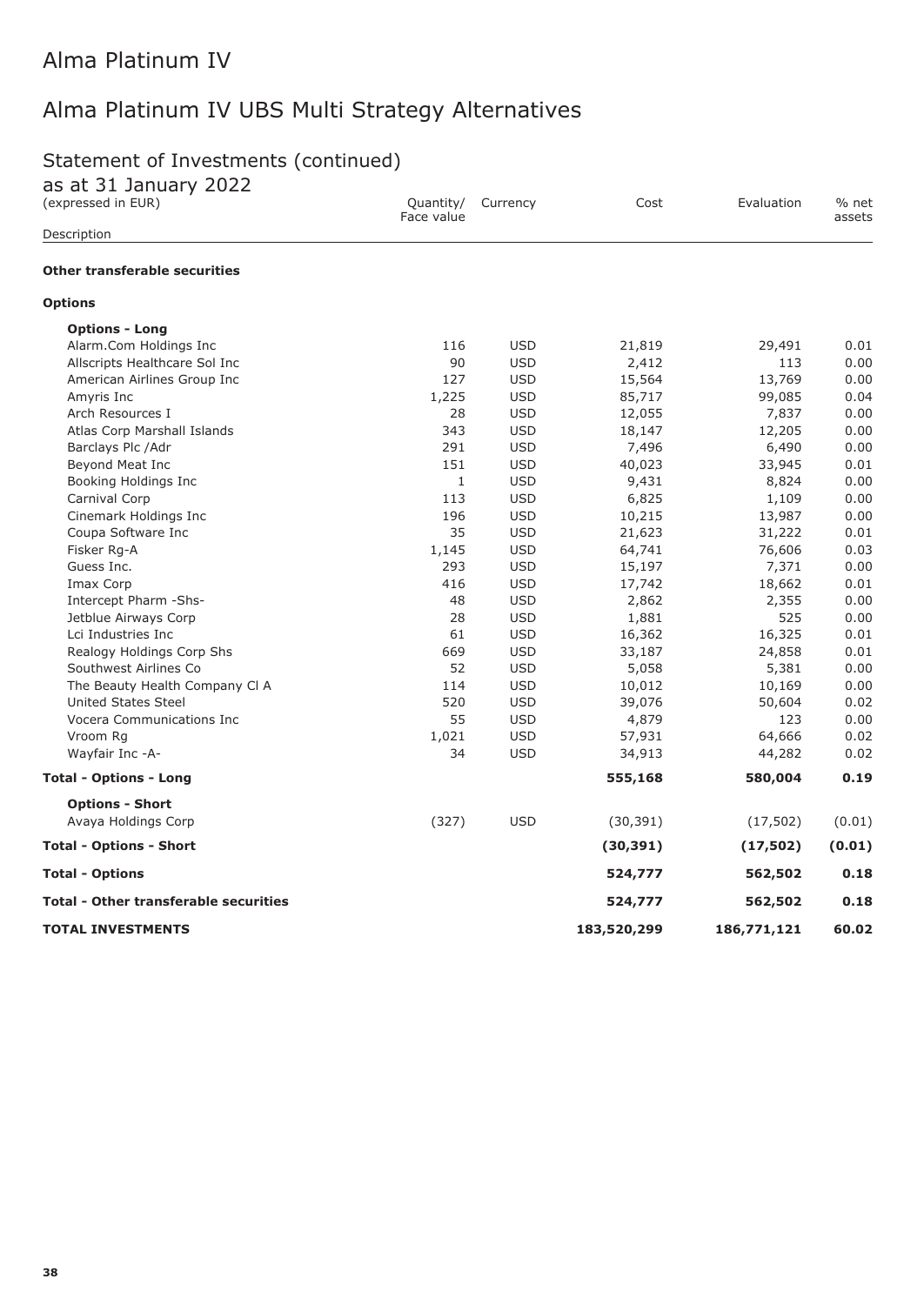# Alma Platinum IV CQS Asian Macro (launched on 28/05/2021)

# Statement of Investments

| as at 31 January 2022<br>(expressed in USD)                            | Quantity/<br>Face value | Currency   | Cost       | Evaluation | % net<br>assets |
|------------------------------------------------------------------------|-------------------------|------------|------------|------------|-----------------|
| Description                                                            |                         |            |            |            |                 |
| Transferable securities admitted to an official stock exchange listing |                         |            |            |            |                 |
| <b>Bonds</b>                                                           |                         |            |            |            |                 |
| <b>France</b>                                                          |                         |            |            |            |                 |
| France 0% 20-25.02.24 / Oat                                            | 1,200,000               | <b>EUR</b> | 1,369,750  | 1,358,333  | 3.07            |
|                                                                        |                         |            | 1,369,750  | 1,358,333  | 3.07            |
| <b>Italy</b>                                                           |                         |            |            |            |                 |
| Italy 0% 21-14.02.22 Bot                                               | 4,000,000               | <b>EUR</b> | 4,576,029  | 4,484,822  | 10.13           |
| Italy 0% 21-14.03.22 Bot                                               | 6,500,000               | <b>EUR</b> | 7,325,176  | 7,290,588  | 16.46           |
|                                                                        |                         |            | 11,901,205 | 11,775,410 | 26.59           |
| <b>Total - Bonds</b>                                                   |                         |            | 13,270,955 | 13,133,743 | 29.66           |
| Total - Transferable securities admitted to an official stock exchange |                         |            |            |            |                 |
| listing                                                                |                         |            | 13,270,955 | 13,133,743 | 29.66           |
| <b>Other transferable securities</b>                                   |                         |            |            |            |                 |
| <b>Warrants</b>                                                        |                         |            |            |            |                 |
| <b>United States</b>                                                   |                         |            |            |            |                 |
| Deutsche 05.05.31 Cert /Fx                                             | 42                      | <b>USD</b> | 5,205,649  | 3,680,214  | 8.31            |
|                                                                        |                         |            | 5,205,649  | 3,680,214  | 8.31            |
| <b>Total - Warrants</b>                                                |                         |            | 5,205,649  | 3,680,214  | 8.31            |
| <b>Total - Other transferable securities</b>                           |                         |            | 5,205,649  | 3,680,214  | 8.31            |
| <b>Financial instruments</b>                                           |                         |            |            |            |                 |
| <b>Treasury Bills</b>                                                  |                         |            |            |            |                 |
| <b>France</b>                                                          |                         |            |            |            |                 |
| France O.A. 0% 21-04.05.22 Btf                                         | 3,500,000               | <b>EUR</b> | 3,954,018  | 3,930,426  | 8.88            |
|                                                                        |                         |            | 3,954,018  | 3,930,426  | 8.88            |
| <b>Great Britain</b>                                                   |                         |            |            |            |                 |
| Uk T Bill 0% 21-14.03.22 Tb                                            | 2,200,000               | GBP        | 2,931,028  | 2,950,854  | 6.67            |
| Uk T Bill 0% 21-16.05.22 Tb                                            | 1,500,000               | GBP        | 2,021,044  | 2,010,801  | 4.54            |
| Uk T Bill 0% 21-27.06.22 Tb                                            | 800,000                 | GBP        | 1,081,643  | 1,071,817  | 2.42            |
| Uk T Bill 0% 21-28.02.22 Tb                                            | 2,150,000               | GBP        | 2,931,037  | 2,884,116  | 6.51            |
|                                                                        |                         |            | 8,964,752  | 8,917,588  | 20.14           |
| <b>Netherlands</b>                                                     |                         |            |            |            |                 |
| Dutch 0% 21-25.02.22 Tb                                                | 5,700,000               | <b>EUR</b> | 6,677,211  | 6,392,476  | 14.44           |
|                                                                        |                         |            |            |            |                 |

**6,677,211 6,392,476 14.44**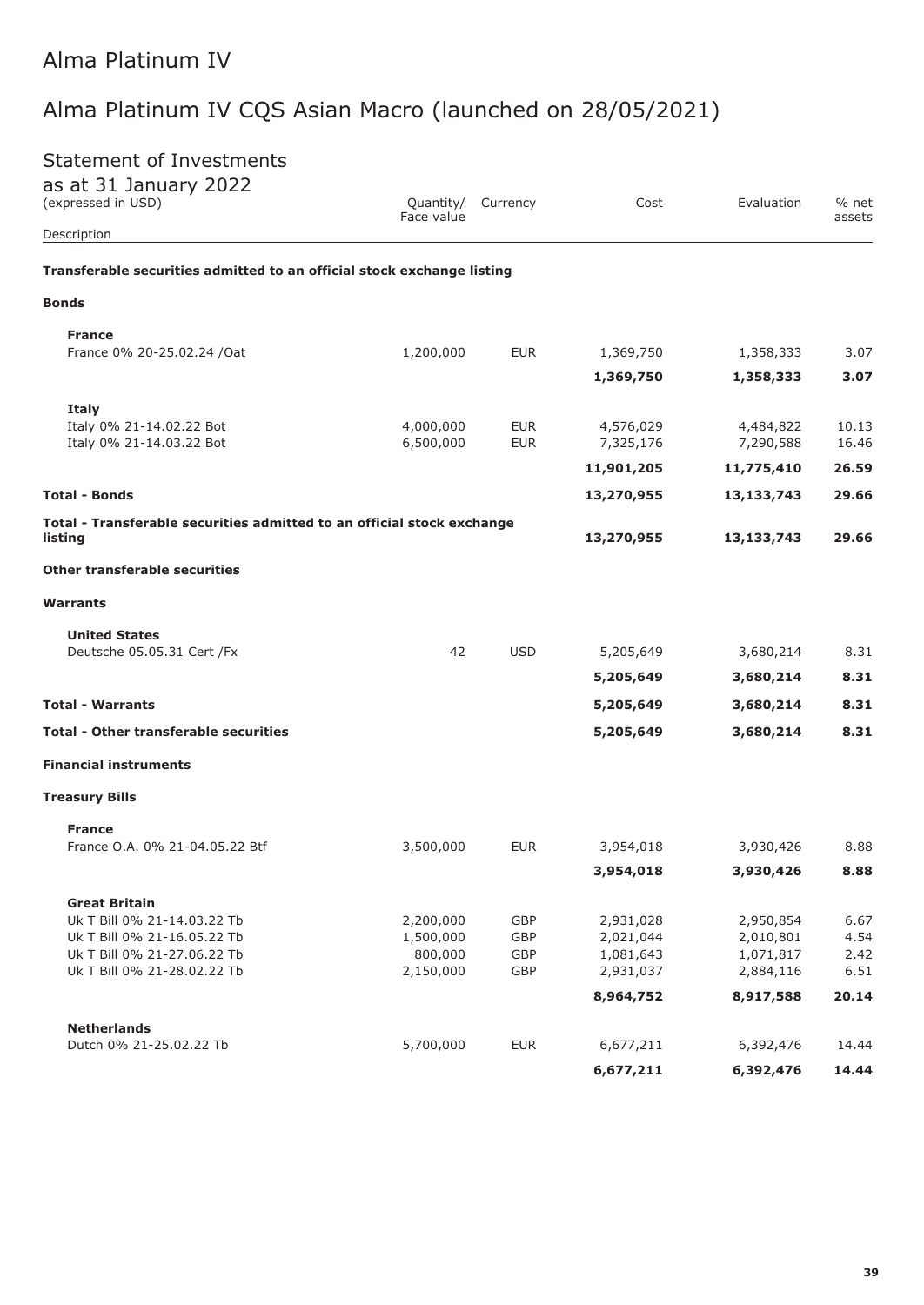# Alma Platinum IV CQS Asian Macro (launched on 28/05/2021)

# Statement of Investments (continued)

| as at 31 January 2022<br>(expressed in USD) | Quantity/  | Currency   | Cost       | Evaluation | % net  |
|---------------------------------------------|------------|------------|------------|------------|--------|
| Description                                 | Face value |            |            |            | assets |
| <b>Financial instruments (continued)</b>    |            |            |            |            |        |
| <b>Treasury Bills (continued)</b>           |            |            |            |            |        |
| <b>United States</b>                        |            |            |            |            |        |
| Usa 0% 21-05.04.22 Tb                       | 700,000    | <b>USD</b> | 699,881    | 699,859    | 1.58   |
| Usa 0% 22-03.05.22 Tb                       | 800,000    | <b>USD</b> | 799,673    | 799,590    | 1.81   |
|                                             |            |            | 1,499,554  | 1,499,449  | 3.39   |
| <b>Total - Treasury Bills</b>               |            |            | 21,095,535 | 20,739,939 | 46.85  |
| <b>Total - Financial instruments</b>        |            |            | 21,095,535 | 20,739,939 | 46.85  |
| <b>TOTAL INVESTMENT PORTFOLIO</b>           |            |            | 39,572,139 | 37,553,896 | 84.82  |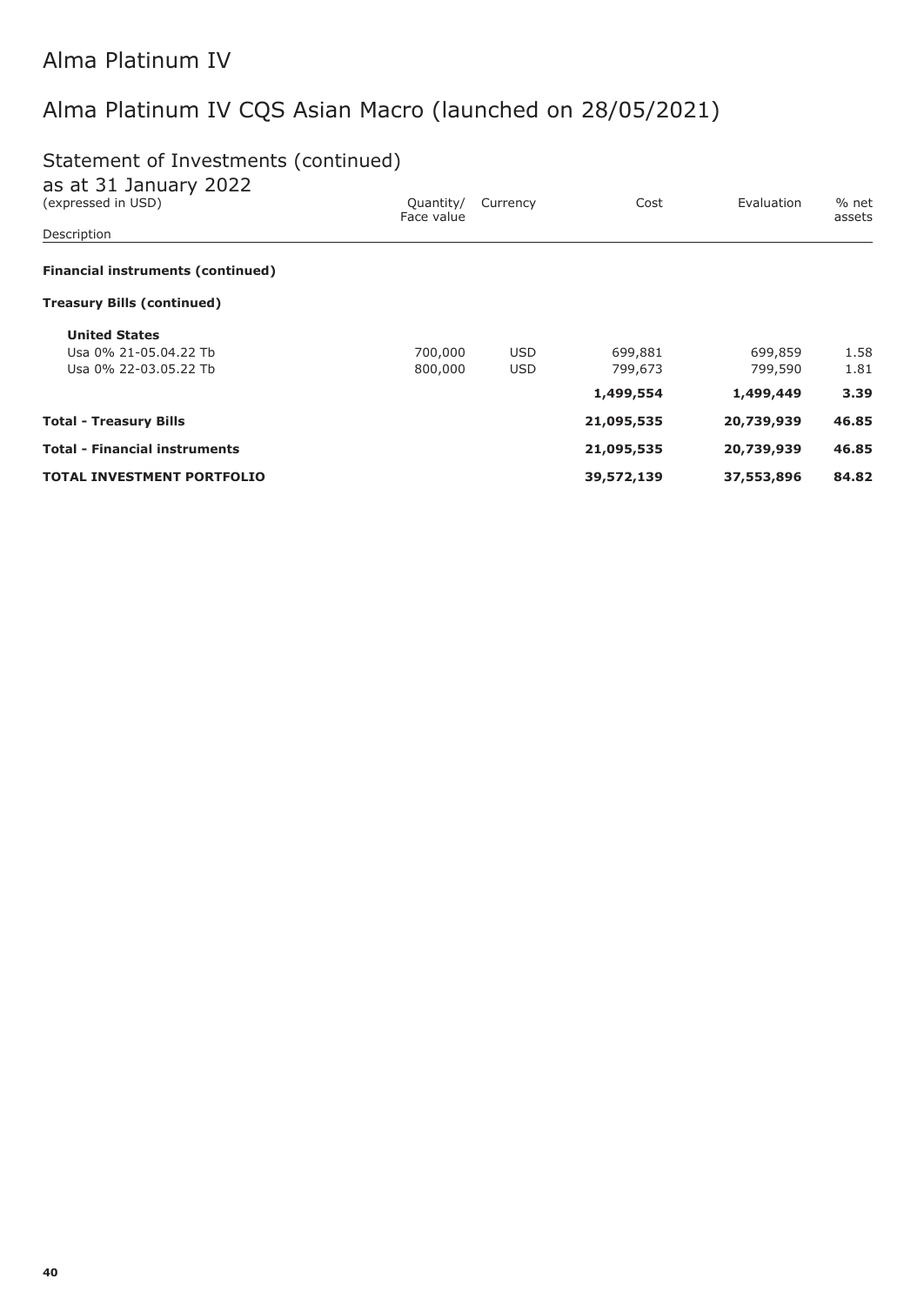# Alma Platinum IV CQS Asian Macro (launched on 28/05/2021)

# Statement of Investments (continued)

| as at 31 January 2022                        |                         |            |            |            |                   |
|----------------------------------------------|-------------------------|------------|------------|------------|-------------------|
| (expressed in USD)                           | Quantity/<br>Face value | Currency   | Cost       | Evaluation | $%$ net<br>assets |
| Description                                  |                         |            |            |            |                   |
| Other transferable securities                |                         |            |            |            |                   |
| <b>Options</b>                               |                         |            |            |            |                   |
| <b>Options - Long</b>                        |                         |            |            |            |                   |
| Eur/Aud Spot Cross                           | 26,000,000              | <b>EUR</b> | 114,405    | 61,913     | 0.14              |
| Lymh Act.                                    | 33                      | <b>EUR</b> | 38,434     | 20,531     | 0.05              |
| <b>Total - Options - Long</b>                |                         |            | 152,839    | 82,444     | 0.19              |
| <b>Total - Options</b>                       |                         |            | 152,839    | 82,444     | 0.19              |
| <b>Total - Other transferable securities</b> |                         |            | 152,839    | 82,444     | 0.19              |
| <b>TOTAL INVESTMENTS</b>                     |                         |            | 39,724,978 | 37,636,340 | 85.01             |
|                                              |                         |            |            |            |                   |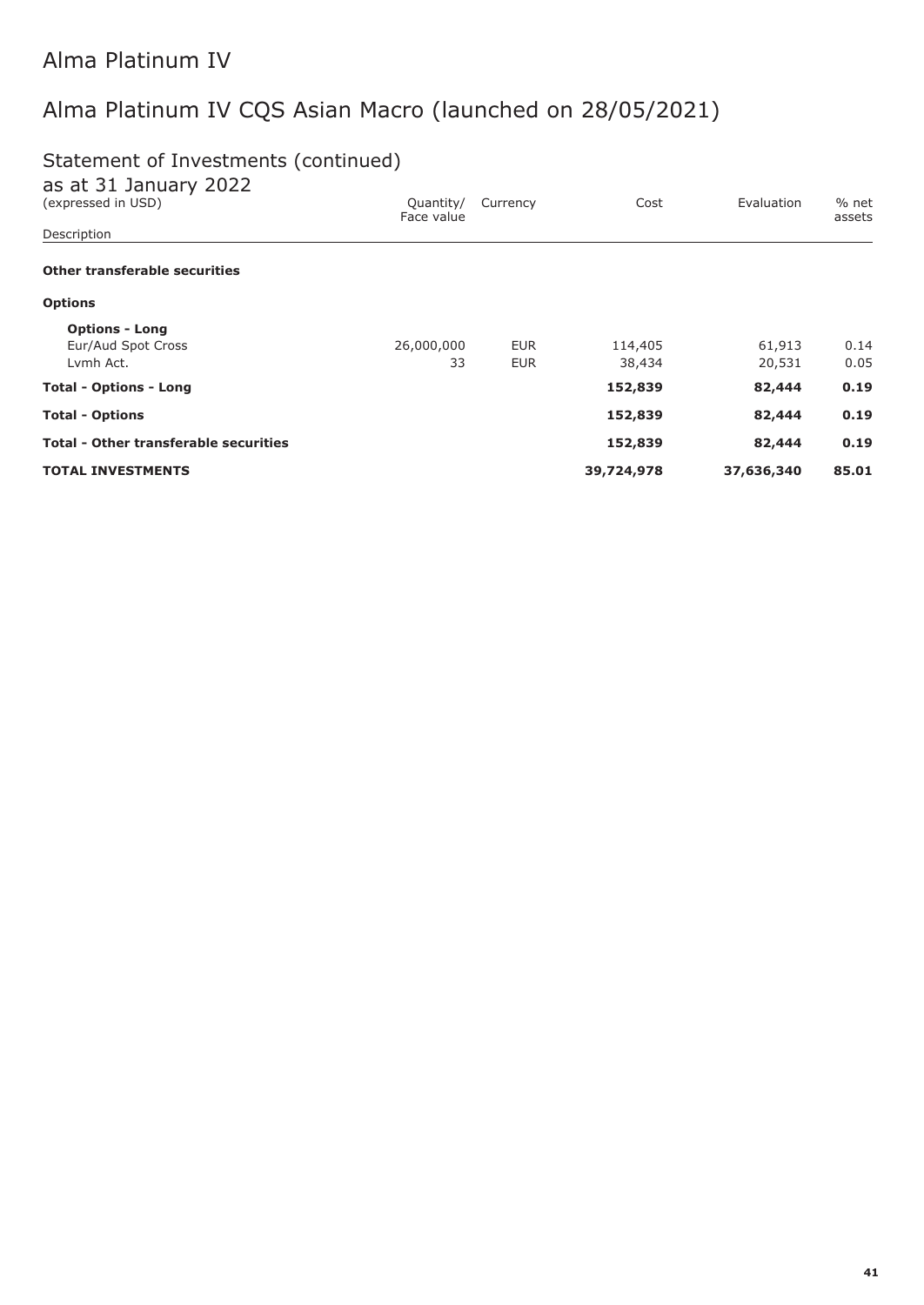# Alma Platinum IV DLD Convertible Arbitrage (launched on 16/07/2021)

# Statement of Investments

| as at 31 January 2022                |                         |            |             |             |                   |
|--------------------------------------|-------------------------|------------|-------------|-------------|-------------------|
| (expressed in USD)                   | Quantity/<br>Face value | Currency   | Cost        | Evaluation  | $%$ net<br>assets |
| Description                          |                         |            |             |             |                   |
| <b>Financial instruments</b>         |                         |            |             |             |                   |
| <b>Treasury Bills</b>                |                         |            |             |             |                   |
| <b>United States</b>                 |                         |            |             |             |                   |
| Usa 0% 21-03.11.22 Tb                | 21,000,000              | <b>USD</b> | 20,937,375  | 20,908,670  | 11.76             |
| Usa 0% 21-06.10.22 Tb                | 21,500,000              | <b>USD</b> | 21,445,833  | 21,423,035  | 12.05             |
| Usa 0% 21-08.09.22 Tb                | 20,000,000              | <b>USD</b> | 19,962,146  | 19,942,178  | 11.22             |
| Usa 0% 21-11.08.22 Tb                | 20,000,000              | <b>USD</b> | 19,969,230  | 19,951,985  | 11.22             |
| Usa 0% 21-19.05.22 Tb                | 25,000,000              | <b>USD</b> | 24,993,555  | 24,980,866  | 14.05             |
| Usa 0% 21-21.04.22 Tb                | 12,500,000              | <b>USD</b> | 12,496,181  | 12,495,543  | 7.03              |
| Usa 0% 21-24.02.22 Tb                | 12,500,000              | <b>USD</b> | 12,497,719  | 12,499,758  | 7.03              |
| Usa 0% 21-24.03.22 Tb                | 12,500,000              | <b>USD</b> | 12,497,213  | 12,498,712  | 7.03              |
|                                      |                         |            | 144,799,252 | 144,700,747 | 81.39             |
| <b>Total - Treasury Bills</b>        |                         |            | 144,799,252 | 144,700,747 | 81.39             |
| <b>Total - Financial instruments</b> |                         |            | 144,799,252 | 144,700,747 | 81.39             |
| <b>TOTAL INVESTMENT PORTFOLIO</b>    |                         |            | 144,799,252 | 144,700,747 | 81.39             |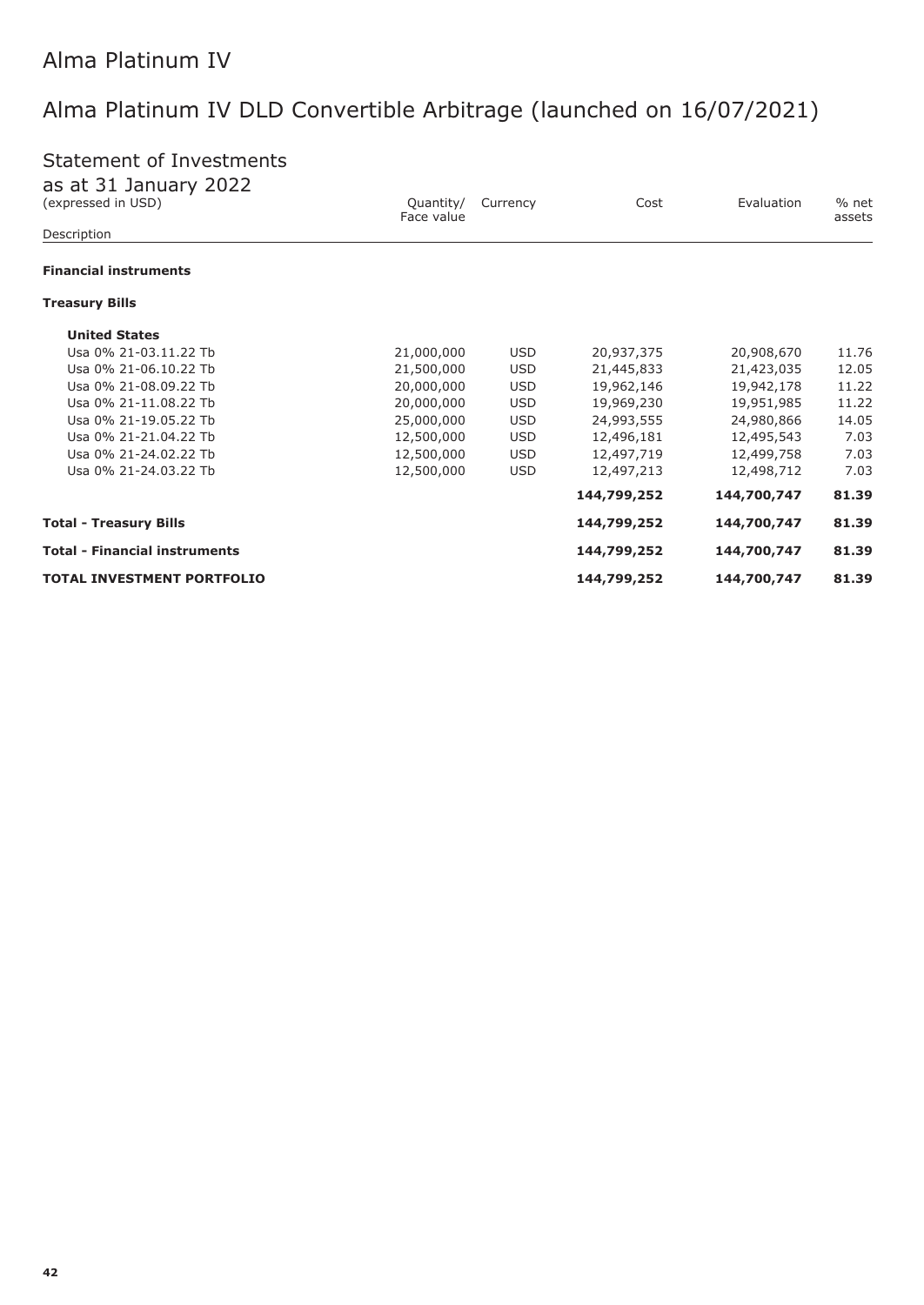# Alma Platinum IV DLD Convertible Arbitrage (launched on 16/07/2021)

# Statement of Investments (continued)

| as at 31 January 2022<br>(expressed in USD)  | Quantity/    | Currency   | Cost        | Evaluation  | % net  |
|----------------------------------------------|--------------|------------|-------------|-------------|--------|
| Description                                  | Face value   |            |             |             | assets |
| <b>Other transferable securities</b>         |              |            |             |             |        |
| <b>Options</b>                               |              |            |             |             |        |
| <b>Options - Long</b>                        |              |            |             |             |        |
| Alarm.Com Holdings Inc                       | 329          | <b>USD</b> | 69,845      | 93,765      | 0.05   |
| Allscripts Healthcare Sol Inc                | 257          | <b>USD</b> | 8,050       | 2,781       | 0.00   |
| American Airlines Group Inc                  | 358          | <b>USD</b> | 51,044      | 43,454      | 0.02   |
| Amyris Inc                                   | 3,484        | <b>USD</b> | 275,169     | 315,893     | 0.17   |
| Arch Resources I                             | 80           | <b>USD</b> | 40,000      | 25,102      | 0.01   |
| Atlas Corp Marshall Islands                  | 969          | <b>USD</b> | 60,820      | 38,704      | 0.02   |
| Barclays Plc / Adr                           | 827          | <b>USD</b> | 24,161      | 20,675      | 0.01   |
| Beyond Meat Inc                              | 413          | <b>USD</b> | 123,211     | 104,076     | 0.06   |
| Booking Holdings Inc                         | $\mathbf{1}$ | <b>USD</b> | 10,700      | 9,892       | 0.01   |
| Carnival Corp                                | 319          | <b>USD</b> | 22,332      | 3,509       | 0.00   |
| Cinemark Holdings Inc                        | 560          | <b>USD</b> | 33,075      | 44,800      | 0.03   |
| Coupa Software Inc                           | 97           | <b>USD</b> | 67,890      | 97,000      | 0.06   |
| Fisker Rq-A                                  | 3,254        | <b>USD</b> | 213,307     | 244,050     | 0.14   |
| Guess Inc.                                   | 830          | <b>USD</b> | 48,975      | 23,578      | 0.01   |
| Imax Corp                                    | 1,184        | <b>USD</b> | 57,210      | 59,640      | 0.03   |
| Intercept Pharm -Shs-                        | 100          | <b>USD</b> | 6,770       | 5,500       | 0.00   |
| Jetblue Airways Corp                         | 80           | <b>USD</b> | 6,145       | 1,680       | 0.00   |
| Lci Industries Inc                           | 175          | <b>USD</b> | 53,083      | 52,500      | 0.03   |
| Realogy Holdings Corp Shs                    | 1,898        | <b>USD</b> | 110,757     | 79,050      | 0.05   |
| Southwest Airlines Co                        | 147          | <b>USD</b> | 16,170      | 17,052      | 0.01   |
| The Beauty Health Company Cl A               | 326          | <b>USD</b> | 32,304      | 32,600      | 0.02   |
| <b>United States Steel</b>                   | 1,474        | <b>USD</b> | 135,538     | 160,930     | 0.09   |
| Vocera Communications Inc                    | 156          | <b>USD</b> | 15,600      | 390         | 0.00   |
| Vroom Rg                                     | 2,948        | <b>USD</b> | 189,192     | 209,308     | 0.12   |
| Wayfair Inc -A-                              | 97           | <b>USD</b> | 113,610     | 142,143     | 0.09   |
| <b>Total - Options - Long</b>                |              |            | 1,784,958   | 1,828,072   | 1.03   |
| <b>Options - Short</b>                       |              |            |             |             |        |
| Avaya Holdings Corp                          | (932)        | <b>USD</b> | (98, 369)   | (55, 920)   | (0.03) |
| <b>Total - Options - Short</b>               |              |            | (98, 369)   | (55, 920)   | (0.03) |
| <b>Total - Options</b>                       |              |            | 1,686,589   | 1,772,152   | 1.00   |
| <b>Total - Other transferable securities</b> |              |            | 1,686,589   | 1,772,152   | 1.00   |
| <b>TOTAL INVESTMENTS</b>                     |              |            | 146,485,841 | 146,472,899 | 82.39  |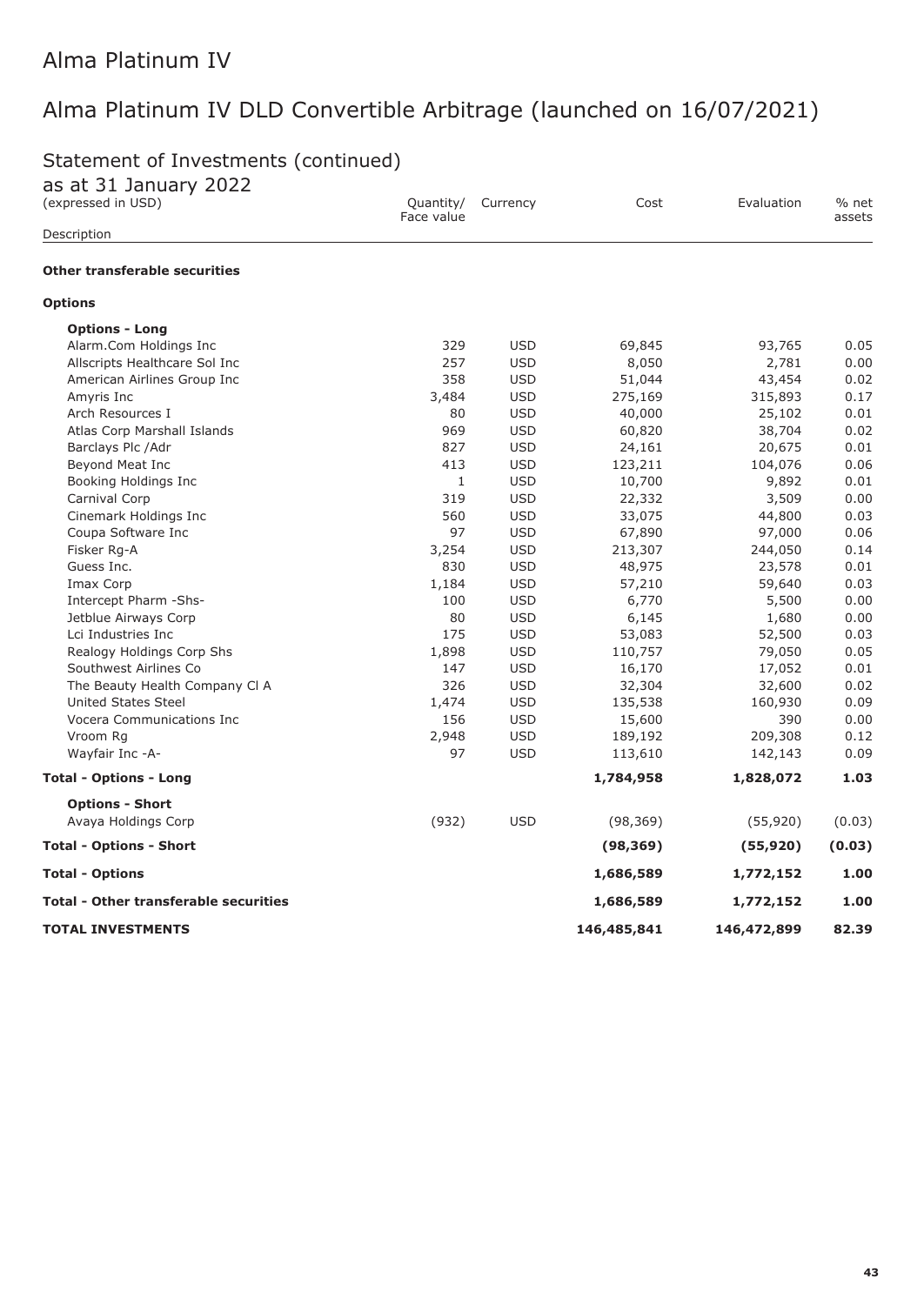# Alma Platinum IV Selwood Euro High Grade (launched on 15/09/2021)

assets

| <b>Statement of Investments</b><br>as at 31 January 2022<br>(expressed in EUR) | Quantity/<br>Face value | Currency   | Cost          | Evaluation    | % net<br>assets |
|--------------------------------------------------------------------------------|-------------------------|------------|---------------|---------------|-----------------|
| Description                                                                    |                         |            |               |               |                 |
| Transferable securities admitted to an official stock exchange listing         |                         |            |               |               |                 |
| <b>Bonds</b>                                                                   |                         |            |               |               |                 |
| Austria<br>Austria 0.75% 16-20.10.26                                           | 10,000,000              | <b>EUR</b> | 10,664,900    | 10,427,850    | 26.86           |
|                                                                                |                         |            | 10,664,900    | 10,427,850    | 26.86           |
| <b>Finland</b>                                                                 |                         |            |               |               |                 |
| Finland 0.0% 21-15.09.26                                                       | 10,000,000              | <b>EUR</b> | 10,226,995    | 10,071,575    | 25.95           |
|                                                                                |                         |            | 10,226,995    | 10,071,575    | 25.95           |
| <b>France</b>                                                                  |                         |            |               |               |                 |
| France 0.0% 21-25.02.27 / Oat                                                  | 3,000,000               | <b>EUR</b> | 3,042,450     | 3,009,720     | 7.75            |
|                                                                                |                         |            | 3,042,450     | 3,009,720     | 7.75            |
| Germany                                                                        |                         |            |               |               |                 |
| Germany 0% 16-15.08.26                                                         | 7,950,000               | <b>EUR</b> | 8,122,515     | 8,065,132     | 20.78           |
|                                                                                |                         |            | 0 1 2 2 5 1 5 | $O$ $OCE$ 122 | סד הר           |

|                                                                                   | 8,122,515  | 8,065,132  | 20.78 |
|-----------------------------------------------------------------------------------|------------|------------|-------|
| <b>Total - Bonds</b>                                                              | 32,056,860 | 31,574,277 | 81.34 |
| Total - Transferable securities admitted to an official stock exchange<br>listina | 32,056,860 | 31,574,277 | 81.34 |
| <b>TOTAL INVESTMENT PORTFOLIO</b>                                                 | 32,056,860 | 31,574,277 | 81.34 |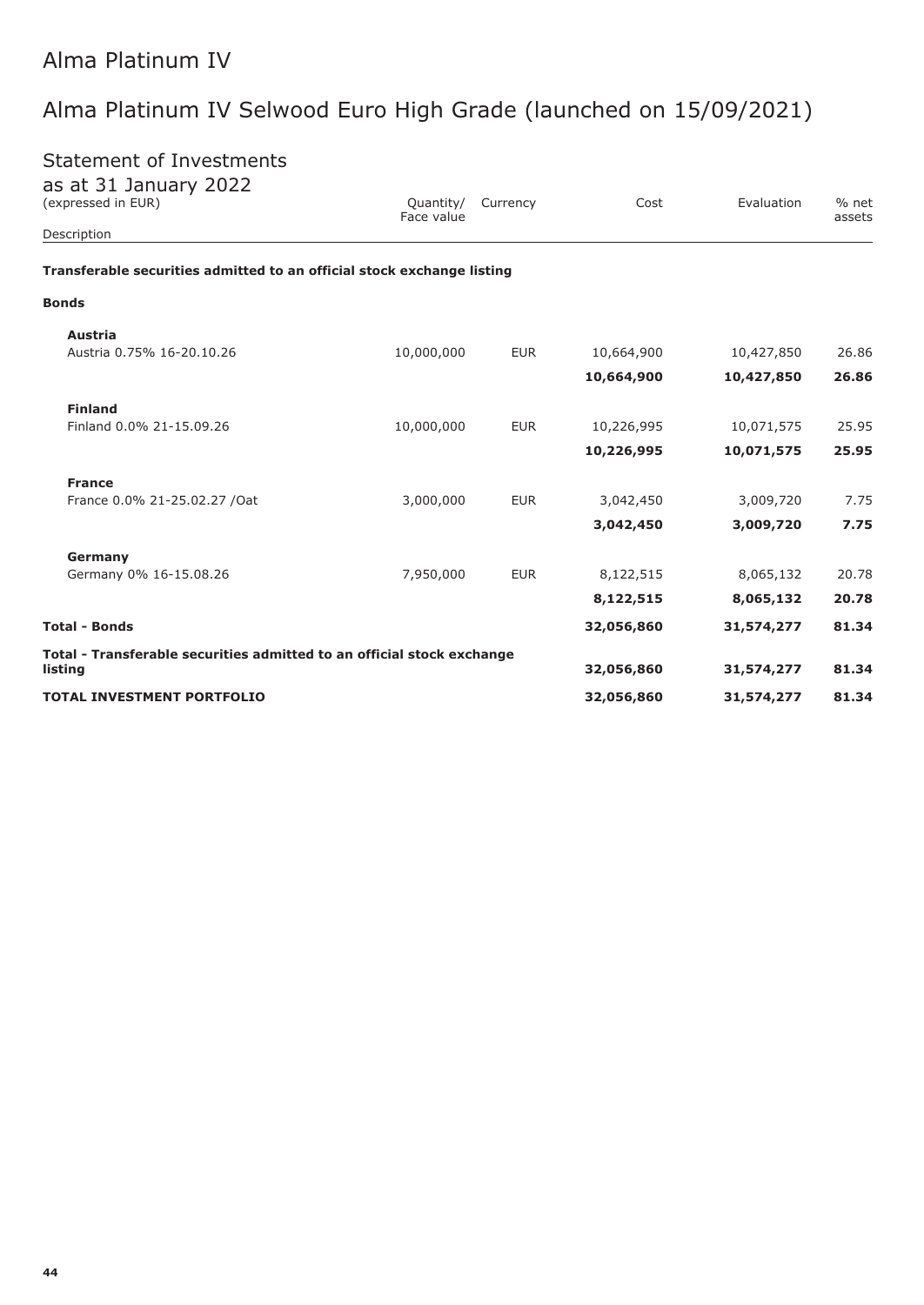# Alma Platinum IV Selwood Euro High Grade (launched on 15/09/2021)

# Statement of Investments (continued)

| as at 31 January 2022                                               |                         |            |            |            |                 |
|---------------------------------------------------------------------|-------------------------|------------|------------|------------|-----------------|
| (expressed in EUR)                                                  | Quantity/<br>Face value | Currency   | Cost       | Evaluation | % net<br>assets |
| Description                                                         |                         |            |            |            |                 |
| <b>Other transferable securities</b>                                |                         |            |            |            |                 |
| <b>Options</b>                                                      |                         |            |            |            |                 |
| <b>Swaption - Long</b><br>PUT ITXEB536-ITRX EUR CDSI S36 16/03/2022 | 240,000,000             | <b>EUR</b> | 79,000     | 60,000     | 0.15            |
| <b>Total - Swaption - Long</b>                                      |                         |            | 79,000     | 60,000     | 0.15            |
| <b>Swaption - Short</b>                                             |                         |            |            |            |                 |
| PUT ITXEB536-ITRX EUR CDSI S36 16/02/2022                           | (40,000,000)            | <b>EUR</b> | (18,000)   | (39, 320)  | (0.10)          |
| <b>Total - Swaption - Short</b>                                     |                         |            | (18,000)   | (39, 320)  | (0.10)          |
| <b>Total - Options</b>                                              |                         |            | 61,000     | 20,680     | 0.05            |
| <b>Total - Other transferable securities</b>                        |                         |            | 61,000     | 20,680     | 0.05            |
| <b>TOTAL INVESTMENTS</b>                                            |                         |            | 32,117,860 | 31,594,957 | 81.39           |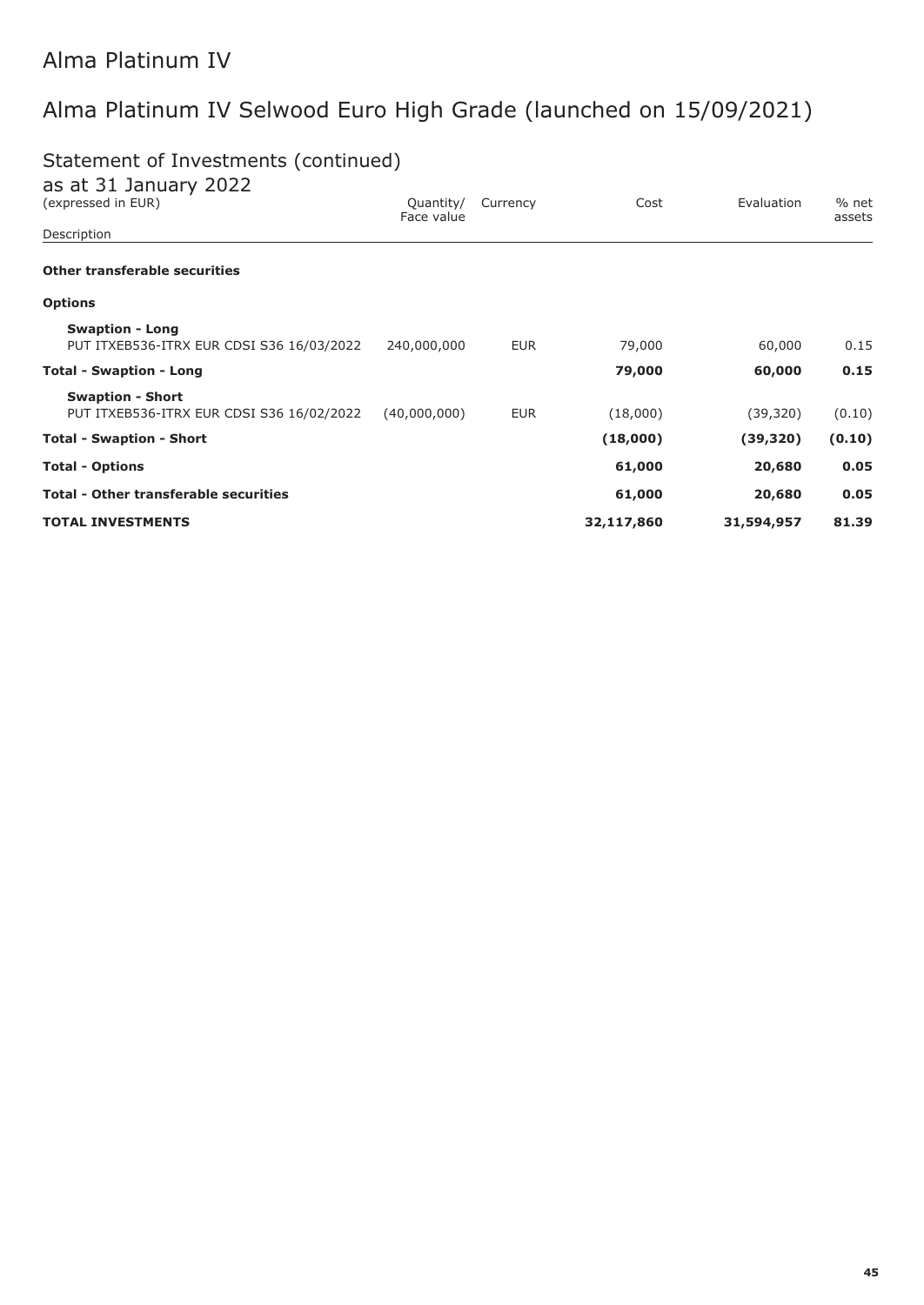# Alma Platinum IV Oceanwood Opportunities (launched on 20/09/2021)

# Statement of Investments

| as at 31 January 2022<br>(expressed in EUR)                            | Quantity/<br>Face value | Currency                 | Cost                   | Evaluation             | % net        |
|------------------------------------------------------------------------|-------------------------|--------------------------|------------------------|------------------------|--------------|
| Description                                                            |                         |                          |                        |                        | assets       |
| Transferable securities admitted to an official stock exchange listing |                         |                          |                        |                        |              |
| <b>Bonds</b>                                                           |                         |                          |                        |                        |              |
| <b>France</b>                                                          |                         |                          |                        |                        |              |
| France 0% 16-25.05.22 / Oat                                            | 2,000,000               | <b>EUR</b>               | 2,007,020              | 2,004,102              | 2.80         |
| France 0% 17-25.03.23 /Oat                                             | 3,000,000               | <b>EUR</b>               | 3,028,780              | 3,021,911              | 4.21         |
| France 0.0% 20-25.02.23 /Oat                                           | 2,000,000               | <b>EUR</b>               | 2,017,290              | 2,013,976              | 2.81         |
|                                                                        |                         |                          | 7,053,090              | 7,039,989              | 9.82         |
| Germany                                                                |                         |                          |                        |                        |              |
| Germany 1.75% 12-4.07.22 Regs                                          | 1,000,000<br>3,000,000  | <b>EUR</b><br><b>EUR</b> | 1,019,430<br>3,147,180 | 1,010,184<br>3,122,362 | 1.41<br>4.35 |
| Germany 2% 13-15.08.23                                                 |                         |                          | 4,166,610              | 4,132,546              | 5.76         |
| <b>Total - Bonds</b>                                                   |                         |                          |                        |                        | 15.58        |
|                                                                        |                         |                          | 11,219,700             | 11,172,535             |              |
| <b>Shares</b>                                                          |                         |                          |                        |                        |              |
| <b>Finland</b>                                                         |                         |                          |                        |                        |              |
| Nordea Bank Abp                                                        | 183,079<br>158,196      | <b>EUR</b><br><b>EUR</b> | 1,894,801<br>6,837,328 | 1,922,696<br>6,936,894 | 2.68<br>9.68 |
| Sampo Plc A                                                            |                         |                          | 8,732,129              | 8,859,590              | 12.36        |
|                                                                        |                         |                          |                        |                        |              |
| Germany                                                                |                         |                          |                        |                        |              |
| Deutsche Telekom /Nam.<br>Infineon Technologies /Nam.                  | 149,415<br>95,085       | <b>EUR</b><br><b>EUR</b> | 2,491,583<br>3,738,382 | 2,491,047<br>3,454,913 | 3.47<br>4.82 |
| Rwe                                                                    | 93,993                  | <b>EUR</b>               | 3,383,632              | 3,506,879              | 4.89         |
|                                                                        |                         |                          | 9,613,597              | 9,452,839              | 13.18        |
| <b>Netherlands</b>                                                     |                         |                          |                        |                        |              |
| Asml Holding Nv                                                        | 1,811                   | <b>EUR</b>               | 1,035,415              | 1,076,096              | 1.50         |
| Cnh Industrial Reg Shs                                                 | 203,697                 | <b>EUR</b>               | 2,617,309              | 2,716,300              | 3.79         |
| Ing Group Nv                                                           | 188,729                 | <b>EUR</b>               | 2,426,142              | 2,465,178              | 3.44         |
| Iveco Grp Rg                                                           | 324,207                 | <b>EUR</b>               | 3,328,329              | 3,070,240              | 4.28         |
| Koninklijke Dsm Nv<br>Stellantis Br Rg                                 | 17,089<br>20,739        | <b>EUR</b><br><b>EUR</b> | 3,039,295<br>376,792   | 2,837,629<br>351,941   | 3.96<br>0.49 |
| Univ Mu Gr Br Rg                                                       | 251,383                 | <b>EUR</b>               | 6,174,979              | 5,485,177              | 7.65         |
|                                                                        |                         |                          | 18,998,261             | 18,002,561             | 25.11        |
|                                                                        |                         |                          |                        |                        |              |
| <b>Spain</b><br><b>Bankinter Sa</b>                                    | 422,700                 | <b>EUR</b>               | 2,028,878              | 2,193,813              | 3.06         |
| Cellnex Telecom S.A.                                                   | 33,949                  | <b>EUR</b>               | 1,401,934              | 1,368,145              | 1.91         |
|                                                                        |                         |                          | 3,430,812              | 3,561,958              | 4.97         |
| <b>Switzerland</b>                                                     |                         |                          |                        |                        |              |
| Vifor Pharma Ag                                                        | 3,527                   | CHF                      | 556,242                | 553,191                | 0.77         |
|                                                                        |                         |                          | 556,242                | 553,191                | 0.77         |
| <b>Total - Shares</b>                                                  |                         |                          | 41,331,041             | 40,430,139             | 56.39        |
| Total - Transferable securities admitted to an official stock exchange |                         |                          |                        |                        |              |
| listing                                                                |                         |                          | 52,550,741             | 51,602,674             | 71.97        |
| TOTAL INVESTMENT PORTFOLIO                                             |                         |                          | 52,550,741             | 51,602,674             | 71.97        |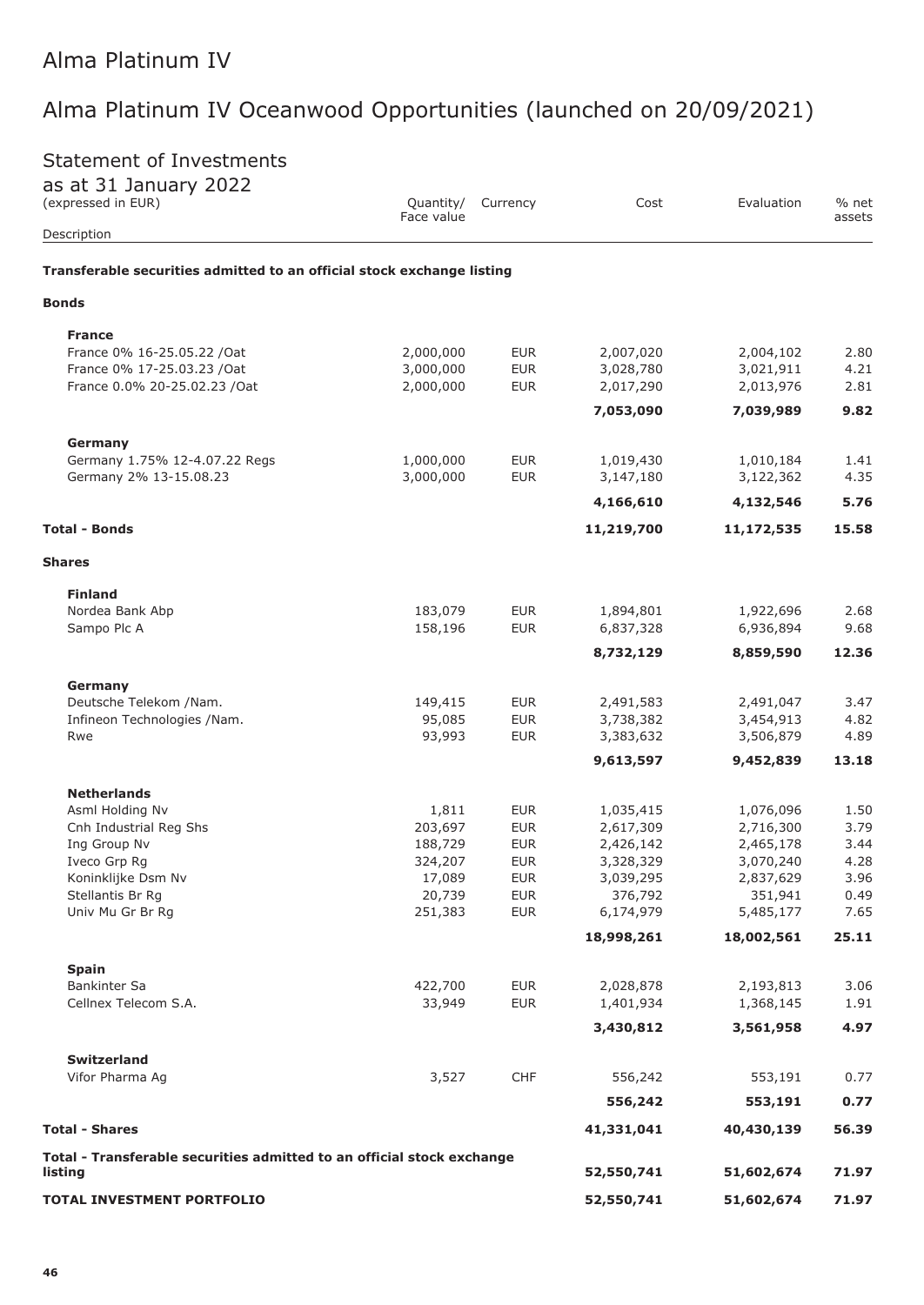### Statement of Investments

as at 31 January 2022

| $\frac{1}{2}$ at $\frac{1}{2}$ sandary $\frac{1}{2}$<br>(expressed in USD)<br>Description | Quantity/<br>Face value | Currency   | Cost                 | Evaluation           | % net<br>assets |
|-------------------------------------------------------------------------------------------|-------------------------|------------|----------------------|----------------------|-----------------|
| Transferable securities admitted to an official stock exchange listing                    |                         |            |                      |                      |                 |
| Bonds                                                                                     |                         |            |                      |                      |                 |
| Canada                                                                                    |                         |            |                      |                      |                 |
| Bombardier 6% 21-15.02.28 144A                                                            | 663,000                 | <b>USD</b> | 663,478              | 643,315              | 0.48            |
|                                                                                           |                         |            | 663,478              | 643,315              | 0.48            |
| <b>Netherlands</b>                                                                        |                         |            |                      |                      |                 |
| Clear Chan 6.625% 20-01.08.25 144A                                                        | 924,000                 | <b>USD</b> | 955,185              | 950,477              | 0.72            |
|                                                                                           |                         |            | 955,185              | 950,477              | 0.72            |
|                                                                                           |                         |            |                      |                      |                 |
| <b>United States</b><br>Bway 5.5% 17-15.04.24 144A                                        |                         | <b>USD</b> |                      |                      | 0.90            |
| Cloud Crn 10.125%16-01.08.24 144A                                                         | 1,201,000<br>690,000    | <b>USD</b> | 1,203,924<br>706,384 | 1,201,132<br>710,797 | 0.53            |
| Commscope F 6% 19-01.03.26 144A                                                           | 1,464,000               | <b>USD</b> | 1,502,342            | 1,484,365            | 1.11            |
| Corecivic 8.25% 21-15.04.26                                                               | 718,000                 | <b>USD</b> | 749,409              | 751,348              | 0.56            |
| Flex Acquis 7.875% 18-15.07.26                                                            | 1,870,000               | <b>USD</b> | 1,938,012            | 1,930,336            | 1.45            |
| Geo Group 6% 16-15.04.26                                                                  | 704,000                 | <b>USD</b> | 601,910              | 580,100              | 0.44            |
| Geo Grp 5.125% 13-01.04.23                                                                | 925,000                 | <b>USD</b> | 882,265              | 893,818              | 0.67            |
| Heartland D 8.5% 18-01.05.26 144A                                                         | 1,638,000               | <b>USD</b> | 1,691,546            | 1,670,801            | 1.25            |
| Icahn Enter 6.375% 17-15.12.25                                                            | 1,154,000               | <b>USD</b> | 1,175,690            | 1,175,822            | 0.88            |
| Kar Auct5.125% 17-01.06.25 144A                                                           | 1,791,000               | <b>USD</b> | 1,801,267            | 1,793,239            | 1.35            |
| Matt Merg 8.5% 18-01.06.26 144A                                                           | 1,407,000               | <b>USD</b> | 1,408,738            | 1,390,819            | 1.04            |
| New Home Co 7.25% 20-15.10.25 144A                                                        | 585,000                 | <b>USD</b> | 597,349              | 592,982              | 0.45            |
| Panther Bf 8.5% 19-15.05.27 144A                                                          | 188,000                 | <b>USD</b> | 199,075              | 196,826              | 0.15            |
| Sci Games 5% 17-15.10.25 144A                                                             | 1,105,000               | <b>USD</b> | 1,137,040            | 1,129,177            | 0.85            |
| Sthwest En 4.95% 15-23.01.25                                                              | 374,000                 | <b>USD</b> | 406,688              | 395,984              | 0.30            |
| Tenneco Pack 7.95% 99-15.12.25                                                            | 1,144,000               | <b>USD</b> | 1,261,712            | 1,232,551            | 0.93            |
| Tkc Holding 6.875% 21-15.05.28                                                            | 2,480,000               | <b>USD</b> | 2,530,939            | 2,495,946            | 1.87            |
|                                                                                           |                         |            | 19,794,290           | 19,626,043           | 14.73           |
| <b>Total - Bonds</b>                                                                      |                         |            | 21,412,953           | 21,219,835           | 15.93           |
| <b>Convertible Bonds</b>                                                                  |                         |            |                      |                      |                 |
| <b>United States</b>                                                                      |                         |            |                      |                      |                 |
| Apollo 5.375% 15.10.23 /Cv                                                                | 2,487,000               | <b>USD</b> | 2,552,408            | 2,536,740            | 1.90            |
| Rwt Holding 5.75% 01.10.25 /Cv                                                            | 1,553,000               | <b>USD</b> | 1,584,060            | 1,579,032            | 1.19            |
|                                                                                           |                         |            | 4,136,468            | 4,115,772            | 3.09            |
| <b>Total - Convertible Bonds</b>                                                          |                         |            | 4,136,468            | 4,115,772            | 3.09            |
| Total - Transferable securities admitted to an official stock exchange<br>listing         |                         |            | 25,549,421           | 25,335,607           | 19.02           |
| Transferable securities dealt in on another regulated market                              |                         |            |                      |                      |                 |
| <b>Bonds</b>                                                                              |                         |            |                      |                      |                 |
| Canada                                                                                    |                         |            |                      |                      |                 |
| Bausch 6.125% 15-15.04.25                                                                 | 56,000                  | <b>USD</b> | 56,926               | 57,113               | 0.04            |
| Bausch 9% 17-15.12.25 144A                                                                | 817,000                 | <b>USD</b> | 855,227              | 854,615              | 0.64            |

**912,153 911,728 0.68**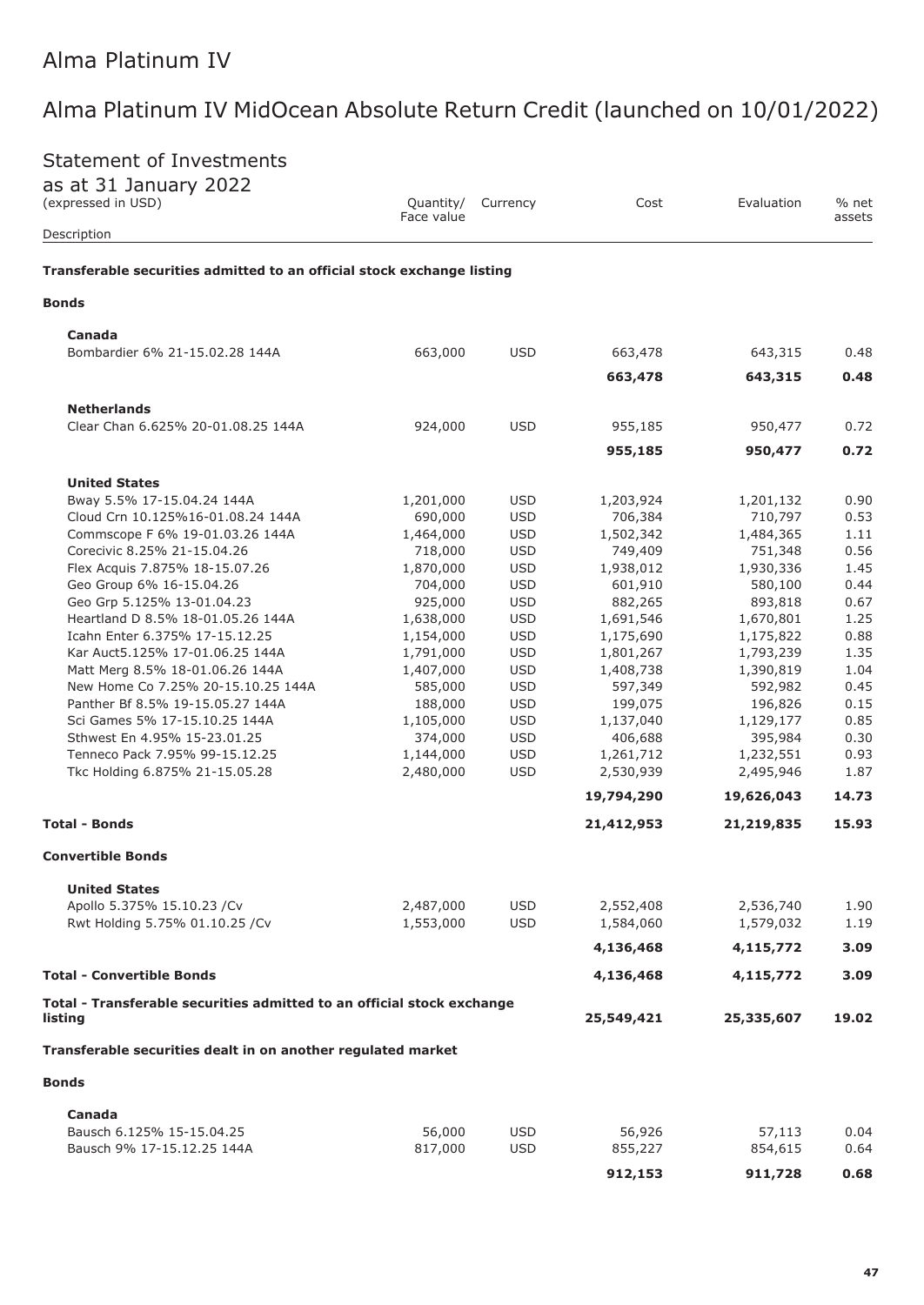# Statement of Investments (continued)

| as at 31 January 2022<br>(expressed in USD)                              | Quantity/            | Currency                 | Cost                   | Evaluation           | % net        |
|--------------------------------------------------------------------------|----------------------|--------------------------|------------------------|----------------------|--------------|
| Description                                                              | Face value           |                          |                        |                      | assets       |
| Transferable securities dealt in on another regulated market (continued) |                      |                          |                        |                      |              |
| <b>Bonds (continued)</b>                                                 |                      |                          |                        |                      |              |
| <b>Cayman Islands</b>                                                    |                      |                          |                        |                      |              |
| Herbalife N 7.875% 20-01.09.25 144A                                      | 911,000              | <b>USD</b>               | 962,143                | 957,721              | 0.72         |
| Spirit Ipc 8.0% 20-20.09.25 144A                                         | 2,426,600            | <b>USD</b>               | 2,663,291              | 2,632,145            | 1.98         |
|                                                                          |                      |                          | 3,625,434              | 3,589,866            | 2.70         |
| <b>Great Britain</b>                                                     |                      |                          |                        |                      |              |
| Connect Fin 6.75% 19-01.10.26 144A                                       | 651,000              | <b>USD</b>               | 680,275                | 675,549              | 0.51         |
| Eg Global 6.75% 19-07.02.25                                              | 359,000              | <b>USD</b>               | 363,455                | 358,225              | 0.27         |
| Eg Global 8.50% 19-30.10.25 144A                                         | 940,000              | <b>USD</b>               | 964,699                | 954,100              | 0.71         |
|                                                                          |                      |                          | 2,008,429              | 1,987,874            | 1.49         |
| Luxembourg                                                               |                      |                          |                        |                      |              |
| Alt Lux Fr 10.5% 15.05.27 144A                                           | 2,100,000            | <b>USD</b>               | 2,254,612              | 2,231,471            | 1.68         |
| Intelsat 8% 16-15.02.24 144A                                             | 1,302,000            | <b>USD</b>               | 1,325,599              | 1,323,971            | 0.99         |
|                                                                          |                      |                          | 3,580,211              | 3,555,442            | 2.67         |
|                                                                          |                      |                          |                        |                      |              |
| <b>Netherlands</b><br>Trivium Pack 8.50% 15.08.27 144A                   | 1,221,000            | <b>USD</b>               | 1,270,634              | 1,260,920            | 0.95         |
|                                                                          |                      |                          | 1,270,634              | 1,260,920            | 0.95         |
|                                                                          |                      |                          |                        |                      |              |
| <b>United States</b>                                                     |                      |                          |                        |                      |              |
| Acrisure LI 6.0% 21-01.08.29                                             | 744,000              | <b>USD</b>               | 724,582                | 707,711              | 0.53         |
| Alliance 4.75% 19-15.12.24                                               | 1,635,000            | <b>USD</b>               | 1,670,079              | 1,657,269            | 1.24         |
| Apx Group I 5.75% 21-15.07.29<br>At Home 4.875% 21-15.07.28              | 749,000<br>660,000   | <b>USD</b><br><b>USD</b> | 727,668<br>646,239     | 705,684<br>631,770   | 0.53<br>0.47 |
| Boxer 9.125% 20-01.03.26 144A                                            | 2,129,000            | <b>USD</b>               | 2,223,823              | 2,221,973            | 1.67         |
| Broadstreet 5.875% 21-15.04.29                                           | 638,000              | <b>USD</b>               | 616,506                | 609,083              | 0.46         |
| Callon Petr 9.0% 20-01.04.25                                             | 977,000              | <b>USD</b>               | 1,055,116              | 1,046,987            | 0.79         |
| Capital 3.75% 21-15.01.27 144A                                           | 660,000              | <b>USD</b>               | 649,466                | 633,283              | 0.48         |
| Cco Hldgs 4.75% 22-01.02.32                                              | 98,000               | <b>USD</b>               | 98,000                 | 96,569               | 0.07         |
| Centurylink 4.0% 20-15.02.27                                             | 1,260,000            | <b>USD</b>               | 1,258,690              | 1,211,572            | 0.91         |
| Change HI 5.75% 17-01.03.25 144A                                         | 5,263,000            | <b>USD</b>               | 5,288,077              | 5,289,262            | 3.97         |
| Citgo 7.0% 20-15.06.25 144A                                              | 1,960,000            | <b>USD</b>               | 1,978,620              | 1,977,660            | 1.48         |
| Citgo Petro 6.375% 15.06.26 144A                                         | 625,000              | <b>USD</b>               | 625,759                | 622,741              | 0.47         |
| Colt Merger Sub 6.25% 01.07.25 144A                                      | 1,562,000            | <b>USD</b>               | 1,622,170              | 1,618,443            | 1.21         |
| Commscope 4.75% 21-01.09.29 144A                                         | 687,000              | <b>USD</b>               | 664,398                | 659,111              | 0.49         |
| Corecivic Am 4.75% 17-15.10.27                                           | 1,363,000            | <b>USD</b>               | 1,230,918              | 1,223,749            | 0.92         |
| Cp Atlas Bu 7.0% 20-01.12.28 144A                                        | 1,145,000            | <b>USD</b>               | 1,132,159              | 1,090,681            | 0.82         |
| Csc Hld 4.5% 21-15.11.31 144A<br>Dave & Bust 7.625% 20-01.11.25 144A     | 842,000<br>1,177,000 | <b>USD</b><br><b>USD</b> | 812,639                | 785,898<br>1,246,072 | 0.59<br>0.94 |
| Dealer Tire 8.0% 20-1.02.28 144A                                         | 1,120,000            | <b>USD</b>               | 1,249,215<br>1,164,766 | 1,149,394            | 0.86         |
| Empire Res 7.75% 21-01.11.26                                             | 949,000              | <b>USD</b>               | 956,711                | 952,639              | 0.72         |
| Fp Op 7.875% 17-15.11.25 144A                                            | 3,000,000            | <b>USD</b>               | 3,116,323              | 3,098,475            | 2.33         |
| Gates Glob 6.25% 19-15.01.26                                             | 3,608,000            | <b>USD</b>               | 3,724,330              | 3,730,672            | 2.80         |
| Genesis Lp 7.75% 20-01.02.28                                             | 232,000              | <b>USD</b>               | 234,033                | 229,150              | 0.17         |
| Hexion Inc 7.875% 19-15.07.27                                            | 440,000              | <b>USD</b>               | 465,850                | 466,858              | 0.35         |
| Hmh Pub 9% 19-15.02.25                                                   | 375,000              | <b>USD</b>               | 394,688                | 394,187              | 0.30         |
| Hub Inter 7% 18-01.05.26 144A                                            | 5,105,000            | <b>USD</b>               | 5,240,563              | 5,246,536            | 3.94         |
| Ims Health 5% 16-15.10.26 144A                                           | 153,000              | <b>USD</b>               | 157,208                | 156,684              | 0.12         |
| Ingevity 4.5% 18-01.02.26 144A                                           | 1,320,000            | <b>USD</b>               | 1,324,924              | 1,319,366            | 0.99         |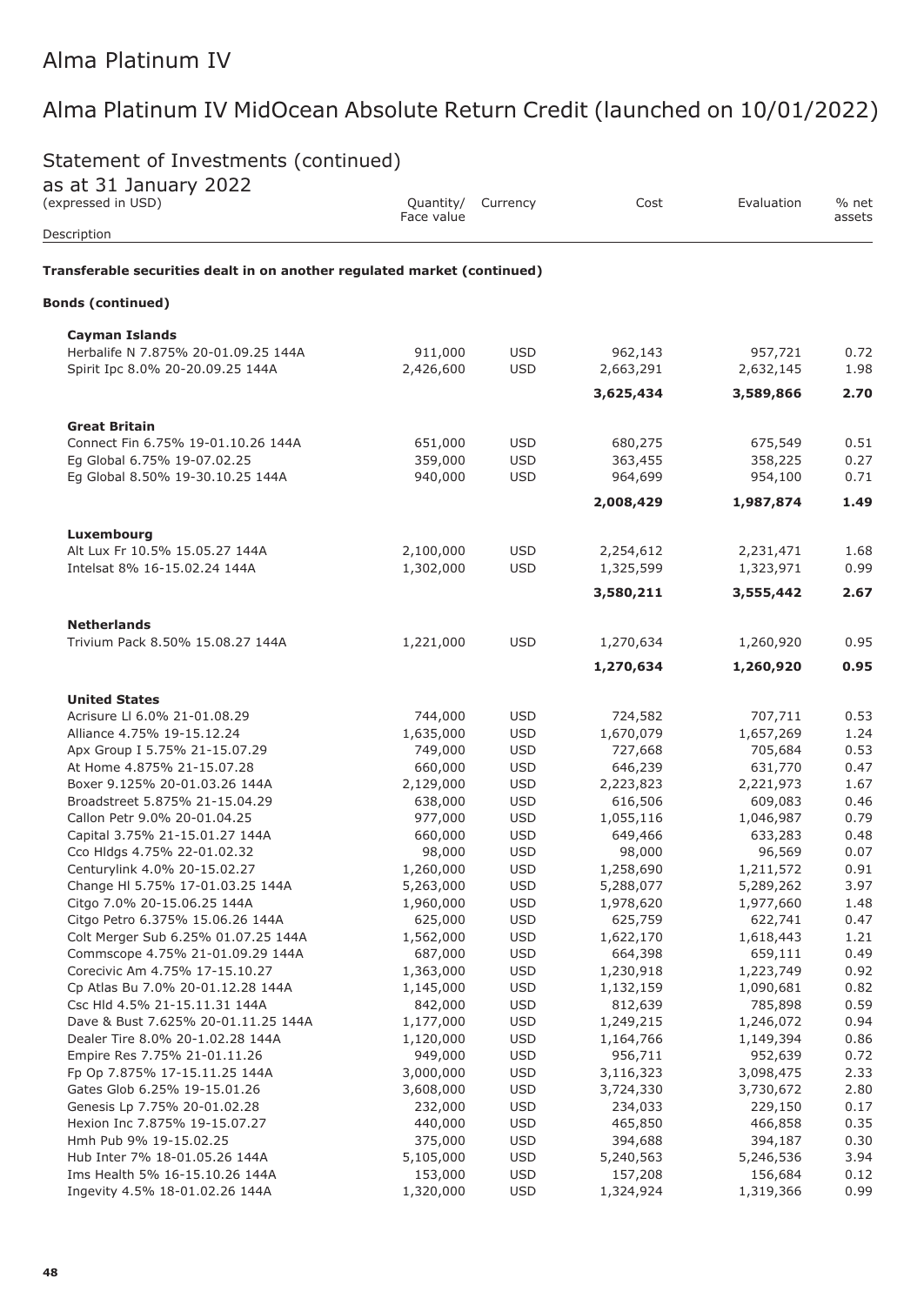# Statement of Investments (continued)

as at 31 January 2022

| $-1 - 2 - 3 - 11 - 12 - 17$<br>Quantity/<br>(expressed in USD)<br>Face value |           | Currency   | Cost        | Evaluation  | % net<br>assets |
|------------------------------------------------------------------------------|-----------|------------|-------------|-------------|-----------------|
| Description                                                                  |           |            |             |             |                 |
| Transferable securities dealt in on another regulated market (continued)     |           |            |             |             |                 |
| <b>Bonds (continued)</b>                                                     |           |            |             |             |                 |
| <b>United States (continued)</b>                                             |           |            |             |             |                 |
| Irb Hld 6.75% 18-15.02.26 144A                                               | 2,315,000 | <b>USD</b> | 2,354,062   | 2,358,198   | 1.77            |
| Istar 4.25% 19-01.08.25                                                      | 1,320,000 | <b>USD</b> | 1,337,325   | 1,312,747   | 0.99            |
| Istar 5.50% 20-15.02.26                                                      | 936,000   | <b>USD</b> | 966,514     | 953,475     | 0.72            |
| Jacobs 7.875% 17-01.02.24 144A                                               | 444,000   | <b>USD</b> | 453,274     | 454,736     | 0.34            |
| Jeld-We 4.625% 17-15.12.25 144A                                              | 1,294,000 | <b>USD</b> | 1,299,021   | 1,287,414   | 0.97            |
| Kronos 7.0% 20-31.12.27                                                      | 1,082,000 | <b>USD</b> | 1,021,105   | 981,558     | 0.74            |
| Kronos 5.0% 20-31.12.26                                                      | 629,000   | <b>USD</b> | 612,605     | 589,386     | 0.44            |
| Lifepoint 9.75% 18-01.12.26                                                  | 3,432,000 | <b>USD</b> | 3,622,083   | 3,615,663   | 2.71            |
| Live Nat 4.875% 16-01.11.24 144A                                             | 1,266,000 | <b>USD</b> | 1,280,217   | 1,276,533   | 0.96            |
| Metis Merge 6.50% 15.05.29 144A                                              | 689,000   | <b>USD</b> | 671,424     | 660,517     | 0.50            |
| Midcap Fina 5.625% 21-15.01.30                                               | 950,000   | <b>USD</b> | 941,702     | 923,409     | 0.69            |
| Moheg Gam 8.0% 21-01.02.26                                                   | 2,343,000 | <b>USD</b> | 2,410,221   | 2,385,525   | 1.79            |
| Nuance Com 5.625% 16-15.12.26                                                | 1,321,000 | <b>USD</b> | 1,362,242   | 1,360,300   | 1.02            |
| Powdrc 6 08-5 6.0% 20-01.08.25                                               | 951,000   | <b>USD</b> | 991,346     | 988,408     | 0.74            |
| Prime Healt 7.25% 20-01.11.25                                                | 1,440,000 | <b>USD</b> | 1,522,140   | 1,503,886   | 1.13            |
| Raptor Acqn 4.875% 21-01.11.26                                               | 1,841,000 | <b>USD</b> | 1,852,635   | 1,826,447   | 1.37            |
| Regional 5.375% 20-15.01.29                                                  | 655,000   | <b>USD</b> | 644,438     | 623,865     | 0.47            |
| Rite Aid 7.50% 20-01.07.25 144A                                              | 164,000   | <b>USD</b> | 165,425     | 161,863     | 0.12            |
| Rite Aid 8.0% 20-15.11.26 144A                                               | 426,000   | <b>USD</b> | 428,424     | 418,739     | 0.31            |
| Rockies 4.95% 19-15.07.29 144A                                               | 781,000   | <b>USD</b> | 822,061     | 803,571     | 0.60            |
| Service Prp 7.50% 20-15.09.25                                                | 2,321,000 | <b>USD</b> | 2,497,558   | 2,449,180   | 1.84            |
| Specialty B 6.375% 20-30.09.26                                               | 2,703,000 | <b>USD</b> | 2,827,865   | 2,780,995   | 2.09            |
| Spirit Aero 7.50% 20-15.04.25                                                | 2,235,000 | <b>USD</b> | 2,329,987   | 2,321,260   | 1.74            |
| Srs Distrib 6.0% 21-01.12.29                                                 | 674,000   | <b>USD</b> | 664,847     | 655,671     | 0.49            |
| Starwood 3.625% 21-15.07.26                                                  | 1,950,000 | <b>USD</b> | 1,913,671   | 1,906,924   | 1.43            |
| Surgery 10% 19-15.04.27                                                      | 154,000   | <b>USD</b> | 163,452     | 162,073     | 0.12            |
| Surgery 6.75% 17-01.07.25                                                    | 2,827,000 | <b>USD</b> | 2,848,188   | 2,834,166   | 2.13            |
| Tenneco Pack 8.375% 99-15.04.27                                              | 2,131,000 | <b>USD</b> | 2,352,006   | 2,291,827   | 1.72            |
| Transdigm 6.25% 19-15.03.26 144A                                             | 1,495,000 | <b>USD</b> | 1,549,224   | 1,545,082   | 1.16            |
| Triumph Grp 8.875% 20-01.06.24                                               | 1,406,000 | <b>USD</b> | 1,518,902   | 1,502,627   | 1.13            |
| Vector 5.75% 21-01.02.29 144A                                                | 90,000    | <b>USD</b> | 84,392      | 83,303      | 0.06            |
| Verscend 9.75% 18-15.08.26 144A                                              | 2,192,000 | <b>USD</b> | 2,312,648   | 2,304,877   | 1.73            |
| Wash Multi 5.75% 21-15.04.26                                                 | 3,683,000 | <b>USD</b> | 3,823,064   | 3,735,354   | 2.80            |
| Waste Pro 5.5% 18-15.02.26 144A                                              | 2,719,000 | <b>USD</b> | 2,681,655   | 2,641,658   | 1.98            |
| Xhr Lp 6.375% 20-15.08.25 144A                                               | 1,320,000 | <b>USD</b> | 1,374,450   | 1,366,101   | 1.03            |
|                                                                              |           |            | 94,753,693  | 93,846,817  | 70.45           |
| <b>Total - Bonds</b>                                                         |           |            |             |             | 78.94           |
| Total - Transferable securities dealt in on another regulated market         |           |            | 106,150,554 | 105,152,647 | 78.94           |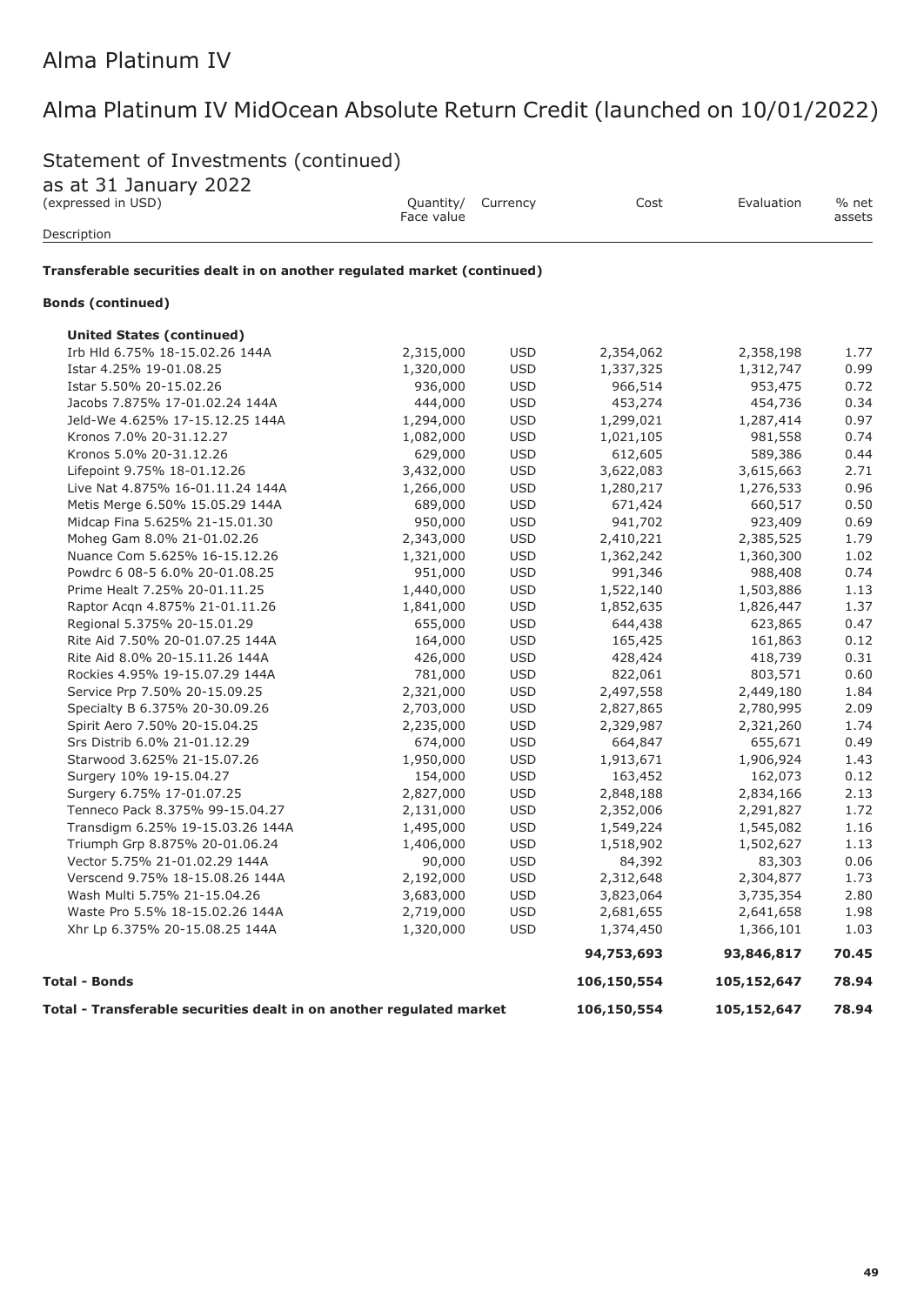# Statement of Investments (continued)

| as at 31 January 2022                        |                         |            |             |             |                 |
|----------------------------------------------|-------------------------|------------|-------------|-------------|-----------------|
| (expressed in USD)                           | Quantity/<br>Face value | Currency   | Cost        | Evaluation  | % net<br>assets |
| Description                                  |                         |            |             |             |                 |
| Other transferable securities                |                         |            |             |             |                 |
| <b>Bonds</b>                                 |                         |            |             |             |                 |
| <b>United States</b>                         |                         |            |             |             |                 |
| Us Acute Ca 6.375% 21-01.03.26               | 924,000                 | <b>USD</b> | 937,860     | 929,904     | 0.69            |
| White Cap P 8.25% 15.03.26 / Pik             | 1,651,000               | <b>USD</b> | 1,692,441   | 1,677,606   | 1.26            |
|                                              |                         |            | 2,630,301   | 2,607,510   | 1.95            |
| <b>Total - Bonds</b>                         |                         |            | 2,630,301   | 2,607,510   | 1.95            |
| <b>Total - Other transferable securities</b> |                         |            | 2,630,301   | 2,607,510   | 1.95            |
| <b>TOTAL INVESTMENT PORTFOLIO</b>            |                         |            | 134,330,276 | 133,095,764 | 99.91           |
|                                              |                         |            |             |             |                 |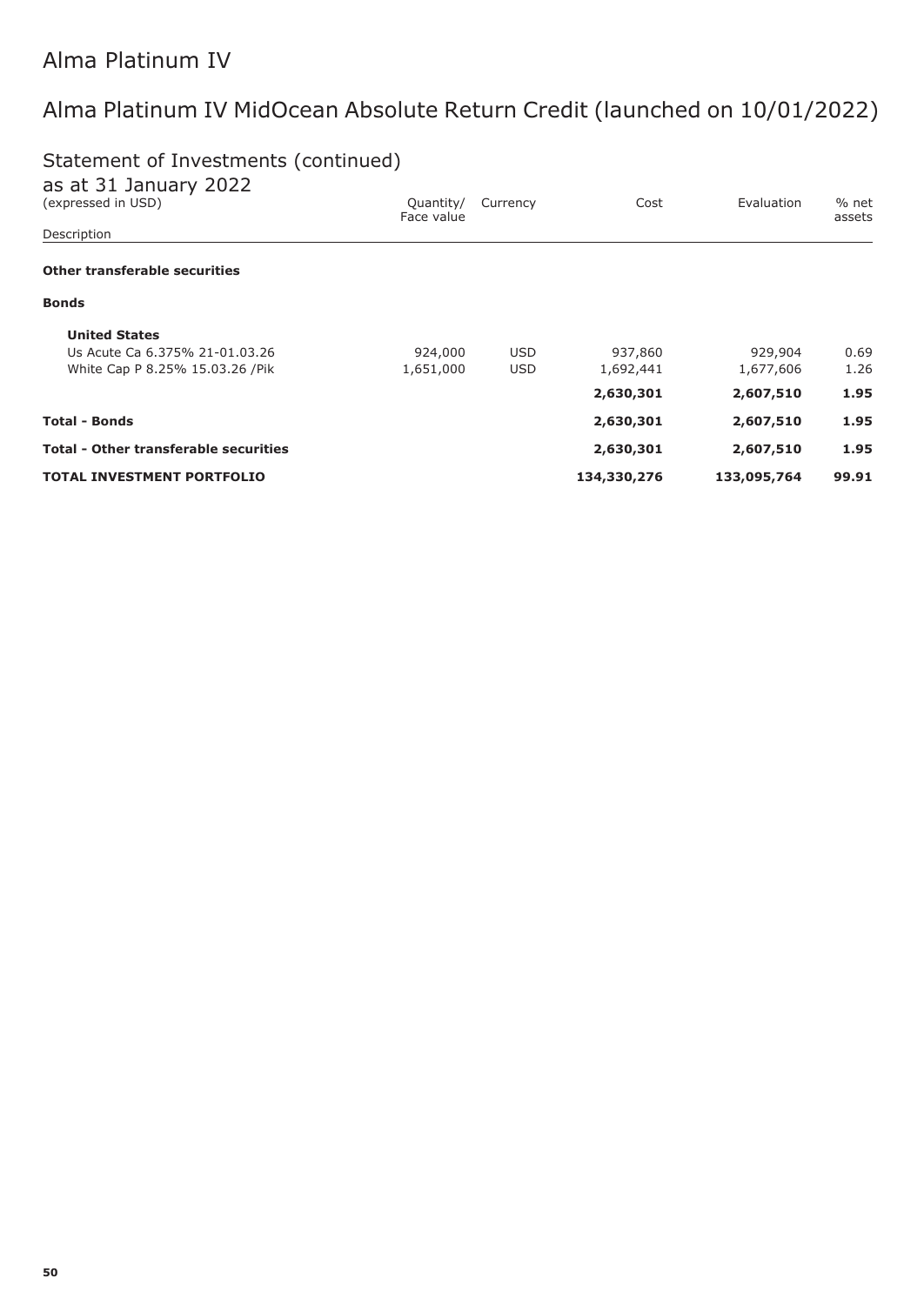#### Statement of Investments (continued)  $+ 211$

| as at 31 January 2022                        |                         |            |             |             |                 |  |
|----------------------------------------------|-------------------------|------------|-------------|-------------|-----------------|--|
| (expressed in USD)                           | Quantity/<br>Face value | Currency   | Cost        | Evaluation  | % net<br>assets |  |
| Description                                  |                         |            |             |             |                 |  |
| Other transferable securities                |                         |            |             |             |                 |  |
| <b>Options</b>                               |                         |            |             |             |                 |  |
| <b>Swaption - Short</b>                      |                         |            |             |             |                 |  |
| MARKIT CDX North America High Yield 12/26    | (5,259,000)             | <b>USD</b> | (15, 672)   | (29, 755)   | (0.02)          |  |
| <b>Total - Swaption - Short</b>              |                         |            | (15, 672)   | (29, 755)   | (0.02)          |  |
| <b>Total - Options</b>                       |                         |            | (15, 672)   | (29, 755)   | (0.02)          |  |
| <b>Total - Other transferable securities</b> |                         |            | (15, 672)   | (29, 755)   | (0.02)          |  |
| <b>TOTAL INVESTMENTS</b>                     |                         |            | 134,314,604 | 133,066,009 | 99.89           |  |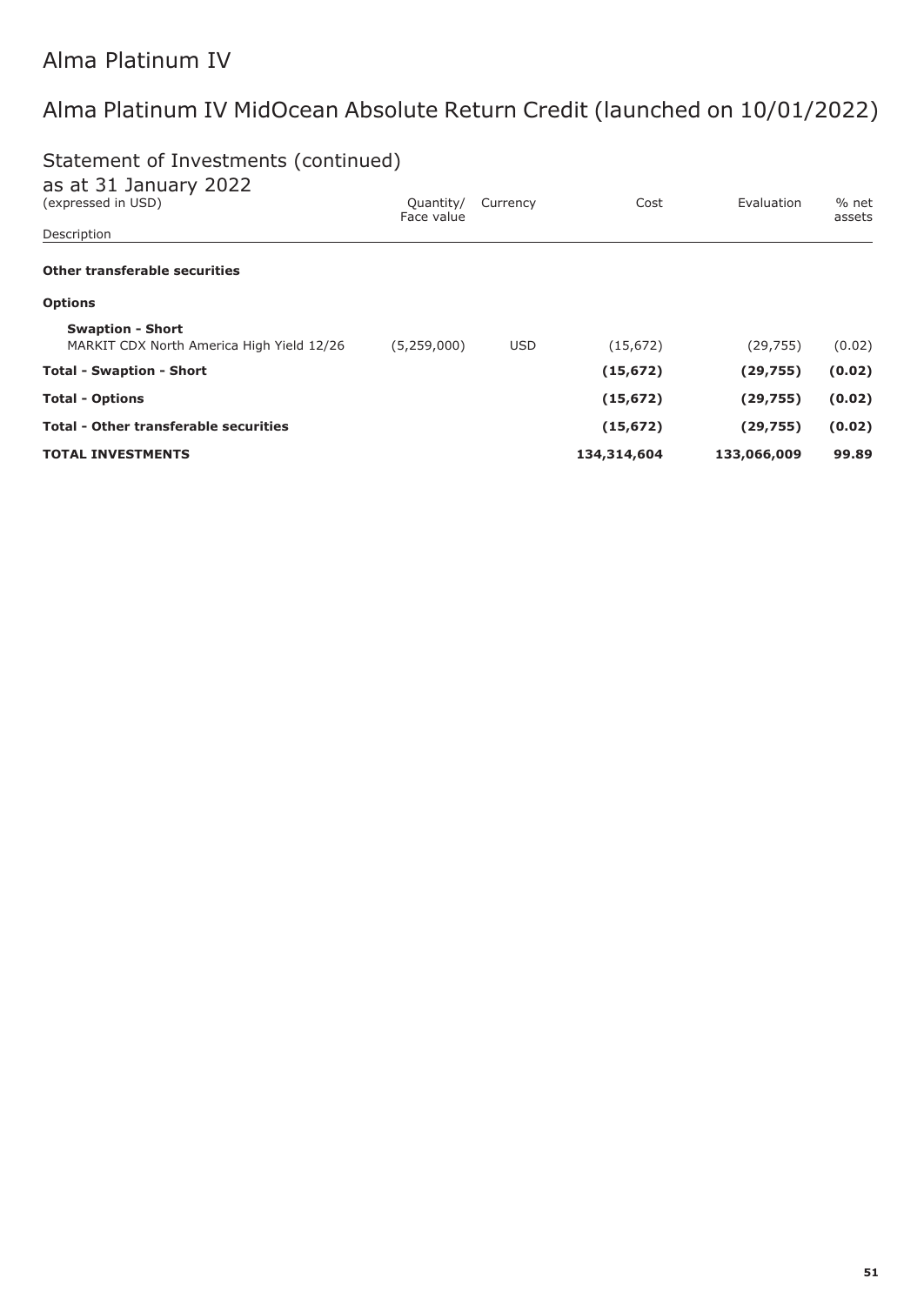Notes to the Financial Statements as at 31 January 2022

#### **1. General**

Alma Platinum IV (the "Company") is registered in the Grand Duchy of Luxembourg as an undertaking for collective investment pursuant to Part I of the Luxembourg law of 17 December 2010 relating to undertakings for collective investment, as may be amended (the "Law"). The Company qualifies as an undertaking for collective investment in transferable securities ("UCITS") under Article 1(2) of the Directive 2009/65/EC of the European Parliament and of the Council of 13 July 2009 on the coordination of laws, regulations and administrative provisions relating to undertakings for collective investment in transferable securities as may be amended (the "UCITS Directive") and may therefore be offered for sale in each member state of the European Union ("EU Member State"), subject to registration.

The Company is an investment company that has been incorporated under the laws of the Grand Duchy of Luxembourg as a *société d'investissementàcapital variable* ("SICAV") on 8 February 2002 for an unlimited period.

The Articles of Incorporation have been deposited with the Luxembourg Trade and Companies' Register (*"Registre de Commerce et des Sociétés de Luxembourg"*) and have been published in the *Recueil des Sociétés et Associations* of the Grand Duchy of Luxembourg (the "*Mémorial*") on 1 March 2002. The Company is registered with the Luxembourg Trade and Companies' Register under number B-85.828. The Articles of Incorporation have been lastly amended by an extraordinary shareholders' meeting held on 11 January 2020. The minutes of such extraordinary shareholders' meeting were published in the *Mémorial* on 29 January 2020.

The Company is presently structured as an umbrella fund to provide investors with a variety of Sub-Funds of which the performance may be linked partially or fully to the performance of an underlying asset, such as, for instance, a basket of securities or an index (the "Underlying Asset").

The Shares are divided into Classes "I" and "R". Shares of Class "I" are available only to Institutional Investors whilst Shares of Class "R" are primarily designed for Retail Investors. Shares of Classes "I" and "R" may be further subdivided into Shares of Classes with different fee structures, currencies or other characteristics (identified by a combination of numbers and letters) and differentiated between Distribution Shares (identified by the letter "D") and Capitalisation Shares (identified by the letter "C"). Shares of Classes may be listed for trading on one or more stock exchanges.

As of 31 January 2022, the Company has 8 active Sub-Funds:

- Alma Platinum IV Systematic Alpha
- Alma Platinum IV Selwood Market Neutral Credit
- Alma Platinum IV UBS Multi Strategy Alternatives
- Alma Platinum IV CQS Asian Macro
- Alma Platinum IV DLD Convertible Arbitrage
- Alma Platinum IV Selwood Euro High Grade
- Alma Platinum IV Oceanwood Opportunities
- Alma Platinum IV MidOcean Absolute Return Credit

Main events that occurred during the financial year:

During the year ending 31 January 2022, the following Sub-Funds have been launched/merged in:

- Alma Platinum IV CQS Asian Macro on 28 May 2021
- Alma Platinum IV DLD Convertible Arbitrage on 16 July 2021
- Alma Platinum IV Selwood Euro High Grade on 15 September 2021
- Alma Platinum IV Oceanwood Opportunities on 20 September 2021
- Alma Platinum IV MidOcean Absolute Return Credit on 10 January 2022 (merger in)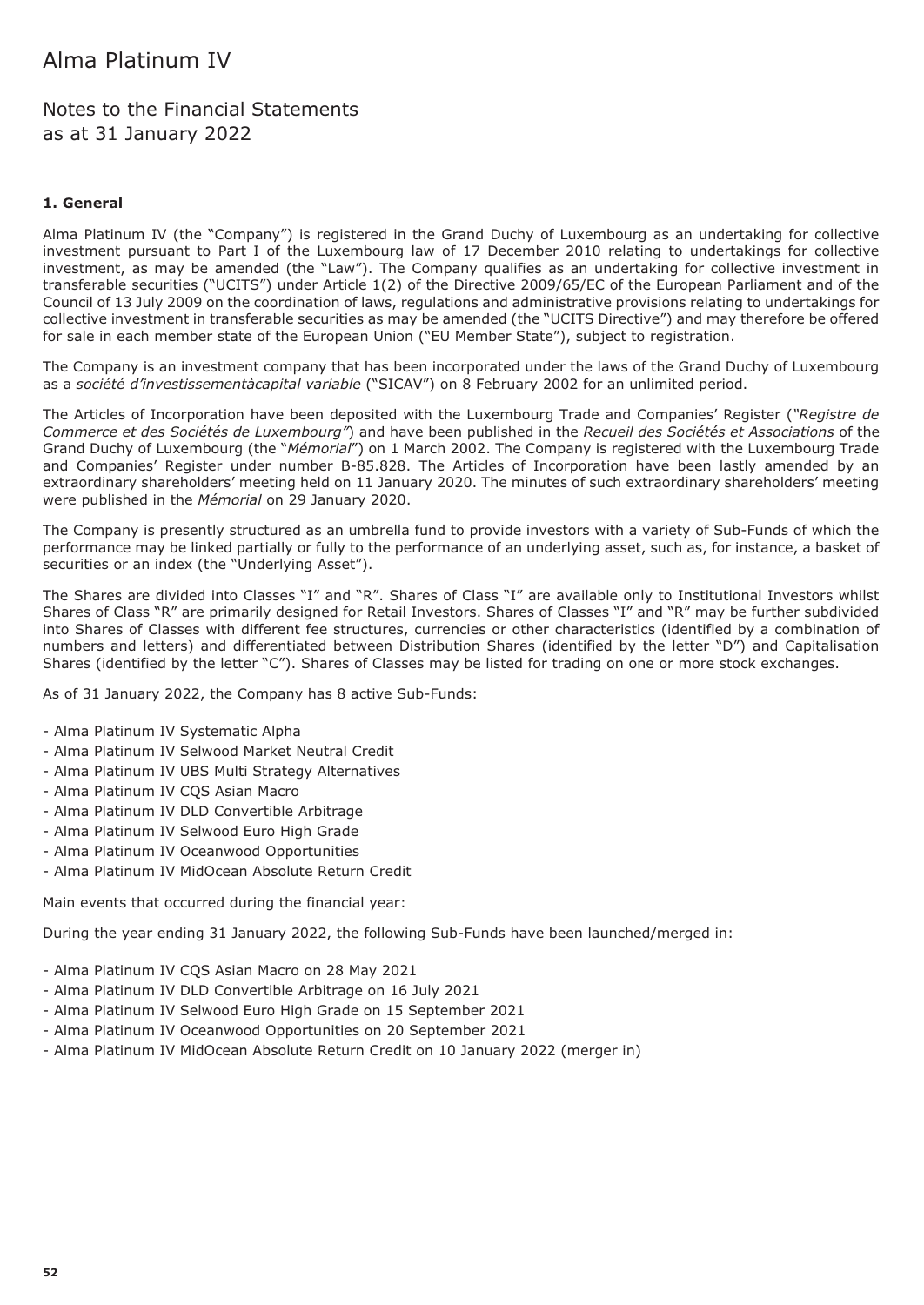### Notes to the Financial Statements (continued) as at 31 January 2022

#### **2. Accounting Policies**

The financial statements of the Company have been prepared according to accounting principles generally accepted in Luxembourg and applicable for investment funds. The significant accounting policies used detail as follows:

#### a) Valuation of investments

The Net Asset Value ("NAV") of the Sub-Funds shall be determined in accordance with the following rules:

- (i) The value of any cash on hand or on deposit, bills and demand notes and accounts receivable, prepaid expenses, cash dividends and interest declared or accrued as aforesaid, and not yet received is deemed to be the full amount thereof, unless in any case the same is unlikely to be paid or received in full, in which case the value thereof is determined after making such discount as may be considered appropriate in such case to reflect the true value thereof.
- (ii) Contracts for difference (CFD) and credit default swaps (CDS) are valued at market value established by reference to the underlying financial instrument.
- (iii) The value of all securities which are listed or traded on an official stock exchange or traded on any other Regulated Market are valued on the basis of their last available prices on the Business Day immediately preceding the Valuation Day or on the basis of the last available prices on the main market on which the investments of the Sub-Funds are principally traded. The Board of Directors will approve a pricing service which will supply the above prices. If, in the opinion of the Board of Directors, such prices do not truly reflect the fair market value of the relevant securities, the value of such securities will be determined in good faith by the Board of Directors either by reference to any other publicly available source, or by reference to such other sources, as it deems in its discretion appropriate.
- (iv) Securities not listed or traded on a stock exchange or a Regulated Market are valued on the basis of the probable sales price, determined prudently and in good faith, by the Board of Directors.
- (v) Securities issued by open-ended investment funds are valued at their last available NAV or in accordance with item (iii) above where such securities are listed.
- (vi) The liquidating value of futures, forward or options contracts that are not traded on exchanges or on other organised markets shall be determined pursuant to the policies established by the Board of Directors, on a basis consistently applied. The liquidating value of futures, forward or options contracts traded on exchanges or on other organised markets is based upon the last available settlement prices of these contracts on exchanges and organised markets on which the particular futures, forward or options contracts are traded; provided that if a futures, forward or options contract could not be liquidated on such Business Day with respect to which a NAV is being determined, then the basis for determining the liquidating value of such contract is such value as the Board of Directors may deem fair and reasonable.
- (vii) Liquid assets and money market instruments may be valued at nominal value plus any accrued interest or using an amortised cost method. This amortised cost method may result in periods during which the value deviates from the price the relevant Sub-Fund would receive if it sold the investment. The Management Company may, from time to time, assess this method of valuation and recommend changes, where necessary, to ensure that such assets will be valued at their fair value as determined in good faith pursuant to procedures established by the Board of Directors. If the Board of Directors believes that a deviation from the amortised cost per Share may result in material dilution or other unfair results to Shareholders, the Board of Directors shall take such corrective action, if any, as they deem appropriate, to eliminate or reduce, to the extent reasonably practicable, the dilution or unfair results.
- (viii) The swap transaction will be valued on a consistent basis based on valuations to be received from the Swap Counterparty which may be bid, offer or mid prices as determined in good faith pursuant to procedures established by the Board of Directors. If, in the opinion of the Board of Directors, such values do not reflect the fair market value of the relevant swap transactions, the value of such swap transactions will be determined in good faith by the Board of Directors or by such other method as it deems in its discretion appropriate.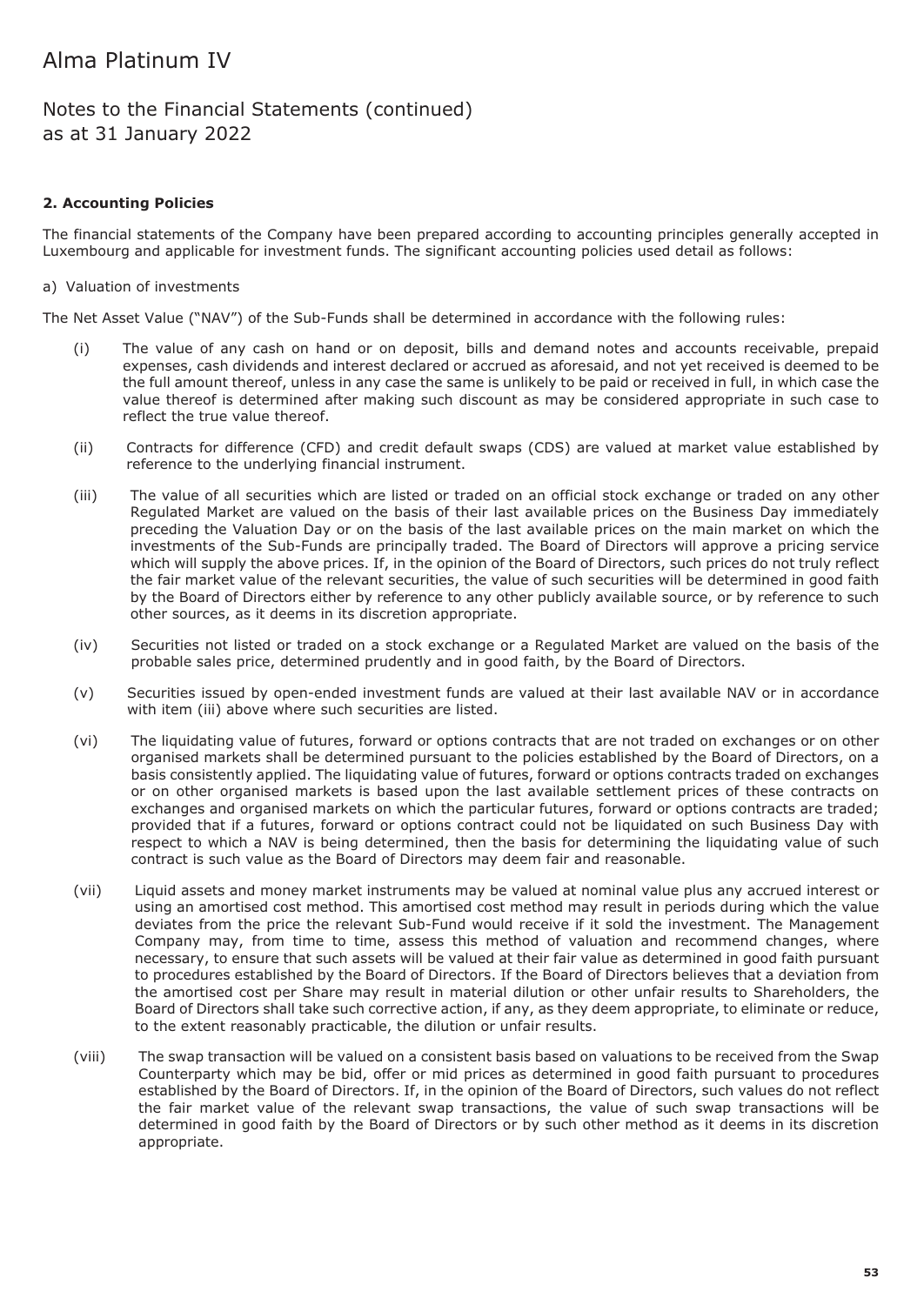### Notes to the Financial Statements (continued) as at 31 January 2022

#### **2. Accounting Policies** (continued)

- a) Valuation of investments (continued)
	- (ix) All other securities and other permissible assets as well as any of the above mentioned assets for which the valuation in accordance with the above sub-paragraphs would not be possible or practicable, or would not be representative of their fair value, will be valued at fair value, as determined in good faith pursuant to procedures established by the Board of Directors.
	- (x) A Swaption can be defined as the option to enter into an interest rate swap. In exchange for an option premium, the buyer gains the right but not the obligation to enter into a specified swap agreement with the issuer on a specified future date. Swaptions open at year end are disclosed in Note 13.
- b) Net realised gain / (loss) on sale of investments

The net realised gain or loss on sale of investments is determined on the basis of the average cost of investments sold.

c) Conversion of foreign currencies

The accounts of the various Sub-Funds are expressed in the following currencies:

| - Alma Platinum IV Systematic Alpha                                               | <b>USD</b> |
|-----------------------------------------------------------------------------------|------------|
| - Alma Platinum IV Selwood Market Neutral Credit                                  | <b>EUR</b> |
| - Alma Platinum IV UBS Multi Strategy Alternatives                                | <b>EUR</b> |
| - Alma Platinum IV CQS Asian Macro (launched on 28 May 2021)                      | <b>USD</b> |
| - Alma Platinum IV DLD Convertible Arbitrage (launched on 16 July 2021)           | USD        |
| - Alma Platinum IV Selwood Euro High Grade (launched on 15 September 2021)        | <b>EUR</b> |
| - Alma Platinum IV Oceanwood Opportunities (launched on 20 September 2021)        | <b>EUR</b> |
| - Alma Platinum IV MidOcean Absolute Return Credit (merged in on 10 January 2022) | <b>USD</b> |

The values of assets denominated in currencies which are different to a Sub-Fund's currency are translated into that Sub-Fund's currency at the exchange rates prevailing as at 31 January 2022.

Income and expenses in currencies other than a Sub-Fund's currency are translated into that Sub-Fund's currency at the exchange rates prevailing at the transaction booking date.

d) Combined financial statements of the Company

The combined statements of the Company are expressed in EUR. The various items of the Statement of Net Assets and the Statement of Operations and Changes in Net Assets at 31 January 2022 of the Company are equal to the sum of the corresponding items in the financial statements of each Sub-Fund translated into EUR at the closing exchange rates.

The exchange rate difference between 31 January 2021 and 31 January 2022 is reported under currency translation in the Statement of Operations and Changes in Net Assets.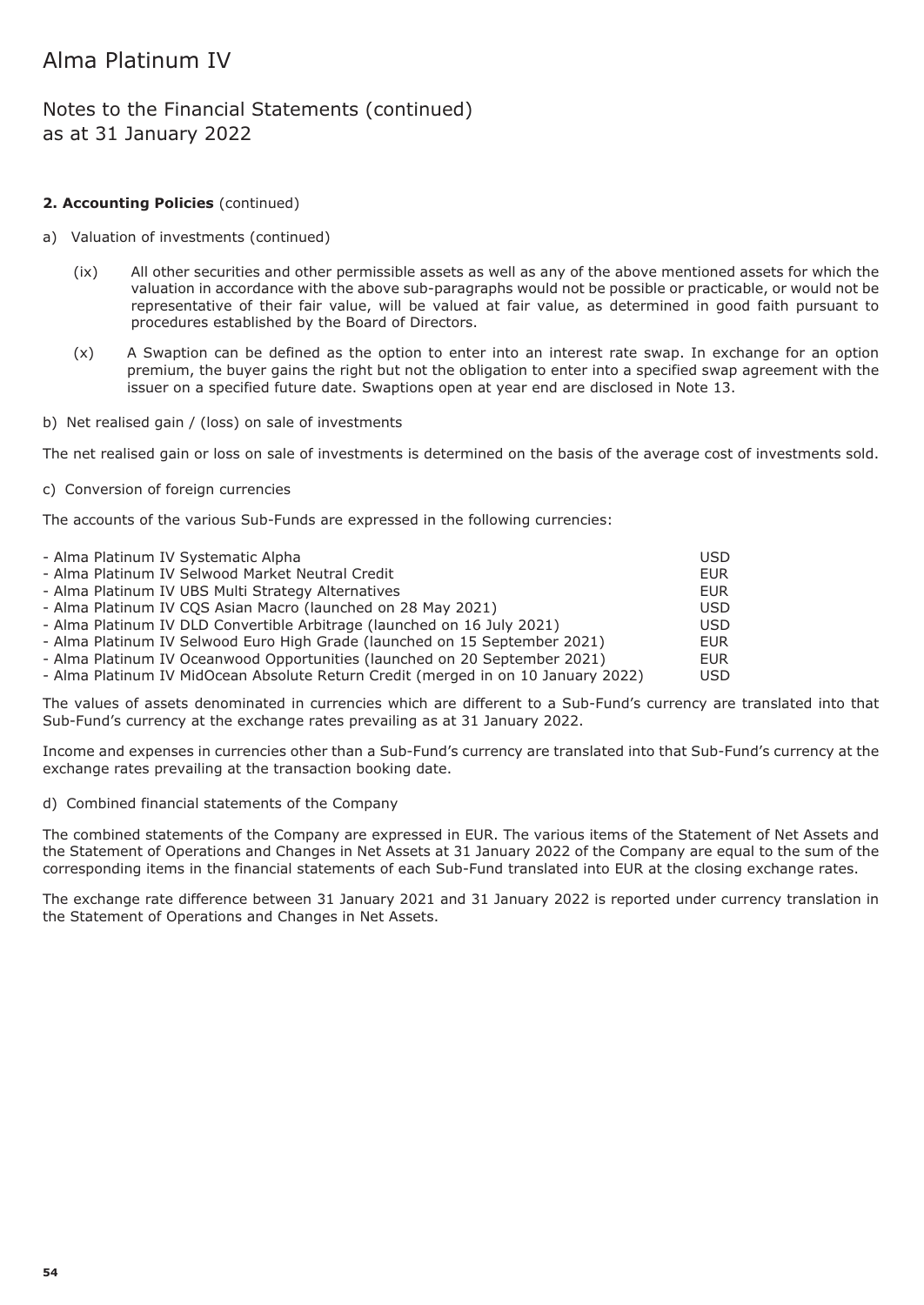### Notes to the Financial Statements (continued) as at 31 January 2022

#### **2. Accounting Policies** (continued)

d) Combined financial statements of the Company (continued)

The exchange rates used as at 31 January 2022:

| $1$ EUR =   | 1.591087      | AUD        | $1$ EUR =   | 23.147766 | <b>MXN</b> |
|-------------|---------------|------------|-------------|-----------|------------|
| $1$ EUR $=$ | 5.952507      | <b>BRL</b> | $1$ EUR $=$ | 4.691947  | <b>MYR</b> |
| $1$ EUR $=$ | 1.425688      | <b>CAD</b> | $1$ EUR $=$ | 9.994918  | <b>NOK</b> |
| $1$ EUR $=$ | 1.043707      | <b>CHF</b> | $1$ EUR =   | 1.706890  | <b>NZD</b> |
| $1$ EUR $=$ | 895.367412    | <b>CLP</b> | $1$ EUR $=$ | 57.144314 | PHP        |
| $1$ EUR $=$ | 7.150557      | <b>CNH</b> | $1$ EUR =   | 4.589372  | <b>PLN</b> |
| $1$ EUR =   | 7.135537      | <b>CNY</b> | $1$ EUR $=$ | 86.784857 | <b>RUB</b> |
| $1$ EUR =   | 24.303523     | <b>CZK</b> | $1$ EUR $=$ | 10.463532 | <b>SEK</b> |
| $1$ EUR $=$ | 7.440397      | <b>DKK</b> | $1$ EUR $=$ | 1.515760  | <b>SGD</b> |
| $1$ EUR $=$ | 0.835538      | <b>GBP</b> | $1$ EUR $=$ | 37.323123 | <b>THB</b> |
| $1$ EUR $=$ | 8.741082      | <b>HKD</b> | $1$ EUR =   | 15.038704 | <b>TRY</b> |
| $1$ EUR $=$ | 355.929513    | <b>HUF</b> | $1$ EUR $=$ | 31.179596 | <b>TWD</b> |
| $1$ EUR =   | 16,122.537034 | <b>IDR</b> | $1$ EUR $=$ | 1.121000  | <b>USD</b> |
| $1$ EUR =   | 3.562258      | ILS.       | $1$ EUR $=$ | 17.341935 | ZAR        |
| $1$ EUR $=$ | 83.650474     | <b>INR</b> |             |           |            |
| $1$ EUR $=$ | 129.167257    | <b>JPY</b> |             |           |            |
| $1$ EUR =   | 1,350.602410  | <b>KRW</b> |             |           |            |

#### e) Acquisition cost of investments

The costs of investments expressed in currencies which are different to a Sub-Fund's currency are translated into that Sub-Fund's currency at the exchange rate prevailing at the purchase date.

#### f) Income

Interest income is accrued pursuant to the terms of the underlying investment. Income is recorded net of respective withholding taxes, if any. Dividends are recognised on ex-date.

#### **3. Taxation**

Under current law and practice, the Company is not liable to any Luxembourg income tax.

The Company is, however, liable in Luxembourg to a subscription tax (*"Taxe d'Abonnement*") of 0.05 per cent per annum in respect of Shares of Class "R" and of 0.01 per cent per annum in respect of Shares of Class "I" in accordance with Article 174 of the Law.

Investments by a Sub-Fund in shares or units of another Luxembourg undertaking for collective investment are excluded from the Net Asset Value of the Sub-Fund serving as basis for the calculation of the *Taxe d'Abonnement* payable by that Sub-Fund.

Sub-Funds that comply with the following conditions are also exempt from the *Taxe d'Abonnement*: (i) the Sub-Fund's Shares are reserved for Institutional Investors and, (ii) the exclusive objective is the collective investment in money market instruments or deposits with credit institutions and, (iii) the weighted residual portfolio maturity does not exceed 90 days and (iv) the Sub-Fund has obtained the highest possible ranking by a recognised rating agency. In case of several Share Classes within a Sub-Fund, the exemption only applies to the Share Classes whose Shares are reserved for Institutional Investors.

The exemption also applies to Sub-Funds whose securities are reserved for pension funds or companies set up by one or more employers for the benefit of their employees; or Sub-Funds whose main objective is the investment into microfinance institutions; or Sub-Funds whose securities (i) are listed or traded on at least one stock exchange or another regulated market operating regularly, recognised and open to the public and (ii) whose exclusive objective is to replicate the performance of one or more indices, it being understood that this condition of exclusive objective does not prevent the management of liquid assets, if any, on an ancillary basis, or the use of techniques and instruments used for hedging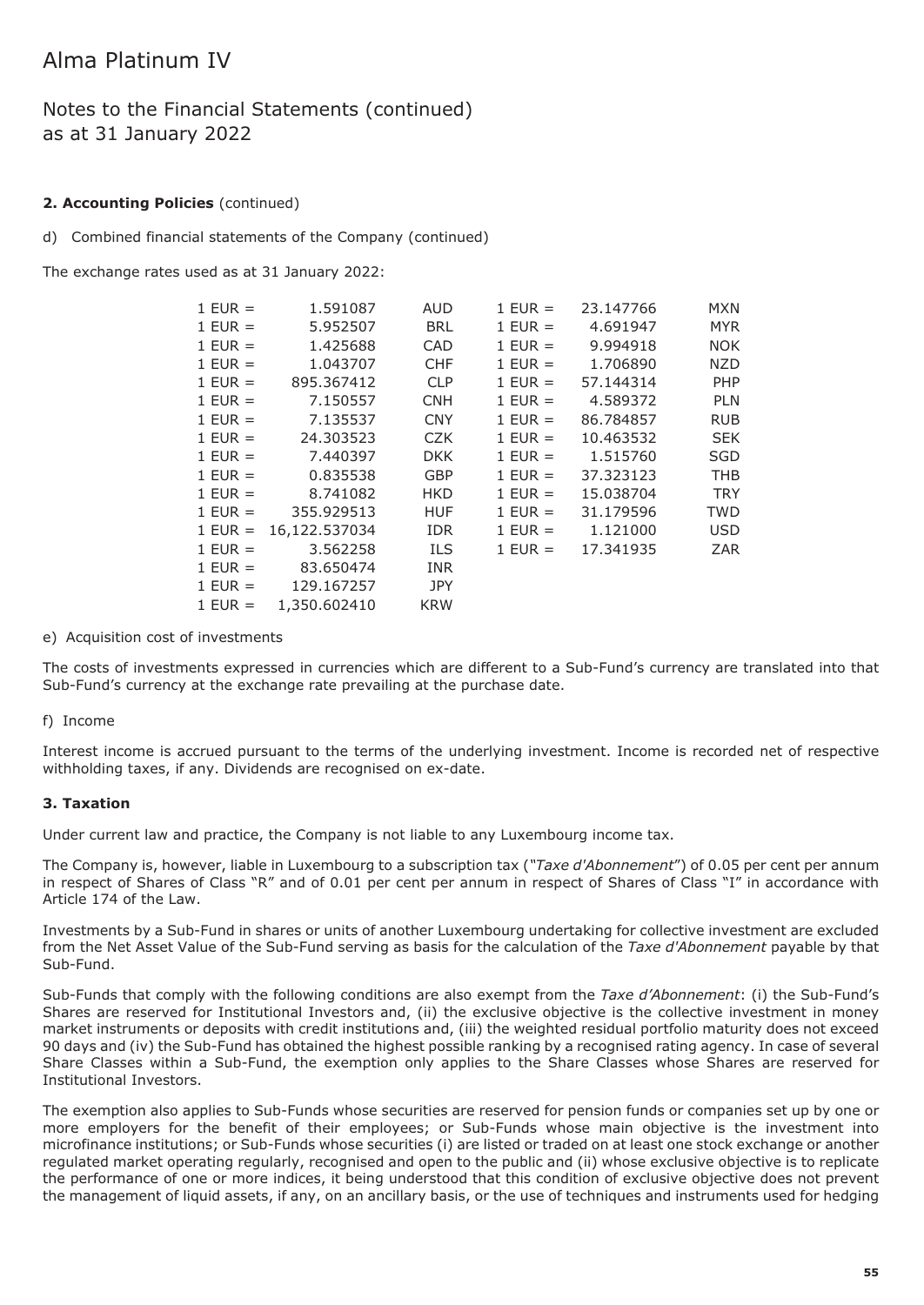### Notes to the Financial Statements (continued) as at 31 January 2022

#### **3. Taxation** (continued)

or for purposes of efficient portfolio management. A Grand-Ducal regulation may determine additional or alternative criteria with respect to the indices under that exemption (in case of several Share Classes within a Sub-Fund, the exemption only applies to the Share Classes fulfilling the condition of sub-point (i) above).

The *Taxe d'Abonnement* is payable quarterly on the basis of the Net Asset Value of the Sub-Fund at the end of the relevant calendar quarter. The benefit of the 0.01 per cent *Taxe d'Abonnement* is available to Shares of Class "I" on the basis of the Luxembourg legal, regulatory and tax provisions as these are known to the Company at the time of admission of an investor in such Classes of Shares. Such assessment is subject to such changes in the laws and regulations of Luxembourg and to such interpretation on the status of an eligible investor in the Shares of Class "I" by any competent Luxembourg authority as will exist from time to time. Any such reclassification made by an authority as to the status of an investor may submit the entire class to a *Taxe d'Abonnement* at the rate of 0.05 percent per annum.

No stamp or other tax will be payable in Luxembourg in connection with the issue of Shares by the Company.

Under current law and practice in Luxembourg, no capital gains tax is payable on the realised capital appreciation of the assets of the Company and no tax is payable on the investment income received in respect of the assets. Investment income for dividends and interest received by the Company may however be subject to withholding taxes in the country of origin at varying rates. Such withholding taxes are not recoverable.

Under the Belgian Finance Act of 22 December 2003, a 0.06% yearly tax was applied on all money originating from Belgium included in the Company at December 31 of the prior year. This tax rate has been increased to 0.07% in 2005, to 0.08% in 2007, to 0.0965% in 2013 and decreased to 0.0925% from 2014 onwards.

#### **4. Management Company Fee**

In accordance with and subject to the terms of the Management Company Agreement, the annual Management Company Fee is accrued on each calendar day and is calculated on each Valuation Day on the basis of a percentage (i) of the last available Net Asset Value of each Sub-Fund or Class of Shares or (ii) the Initial Issue Price multiplied by the number of outstanding Shares of each Sub-Fund or Class of Shares (as indicated for each Sub-Fund or Class of Shares in the relevant Product Annex). The Management Company Fee is payable monthly. The Management Company is also entitled to receive reimbursements for any reasonable expenses that were made in its capacity as management company of the Company in the context of the execution of the Management Company Agreement and that were not reasonably foreseeable in the ordinary course of business.

Some of the Investment Managers are remunerated by the Management Company out of the Management Company Fee.

The table hereafter reflects the Management Company Fee's annual rate applicable to the Sub-Funds of Alma Platinum IV as at 31 January 2022:

| <b>Sub-Funds</b>                  | Sub-Fund<br>currency | <b>ISIN</b>  | <b>Share Class</b> | Management<br><b>Company Fee</b> |
|-----------------------------------|----------------------|--------------|--------------------|----------------------------------|
|                                   |                      |              |                    | p.a.                             |
| ALMA Platinum IV Systematic Alpha | USD.                 | LU0462954396 | $I1C-E$            | up to 0.85%                      |
| ALMA Platinum IV Systematic Alpha | USD.                 | LU0462954479 | $I1C-U$            | up to 0.85%                      |
| ALMA Platinum IV Systematic Alpha | USD.                 | LU0462954552 | $I1C-G$            | up to 0.85%                      |
| ALMA Platinum IV Systematic Alpha | USD.                 | LU0462954800 | R <sub>1</sub> C-E | up to 1.70%                      |
| ALMA Platinum IV Systematic Alpha | USD.                 | LU0462954982 | $R1C-U$            | up to 1.70%                      |
| ALMA Platinum IV Systematic Alpha | USD.                 | LU0462955013 | $R1C-G$            | up to 1.70%                      |
| ALMA Platinum IV Systematic Alpha | USD I                | LU0559381560 | R <sub>1</sub> C-A | up to 2.00%                      |
| ALMA Platinum IV Systematic Alpha | USD.                 | LU0562753474 | $R1C-S$            | up to 1.70%                      |
| ALMA Platinum IV Systematic Alpha | USD.                 | LU0627756538 | $I1C-C$            | up to 0.85%                      |
| ALMA Platinum IV Systematic Alpha | USD.                 | LU0627757692 | $R1C-C$            | up to 1.70%                      |
| ALMA Platinum IV Systematic Alpha | <b>USD</b>           | LU0871988985 | R <sub>0</sub> C-U | up to 0.95%                      |
| ALMA Platinum IV Systematic Alpha | USD.                 | LU0871989017 | $ROC-G$            | up to 0.95%                      |
| ALMA Platinum IV Systematic Alpha | USD.                 | LU0871989108 | $ROC-E$            | up to 0.95%                      |
| ALMA Platinum IV Systematic Alpha | USD.                 | LU0935837368 | R <sub>1</sub> C-N | up to 1.70%                      |
| ALMA Platinum IV Systematic Alpha | USD                  | LU1106524371 | $I1D-G$            | up to 0.85%                      |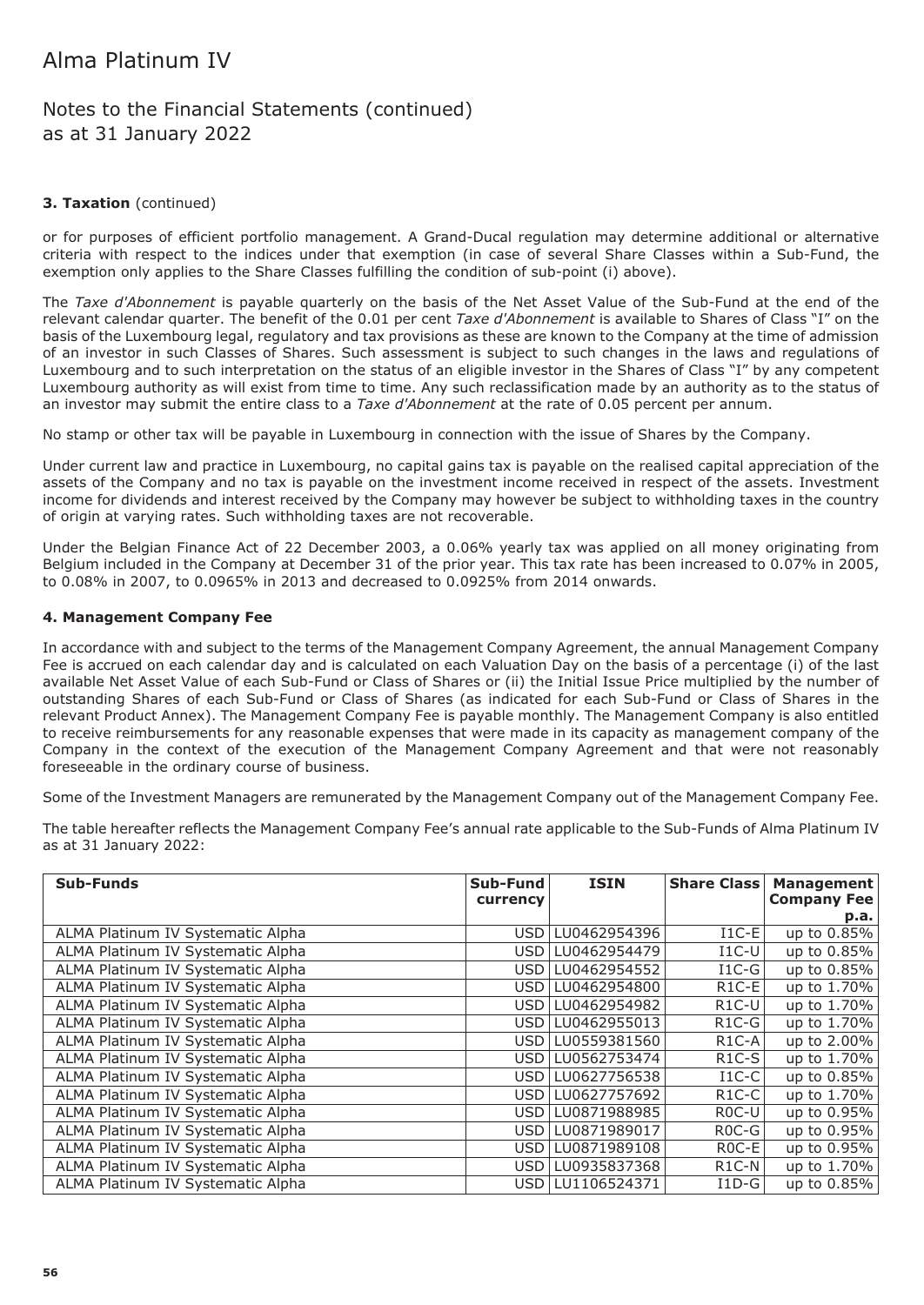### Notes to the Financial Statements (continued) as at 31 January 2022

#### **4. Management Company Fee** (continued)

| <b>Sub-Funds</b>                                 | Sub-Fund | <b>ISIN</b>        | <b>Share Class</b> | <b>Management</b>  |
|--------------------------------------------------|----------|--------------------|--------------------|--------------------|
|                                                  | currency |                    |                    | <b>Company Fee</b> |
|                                                  |          |                    |                    | p.a.               |
| ALMA Platinum IV Systematic Alpha                |          | USD LU1125015096   | R5C-U              | up to 1.70%        |
| ALMA Platinum IV Systematic Alpha                |          | USD LU1125015252   | $R5C-G$            | up to 1.70%        |
| ALMA Platinum IV Systematic Alpha                |          | USD LU1125015336   | $I5C-U$            | up to 0.85%        |
| ALMA Platinum IV Systematic Alpha                |          | USD LU1125015682   | R6C-U              | up to 0.95%        |
| ALMA Platinum IV Systematic Alpha                |          | USD LU1125015849   | R6C-G              | up to 0.95%        |
| ALMA Platinum IV Systematic Alpha                |          | USD LU1125015922   | R6C-E              | up to 0.95%        |
| ALMA Platinum IV Systematic Alpha                |          | USD LU1266813309   | $I5D-G$            | up to 0.85%        |
| ALMA Platinum IV Systematic Alpha                |          | USD LU1306442010   | R6C-C              | up to 0.95%        |
| ALMA Platinum IV Systematic Alpha                |          | USD LU1394176827   | $ISC-G$            | up to 0.85%        |
| ALMA Platinum IV Selwood Market Neutral Credit   |          | EUR   LU1769346898 | $I1C-E$            | up to 1.39%        |
| ALMA Platinum IV Selwood Market Neutral Credit   |          | EUR   LU1769346625 | $I1C-G$            | up to 1.39%        |
| ALMA Platinum IV Selwood Market Neutral Credit   |          | EUR LU1769346039   | $R1C-E$            | up to 1.85%        |
| ALMA Platinum IV Selwood Market Neutral Credit   |          | EUR LU1769346112   | $R1C-U$            | up to 1.85%        |
| ALMA Platinum IV Selwood Market Neutral Credit   |          | EUR LU1769346971   | $I1C-U$            | up to 1.39%        |
| ALMA Platinum IV Selwood Market Neutral Credit   |          | EUR LU1769347276   | $I2C-E$            | up to 1.14%        |
| ALMA Platinum IV Selwood Market Neutral Credit   |          | EUR LU1769347359   | $I2C-U$            | up to 1.14%        |
| ALMA Platinum IV Selwood Market Neutral Credit   |          | EUR LU1769347433   | $I3C-E$            | up to 0.89%        |
| ALMA Platinum IV UBS Multi Strategy Alternatives |          | EUR LU1960255377   | $IOC-E$            | up to 1.44%        |
| ALMA Platinum IV UBS Multi Strategy Alternatives |          | EUR LU1960255708   | $I4C-E$            | up to 1.44%        |
| ALMA Platinum IV UBS Multi Strategy Alternatives |          | EUR LU2213017143   | $I5C-J$            | up to 1.69%        |
| ALMA Platinum IV CQS Asian Macro                 |          | USD LU2275737679   | $I1C-U$            | up to 1.25%        |
| ALMA Platinum IV CQS Asian Macro                 |          | USD LU2275738131   | $I2C-E$            | up to 1.00%        |
| ALMA Platinum IV CQS Asian Macro                 |          | USD   LU2275738057 | $I2C-U$            | up to 1.00%        |
| ALMA Platinum IV DLD Convertible Arbitrage       |          | USD LU2334539785   | $I1C-C$            | up to 1.00%        |
| ALMA Platinum IV DLD Convertible Arbitrage       |          | USD LU2334539439   | $I1C-E$            | up to 1.00%        |
| ALMA Platinum IV DLD Convertible Arbitrage       |          | USD LU2334539603   | $I1C-G$            | up to 1.00%        |
| ALMA Platinum IV DLD Convertible Arbitrage       |          | USD LU2334539355   | $I1C-U$            | up to 1.00%        |
| ALMA Platinum IV DLD Convertible Arbitrage       |          | USD LU2334539942   | $I2C-E$            | up to 0.75%        |
| ALMA Platinum IV DLD Convertible Arbitrage       |          | USD LU2334539868   | $I2C-U$            | up to 0.75%        |
| ALMA Platinum IV Selwood Euro High Grade         |          | EUR LU2139806298   | $I1C-E$            | up to 0.38%        |
| ALMA Platinum IV Selwood Euro High Grade         |          | EUR LU2139806538   | $I2C-E$            | up to 0.13%        |
| ALMA Platinum IV Selwood Euro High Grade         |          | EUR LU2277570862   | $I2D-E$            | up to 0.13%        |
| ALMA Platinum IV Oceanwood Opportunities         |          | EUR   LU2349504873 | $I1C-E$            | up to 1.25%        |
| ALMA Platinum IV Oceanwood Opportunities         |          | EUR LU2349505250   | $I3C-E$            | up to 0.75%        |
| ALMA Platinum IV Oceanwood Opportunities         |          | EUR LU2349505680   | $I4C-E$            | up to 0.10%        |
| ALMA Platinum IV Oceanwood Opportunities         |          | EUR LU2349505508   | $I4C-U$            | up to 0.10%        |
| ALMA Platinum IV MidOcean Absolute Return Credit |          | USD LU2382211964   | $I1C-E$            | up to 1.34%        |
| ALMA Platinum IV MidOcean Absolute Return Credit |          | USD LU2382212004   | $I1C-G$            | up to 1.34%        |
| ALMA Platinum IV MidOcean Absolute Return Credit |          | USD   LU2382212186 | $I1C-U$            | up to 1.34%        |
| ALMA Platinum IV MidOcean Absolute Return Credit |          | USD LU2382212269   | $I2C-E$            | up to 0.84%        |

#### **5. Administrative Expenses**

a. Remuneration payable to the Depositary, the Administrative Agent and the Registrar and Transfer Agent.

The Company will pay to the Depositary, the Administrative Agent and the Registrar and Transfer Agent annual fees which will vary up to a maximum of 0.5% of the net asset value at the Company level subject to a minimum fee per sub-fund of up to EUR 65,000. These fees are payable on a monthly basis and do not include any transaction related fees, and costs of sub-custodians or similar agents. The Depositary, the Administrative Agent as well as the Registrar and Transfer Agent are also entitled to be reimbursed of reasonable disbursements and out of pocket expenses which are not included in the above mentioned fees.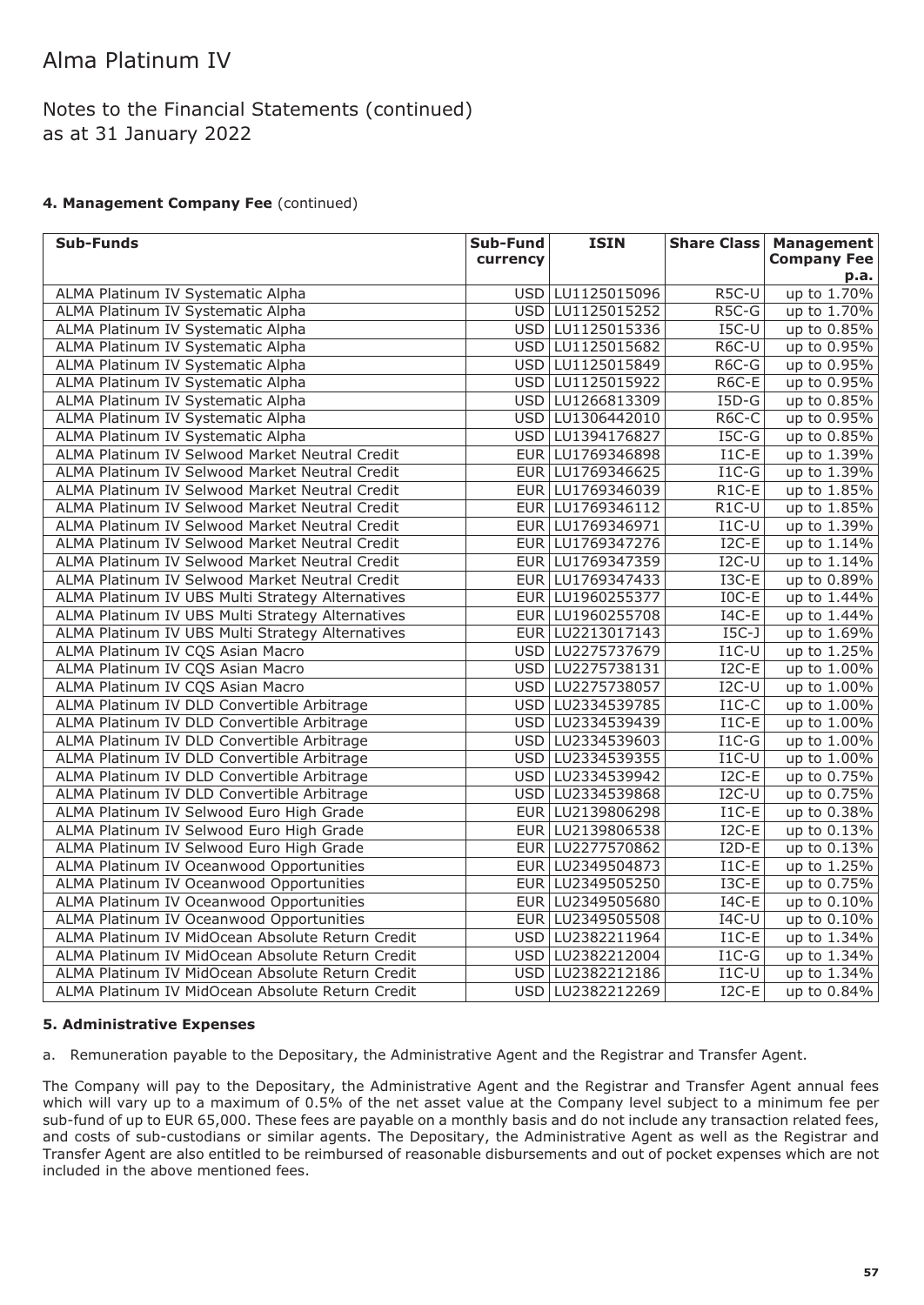### Notes to the Financial Statements (continued) as at 31 January 2022

#### **5. Administrative Expenses** (continued)

#### b. Other administrative expenses

Other administrative expenses may include but are not limited to, the costs and expenses relating to the establishment of the Company; organisation and registration costs; licence fees payable to licence holders of an index; expenses for legal and auditing services and in respect of any tax reporting; cost of any proposed listings; maintaining such listings; printing share certificates; all reasonable out-of-pocket expenses of the Board of Directors and any remuneration to be paid to any Director (as may be applicable); foreign registration fees and fees relating to the maintenance of such registrations including translation costs and local legal costs and other expenses due to supervisory authorities in various jurisdictions and local representatives' remunerations in foreign jurisdictions; insurance; interest; costs of publication of the Net Asset Value and such other information which is required to be published in the different jurisdictions; compiling and printing of prospectuses, key investor information documents and shareholder reports; preparation, maintenance, translation and updating of investors fact-sheets of Sub-Funds and monitoring the performance of the Sub-Funds including the costs of any software associated with such monitoring; and, maintaining the website in respect of the Company and the Sub-Funds which provides investors with information on the Company and the Sub-Funds including, but not limited to, provision of Net Asset Values, secondary market prices and updated prospectuses.

#### **6. Performance Fee**

The below table shows the share classes launched during the year, the performance fee amounts for those share classes and the percentage of the average NAV that this represents.

| Alma Platinum IV - CQS Asian Macro Sub-fund               | <b>Amount (in base)</b> | % of share class average TNA |
|-----------------------------------------------------------|-------------------------|------------------------------|
| $I1C-U$                                                   |                         | $0.00\%$                     |
| $I2C-E$                                                   |                         | 0.00%                        |
| $I2C-U$                                                   |                         | 0.00%                        |
| Alma Platinum IV - DLD Convertible Arbitrage Sub-<br>fund | Amount (in base)        | % of share class average TNA |
| $I1C-C$                                                   | $\overline{4}$          | 0.01%                        |
| $I1C-E$                                                   | 7593                    | 0.012%                       |
| $I1C-G$                                                   |                         | 0.00%                        |
| $I1C-U$                                                   |                         | 0.00%                        |
| $I2C-E$                                                   | 79,467                  | 0.10%                        |
| $I2C-U$                                                   | 4514                    | 0.16%                        |
| Alma Platinum IV - Oceanwood Opportunities                | Amount (in base)        | % of share class average TNA |
| $I1C-E$                                                   | 1                       | 1.93%                        |
| I3C-E                                                     | 171,223                 | 0.76%                        |
| $IAC-E$                                                   |                         | 0.00%                        |
| $IAC-U$                                                   |                         | 0.00%                        |
| Alma Platinum IV - Selwood Euro High Grade                | Amount (in base)        | % of share class average TNA |
| $I1C-E$                                                   |                         | $0.00\%$                     |
| $I2C-E$                                                   |                         | 0.00%                        |
| $I2D-E$                                                   |                         | 0.00%                        |
| Alma Platinum IV - MidOcean Absolute Return Credit        | Amount (in base)        | % of share class average TNA |
| $I1C-E$                                                   |                         | $0.00\%$                     |
| $I1C-G$                                                   |                         | $0.00\%$                     |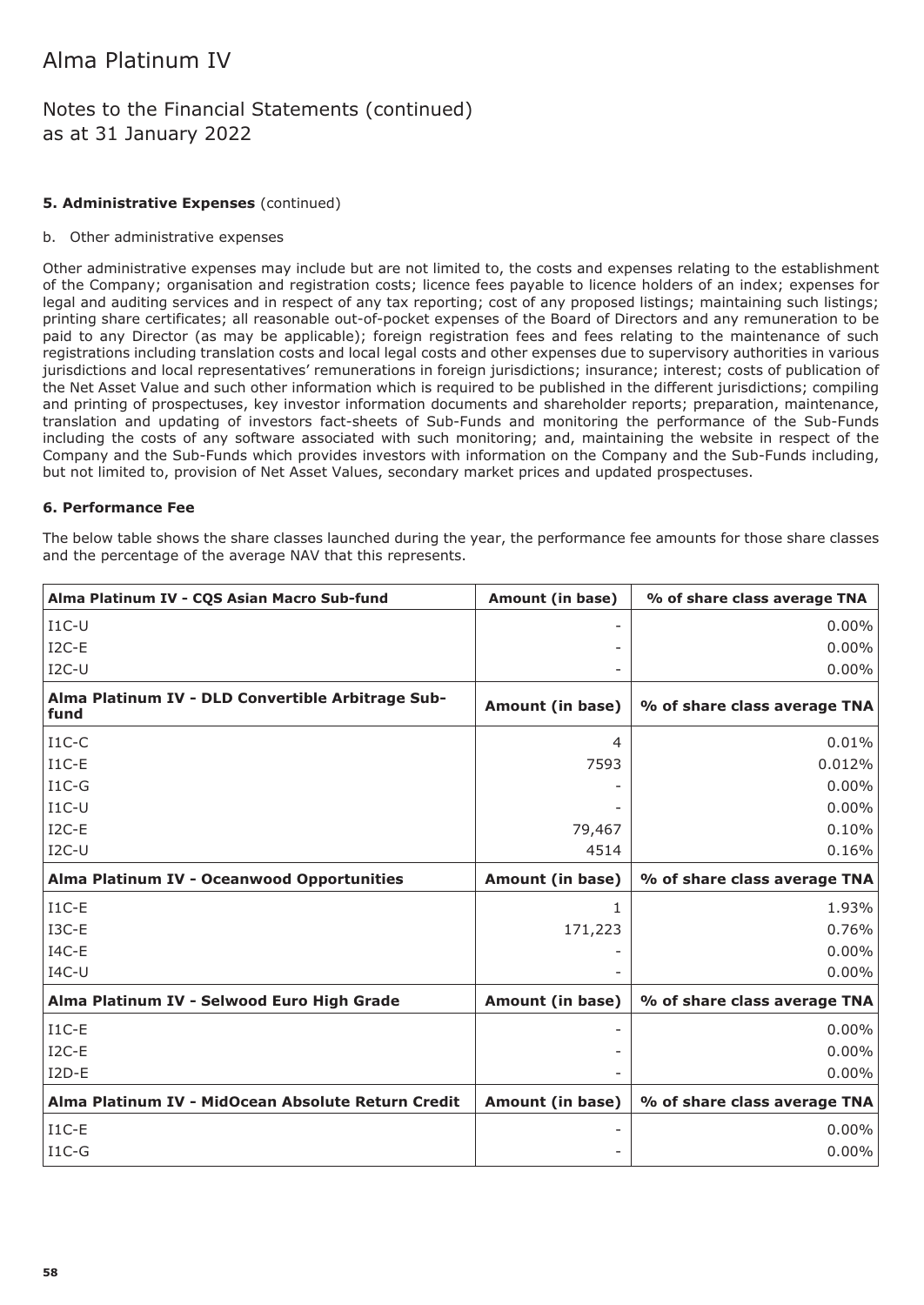### Notes to the Financial Statements (continued) as at 31 January 2022

#### **6. Performance Fee** (continued)

| Alma Platinum IV - COS Asian Macro Sub-fund | Amount (in base) | % of share class average TNA |
|---------------------------------------------|------------------|------------------------------|
| l T1C-U                                     |                  | $0.00\%$                     |
| l I3C-E                                     | -                | $0.00\%$                     |

Performance Fees exist for 8 Sub-Funds:

#### 1) Alma Platinum IV Systematic Alpha

For all Share Classes, if the Gross Asset Value per Share for a Share Class is above the relevant High Water Mark, an amount per Share, calculated on each Valuation Day, equal to 18% of the Daily Return.

Each Performance Fee Amount, positive or negative, will contribute to the accrued performance fee of that Share Class and will be reflected in the Net Asset Value.

Where

"Daily Return" means the difference between the Gross Asset Value per Share and the larger of a) the prior day Net Asset Value per share and b) the High Water Mark.

"Gross Asset Value" means, on any Valuation Day, the Net Asset Value of the relevant Share Class calculated on such Valuation Day without taking into account any deduction for the Valuation Day's Performance Fee Amount.

"Gross Asset Value per Share" means, on any Valuation Day, the Gross Asset Value attributable to all the Shares issued in a respective Share Class, divided by the number of Shares issued by the relevant Share Class.

"High Water Mark" means on any Valuation Day:

(i) up to, and including, the first Performance Fee Period End Date as of which the Net Asset Value per Share is greater than the High Water Mark, the Initial High Water Mark increased by the cumulative Hurdle Adjustments in relation to each Valuation Day from, and including 1st July 2019, to and including such Valuation Day; and (ii) thereafter the Net Asset Value per Share as at the most recent Performance Fee Period End Date as of which the Net Asset Value per Share was higher than the High Water Mark increased by the cumulative Hurdle Adjustments in relation to each Valuation Day from, and excluding, such Performance Fee Period End Date to, and including, such Valuation Day.

"Initial High Water Mark" for a Share Class will be determined by the Board of Directors as of  $1<sup>st</sup>$  July 2019.

"Hurdle Rate" means the 3-month LIBOR rate of the respective Share Class Currency (subject to a floor of 0%), which is reset at the end of each quarter (on the last Valuation Day in March, June, September and December) for the following calendar quarter. If LIBOR ceases to be available or, in the opinion of the Board of Directors, ceases to be a suitable rate for this purpose, then the Board of Directors may determine a replacement rate at its sole discretion.

"Hurdle Adjustment" on any Valuation Day is the product of (a) the Net Asset Value per Share at the end of the most recent Performance Fee Period End Date as of which the Net Asset Value per Share was higher than the High Water Mark (or, if there is no such Performance Period End Date, the Initial High Water Mark), (b) the applicable Cash Management Portfolio Ratio for that Valuation Day and (c) the number of days since the last Valuation Day divided by 365 times the applicable Hurdle Rate.

"Cash Management Portfolio Ratio" is the ratio of the Cash Management Portfolio in the Sub-Fund as compared to the Sub-Fund's Net Asset Value, determined at the end of each month for the following calendar month.

For the avoidance of doubt, Performance Fee calculations take into account dividends paid (if any) during the Performance Fee Period.

"Performance Fee Period End Dates" means the last Valuation Day of June in each year.

"Performance Fee Period" means the period from, but excluding a Performance Fee Period End Date to, and including, the next succeeding Performance Fee Period End Date, provided that the first Performance Fee Period will commence on the Launch Date and end on the first Performance Fee Period End Date.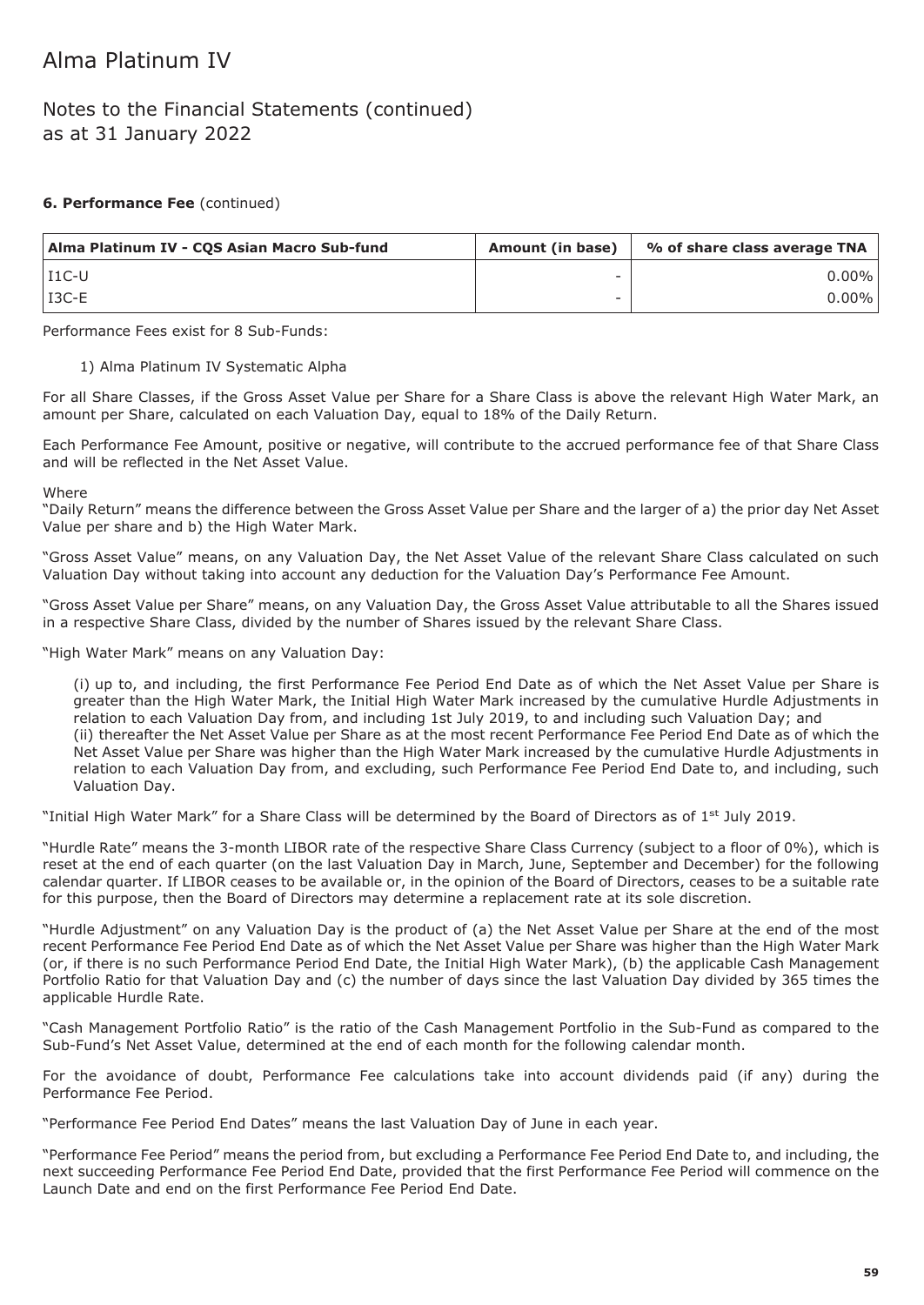### Notes to the Financial Statements (continued) as at 31 January 2022

#### **6. Performance Fee** (continued)

1) Alma Platinum IV Systematic Alpha (continued)

"Performance Fee Payment Dates" means the Performance Fee Amounts (negative and positive) that have accrued for a Performance Fee Period will be aggregated and if this is a positive amount it shall be payable out of the assets of the Sub-Fund on an annual basis, within 14 Business Days following each Performance Fee Period End Date.

If a Share is redeemed during a Performance Fee Period and prior to a Performance Fee Period End Date, the accrued but unpaid Performance Fee Amounts calculated in respect of such Share as at the Valuation Day as of which such Share is redeemed shall be crystallised and become payable to the Investment Manager within 14 Business Days following the end of the month in which such redemption takes places.

During the period, no performance fees have been recorded for Alma Platinum IV Systematic Alpha.

#### 2) Alma Platinum IV Selwood Market Neutral Credit

"Performance Fee Amount" means if the Gross Asset Value per Share for a Share Class is above the relevant High Water Mark, an amount per Share, calculated on each Valuation Day, equal to:

(iii) for all Share Classes other than I2C and I3C Share Classes, 20% of the Daily Percentage Return; (iv) for I2C Share Classes, 15% of the Daily Percentage Return; and

(v) for I3C Share Classes, 10% of the Daily Percentage Return.

Each Performance Fee Amount, positive or negative, will contribute to the accrued performance fee of that Share Class and will be reflected in the Net Asset Value.

**Where** 

"Daily Percentage Return" means the percentage return between the Gross Asset Value per Share and the larger of a) the prior day Net Asset Value per share and b) the High Water Mark.

"Gross Asset Value" means, on any Valuation Day, the Net Asset Value of the relevant Share Class calculated on such Valuation Day without taking into account any deduction for the days Performance Fee Amount.

"Gross Asset Value per Share" means, on any Valuation Day, the Gross Asset Value attributable to all the Shares issued in a respective Share Class, divided by the number of Shares issued by the relevant Share Class.

"High Water Mark" means (i) on any Valuation Day up to, and including, the first Performance Fee Period End Date, the Initial Issue Price and (ii) on any Valuation Day thereafter, the greater of (a) the Net Asset Value per Share as at the first immediately preceding Performance Fee Period End Date in respect of which a Performance Fee was payable and (b) the Initial Issue Price.

"Performance Fee Period End Dates" means the last Valuation Day of December in each year.

"Performance Fee Period" means the period from, but excluding a Performance Fee Period End Date to, and including, the next succeeding Performance Fee Period End Date, provided that the first Performance Fee Period will commence on the Launch Date and end on the first Performance Fee Period End Date.

"Performance Fee Payment Dates" means the aggregate of the Performance Fee Amounts (if any) accrued during the Performance Fee Period will be payable out of the assets of the Sub-Fund on an annual basis, within 14 Business Days following each Performance Fee Period End Date.

If a Share is redeemed during a Performance Fee Period and prior to a Performance Fee Period End Date, the Performance Fee Amount calculated in respect of such Share as at the Valuation Day as of which such Share is redeemed shall be crystallised and become payable to the Investment Manager within 14 Business Days following the end of the month in which such redemption takes places.

During the period, performance fees have been recorded of EUR 1,160,460 for Alma Platinum IV Selwood Market Neutral Credit.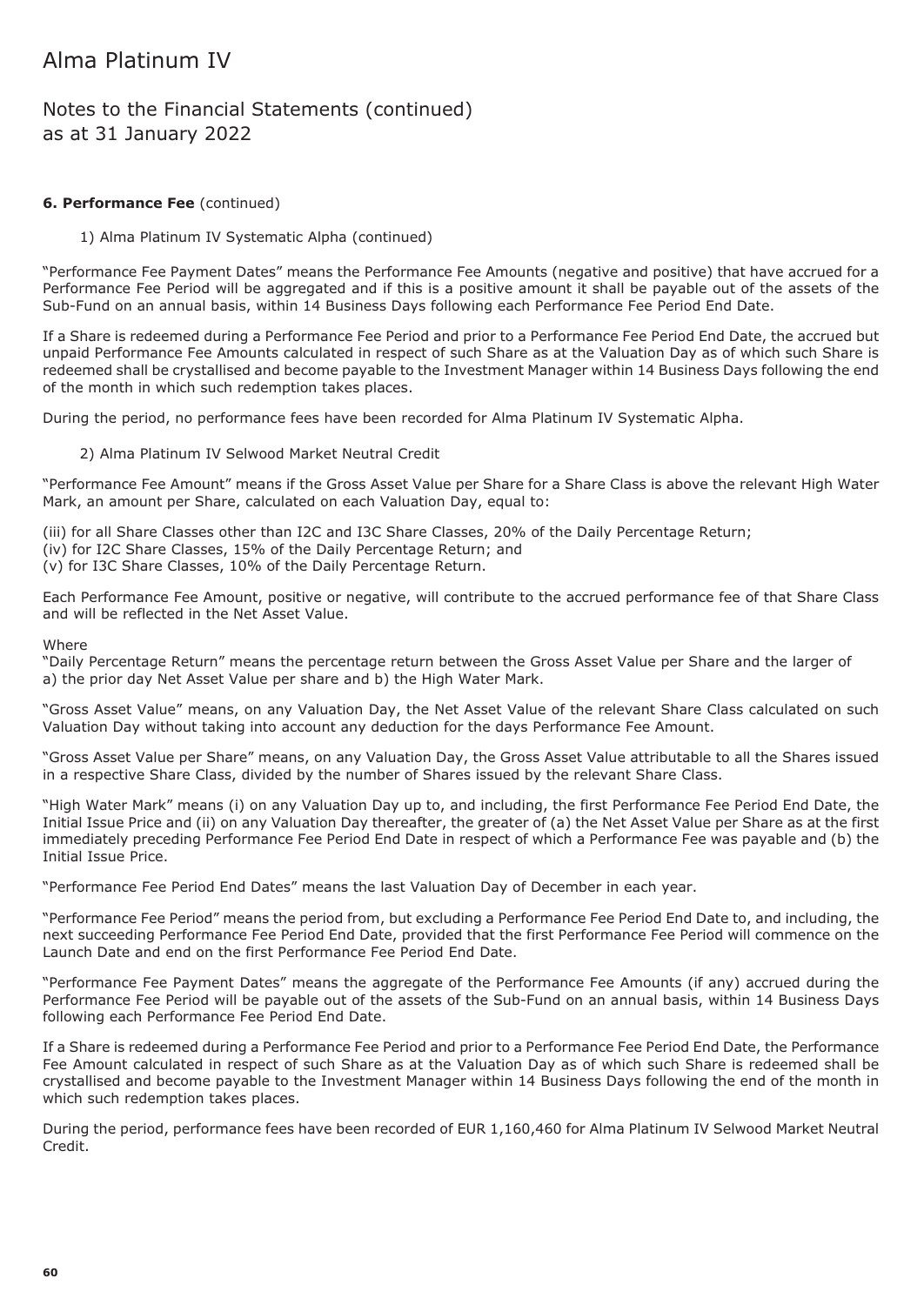### Notes to the Financial Statements (continued) as at 31 January 2022

#### **6. Performance Fee** (continued)

#### 3) Alma Platinum IV UBS Multi Strategy Alternatives

"Performance Fee Amount" means Sub-Investment Managers may be paid a Performance Fee payable out of the Sub-Fund's assets. For each such Sub-Investment Manager, the Performance Fee shall be calculated separately based on the performance of the Base Assets managed by that Sub-Investment Manager.

The Performance Fee will be calculated and accrued daily and will be crystallized at the Performance Fee Period End Date.

The entitlement of a Sub-Investment Manager to the Performance Fee arises when the Base Asset Value of the respective Segment is above the High Water Mark of the respective Segment.

The Performance Fee amounts to a maximum of 20% per annum of the positive excess performance of the Base Asset Value above the High Water Mark.

#### **Where**

"Base Assets" means the assets which a Sub-Investment Manager manages on behalf of a Segment.

#### "Base Asset Value" means:

(i) For Brilliance Asset Management Limited, DLD Asset Management LP, Asymmetry Capital Management LP, BlueBay Asset Management LLP, Oceanwood Capital Management LLP, Magnetar Financial LLC, Millburn Ridgefield Corporation and York UCITS Holdings, LLC, the total market value on each Valuation Day of the Base Assets in EUR, after deduction of any fees or costs incurred in relation to the buying and selling of Base Assets, the sub-investment management fee and the Fixed Fee, but prior to the deduction of any Performance Fee.

(ii) For Two Sigma Investments, the total market value on each Valuation Day of the Base Assets in USD, after deduction of any fees or costs incurred in relation to the buying and selling of Base Assets and the subinvestment management fee, but prior to the deduction of any Performance Fee.

"High Water Mark" means, in respect of a Segment, the highest Base Asset Value previously achieved and for which a Performance Fee was accrued and crystallized or, if higher, the Base Asset Value at launch of the Segment in each case adjusted by any subsequent assets allocated to or withdrawn from the Sub-Investment Manager's Base Assets within the Segment to the relevant Valuation Day.

For the avoidance of doubt, no Performance Fee has been paid to the Management Company, Alma Capital Investment Management (appointed 11 January 2020) nor to the Investment Advisor UBS Hedge Fund Solutions LLC.

"Performance Fee Period End Date" means, with respect to each Segment, the last Valuation Day of December in each year and in case of termination of the appointment of the relevant Sub-Investment Manager, the last Valuation Day prior to the effective date of such termination.

"Performance Fee Period" means, with respect to each Segment, the period from, but excluding a Performance Fee Period End Date to, and including, the next succeeding Performance Fee Period End Date, provided that the first Performance Fee Period will commence on the launch of the Segment and end on the first Performance Fee Period End Date.

"Performance Fee Payment Dates" means, with respect to each Segment, the relevant Performance Fee Amount (if any) is payable out of the assets of the Sub-Fund on an annual basis, within 14 Business Days following each Performance Fee Period End Date.

If a net withdrawal is made from a Segment which causes a net reduction of the Base Asset Value during a Performance Fee Period and prior to a Performance Fee Period End Date, the Performance Fee Amount calculated in respect of such net withdrawal as at the Valuation Day as of which such amount is redeemed shall be crystallised and become payable to the Sub-Investment Manager within 14 Business Days following the end of the month in which such redemption takes place.

During the period, performance fees of EUR 479,295 have crystallised in the Segments of Alma Platinum IV UBS Multi Strategy Alternatives. An amount of EUR 191,335 remains payable at the period end.

#### 4) Alma Platinum IV CQS Asian Macro

If the Gross Asset Value per Share for a Share Class is above the relevant High Water Mark, an amount per Share, calculated on each Valuation Day, equal to: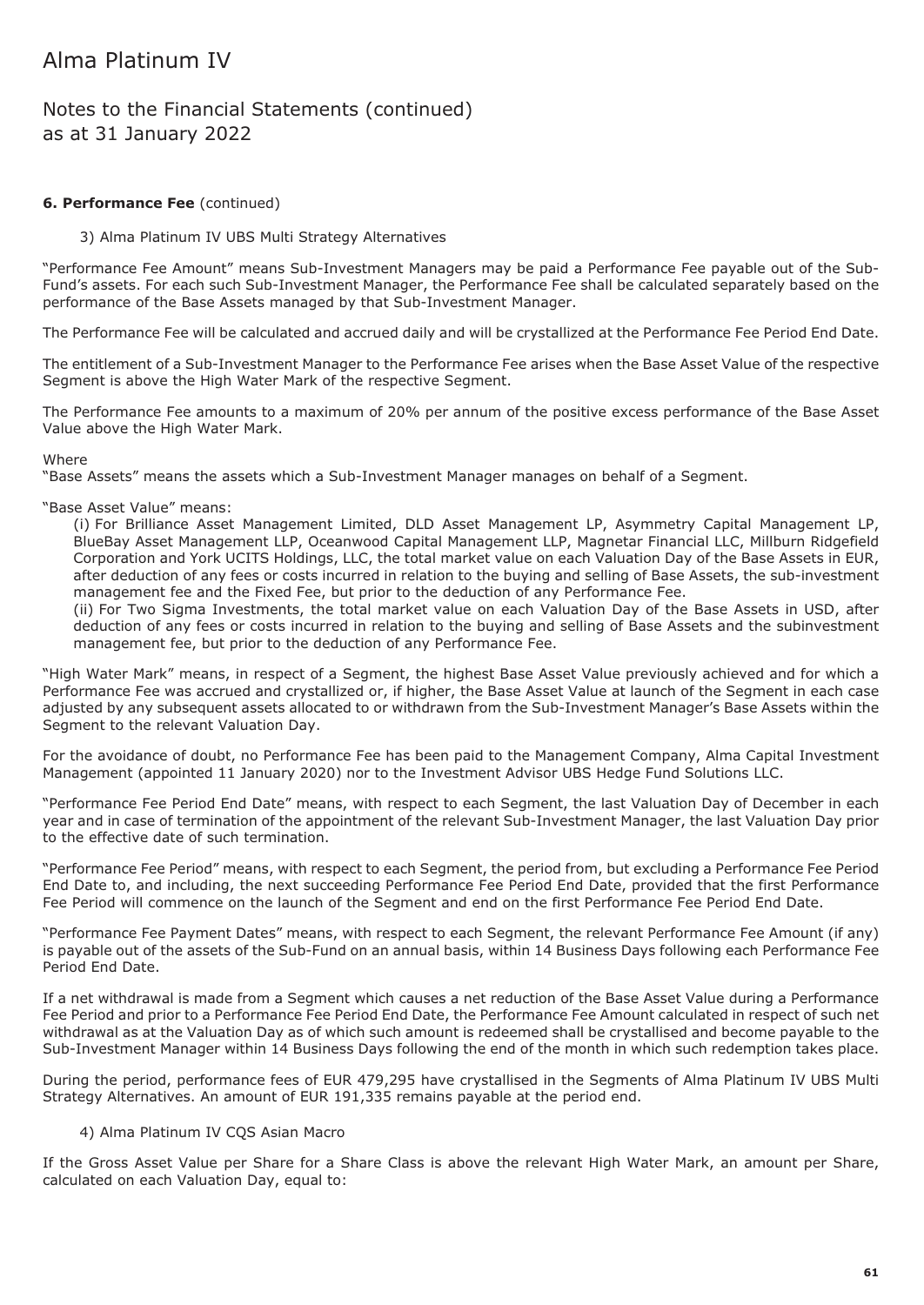### Notes to the Financial Statements (continued) as at 31 January 2022

#### **6. Performance Fee** (continued)

4) Alma Platinum IV CQS Asian Macro (continued)

(i) for all Share Classes other than I2C Share Classes, 20% of the Daily Percentage Return; and (ii) For I2C Share Classes, 10% of the Daily Percentage Return;

Each Performance Fee Amount, positive or negative, will contribute to the accrued performance fee of that Share Class and will be reflected in the Net Asset Value.

**Where** 

"Daily Percentage Return" means the percentage return between the Gross Asset Value per Share and the larger of a) the prior day Net Asset Value per share and b) the High Water Mark.

"Gross Asset Value" or "GAV" means, on any Valuation Day, the Net Asset Value of the relevant Share Class calculated on such Valuation Day without taking into account any deduction for the day's Performance Fee Amount.

"Gross Asset Value per Share" means, on any Valuation Day, the Gross Asset Value attributable to all the Shares issued in a respective Share Class, divided by the number of Shares issued by the relevant Share Class.

"High Water Mark" means (i) on any Valuation Day up to, and including, the first Performance Fee Period End Date, the Initial Issue Price and (ii) on any Valuation Day thereafter, the greater of (a) the Net Asset Value per Share as at the first immediately preceding Performance Fee Period End Date in respect of which a Performance Fee was payable and (b) the Initial Issue Price.

"Performance Fee Period End Dates" means the last Valuation Day of December in each year or for the minimum period of 12 months.

"Performance Fee Period" means the period from, but excluding a Performance Fee Period End Date to, and including, the next succeeding Performance Fee Period End Date, provided that the first Performance Fee Period will commence on the Launch Date and end on the first Performance Fee Period End Date or for the minimum period of 12 months.

"Performance Fee Payment Dates" means the Performance Fee Amount (if any) is payable out of the assets of the Sub-Fund on an annual basis, within 14 Business Days following each Performance Fee Period End Date.

If a Share is redeemed during a Performance Fee Period and prior to a Performance Fee Period End Date, the Performance Fee Amount calculated in respect of such Share as at the Valuation Day as of which such Share is redeemed shall be crystallised and become payable to the Investment Manager within 14 Business Days following the end of the month in which such redemption takes places.

During the period, no performance fees have been recorded for Alma Platinum IV CQS Asian Macro

#### 5) Alma Platinum IV DLD Convertible Arbitrage

If the Gross Asset Value per Share for a Share Class is above the relevant High Water Mark, an amount per Share, calculated on each Valuation Day, equal to:

(i) for all Share Classes other than I2C Share Classes, 15% of the Daily Percentage Return; (ii) For I2C Share Classes, 10% of the Daily Percentage Return;

Each Performance Fee Amount, positive or negative, will contribute to the accrued performance fee of that Share Class and will be reflected in the Net Asset Value.

#### **Where**

"Daily Percentage Return" means the percentage return between the Gross Asset Value per Share and the larger of a) the prior day Net Asset Value per share and b) the High Water Mark.

"Gross Asset Value" or "GAV" means, on any Valuation Day, the Net Asset Value of the relevant Share Class calculated on such Valuation Day without taking into account any deduction for the day's Performance Fee Amount.

"Gross Asset Value per Share" means, on any Valuation Day, the Gross Asset Value attributable to all the Shares issued in a respective Share Class, divided by the number of Shares issued by the relevant Share Class.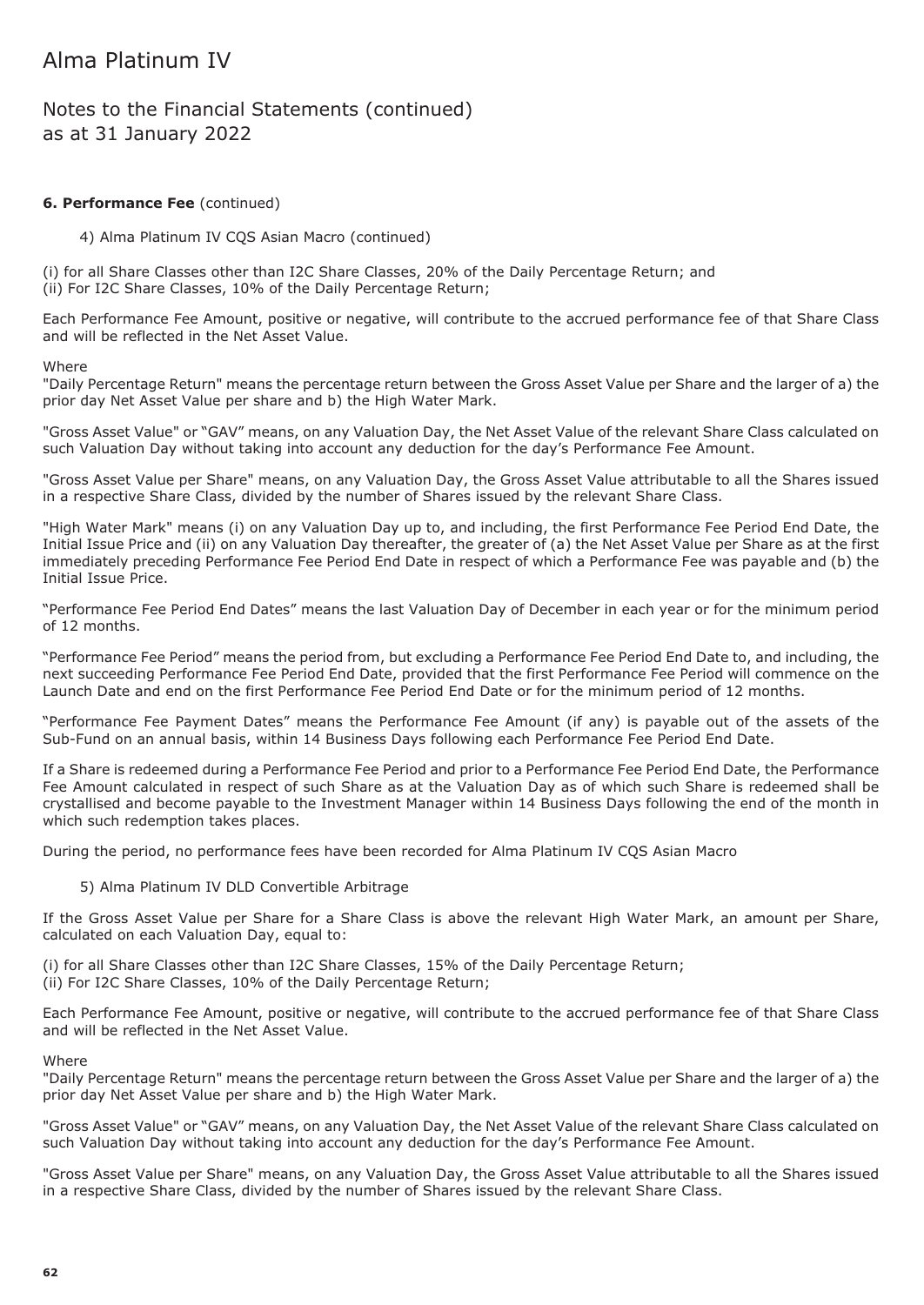### Notes to the Financial Statements (continued) as at 31 January 2022

#### **6. Performance Fee** (continued)

5) Alma Platinum IV DLD Convertible Arbitrage (continued)

"High Water Mark" means (i) on any Valuation Day up to, and including, the first Performance Fee Period End Date, the Initial Issue Price and (ii) on any Valuation Day thereafter, the greater of (a) the Net Asset Value per Share as at the first immediately preceding Performance Fee Period End Date in respect of which a Performance Fee was payable and (b) the Initial Issue Price.

"Performance Fee Period End Dates" means the last Valuation Day of December in each year or for the minimum period of 12 months.

"Performance Fee Period" means the period from, but excluding a Performance Fee Period End Date to, and including, the next succeeding Performance Fee Period End Date, provided that the first Performance Fee Period will commence on the Launch Date and end on the first Performance Fee Period End Date or for the minimum period of 12 months.

"Performance Fee Payment Dates" means the Performance Fee Amount (if any) is payable out of the assets of the Sub-Fund on an annual basis, within 14 Business Days following each Performance Fee Period End Date.

If a Share is redeemed during a Performance Fee Period and prior to a Performance Fee Period End Date, the Performance Fee Amount calculated in respect of such Share as at the Valuation Day as of which such Share is redeemed shall be crystallised and become payable to the Investment Manager within 14 Business Days following the end of the month in which such redemption takes places.

During the period, performance fees have been crystallised of EUR 91,578 for Alma Platinum IV DLD Convertible Arbitrage. An amount of EUR 91,578 remains payable at the period end.

#### 6) Alma Platinum IV Selwood Euro High Grade

There are no performance fees charged on this Sub-Fund.

#### 7) Alma Platinum IV Oceanwood Opportunities

If the Gross Asset Value per Share for a Share Class is above the relevant High Water Mark, an amount per Share, calculated on each Valuation Day, equal to:

(i) for I1, R1 and R0 Share Classes, 18% of the Daily Percentage Return; (ii) For I3 Share Classes, 10% of the Daily Percentage Return;

Each Performance Fee Amount, positive or negative, will contribute to the accrued performance fee of that Share Class and will be reflected in the Net Asset Value.

#### **Where**

"Daily Percentage Return" means the percentage return between the Gross Asset Value per Share and the larger of a) the prior day Net Asset Value per share and b) the High Water Mark.

"Gross Asset Value" or "GAV" means, on any Valuation Day, the Net Asset Value of the relevant Share Class calculated on such Valuation Day without taking into account any deduction for the day's Performance Fee Amount.

"Gross Asset Value per Share" means, on any Valuation Day, the Gross Asset Value attributable to all the Shares issued in a respective Share Class, divided by the number of Shares issued by the relevant Share Class.

"High Water Mark" means (i) on any Valuation Day up to, and including, the first Performance Fee Period End Date, the Initial Issue Price and (ii) on any Valuation Day thereafter, the greater of (a) the Net Asset Value per Share as at the first immediately preceding Performance Fee Period End Date in respect of which a Performance Fee was payable and (b) the Initial Issue Price.

''Performance Fee Period End Dates'' The last Valuation Day of December in each year subject to a minimum period of 12 months.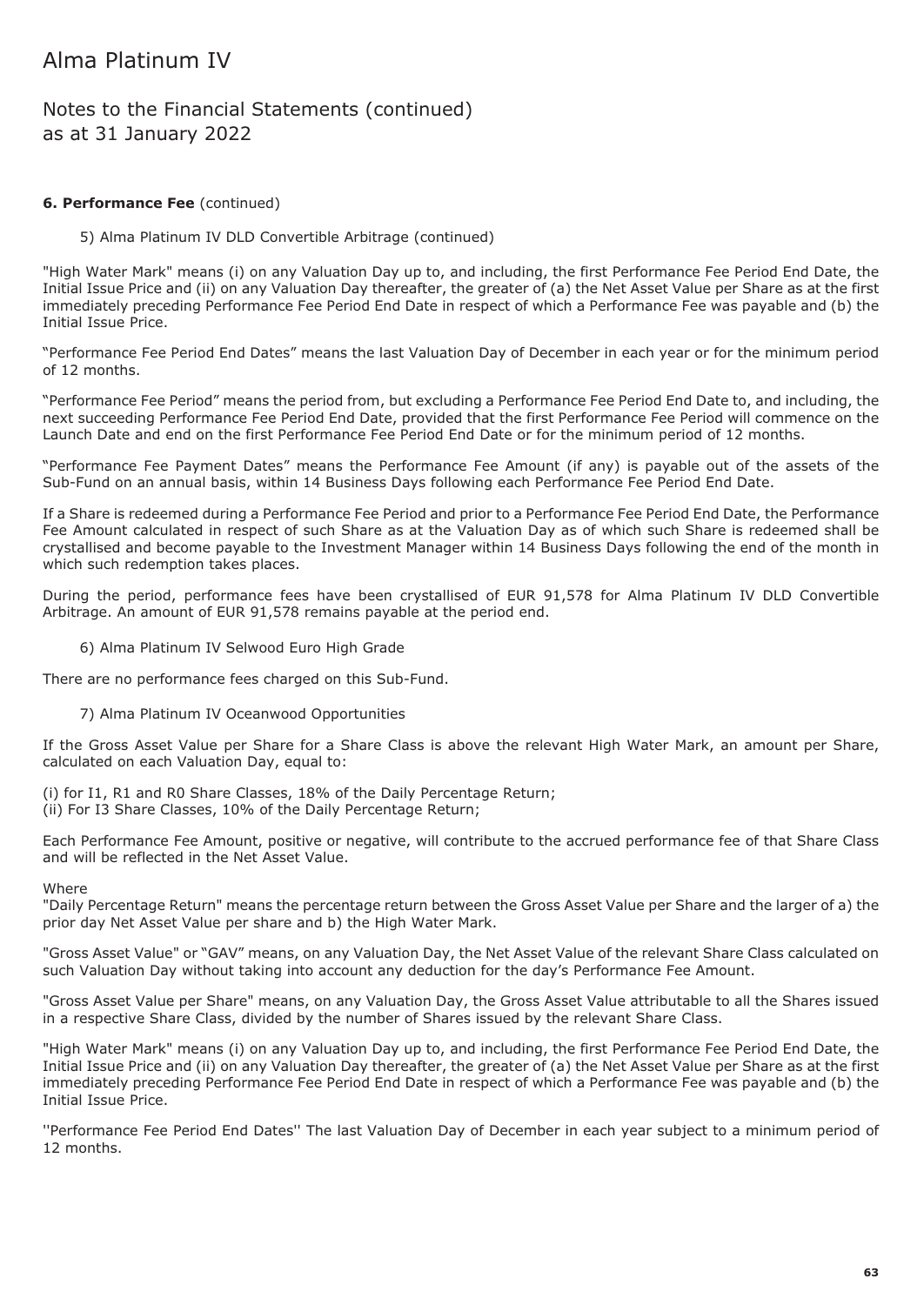### Notes to the Financial Statements (continued) as at 31 January 2022

#### **6. Performance Fee** (continued)

7) Alma Platinum IV Oceanwood Opportunities (continued)

''Performance Fee Period'' The period from, but excluding a Performance Fee Period End Date to, and including, the next succeeding Performance Fee Period End Date, provided that the first Performance Fee Period will commence on the Launch Date and end on the first Performance Fee Period End Date subject to a minimum period of 12 months.

The Performance Fee Amount (if any) is payable out of the assets of the Sub-Fund on an annual basis, within 14 Business Days following each Performance Fee Period End Date.

If a Share is redeemed during a Performance Fee Period and prior to a Performance Fee Period End Date, the Performance Fee Amount calculated in respect of such Share as at the Valuation Day as of which such Share is redeemed shall be crystallised and become payable to the Investment Manager within 14 Business Days following the end of the month in which such redemption takes places.

During the period, performance fees have been crystallised of EUR 171,244 for Alma Platinum IV Oceanwood Opportunities. An amount of EUR 171,099 remains payable at the period end.

#### 8) Alma Platinum IV MidOcean Absolute Return Credit

If the Gross Asset Value per Share for a Share Class is above the relevant High Water Mark, an amount per Share is calculated on each Valuation Day, equal to:

(i) for all Share Classes other than I2C, I3, I5, R5 and R6 Share Classes, 20% of the Daily Percentage Return;

(ii) for I2C Share Classes, 15% of the Daily Percentage Return;

(iii) for I3 Share Classes, up to 15% of the Daily Percentage Return; and

(iv) for I5, R5 and R6 Share Classes, 17% of the Daily Percentage Return.

Each Performance Fee Amount (positive or negative) will contribute to the accrued performance fee of that Share Class and will be reflected in the Net Asset Value.

"Daily Percentage Return" means the percentage return between the Gross Asset Value per Share and the larger of a) the prior day Net Asset Value per share and b) the High Water Mark.

"Gross Asset Value" means on any Valuation Day, the Net Asset Value of the relevant Share Class calculated on such Valuation Day without taking into account any deduction for the day's Performance Fee Amount.

"Gross Asset Value per Share" means on any Valuation Day, the Gross Asset Value attributable to all the Shares issued in a respective Share Class, divided by the number of Shares issued by the relevant Share Class.

"High Water Mark" means (i) on any Valuation Day up to, and including, the first Performance Fee Period End Date, the Initial Issue Price and (ii) on any Valuation Day thereafter, the greater of (a) the Net Asset Value per Share as at the first immediately preceding Performance Fee Period End Date in respect of which a Performance Fee was payable and (b) the Initial Issue Price.

"Performance Fee Period End Dates" means the last Valuation Day of December in each year.

"Performance Fee Period" means the period from, but excluding a Performance Fee Period End Date to, and including, the next succeeding Performance Fee Period End Date, provided that the first Performance Fee Period will commence on the Launch Date and end on the first Performance Fee Period End Date.

"Performance Fee Payment Dates" means the aggregate of the Performance Fee Amounts (if any) accrued during the Performance Fee Period and will be payable out of the assets of the Sub-Fund on an annual basis, within 14 Business Days following each Performance Fee Period End Date.

If a Share is redeemed during a Performance Fee Period and prior to a Performance Fee Period End Date, the Performance Fee Amount calculated in respect of such Share as at the Valuation Day as of which such Share is redeemed shall be crystallised and become payable to the Investment Manager on the next following Performance Fee Payment Date following such redemption.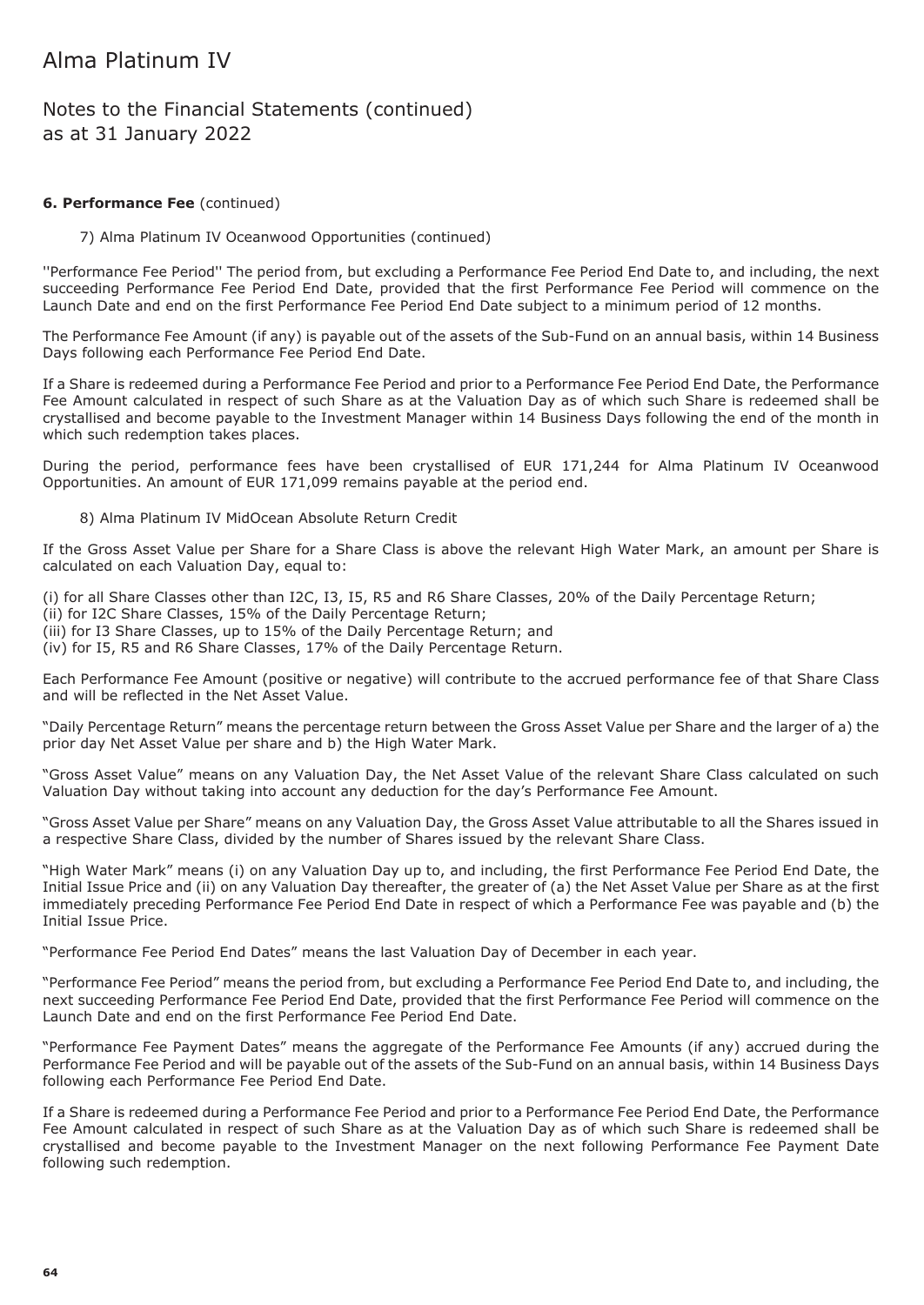### Notes to the Financial Statements (continued) as at 31 January 2022

#### **6. Performance Fee** (continued)

8) Alma Platinum IV MidOcean Absolute Return Credit (continued)

During the period, performance fees have been crystallised of EUR 1,440,436 for Alma Platinum IV MidOcean Absolute Return Credit.

### **7. Credit Default Swaps ("CDS")**

As at 31 January 2022, the following CDS were outstanding for the Sub-Fund Alma Platinum IV Selwood Market Neutral Credit:

| Description                                      | Spread<br>in $%$ | Currency   | Nominal     | Maturity Date | Net unrealised<br>gain / (loss)<br>EUR |
|--------------------------------------------------|------------------|------------|-------------|---------------|----------------------------------------|
| <b>SELL</b><br>CDX-NAIGS32V1-3Y                  | 1                | <b>USD</b> | 250,000,000 | 20/06/2022    | 696,099                                |
| <b>SELL</b><br>CDX-NAIGS29V1-5Y                  | $\mathbf{1}$     | <b>USD</b> | 250,000     | 20/12/2022    | 1,463                                  |
| <b>BUY</b><br>S29 V1 1Y 1 15-100                 | 1                | <b>USD</b> | 1,000,000   | 20/12/2022    | (7,802)                                |
| <b>SELL</b><br>S28 V2 5Y 1 0 3                   | $\mathbf{1}$     | <b>EUR</b> | 2,500,000   | 20/12/2022    | (68, 199)                              |
| <b>SELL</b><br>CDXTranche0074525                 | 1                | <b>EUR</b> | 6,000,000   | 20/12/2022    | (3,804)                                |
| <b>SELL</b><br>IG29V15Y13-7                      | 1                | <b>USD</b> | 10,000,000  | 20/12/2022    | 44,728                                 |
| S28 V1 4Y 1 0-3<br><b>BUY</b>                    | 1                | <b>EUR</b> | 15,000,000  | 20/12/2022    | 443,600                                |
| <b>SELL</b><br>S28 V5 5Y 5 20-35                 | 5                | <b>EUR</b> | 15,300,000  | 20/12/2022    | 658,852                                |
| <b>SELL</b><br>CDXTranche0073657                 | 1                | <b>USD</b> | 19,000,000  | 20/12/2022    | 84,983                                 |
| <b>BUY</b><br>E.ON 0,875% 17-22.05.24            | 1                | <b>EUR</b> | 20,000,000  | 20/12/2022    | (158, 211)                             |
| <b>BUY</b><br>S28 V1 4Y 1 0-3                    | $\mathbf{1}$     | <b>EUR</b> | 20,000,000  | 20/12/2022    | 532,664                                |
| S32 V1 3Y 1 0-2<br><b>SELL</b>                   | 1                | <b>EUR</b> | 25,000,000  | 20/12/2022    | (1, 323, 744)                          |
| S28 V5 5Y 2 3 6<br><b>SELL</b>                   | $\mathbf{1}$     | <b>EUR</b> | 33,000,000  | 20/12/2022    | 292,663                                |
| <b>SELL</b><br>CDXTranche0074440                 | $\mathbf{1}$     | <b>USD</b> | 50,000,000  | 20/12/2022    | 223,640                                |
| <b>SELL</b><br>CDXTranche0082581                 | 5                | <b>USD</b> | 55,000,000  | 20/12/2022    | 2,092,439                              |
| <b>SELL</b><br>S32 V1 3Y 1 3-6                   | 1                | <b>EUR</b> | 60,000,000  | 20/12/2022    | 530,453                                |
| CDXTranche0074470<br><b>SELL</b>                 | 1                | <b>USD</b> | 60,000,000  | 20/12/2022    | 400,154                                |
| <b>SELL</b><br>CDXTranche0068235                 | 1                | <b>USD</b> | 60,000,000  | 20/12/2022    | 400,154                                |
| <b>SELL</b><br>ITRAXX EUR CDSI S28 5Y            | 1                | <b>EUR</b> | 131,525,000 | 20/12/2022    | 1,005,530                              |
| <b>SELL</b><br>ITRAXX EUR CDSI S28 5Y            | 1                | <b>EUR</b> | 166,630,000 | 20/12/2022    | 1,273,913                              |
| CDXIG529-IX1379975-0<br><b>SELL</b>              | 1                | <b>USD</b> | 250,000,000 | 20/12/2022    | 1,463,021                              |
| <b>SELL</b><br>CDXIG529-IX1379975-0              | $\mathbf{1}$     | <b>USD</b> | 250,000,000 | 20/12/2022    | 1,463,021                              |
| CDXIG529-IX1379975-0<br>SELL                     | $\mathbf{1}$     | <b>USD</b> | 500,000,000 | 20/12/2022    | 2,926,041                              |
| AUTOSTRADE 5,875%04-9.6.24EMTN<br><b>BUY</b>     | 1                | <b>EUR</b> | 2,000,000   | 20/06/2023    | (7, 552)                               |
| AUTOSTRADE 5,875%04-9.6.24EMTN<br><b>BUY</b>     | $\mathbf{1}$     | <b>EUR</b> | 3,000,000   | 20/06/2023    | (11, 328)                              |
| <b>BUY</b><br>AUTOSTRADE 5,875%04-9.6.24EMTN     | 1                | <b>EUR</b> | 5,000,000   | 20/06/2023    | (18, 880)                              |
| <b>BUY</b><br>ITRAXX-FINSENS29V2-5               | 1                | <b>EUR</b> | 50,000,000  | 20/06/2023    | (529, 519)                             |
| <b>SELL</b><br>ITRAXX-EUROPES29V2-5              | $\mathbf 1$      | <b>EUR</b> | 50,000,000  | 20/06/2023    | 534,439                                |
| <b>SELL</b><br>S30 V1 4Y 1 3.2-6.4               | 3.55             | <b>EUR</b> | 2,500,000   | 20/12/2023    | 84,125                                 |
| <b>SELL</b><br>ITXEB530-MARKIT ITRX EUROPE 12/23 | $\mathbf{1}$     | <b>EUR</b> | 8,250,000   | 20/12/2023    | 110,581                                |
| <b>SELL</b><br>S31 V1 5Y 1 3-7                   | $\mathbf{1}$     | <b>USD</b> | 9,000,000   | 20/12/2023    | 36,810                                 |
| <b>SELL</b><br>CDXTranche0077060                 | 1                | <b>USD</b> | 10,000,000  | 20/12/2023    | 40,900                                 |
| <b>SELL</b><br>S30 V2 4Y 5 2-35                  | 5                | <b>EUR</b> | 15,000,000  | 20/12/2023    | 1,259,417                              |
| <b>SELL</b><br>S31 V1 4Y 1 0-1                   | 1                | <b>USD</b> | 20,000,000  | 20/12/2023    | (5, 181, 732)                          |
| <b>SELL</b><br>S30 V2 4Y 1 0-1                   | $\mathbf{1}$     | <b>EUR</b> | 20,000,000  | 20/12/2023    | (3,900,065)                            |
| <b>SELL</b><br>S30 V2 4Y 1 0-1                   | 1                | <b>EUR</b> | 20,000,000  | 20/12/2023    | (3,900,065)                            |
| <b>BUY</b><br>S30 V2 4Y 1 0-3                    | $\mathbf{1}$     | <b>EUR</b> | 20,000,000  | 20/12/2023    | 2,135,611                              |
| <b>BUY</b><br>S30 V2 4Y 1 0-3                    | 1                | <b>EUR</b> | 20,000,000  | 20/12/2023    | 2,135,611                              |
| <b>BUY</b><br>S31 V1 4Y 1 0-3                    | 1                | <b>USD</b> | 20,000,000  | 20/12/2023    | 2,660,184                              |
| <b>SELL</b><br>S30 V2 2Y 1 3-6                   | 1                | <b>EUR</b> | 27,000,000  | 20/12/2023    | 183,114                                |
| <b>SELL</b><br>S30 V2 2Y 1 3 6                   | 1                | <b>EUR</b> | 40,000,000  | 20/12/2023    | 271,279                                |
| S30 V1 4Y 1 6.4-100                              | BUY 0.4625       | <b>EUR</b> | 100,000,000 | 20/12/2023    | (611, 822)                             |
| <b>SELL</b><br>S30 V1 5Y 1 12-100                | 1                | <b>EUR</b> | 150,000,000 | 20/12/2023    | 2,656,649                              |
| <b>SELL</b><br>S30 V1 5Y 1 2-100                 | 1                | <b>EUR</b> | 175,000,000 | 20/12/2023    | 3,099,424                              |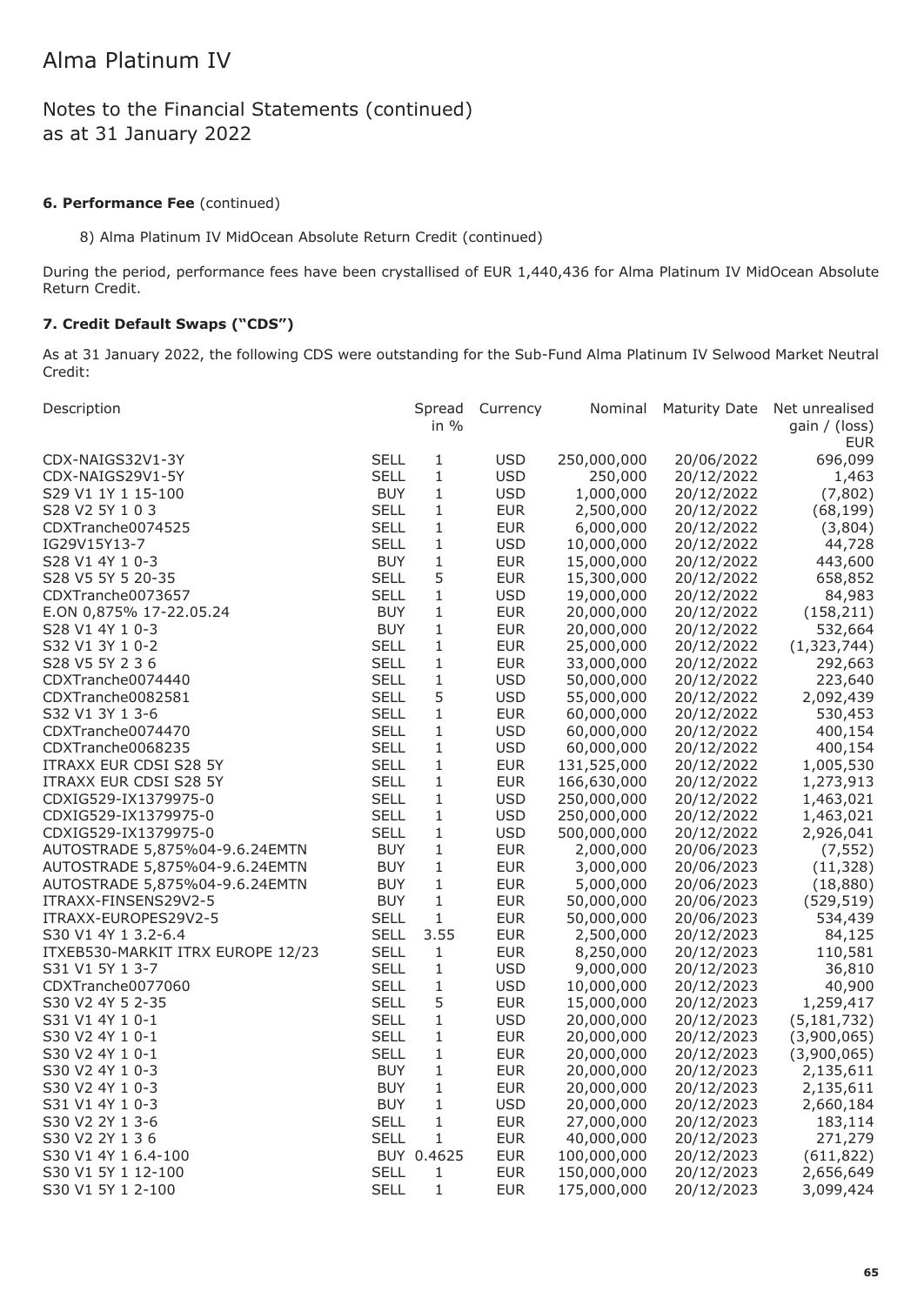### Notes to the Financial Statements (continued) as at 31 January 2022

### **7. Credit Default Swaps ("CDS")** (continued)

| Description                        |             | Spread<br>in $%$ | Currency   | Nominal     | <b>Maturity Date</b> | Net unrealised<br>gain / (loss)<br><b>EUR</b> |
|------------------------------------|-------------|------------------|------------|-------------|----------------------|-----------------------------------------------|
| S30 V1 5Y 1 12-100                 | <b>SELL</b> | 1                | <b>EUR</b> | 190,000,000 | 20/12/2023           | 3,365,089                                     |
| S32 V1 5Y 1 0-3                    | <b>BUY</b>  | $\mathbf{1}$     | <b>EUR</b> | 20,000,000  | 20/12/2024           | 3,735,993                                     |
| S32 V1 5Y 1 0-1                    | <b>SELL</b> | 1                | <b>EUR</b> | 20,000,000  | 20/12/2024           | (6, 154, 289)                                 |
| S32 V1 5Y 1 1 3                    | <b>SELL</b> | 1                | <b>EUR</b> | 20,000,000  | 20/12/2024           | (2,082,008)                                   |
| ITRX XOVER CDSI S31 5Y CORP        | <b>BUY</b>  | 5                | <b>EUR</b> | 24,266,840  | 20/06/2024           | (1,741,006)                                   |
| ITRX XOVER CDSI S31 5Y CORP        | <b>BUY</b>  | 5                | <b>EUR</b> | 24,266,840  | 20/06/2024           | (1,741,006)                                   |
| ITRX XOVER CDSI S32 V1 5Y          | <b>BUY</b>  | 5                | <b>EUR</b> | 240,003     | 20/12/2024           | (19, 820)                                     |
| CDXTranche0074213                  | <b>SELL</b> | 1                | <b>EUR</b> | 25,000,000  | 20/12/2024           | (227, 516)                                    |
| S32 V1 5Y 1 0-3                    | <b>BUY</b>  | $\mathbf{1}$     | <b>EUR</b> | 30,000,000  | 20/12/2024           | 5,603,990                                     |
| S32 V1 5Y 1 0-1                    | <b>SELL</b> | 1                | <b>EUR</b> | 30,000,000  | 20/12/2024           | (9, 231, 434)                                 |
| S32 V1 5Y 5 35-100                 | <b>SELL</b> | 5                | <b>EUR</b> | 65,000,000  | 20/12/2024           | 8,999,798                                     |
| S32 V1 4Y 1 12-100                 | <b>SELL</b> | 1                | <b>EUR</b> | 250,000,000 | 20/12/2024           | 6,391,044                                     |
| ITRAXX-EUROPES33V1-5               | <b>SELL</b> | 1                | <b>EUR</b> | 26,200,000  | 20/06/2025           | 498,147                                       |
| CDXTranche0067925                  | <b>SELL</b> | 1                | <b>EUR</b> | 7,200,000   | 20/12/2025           | (16,005)                                      |
| CDXTranche0068830                  | <b>SELL</b> | 1                | <b>EUR</b> | 125,000,000 | 20/12/2025           | 4,025,003                                     |
| ITRAXX-EUROPES36V1-5               | <b>SELL</b> | 1                | <b>EUR</b> | 7,500,000   | 20/12/2026           | 148,793                                       |
| S26 V2 6Y 1 0-12                   | <b>SELL</b> | 1                | <b>EUR</b> | 98,180,000  | 20/12/2026           | (11, 243, 970)                                |
| ITXEB536 ITRX EUR CDSI S36 5Y      | <b>SELL</b> | 1                | <b>EUR</b> | 100,000,000 | 20/12/2026           | 1,983,902                                     |
| S32 V1 6Y 1 3-12                   | <b>SELL</b> | $\mathbf{1}$     | <b>EUR</b> | 112,500,000 | 20/12/2026           | (3, 107, 594)                                 |
| ITXEB732-ITRX EUR CDSI S32 7Y CORP | <b>BUY</b>  | 1                | <b>EUR</b> | 172,500,000 | 20/12/2026           | (3, 182, 364)                                 |
| ITRAXX-EUROPES32V1-7               | <b>BUY</b>  | 1                | <b>EUR</b> | 172,500,000 | 20/12/2026           | (3, 182, 364)                                 |
| ITRAXX-EUROPES26V2-1               | <b>BUY</b>  | 1                | <b>EUR</b> | 204,000,000 | 20/12/2026           | (3,940,784)                                   |
| ITRAXX-EUROPES26V2-1               | <b>BUY</b>  | $\mathbf{1}$     | <b>EUR</b> | 214,000,000 | 20/12/2026           | (4, 133, 960)                                 |
| <b>Total</b>                       |             |                  |            |             |                      | (1, 233, 522)                                 |

As at 31 January 2022, the following CDS were outstanding for the Sub-Fund Alma Platinum IV Selwood Euro High Grade:

| Description        |             | Spread<br>in $\%$ | Currency |                 | Nominal Maturity Date Net unrealised | aain                    |
|--------------------|-------------|-------------------|----------|-----------------|--------------------------------------|-------------------------|
| S36 V1 5Y 1 12-100 | <b>SELL</b> |                   |          | USD 200,000,000 | 20/12/2026                           | <b>EUR</b><br>7,209,037 |
| <b>Total</b>       |             |                   |          |                 |                                      | 7,209,037               |

#### As at 31 January 2022, the following CDS were outstanding for the Sub-Fund Alma Platinum IV MidOcean Absolute Return Credit:

| Description    |            | in $\%$ | Spread Currency |               | Nominal Maturity Date Net unrealised | (loss)                  |
|----------------|------------|---------|-----------------|---------------|--------------------------------------|-------------------------|
| CDX HY 100 S37 | <b>BUY</b> | 5       |                 | USD 5,259,000 | 20/12/2026                           | <b>EUR</b><br>(359,678) |
| <b>Total</b>   |            |         |                 |               |                                      | (359, 678)              |

The credit default swaps were conducted with the counterparties Barclays Capital Inc, BNP Paribas London Branch, Goldman Sachs International, J.P. Morgan Securities PLC, Merril Lynch International PLC, Morgan Stanley & Co Inc, Nomura International PLC and Société Générale.

Margin posted is included under the caption "Bank overdraft" in the Statement of Net Assets".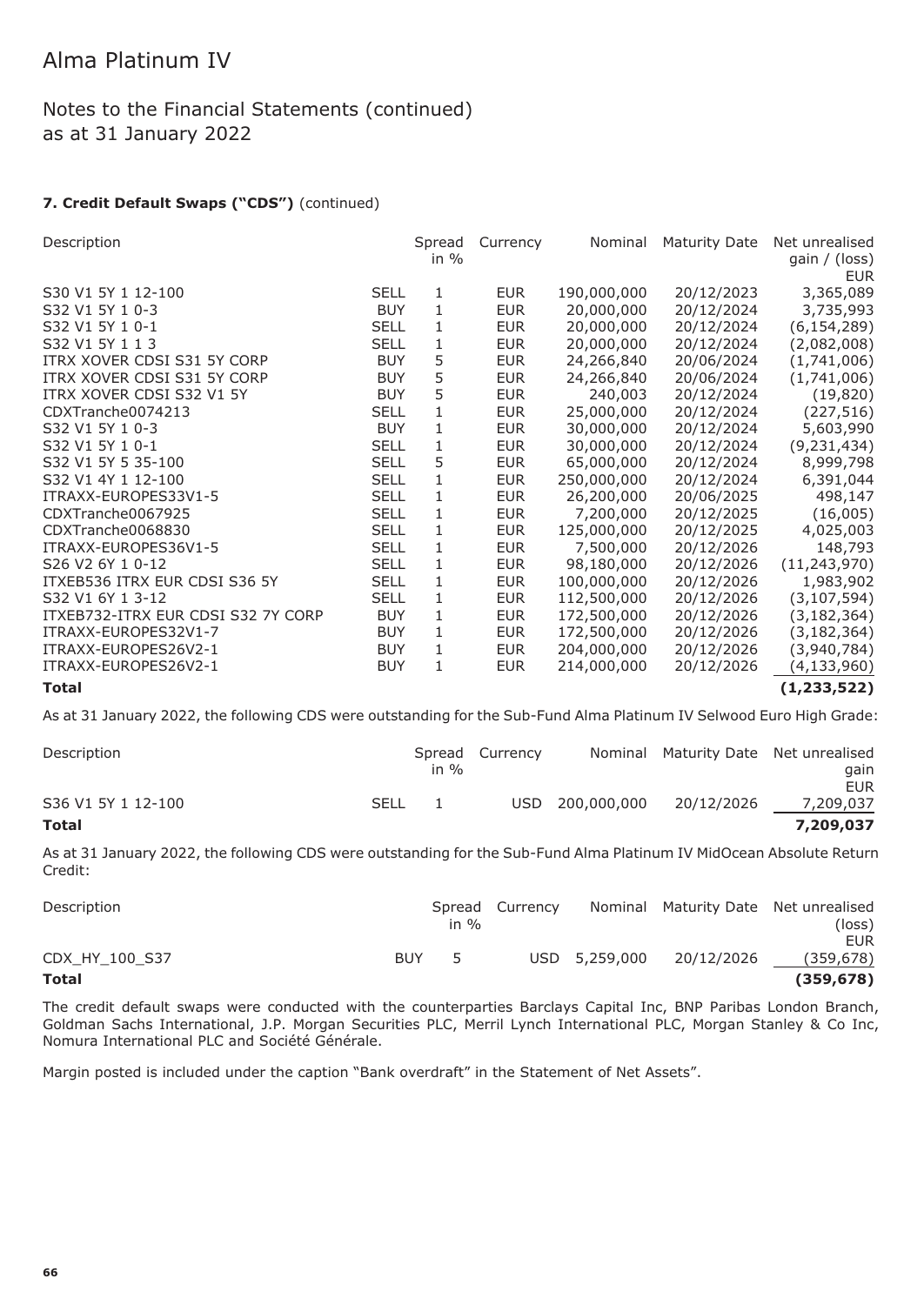### Notes to the Financial Statements (continued) as at 31 January 2022

### **8. Interest Rate Swaps ("IRS")**

As at 31 January 2022, the following IRS were outstanding for the Sub-Fund Alma Platinum IV CQS Asian Macro:

| Fund receives / (pays) rate | Currency   | Nominal    | Maturity Date | Net unrealised |
|-----------------------------|------------|------------|---------------|----------------|
|                             |            |            |               | gain           |
|                             |            |            |               | <b>EUR</b>     |
| CNRR007 Index               | <b>CNY</b> | 42,000,000 | 16/09/2026    | 83,453         |
| CNRR007 Index               | <b>CNY</b> | 42,000,000 | 11/11/2026    | 64,654         |
| CNRR007 Index               | <b>CNY</b> | 58,000,000 | 20/12/2026    | 80,588         |
| CNRR007 Index               | <b>CNY</b> | 7,500,000  | 18/08/2026    | 13,326         |
| Total                       |            |            |               | 242,021        |

As at 31 January 2022, the following IRS were outstanding for the Sub-Fund Alma Platinum IV MidOcean Absolute Return Credit:

| Fund receives / (pays) rate         | Currency   | Nominal    | <b>Maturity Date</b> | Net unrealised<br>gain<br><b>EUR</b> |
|-------------------------------------|------------|------------|----------------------|--------------------------------------|
| IBOXHY INDEX(IBOXX \$ LIQUID<br>HY) | <b>USD</b> | 2,462,000  | 20/03/2022           | 49,731                               |
| IBOXHY INDEX(IBOXX \$ LIQUID<br>HY) | <b>USD</b> | 11,221,000 | 20/06/2022           | 297,156                              |
| IBOXHY INDEX(IBOXX \$ LIQUID<br>HY) | <b>USD</b> | 785,000    | 20/03/2022           | 16,789                               |
| <b>Total</b>                        |            |            |                      | 363,676                              |

The interest rates swaps were conducted with the counterparties Goldman Sachs International.

#### **9. Forward Foreign Exchange Contracts**

At 31 January 2022, the Sub-Fund Alma Platinum IV Systematic Alpha had the following forward foreign exchange contracts outstanding:

| Purchase   | <b>Share Class</b> |               | Sale       |               | Maturity date | Unrealised gain /<br>(loss) USD |
|------------|--------------------|---------------|------------|---------------|---------------|---------------------------------|
| <b>EUR</b> |                    | 137,465       | <b>USD</b> | 153,331       | 01/02/2022    | 770                             |
| <b>BRL</b> |                    | 17,192,753    | <b>USD</b> | 3,000,000     | 02/02/2022    | 237,825                         |
| <b>USD</b> |                    | 3,000,000     | <b>BRL</b> | 16,442,947    | 02/02/2022    | (96, 618)                       |
| PHP        |                    | 36,175,400    | <b>USD</b> | 700,000       | 24/02/2022    | 8,604                           |
| <b>CLP</b> |                    | 486,371,400   | <b>USD</b> | 600,000       | 25/02/2022    | 6,992                           |
| <b>INR</b> |                    | 484,471,510   | <b>USD</b> | 6,500,000     | 25/02/2022    | (25, 038)                       |
| <b>KRW</b> |                    | 1,311,027,760 | <b>USD</b> | 1,100,000     | 25/02/2022    | (11, 847)                       |
| <b>RUB</b> |                    | 185,941,337   | <b>USD</b> | 2,400,000     | 25/02/2022    | (13, 443)                       |
| <b>TWD</b> |                    | 8,298,650     | <b>USD</b> | 300,000       | 25/02/2022    | (1,680)                         |
| <b>USD</b> |                    | 100,000       | <b>IDR</b> | 1,436,497,000 | 25/02/2022    | 337                             |
| <b>USD</b> |                    | 100,000       | <b>INR</b> | 7,526,910     | 25/02/2022    | (599)                           |
| <b>USD</b> |                    | 200,000       | <b>KRW</b> | 241,659,390   | 25/02/2022    | (577)                           |
| <b>USD</b> |                    | 1,300,000     | <b>RUB</b> | 102,018,443   | 25/02/2022    | (9, 467)                        |
| <b>USD</b> |                    | 100,000       | <b>TWD</b> | 2,763,300     | 25/02/2022    | 665                             |
| <b>EUR</b> | $I1C-E$            | 18,140,356    | USD        | 20,477,733    | 28/02/2022    | (132, 253)                      |
| GBP        | $I1C-G$            | 2,101,749     | <b>USD</b> | 2,839,219     | 28/02/2022    | (20, 032)                       |
| <b>EUR</b> | R <sub>1</sub> C-E | 13,043,606    | <b>USD</b> | 14,726,362    | 28/02/2022    | (97, 188)                       |
| GBP        | $R1C-G$            | 385,375       | <b>USD</b> | 520,500       | 28/02/2022    | (3, 576)                        |
| <b>USD</b> | $R1C-G$            | 12,970        | <b>GBP</b> | 9,604         | 28/02/2022    | 88                              |
| <b>EUR</b> | R <sub>1</sub> C-A | 36,574        | USD        | 41,285        | 28/02/2022    | (265)                           |
| <b>USD</b> | R <sub>1</sub> C-A | 1,037         | <b>EUR</b> | 918           | 28/02/2022    | 7                               |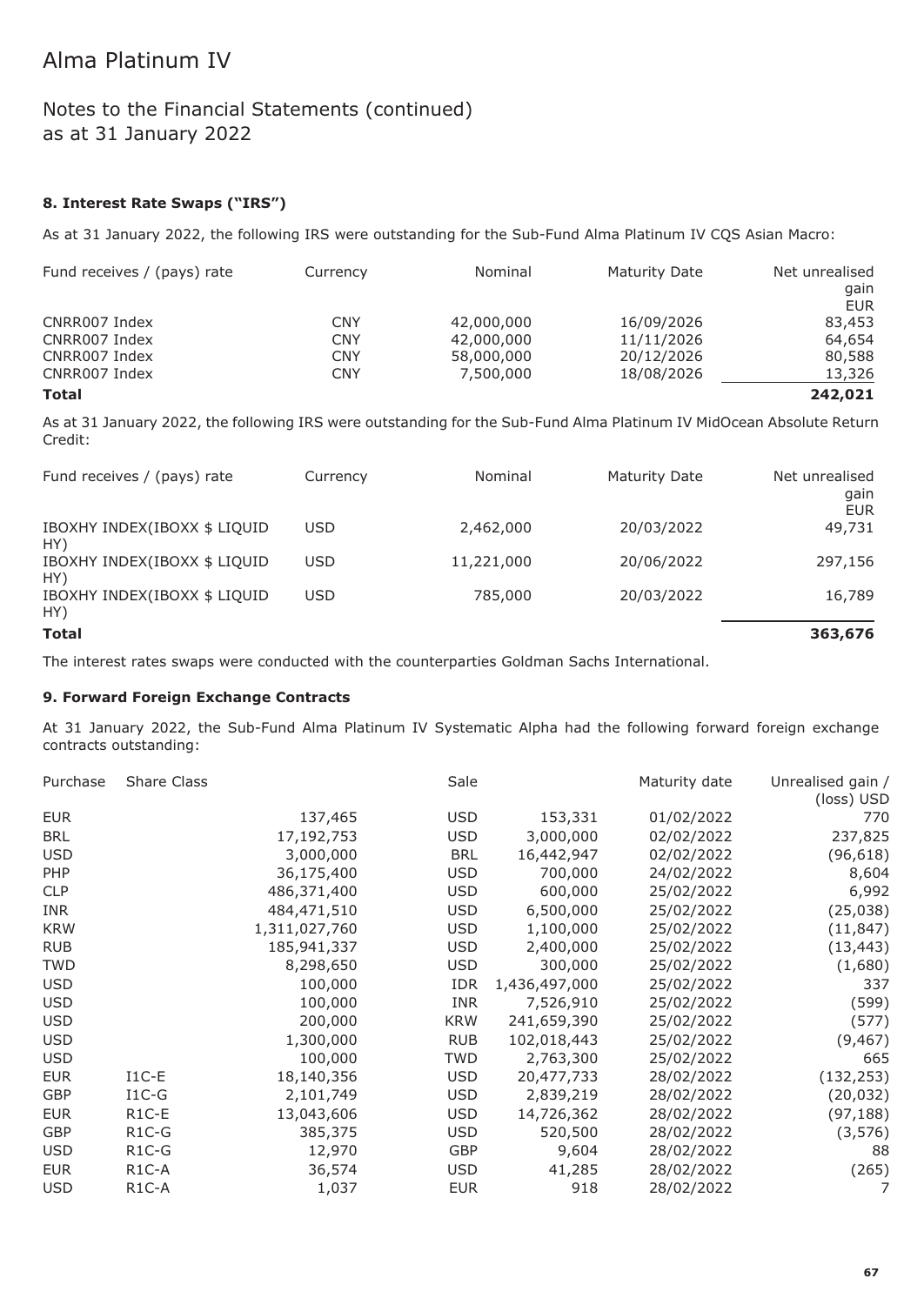### Notes to the Financial Statements (continued) as at 31 January 2022

#### **9. Forward Foreign Exchange Contracts** (continued)

| Purchase   | <b>Share Class</b> |            | Sale       |            | Maturity date | Unrealised gain /<br>(loss) USD |
|------------|--------------------|------------|------------|------------|---------------|---------------------------------|
| SGD        | $R1C-S$            | 477,027    | <b>USD</b> | 354,626    | 28/02/2022    | (1, 945)                        |
| <b>USD</b> | $R1C-S$            | 8,865      | SGD        | 11,927     | 28/02/2022    | 47                              |
| <b>CHF</b> | $I1C-C$            | 900,723    | <b>USD</b> | 978,649    | 28/02/2022    | (10, 618)                       |
| <b>CHF</b> | $R1C-C$            | 2,473,727  | <b>USD</b> | 2,686,963  | 28/02/2022    | (28, 384)                       |
| <b>USD</b> | $R1C-C$            | 58,383     | <b>CHF</b> | 53,746     | 28/02/2022    | 621                             |
| <b>GBP</b> | R <sub>0</sub> C-G | 2,756,968  | <b>USD</b> | 3,723,665  | 28/02/2022    | (25, 598)                       |
| <b>USD</b> | R <sub>0</sub> C-G | 187,997    | <b>GBP</b> | 139,200    | 28/02/2022    | 1,280                           |
| <b>EUR</b> | R <sub>0</sub> C-E | 900,739    | <b>USD</b> | 1,016,762  | 28/02/2022    | (6, 530)                        |
| <b>USD</b> | ROC-E              | 25,410     | <b>EUR</b> | 22,510     | 28/02/2022    | 163                             |
| <b>NOK</b> | R1C-N              | 10,012,615 | <b>USD</b> | 1,125,676  | 28/02/2022    | (3, 212)                        |
| <b>USD</b> | R1C-N              | 27,892     | <b>NOK</b> | 248,165    | 28/02/2022    | 72                              |
| <b>GBP</b> | $I1D-G$            | 10,766     | <b>USD</b> | 14,542     | 28/02/2022    | (100)                           |
| <b>USD</b> | $I1D-G$            | 361        | <b>GBP</b> | 267        | 28/02/2022    | 3                               |
| <b>GBP</b> | R5C-G              | 48,522     | <b>USD</b> | 65,535     | 28/02/2022    | (450)                           |
| <b>USD</b> | R5C-G              | 1,633      | <b>GBP</b> | 1,209      | 28/02/2022    | 11                              |
| <b>GBP</b> | R6C-G              | 13,596,422 | <b>USD</b> | 18,363,762 | 28/02/2022    | (126, 160)                      |
| <b>USD</b> | R6C-G              | 455,842    | <b>GBP</b> | 337,524    | 28/02/2022    | 3,104                           |
| <b>EUR</b> | R6C-E              | 1,171,061  | <b>USD</b> | 1,321,904  | 28/02/2022    | (8,490)                         |
| <b>USD</b> | R6C-E              | 33,035     | <b>EUR</b> | 29,265     | 28/02/2022    | 212                             |
| <b>GBP</b> | $I5D-G$            | 75,113     | <b>USD</b> | 101,469    | 28/02/2022    | (716)                           |
| <b>CHF</b> | R6C-C              | 32,968     | <b>USD</b> | 35,809     | 28/02/2022    | (378)                           |
| <b>USD</b> | R6C-C              | 897        | <b>CHF</b> | 826        | 28/02/2022    | 10                              |
| <b>GBP</b> | $ISC-G$            | 8,519      | <b>USD</b> | 11,506     | 28/02/2022    | (79)                            |
| <b>USD</b> | $ISC-G$            | 285        | <b>GBP</b> | 211        | 28/02/2022    | 2                               |
| <b>BRL</b> |                    | 18,207,069 | <b>USD</b> | 3,300,000  | 03/03/2022    | 102,027                         |
| <b>CNH</b> |                    | 35,500,000 | <b>USD</b> | 5,540,738  | 16/03/2022    | 8,906                           |
| <b>EUR</b> |                    | 685,160    | <b>NOK</b> | 7,000,000  | 16/03/2022    | (15, 777)                       |
| <b>EUR</b> |                    | 108,425    | PLN        | 500,000    | 16/03/2022    | (94)                            |
| <b>EUR</b> |                    | 3,566,332  | <b>SEK</b> | 37,000,000 | 16/03/2022    | 35,882                          |
| <b>NOK</b> |                    | 36,000,000 | <b>EUR</b> | 3,571,862  | 16/03/2022    | 26,994                          |
| PLN        |                    | 10,500,000 | <b>EUR</b> | 2,281,002  | 16/03/2022    | (2, 599)                        |
| <b>SEK</b> |                    | 4,000,000  | <b>EUR</b> | 389,577    | 16/03/2022    | (8, 393)                        |
| <b>TRY</b> |                    | 4,000,000  | <b>USD</b> | 269,931    | 16/03/2022    | 21,901                          |
| <b>USD</b> |                    | 3,830,526  | <b>CNH</b> | 24,500,000 | 16/03/2022    | 491                             |
| <b>USD</b> |                    | 266,984    | <b>TRY</b> | 3,500,000  | 16/03/2022    | 11,883                          |
| <b>USD</b> |                    | 187,996    | ZAR        | 3,000,000  | 16/03/2022    | (4, 754)                        |
| ZAR        |                    | 21,000,000 | <b>USD</b> | 1,310,011  | 16/03/2022    | 39,029                          |

**(148,934)**

At 31 January 2022, the Sub-Fund Alma Platinum IV Selwood Market Neutral Credit had the following forward foreign exchange contracts outstanding:

| Purchase   | <b>Share Class</b> |           | Sale       |           | Maturity date | Unrealised gain /<br>(loss) EUR |
|------------|--------------------|-----------|------------|-----------|---------------|---------------------------------|
| <b>EUR</b> |                    | 20,860    | <b>USD</b> | 23,542    | 01/02/2022    | (140)                           |
| <b>USD</b> |                    | 17,645    | <b>EUR</b> | 15,641    | 01/02/2022    | 99                              |
| <b>EUR</b> | $R1C-U$            | 15,629    | <b>USD</b> | 17,645    | 28/02/2022    | (103)                           |
| <b>USD</b> | $R1C-U$            | 529,202   | <b>EUR</b> | 468,776   | 28/02/2022    | 3,058                           |
| <b>GBP</b> | $I1C-G$            | 3,797,865 | <b>EUR</b> | 4,544,384 | 28/02/2022    | (2, 150)                        |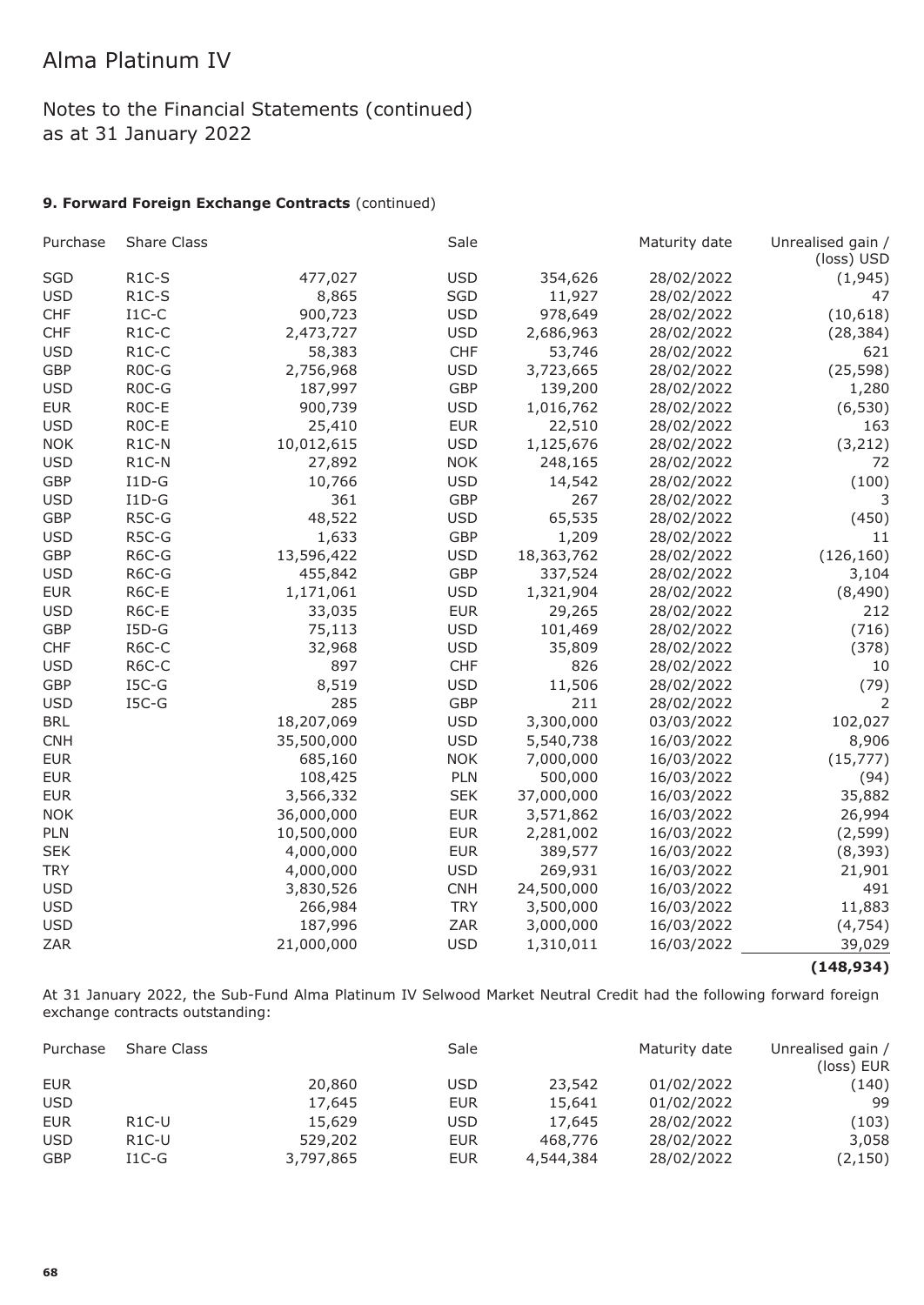### Notes to the Financial Statements (continued) as at 31 January 2022

#### **9. Forward Foreign Exchange Contracts** (continued)

| Purchase   | <b>Share Class</b> |            | Sale |            | Maturity date | Unrealised gain /<br>(loss) EUR |
|------------|--------------------|------------|------|------------|---------------|---------------------------------|
| <b>USD</b> | I1C-U              | 14,962,911 | EUR  | 13,254,395 | 28/02/2022    | 86,456                          |
| <b>USD</b> | 12C-U              | 13,993,259 | EUR  | 12,395,461 | 28/02/2022    | 80,852                          |

**168,072**

At 31 January 2022, the Sub-Fund Alma Platinum IV UBS Multi Strategy Alternatives had the following forward foreign exchange contracts outstanding:

| 300,000,000<br>JPY<br><b>EUR</b><br>2,326,337<br>01/02/2022<br>(3,797)<br><b>NZD</b><br>100,000<br><b>USD</b><br>66,124<br>01/02/2022<br>(401)<br><b>USD</b><br><b>NZD</b><br>100,000<br>65,980<br>01/02/2022<br>273<br>1,300,000<br><b>USD</b><br>(3,988)<br>CAD<br>1,034,496<br>16/02/2022<br><b>USD</b><br><b>CHF</b><br>3,040,000<br>3,323,479<br>16/02/2022<br>(50, 915)<br><b>CLP</b><br>247,000,000<br><b>USD</b><br>295,883<br>16/02/2022<br>11,478<br><b>NOK</b><br><b>EUR</b><br>420,000<br>4,214,773<br>16/02/2022<br>(1, 452)<br>950,000<br>PLN<br><b>EUR</b><br>4,347,728<br>16/02/2022<br>3,859<br>640,000<br><b>SEK</b><br>6,038<br><b>EUR</b><br>6,634,652<br>16/02/2022<br><b>EUR</b><br>4,100,000<br><b>USD</b><br>4,616,234<br>16/02/2022<br>(16, 717)<br><b>USD</b><br><b>GBP</b><br>1,750,000<br>2,370,395<br>16/02/2022<br>(20, 290)<br>ILS<br><b>USD</b><br>720,000<br>230,153<br>16/02/2022<br>(3, 137)<br><b>INR</b><br>144,880,000<br><b>USD</b><br>1,940,737<br>16/02/2022<br>(3,681)<br>JPY<br>387,000,000<br><b>USD</b><br>3,366,825<br>16/02/2022<br>(6, 951)<br>1,128,000,000<br><b>USD</b><br><b>KRW</b><br>943,502<br>16/02/2022<br>(7, 484)<br><b>USD</b><br><b>MXN</b><br>22,790,000<br>1,100,936<br>16/02/2022<br>23<br><b>EUR</b><br><b>NOK</b><br>4,222,619<br>420,000<br>16/02/2022<br>2,236<br><b>USD</b><br><b>NOK</b><br>8,940,000<br>1,008,297<br>16/02/2022<br>(5, 246)<br><b>NZD</b><br><b>USD</b><br>2,880,000<br>1,961,588<br>16/02/2022<br>(62, 944)<br><b>EUR</b><br>PLN<br>4,350,566<br>950,000<br>16/02/2022<br>(3, 237)<br><b>USD</b><br>PLN<br>1,320,000<br>327,566<br>16/02/2022<br>(4,865)<br><b>USD</b><br><b>RUB</b><br>70,560,000<br>938,967<br>16/02/2022<br>(26, 774)<br><b>SEK</b><br><b>EUR</b><br>6,602,798<br>640,000<br>16/02/2022<br>(9,081)<br><b>USD</b><br><b>SEK</b><br>680,775<br>6,190,000<br>16/02/2022<br>(15, 637)<br><b>USD</b><br>SGD<br>2,150,000<br>1,590,861<br>16/02/2022<br>(829)<br><b>USD</b><br><b>AUD</b><br>2,589,860<br>3,610,000<br>16/02/2022<br>41,311<br><b>BRL</b><br><b>USD</b><br>547,802<br>3,090,000<br>16/02/2022<br>(28, 556)<br><b>USD</b><br>1,998,760<br>CAD<br>2,530,000<br>16/02/2022<br>8,452<br><b>USD</b><br><b>CHF</b><br>4,845,909<br>4,470,000<br>16/02/2022<br>38,349<br>CLP<br><b>USD</b><br>314,951<br>258,000,000<br>16/02/2022<br>(6, 745)<br><b>USD</b><br>4,631,830<br><b>EUR</b><br>4,100,000<br>16/02/2022<br>30,621<br><b>USD</b><br>GBP<br>2,358,485<br>1,750,000<br>16/02/2022<br>9,667<br><b>USD</b><br>ILS<br>672,750<br>2,120,000<br>16/02/2022<br>4,842<br><b>USD</b><br>INR<br>948,205<br>71,240,000<br>16/02/2022<br>(3,631)<br><b>USD</b><br>4,960,773<br>JPY<br>570,000,000<br>16/02/2022<br>11,917<br><b>KRW</b><br><b>USD</b><br>556,313<br>666,000,000<br>16/02/2022<br>3,751<br><b>USD</b><br><b>MXN</b><br>18,130,000<br>880,354<br>16/02/2022<br>4,035<br><b>USD</b><br>1,005,847<br><b>NOK</b><br>8,940,000<br>16/02/2022<br>3,062<br><b>USD</b><br>1,868,314<br><b>NZD</b><br>2,790,000<br>16/02/2022<br>32,461<br><b>USD</b><br>189,538<br>PLN<br>770,000<br>16/02/2022<br>1,464<br>918,857<br>70,560,000<br><b>USD</b><br><b>RUB</b><br>16/02/2022<br>8,858<br><b>USD</b><br>672,145<br>6,190,000<br><b>SEK</b><br>16/02/2022<br>7,937 | Purchase | Share Class | Sale | Maturity date | Unrealised gain /<br>(loss) EUR |
|------------------------------------------------------------------------------------------------------------------------------------------------------------------------------------------------------------------------------------------------------------------------------------------------------------------------------------------------------------------------------------------------------------------------------------------------------------------------------------------------------------------------------------------------------------------------------------------------------------------------------------------------------------------------------------------------------------------------------------------------------------------------------------------------------------------------------------------------------------------------------------------------------------------------------------------------------------------------------------------------------------------------------------------------------------------------------------------------------------------------------------------------------------------------------------------------------------------------------------------------------------------------------------------------------------------------------------------------------------------------------------------------------------------------------------------------------------------------------------------------------------------------------------------------------------------------------------------------------------------------------------------------------------------------------------------------------------------------------------------------------------------------------------------------------------------------------------------------------------------------------------------------------------------------------------------------------------------------------------------------------------------------------------------------------------------------------------------------------------------------------------------------------------------------------------------------------------------------------------------------------------------------------------------------------------------------------------------------------------------------------------------------------------------------------------------------------------------------------------------------------------------------------------------------------------------------------------------------------------------------------------------------------------------------------------------------------------------------------------------------------------------------------------------------------------------------------------------------------------------------------------------------------------------------------------------------------------------------------------------------------------------------------------------------------------------------------------------------------------------------------------------------------------------------------------------------------------------------------------------------------------------------------------|----------|-------------|------|---------------|---------------------------------|
|                                                                                                                                                                                                                                                                                                                                                                                                                                                                                                                                                                                                                                                                                                                                                                                                                                                                                                                                                                                                                                                                                                                                                                                                                                                                                                                                                                                                                                                                                                                                                                                                                                                                                                                                                                                                                                                                                                                                                                                                                                                                                                                                                                                                                                                                                                                                                                                                                                                                                                                                                                                                                                                                                                                                                                                                                                                                                                                                                                                                                                                                                                                                                                                                                                                                                    |          |             |      |               |                                 |
|                                                                                                                                                                                                                                                                                                                                                                                                                                                                                                                                                                                                                                                                                                                                                                                                                                                                                                                                                                                                                                                                                                                                                                                                                                                                                                                                                                                                                                                                                                                                                                                                                                                                                                                                                                                                                                                                                                                                                                                                                                                                                                                                                                                                                                                                                                                                                                                                                                                                                                                                                                                                                                                                                                                                                                                                                                                                                                                                                                                                                                                                                                                                                                                                                                                                                    |          |             |      |               |                                 |
|                                                                                                                                                                                                                                                                                                                                                                                                                                                                                                                                                                                                                                                                                                                                                                                                                                                                                                                                                                                                                                                                                                                                                                                                                                                                                                                                                                                                                                                                                                                                                                                                                                                                                                                                                                                                                                                                                                                                                                                                                                                                                                                                                                                                                                                                                                                                                                                                                                                                                                                                                                                                                                                                                                                                                                                                                                                                                                                                                                                                                                                                                                                                                                                                                                                                                    |          |             |      |               |                                 |
|                                                                                                                                                                                                                                                                                                                                                                                                                                                                                                                                                                                                                                                                                                                                                                                                                                                                                                                                                                                                                                                                                                                                                                                                                                                                                                                                                                                                                                                                                                                                                                                                                                                                                                                                                                                                                                                                                                                                                                                                                                                                                                                                                                                                                                                                                                                                                                                                                                                                                                                                                                                                                                                                                                                                                                                                                                                                                                                                                                                                                                                                                                                                                                                                                                                                                    |          |             |      |               |                                 |
|                                                                                                                                                                                                                                                                                                                                                                                                                                                                                                                                                                                                                                                                                                                                                                                                                                                                                                                                                                                                                                                                                                                                                                                                                                                                                                                                                                                                                                                                                                                                                                                                                                                                                                                                                                                                                                                                                                                                                                                                                                                                                                                                                                                                                                                                                                                                                                                                                                                                                                                                                                                                                                                                                                                                                                                                                                                                                                                                                                                                                                                                                                                                                                                                                                                                                    |          |             |      |               |                                 |
|                                                                                                                                                                                                                                                                                                                                                                                                                                                                                                                                                                                                                                                                                                                                                                                                                                                                                                                                                                                                                                                                                                                                                                                                                                                                                                                                                                                                                                                                                                                                                                                                                                                                                                                                                                                                                                                                                                                                                                                                                                                                                                                                                                                                                                                                                                                                                                                                                                                                                                                                                                                                                                                                                                                                                                                                                                                                                                                                                                                                                                                                                                                                                                                                                                                                                    |          |             |      |               |                                 |
|                                                                                                                                                                                                                                                                                                                                                                                                                                                                                                                                                                                                                                                                                                                                                                                                                                                                                                                                                                                                                                                                                                                                                                                                                                                                                                                                                                                                                                                                                                                                                                                                                                                                                                                                                                                                                                                                                                                                                                                                                                                                                                                                                                                                                                                                                                                                                                                                                                                                                                                                                                                                                                                                                                                                                                                                                                                                                                                                                                                                                                                                                                                                                                                                                                                                                    |          |             |      |               |                                 |
|                                                                                                                                                                                                                                                                                                                                                                                                                                                                                                                                                                                                                                                                                                                                                                                                                                                                                                                                                                                                                                                                                                                                                                                                                                                                                                                                                                                                                                                                                                                                                                                                                                                                                                                                                                                                                                                                                                                                                                                                                                                                                                                                                                                                                                                                                                                                                                                                                                                                                                                                                                                                                                                                                                                                                                                                                                                                                                                                                                                                                                                                                                                                                                                                                                                                                    |          |             |      |               |                                 |
|                                                                                                                                                                                                                                                                                                                                                                                                                                                                                                                                                                                                                                                                                                                                                                                                                                                                                                                                                                                                                                                                                                                                                                                                                                                                                                                                                                                                                                                                                                                                                                                                                                                                                                                                                                                                                                                                                                                                                                                                                                                                                                                                                                                                                                                                                                                                                                                                                                                                                                                                                                                                                                                                                                                                                                                                                                                                                                                                                                                                                                                                                                                                                                                                                                                                                    |          |             |      |               |                                 |
|                                                                                                                                                                                                                                                                                                                                                                                                                                                                                                                                                                                                                                                                                                                                                                                                                                                                                                                                                                                                                                                                                                                                                                                                                                                                                                                                                                                                                                                                                                                                                                                                                                                                                                                                                                                                                                                                                                                                                                                                                                                                                                                                                                                                                                                                                                                                                                                                                                                                                                                                                                                                                                                                                                                                                                                                                                                                                                                                                                                                                                                                                                                                                                                                                                                                                    |          |             |      |               |                                 |
|                                                                                                                                                                                                                                                                                                                                                                                                                                                                                                                                                                                                                                                                                                                                                                                                                                                                                                                                                                                                                                                                                                                                                                                                                                                                                                                                                                                                                                                                                                                                                                                                                                                                                                                                                                                                                                                                                                                                                                                                                                                                                                                                                                                                                                                                                                                                                                                                                                                                                                                                                                                                                                                                                                                                                                                                                                                                                                                                                                                                                                                                                                                                                                                                                                                                                    |          |             |      |               |                                 |
|                                                                                                                                                                                                                                                                                                                                                                                                                                                                                                                                                                                                                                                                                                                                                                                                                                                                                                                                                                                                                                                                                                                                                                                                                                                                                                                                                                                                                                                                                                                                                                                                                                                                                                                                                                                                                                                                                                                                                                                                                                                                                                                                                                                                                                                                                                                                                                                                                                                                                                                                                                                                                                                                                                                                                                                                                                                                                                                                                                                                                                                                                                                                                                                                                                                                                    |          |             |      |               |                                 |
|                                                                                                                                                                                                                                                                                                                                                                                                                                                                                                                                                                                                                                                                                                                                                                                                                                                                                                                                                                                                                                                                                                                                                                                                                                                                                                                                                                                                                                                                                                                                                                                                                                                                                                                                                                                                                                                                                                                                                                                                                                                                                                                                                                                                                                                                                                                                                                                                                                                                                                                                                                                                                                                                                                                                                                                                                                                                                                                                                                                                                                                                                                                                                                                                                                                                                    |          |             |      |               |                                 |
|                                                                                                                                                                                                                                                                                                                                                                                                                                                                                                                                                                                                                                                                                                                                                                                                                                                                                                                                                                                                                                                                                                                                                                                                                                                                                                                                                                                                                                                                                                                                                                                                                                                                                                                                                                                                                                                                                                                                                                                                                                                                                                                                                                                                                                                                                                                                                                                                                                                                                                                                                                                                                                                                                                                                                                                                                                                                                                                                                                                                                                                                                                                                                                                                                                                                                    |          |             |      |               |                                 |
|                                                                                                                                                                                                                                                                                                                                                                                                                                                                                                                                                                                                                                                                                                                                                                                                                                                                                                                                                                                                                                                                                                                                                                                                                                                                                                                                                                                                                                                                                                                                                                                                                                                                                                                                                                                                                                                                                                                                                                                                                                                                                                                                                                                                                                                                                                                                                                                                                                                                                                                                                                                                                                                                                                                                                                                                                                                                                                                                                                                                                                                                                                                                                                                                                                                                                    |          |             |      |               |                                 |
|                                                                                                                                                                                                                                                                                                                                                                                                                                                                                                                                                                                                                                                                                                                                                                                                                                                                                                                                                                                                                                                                                                                                                                                                                                                                                                                                                                                                                                                                                                                                                                                                                                                                                                                                                                                                                                                                                                                                                                                                                                                                                                                                                                                                                                                                                                                                                                                                                                                                                                                                                                                                                                                                                                                                                                                                                                                                                                                                                                                                                                                                                                                                                                                                                                                                                    |          |             |      |               |                                 |
|                                                                                                                                                                                                                                                                                                                                                                                                                                                                                                                                                                                                                                                                                                                                                                                                                                                                                                                                                                                                                                                                                                                                                                                                                                                                                                                                                                                                                                                                                                                                                                                                                                                                                                                                                                                                                                                                                                                                                                                                                                                                                                                                                                                                                                                                                                                                                                                                                                                                                                                                                                                                                                                                                                                                                                                                                                                                                                                                                                                                                                                                                                                                                                                                                                                                                    |          |             |      |               |                                 |
|                                                                                                                                                                                                                                                                                                                                                                                                                                                                                                                                                                                                                                                                                                                                                                                                                                                                                                                                                                                                                                                                                                                                                                                                                                                                                                                                                                                                                                                                                                                                                                                                                                                                                                                                                                                                                                                                                                                                                                                                                                                                                                                                                                                                                                                                                                                                                                                                                                                                                                                                                                                                                                                                                                                                                                                                                                                                                                                                                                                                                                                                                                                                                                                                                                                                                    |          |             |      |               |                                 |
|                                                                                                                                                                                                                                                                                                                                                                                                                                                                                                                                                                                                                                                                                                                                                                                                                                                                                                                                                                                                                                                                                                                                                                                                                                                                                                                                                                                                                                                                                                                                                                                                                                                                                                                                                                                                                                                                                                                                                                                                                                                                                                                                                                                                                                                                                                                                                                                                                                                                                                                                                                                                                                                                                                                                                                                                                                                                                                                                                                                                                                                                                                                                                                                                                                                                                    |          |             |      |               |                                 |
|                                                                                                                                                                                                                                                                                                                                                                                                                                                                                                                                                                                                                                                                                                                                                                                                                                                                                                                                                                                                                                                                                                                                                                                                                                                                                                                                                                                                                                                                                                                                                                                                                                                                                                                                                                                                                                                                                                                                                                                                                                                                                                                                                                                                                                                                                                                                                                                                                                                                                                                                                                                                                                                                                                                                                                                                                                                                                                                                                                                                                                                                                                                                                                                                                                                                                    |          |             |      |               |                                 |
|                                                                                                                                                                                                                                                                                                                                                                                                                                                                                                                                                                                                                                                                                                                                                                                                                                                                                                                                                                                                                                                                                                                                                                                                                                                                                                                                                                                                                                                                                                                                                                                                                                                                                                                                                                                                                                                                                                                                                                                                                                                                                                                                                                                                                                                                                                                                                                                                                                                                                                                                                                                                                                                                                                                                                                                                                                                                                                                                                                                                                                                                                                                                                                                                                                                                                    |          |             |      |               |                                 |
|                                                                                                                                                                                                                                                                                                                                                                                                                                                                                                                                                                                                                                                                                                                                                                                                                                                                                                                                                                                                                                                                                                                                                                                                                                                                                                                                                                                                                                                                                                                                                                                                                                                                                                                                                                                                                                                                                                                                                                                                                                                                                                                                                                                                                                                                                                                                                                                                                                                                                                                                                                                                                                                                                                                                                                                                                                                                                                                                                                                                                                                                                                                                                                                                                                                                                    |          |             |      |               |                                 |
|                                                                                                                                                                                                                                                                                                                                                                                                                                                                                                                                                                                                                                                                                                                                                                                                                                                                                                                                                                                                                                                                                                                                                                                                                                                                                                                                                                                                                                                                                                                                                                                                                                                                                                                                                                                                                                                                                                                                                                                                                                                                                                                                                                                                                                                                                                                                                                                                                                                                                                                                                                                                                                                                                                                                                                                                                                                                                                                                                                                                                                                                                                                                                                                                                                                                                    |          |             |      |               |                                 |
|                                                                                                                                                                                                                                                                                                                                                                                                                                                                                                                                                                                                                                                                                                                                                                                                                                                                                                                                                                                                                                                                                                                                                                                                                                                                                                                                                                                                                                                                                                                                                                                                                                                                                                                                                                                                                                                                                                                                                                                                                                                                                                                                                                                                                                                                                                                                                                                                                                                                                                                                                                                                                                                                                                                                                                                                                                                                                                                                                                                                                                                                                                                                                                                                                                                                                    |          |             |      |               |                                 |
|                                                                                                                                                                                                                                                                                                                                                                                                                                                                                                                                                                                                                                                                                                                                                                                                                                                                                                                                                                                                                                                                                                                                                                                                                                                                                                                                                                                                                                                                                                                                                                                                                                                                                                                                                                                                                                                                                                                                                                                                                                                                                                                                                                                                                                                                                                                                                                                                                                                                                                                                                                                                                                                                                                                                                                                                                                                                                                                                                                                                                                                                                                                                                                                                                                                                                    |          |             |      |               |                                 |
|                                                                                                                                                                                                                                                                                                                                                                                                                                                                                                                                                                                                                                                                                                                                                                                                                                                                                                                                                                                                                                                                                                                                                                                                                                                                                                                                                                                                                                                                                                                                                                                                                                                                                                                                                                                                                                                                                                                                                                                                                                                                                                                                                                                                                                                                                                                                                                                                                                                                                                                                                                                                                                                                                                                                                                                                                                                                                                                                                                                                                                                                                                                                                                                                                                                                                    |          |             |      |               |                                 |
|                                                                                                                                                                                                                                                                                                                                                                                                                                                                                                                                                                                                                                                                                                                                                                                                                                                                                                                                                                                                                                                                                                                                                                                                                                                                                                                                                                                                                                                                                                                                                                                                                                                                                                                                                                                                                                                                                                                                                                                                                                                                                                                                                                                                                                                                                                                                                                                                                                                                                                                                                                                                                                                                                                                                                                                                                                                                                                                                                                                                                                                                                                                                                                                                                                                                                    |          |             |      |               |                                 |
|                                                                                                                                                                                                                                                                                                                                                                                                                                                                                                                                                                                                                                                                                                                                                                                                                                                                                                                                                                                                                                                                                                                                                                                                                                                                                                                                                                                                                                                                                                                                                                                                                                                                                                                                                                                                                                                                                                                                                                                                                                                                                                                                                                                                                                                                                                                                                                                                                                                                                                                                                                                                                                                                                                                                                                                                                                                                                                                                                                                                                                                                                                                                                                                                                                                                                    |          |             |      |               |                                 |
|                                                                                                                                                                                                                                                                                                                                                                                                                                                                                                                                                                                                                                                                                                                                                                                                                                                                                                                                                                                                                                                                                                                                                                                                                                                                                                                                                                                                                                                                                                                                                                                                                                                                                                                                                                                                                                                                                                                                                                                                                                                                                                                                                                                                                                                                                                                                                                                                                                                                                                                                                                                                                                                                                                                                                                                                                                                                                                                                                                                                                                                                                                                                                                                                                                                                                    |          |             |      |               |                                 |
|                                                                                                                                                                                                                                                                                                                                                                                                                                                                                                                                                                                                                                                                                                                                                                                                                                                                                                                                                                                                                                                                                                                                                                                                                                                                                                                                                                                                                                                                                                                                                                                                                                                                                                                                                                                                                                                                                                                                                                                                                                                                                                                                                                                                                                                                                                                                                                                                                                                                                                                                                                                                                                                                                                                                                                                                                                                                                                                                                                                                                                                                                                                                                                                                                                                                                    |          |             |      |               |                                 |
|                                                                                                                                                                                                                                                                                                                                                                                                                                                                                                                                                                                                                                                                                                                                                                                                                                                                                                                                                                                                                                                                                                                                                                                                                                                                                                                                                                                                                                                                                                                                                                                                                                                                                                                                                                                                                                                                                                                                                                                                                                                                                                                                                                                                                                                                                                                                                                                                                                                                                                                                                                                                                                                                                                                                                                                                                                                                                                                                                                                                                                                                                                                                                                                                                                                                                    |          |             |      |               |                                 |
|                                                                                                                                                                                                                                                                                                                                                                                                                                                                                                                                                                                                                                                                                                                                                                                                                                                                                                                                                                                                                                                                                                                                                                                                                                                                                                                                                                                                                                                                                                                                                                                                                                                                                                                                                                                                                                                                                                                                                                                                                                                                                                                                                                                                                                                                                                                                                                                                                                                                                                                                                                                                                                                                                                                                                                                                                                                                                                                                                                                                                                                                                                                                                                                                                                                                                    |          |             |      |               |                                 |
|                                                                                                                                                                                                                                                                                                                                                                                                                                                                                                                                                                                                                                                                                                                                                                                                                                                                                                                                                                                                                                                                                                                                                                                                                                                                                                                                                                                                                                                                                                                                                                                                                                                                                                                                                                                                                                                                                                                                                                                                                                                                                                                                                                                                                                                                                                                                                                                                                                                                                                                                                                                                                                                                                                                                                                                                                                                                                                                                                                                                                                                                                                                                                                                                                                                                                    |          |             |      |               |                                 |
|                                                                                                                                                                                                                                                                                                                                                                                                                                                                                                                                                                                                                                                                                                                                                                                                                                                                                                                                                                                                                                                                                                                                                                                                                                                                                                                                                                                                                                                                                                                                                                                                                                                                                                                                                                                                                                                                                                                                                                                                                                                                                                                                                                                                                                                                                                                                                                                                                                                                                                                                                                                                                                                                                                                                                                                                                                                                                                                                                                                                                                                                                                                                                                                                                                                                                    |          |             |      |               |                                 |
|                                                                                                                                                                                                                                                                                                                                                                                                                                                                                                                                                                                                                                                                                                                                                                                                                                                                                                                                                                                                                                                                                                                                                                                                                                                                                                                                                                                                                                                                                                                                                                                                                                                                                                                                                                                                                                                                                                                                                                                                                                                                                                                                                                                                                                                                                                                                                                                                                                                                                                                                                                                                                                                                                                                                                                                                                                                                                                                                                                                                                                                                                                                                                                                                                                                                                    |          |             |      |               |                                 |
|                                                                                                                                                                                                                                                                                                                                                                                                                                                                                                                                                                                                                                                                                                                                                                                                                                                                                                                                                                                                                                                                                                                                                                                                                                                                                                                                                                                                                                                                                                                                                                                                                                                                                                                                                                                                                                                                                                                                                                                                                                                                                                                                                                                                                                                                                                                                                                                                                                                                                                                                                                                                                                                                                                                                                                                                                                                                                                                                                                                                                                                                                                                                                                                                                                                                                    |          |             |      |               |                                 |
|                                                                                                                                                                                                                                                                                                                                                                                                                                                                                                                                                                                                                                                                                                                                                                                                                                                                                                                                                                                                                                                                                                                                                                                                                                                                                                                                                                                                                                                                                                                                                                                                                                                                                                                                                                                                                                                                                                                                                                                                                                                                                                                                                                                                                                                                                                                                                                                                                                                                                                                                                                                                                                                                                                                                                                                                                                                                                                                                                                                                                                                                                                                                                                                                                                                                                    |          |             |      |               |                                 |
|                                                                                                                                                                                                                                                                                                                                                                                                                                                                                                                                                                                                                                                                                                                                                                                                                                                                                                                                                                                                                                                                                                                                                                                                                                                                                                                                                                                                                                                                                                                                                                                                                                                                                                                                                                                                                                                                                                                                                                                                                                                                                                                                                                                                                                                                                                                                                                                                                                                                                                                                                                                                                                                                                                                                                                                                                                                                                                                                                                                                                                                                                                                                                                                                                                                                                    |          |             |      |               |                                 |
|                                                                                                                                                                                                                                                                                                                                                                                                                                                                                                                                                                                                                                                                                                                                                                                                                                                                                                                                                                                                                                                                                                                                                                                                                                                                                                                                                                                                                                                                                                                                                                                                                                                                                                                                                                                                                                                                                                                                                                                                                                                                                                                                                                                                                                                                                                                                                                                                                                                                                                                                                                                                                                                                                                                                                                                                                                                                                                                                                                                                                                                                                                                                                                                                                                                                                    |          |             |      |               |                                 |
|                                                                                                                                                                                                                                                                                                                                                                                                                                                                                                                                                                                                                                                                                                                                                                                                                                                                                                                                                                                                                                                                                                                                                                                                                                                                                                                                                                                                                                                                                                                                                                                                                                                                                                                                                                                                                                                                                                                                                                                                                                                                                                                                                                                                                                                                                                                                                                                                                                                                                                                                                                                                                                                                                                                                                                                                                                                                                                                                                                                                                                                                                                                                                                                                                                                                                    |          |             |      |               |                                 |
|                                                                                                                                                                                                                                                                                                                                                                                                                                                                                                                                                                                                                                                                                                                                                                                                                                                                                                                                                                                                                                                                                                                                                                                                                                                                                                                                                                                                                                                                                                                                                                                                                                                                                                                                                                                                                                                                                                                                                                                                                                                                                                                                                                                                                                                                                                                                                                                                                                                                                                                                                                                                                                                                                                                                                                                                                                                                                                                                                                                                                                                                                                                                                                                                                                                                                    |          |             |      |               |                                 |
|                                                                                                                                                                                                                                                                                                                                                                                                                                                                                                                                                                                                                                                                                                                                                                                                                                                                                                                                                                                                                                                                                                                                                                                                                                                                                                                                                                                                                                                                                                                                                                                                                                                                                                                                                                                                                                                                                                                                                                                                                                                                                                                                                                                                                                                                                                                                                                                                                                                                                                                                                                                                                                                                                                                                                                                                                                                                                                                                                                                                                                                                                                                                                                                                                                                                                    |          |             |      |               |                                 |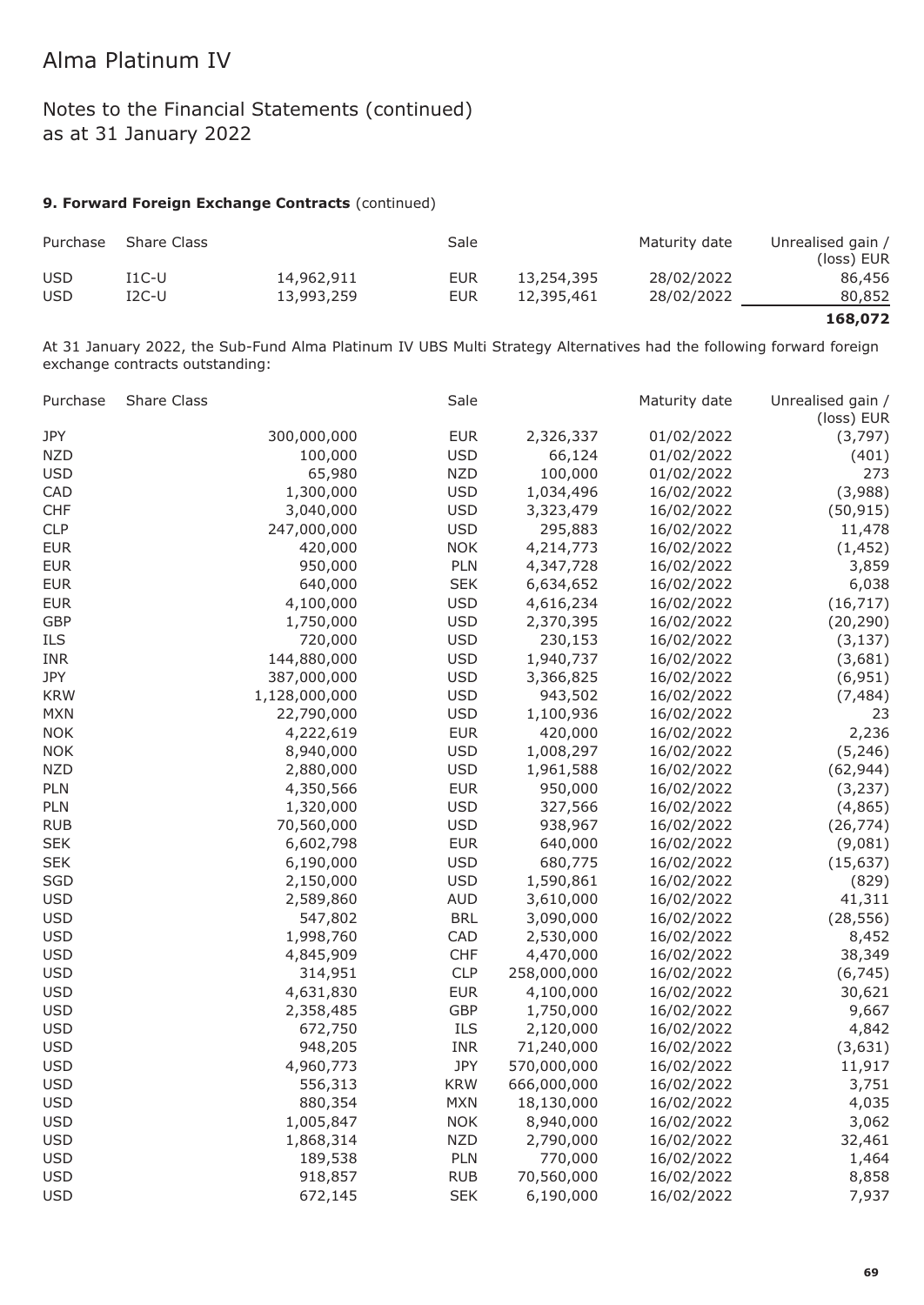# Notes to the Financial Statements (continued) as at 31 January 2022

### **9. Forward Foreign Exchange Contracts** (continued)

| Purchase   | Share Class |               | Sale       |                    | Maturity date | Unrealised gain /<br>(loss) EUR |
|------------|-------------|---------------|------------|--------------------|---------------|---------------------------------|
| <b>USD</b> |             | 1,587,729     | SGD        | 2,150,000          | 16/02/2022    | (1, 965)                        |
| <b>USD</b> |             | 425,603       | ZAR        | 6,560,000          | 16/02/2022    | 2,179                           |
| <b>ZAR</b> |             | 6,560,000     | <b>USD</b> | 424,826            | 16/02/2022    | (1, 481)                        |
| <b>AUD</b> |             | 3,610,000     | <b>USD</b> | 2,571,814          | 16/02/2022    | (25, 214)                       |
| <b>BRL</b> |             | 6,050,000     | <b>USD</b> | 1,095,321          | 16/02/2022    | 35,390                          |
| CAD        |             | 660,177       | <b>USD</b> | 522,378            | 28/02/2022    | (2,941)                         |
| <b>GBP</b> |             | 166,306       | <b>USD</b> | 220,712            | 28/02/2022    | 2,117                           |
| <b>USD</b> |             | 519,528       | <b>AUD</b> | 717,781            | 28/02/2022    | 12,282                          |
| <b>USD</b> |             | 247,606       | CAD        | 317,306            | 28/02/2022    | (1,680)                         |
| <b>USD</b> |             | 36,160        | GBP        | 27,003             | 28/02/2022    | (56)                            |
| JPY        | $IGC-J$     | 6,812,008,670 | <b>EUR</b> | 52,793,296         | 28/02/2022    | (72, 504)                       |
| <b>EUR</b> |             | 131,048,742   | <b>USD</b> | 147,955,340        | 28/02/2022    | (867, 891)                      |
| <b>USD</b> |             | 1,180,063     | <b>EUR</b> | 1,055,176          | 28/02/2022    | (3,038)                         |
| <b>USD</b> |             | 12,000,000    | <b>CNH</b> | 77,408,176         | 04/03/2022    | (97, 755)                       |
| <b>EUR</b> |             | 339,220       | <b>HKD</b> | 3,000,000          | 07/03/2022    | (3,750)                         |
| <b>EUR</b> |             | 350,000       | JPY        | 45,966,550         | 07/03/2022    | (5, 723)                        |
| <b>HKD</b> |             | 4,411,900     | <b>EUR</b> | 500,000            | 07/03/2022    | 4,379                           |
| JPY        |             | 26,197,060    | <b>EUR</b> | 200,000            | 07/03/2022    | 2,731                           |
| JPY        |             | 150,000,000   | <b>USD</b> | 1,301,417          | 07/03/2022    | 675                             |
| <b>USD</b> |             | 350,000       | <b>CNH</b> | 2,239,265          | 07/03/2022    | (212)                           |
| <b>CNH</b> |             | 5,678,050     | <b>EUR</b> | 784,000            | 16/03/2022    | 7,034                           |
| <b>CNH</b> |             | 1,275,100     | <b>USD</b> | 200,955            | 16/03/2022    | (1, 453)                        |
| <b>EUR</b> |             | 825,988       | <b>AUD</b> | 1,309,804          | 16/03/2022    | 3,402                           |
| <b>EUR</b> |             | 3,583,819     | <b>CNH</b> | 25,969,618         | 16/03/2022    | (34, 254)                       |
| <b>EUR</b> |             | 461,713       | <b>HKD</b> | 4,073,508          | 16/03/2022    | (3,868)                         |
| <b>EUR</b> |             | 30,169,377    | JPY        | 3,884,325,953      | 16/03/2022    | 113,620                         |
| <b>EUR</b> |             | 50,000        | <b>NOK</b> | 501,623            | 16/03/2022    | (101)                           |
| <b>EUR</b> |             | 20,000        | <b>SEK</b> |                    |               | 28                              |
| <b>EUR</b> |             |               | <b>USD</b> | 209,084            | 16/03/2022    |                                 |
| <b>GBP</b> |             | 19,280,918    | <b>USD</b> | 21,804,154         | 16/03/2022    | (151, 134)                      |
|            |             | 550,000       |            | 738,909            | 16/03/2022    | (1,068)                         |
| <b>HKD</b> |             | 2,919,683     | <b>EUR</b> | 330,000            | 16/03/2022    | 3,702                           |
| JPY        |             | 514,129,554   | <b>EUR</b> | 3,992,115          | 16/03/2022    | (13, 924)                       |
| <b>KRW</b> |             | 8,321,399,410 | <b>USD</b> | 6,940,227          | 16/03/2022    | (37, 276)                       |
| <b>NOK</b> |             | 2,206,392     | <b>EUR</b> | 220,000            | 16/03/2022    | 367                             |
| <b>NOK</b> |             | 6,390,000     | <b>USD</b> | 713,244            | 16/03/2022    | 2,572                           |
| PLN        |             | 1,983,795     | <b>EUR</b> | 430,000            | 16/03/2022    | 514                             |
| <b>RUB</b> |             | 13,630,000    | <b>USD</b> | 173,440            | 16/03/2022    | 634                             |
| <b>SEK</b> |             | 2,202,310     | <b>EUR</b> | 210,000            | 16/03/2022    | 365                             |
| SGD        |             | 130,000       | <b>USD</b> | 96,134             | 16/03/2022    | (6)                             |
| <b>TWD</b> |             | 54,895,109    | <b>USD</b> | 1,990,000          | 16/03/2022    | (10, 820)                       |
| <b>USD</b> |             | 1,065,505     | <b>AUD</b> | 1,520,000          | 16/03/2022    | (5,021)                         |
| <b>USD</b> |             | 200,000       | <b>CNH</b> | 1,275,100          | 16/03/2022    | 603                             |
| <b>USD</b> |             | 3,348,370     | <b>EUR</b> | 2,980,000          | 16/03/2022    | 4,074                           |
| <b>USD</b> |             | 500,000       | JPY        | 57,805,200         | 16/03/2022    | (1,680)                         |
| <b>USD</b> |             | 8,469,168     |            | KRW 10,024,147,545 | 16/03/2022    | 142,142                         |
| <b>USD</b> |             | 130,177       | <b>RUB</b> | 10,400,000         | 16/03/2022    | (2, 438)                        |
| <b>USD</b> |             | 246,200       | <b>SEK</b> | 2,310,000          | 16/03/2022    | (1,238)                         |
| <b>USD</b> |             | 3,489,655     | <b>TWD</b> | 96,077,403         | 16/03/2022    | 24,912                          |
| <b>USD</b> |             | 214,309       | ZAR        | 3,360,000          | 16/03/2022    | (1, 407)                        |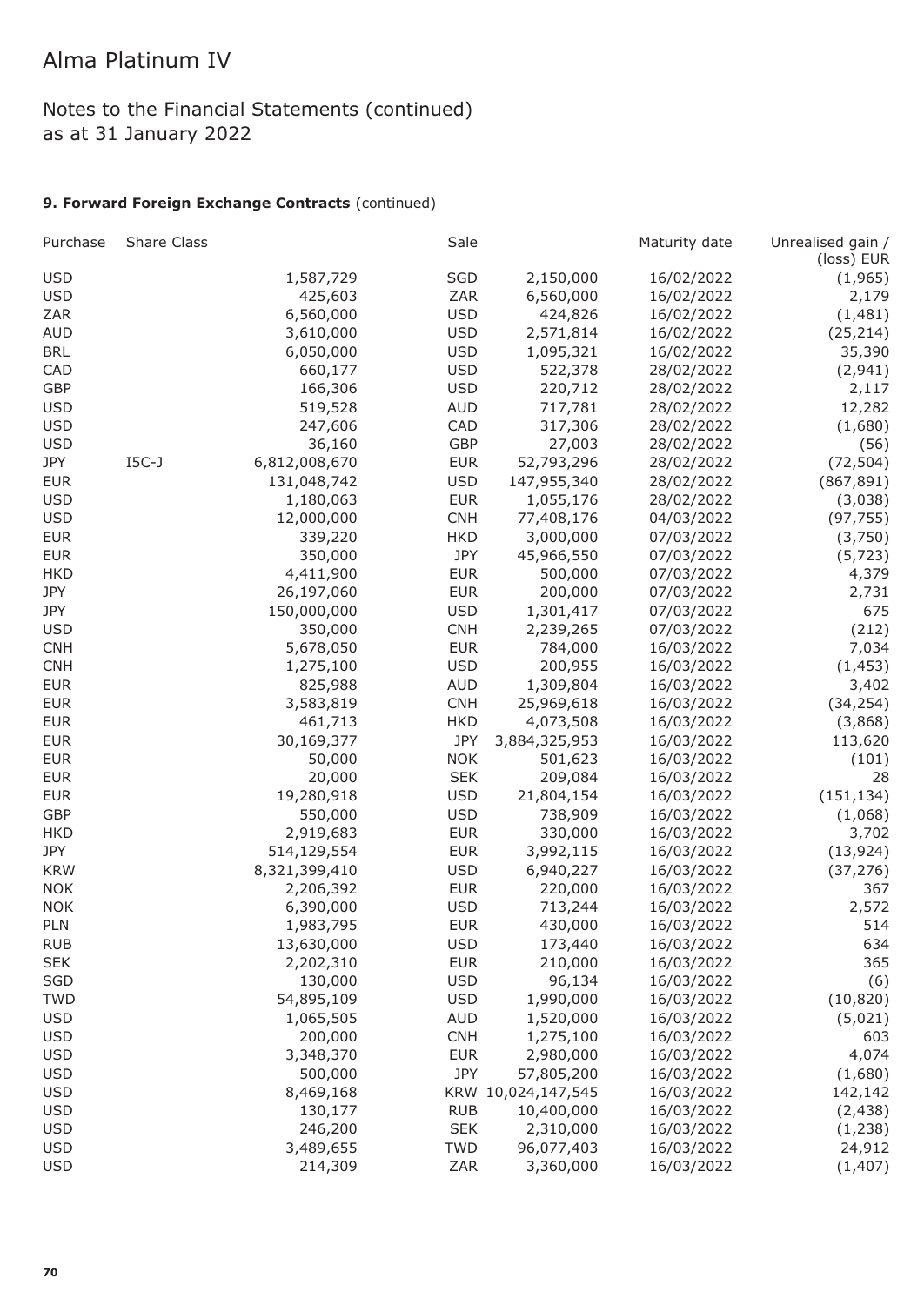### Notes to the Financial Statements (continued) as at 31 January 2022

#### **9. Forward Foreign Exchange Contracts** (continued)

| Purchase   | Share Class |         | Sale |         | Maturity date | Unrealised gain /<br>(loss) EUR |
|------------|-------------|---------|------|---------|---------------|---------------------------------|
| <b>ZAR</b> |             | 610,000 | USD  | 39,555  | 16/03/2022    | (324)                           |
| <b>EUR</b> |             | 455,985 | USD  | 510,940 | 30/06/2022    | 2,251                           |

#### **(1,039,973)**

At 31 January 2022, the Sub-Fund Alma Platinum IV CQS Asian Macro had the following forward foreign exchange contracts outstanding:

| Purchase   | Share Class |            | Sale       |            | Maturity date | Unrealised gain /<br>(loss) USD |
|------------|-------------|------------|------------|------------|---------------|---------------------------------|
| <b>EUR</b> |             | 500,000    | <b>USD</b> | 559,707    | 01/02/2022    | 805                             |
| <b>EUR</b> |             | 2,175,730  | USD        | 2,455,579  | 04/02/2022    | (16, 421)                       |
| <b>EUR</b> |             | 309,587    | <b>USD</b> | 345,834    | 08/02/2022    | 1,268                           |
| <b>USD</b> |             | 7,162,983  | <b>EUR</b> | 6,300,000  | 10/02/2022    | 99,297                          |
| <b>USD</b> |             | 1,760,506  | <b>GBP</b> | 1,300,000  | 10/02/2022    | 16,472                          |
| <b>USD</b> |             | 1,909,479  | GBP        | 1,400,000  | 14/02/2022    | 31,338                          |
| <b>USD</b> |             | 90,670     | <b>AUD</b> | 124,000    | 18/02/2022    | 3,300                           |
| <b>USD</b> |             | 3,972,561  | <b>EUR</b> | 3,460,000  | 18/02/2022    | 92,551                          |
| <b>USD</b> |             | 7,580,102  | <b>EUR</b> | 6,650,000  | 22/02/2022    | 122,323                         |
| <b>USD</b> |             | 1,157,220  | <b>GBP</b> | 850,000    | 22/02/2022    | 16,978                          |
| <b>USD</b> |             | 4,310,986  | <b>EUR</b> | 3,800,000  | 24/02/2022    | 49,249                          |
| <b>USD</b> |             | 1,497,011  | GBP        | 1,100,000  | 24/02/2022    | 21,423                          |
| <b>USD</b> |             | 1,085,621  | <b>GBP</b> | 800,000    | 25/02/2022    | 12,472                          |
| <b>EUR</b> | $I2C-E$     | 29,413,839 | <b>USD</b> | 33,208,521 | 28/02/2022    | (218, 370)                      |
| <b>USD</b> | $I2C-E$     | 2,453,639  | <b>EUR</b> | 2,173,384  | 28/02/2022    | 15,994                          |
| <b>USD</b> |             | 1,631,732  | <b>EUR</b> | 1,450,000  | 28/02/2022    | 5,429                           |
| <b>USD</b> |             | 1,750,996  | GBP        | 1,300,000  | 28/02/2022    | 7,160                           |

#### **261,268**

At 31 January 2022, the Sub-Fund Alma Platinum IV DLD Convertible Arbitrage had the following forward foreign exchange contracts outstanding:

| Purchase   | Share Class |             | Sale       |             | Maturity date | Unrealised gain /<br>(loss) USD |
|------------|-------------|-------------|------------|-------------|---------------|---------------------------------|
| <b>EUR</b> | $I1C-E$     | 13,610,121  | <b>USD</b> | 15,365,793  | 28/02/2022    | (100,872)                       |
| <b>GBP</b> | $I1C-G$     | 595,450     | <b>USD</b> | 804,370     | 28/02/2022    | (5,626)                         |
| <b>USD</b> | $I1C-G$     | 3,727       | <b>GBP</b> | 2,759       | 28/02/2022    | 25                              |
| <b>CHF</b> | $I1C-C$     | 335,025     | <b>USD</b> | 364,010     | 28/02/2022    | (3,931)                         |
| <b>EUR</b> | $I2C-E$     | 126,985,487 | <b>USD</b> | 143,367,885 | 28/02/2022    | (942,740)                       |
|            |             |             |            |             |               |                                 |

#### **(1,053,144)**

At 31 January 2022, the Sub-Fund Alma Platinum IV Oceanwood Opportunities had the following forward foreign exchange contracts outstanding:

| Purchase   | Share Class |           | Sale       |           | Maturity date | Unrealised gain /<br>(loss) EUR |
|------------|-------------|-----------|------------|-----------|---------------|---------------------------------|
| EUR        |             | 252,140   | <b>USD</b> | 284,695   | 28/02/2022    | (1,693)                         |
| <b>USD</b> |             | 5,695,427 | <b>EUR</b> | 5,046,137 | 28/02/2022    | 31,875                          |
|            |             |           |            |           |               | 30,182                          |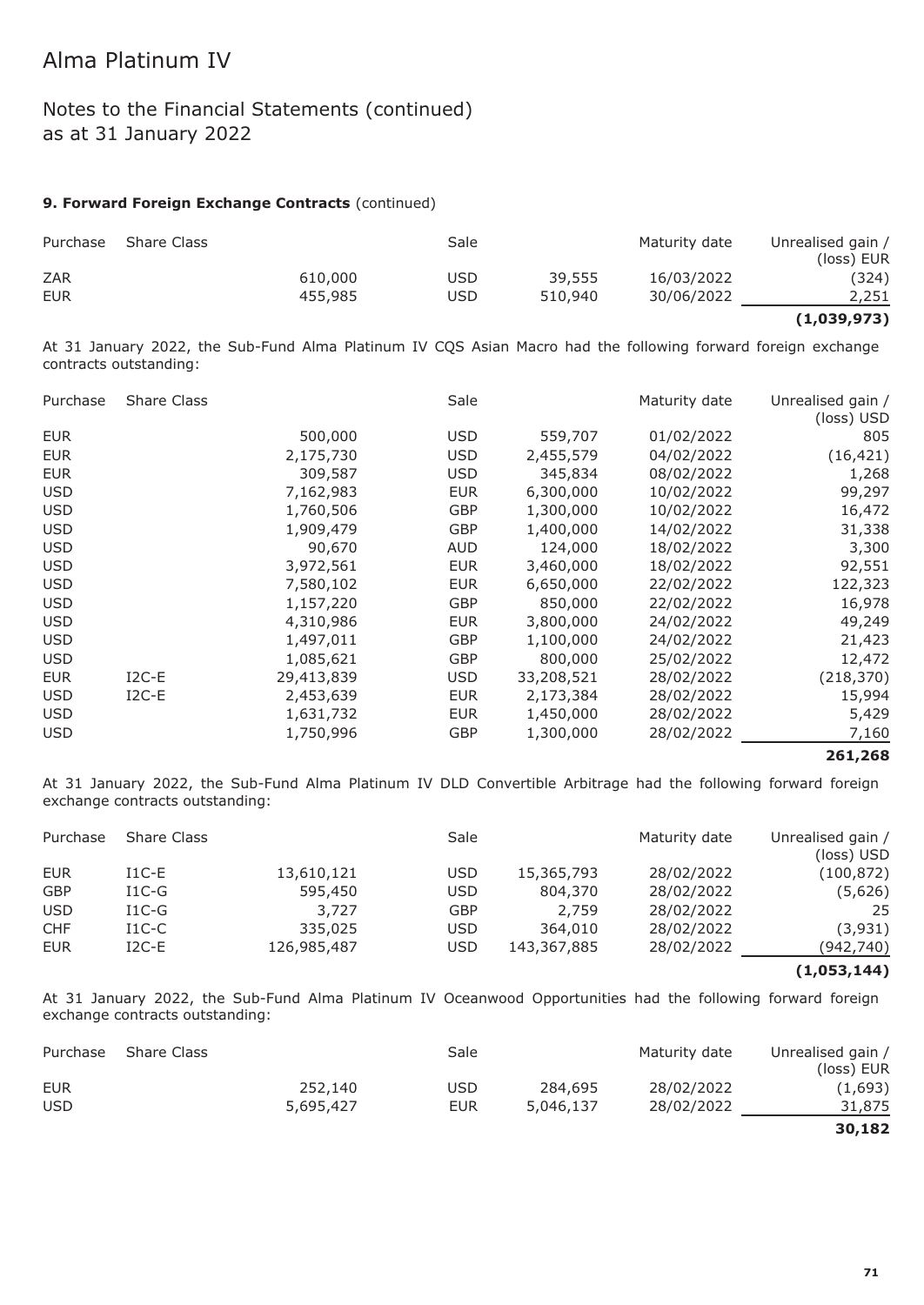### Notes to the Financial Statements (continued) as at 31 January 2022

#### **9. Forward Foreign Exchange Contracts** (continued)

At 31 January 2022, the Sub-Fund Alma Platinum IV MidOcean Absolute Return Credit had the following forward foreign exchange contracts outstanding:

| Purchase   | <b>Share Class</b> |             | Sale       |             | Maturity date | Unrealised gain /<br>(loss) USD |
|------------|--------------------|-------------|------------|-------------|---------------|---------------------------------|
| <b>EUR</b> | $I1C-E$            | 119,266     | <b>USD</b> | 134,652     | 28/02/2022    | (885)                           |
| <b>GBP</b> | $I1C-G$            | 1,085,393   | <b>USD</b> | 1,466,239   | 28/02/2022    | (10, 280)                       |
| <b>USD</b> | $I1C-G$            | 819,375     | <b>GBP</b> | 610,807     | 28/02/2022    | 31                              |
| <b>EUR</b> | $I2C-E$            | 102,387,682 | <b>USD</b> | 115,596,717 | 28/02/2022    | (760,126)                       |
|            |                    |             |            |             |               | --------                        |

**(771,260)**

The forward foreign exchange contracts were conducted with the counterparty Deutsche Bank AG, London Branch, JP Morgan Chase Bank NA, Morgan Stanley and Co International, RBC Investor Services Bank S.A, UBS AG London Branch.

#### **10. Futures**

As at 31 January 2022, the Sub-Fund Alma Platinum IV Systematic Alpha had the following futures contracts outstanding:

| Description                                  | Number of Currency<br>contracts |            | Commitment<br>in Future currency |            | Maturity Date Unrealised gain /<br>(loss) USD |
|----------------------------------------------|---------------------------------|------------|----------------------------------|------------|-----------------------------------------------|
| 10 YEAR TREAS.BOND AUSTRAL.6%<br>15/03/2022  | (33)                            | <b>AUD</b> | (4,521,536)                      | 15/03/2022 | (6, 200)                                      |
| 3 YEAR TREASURY BOND AUSTRALIA<br>15/03/2022 | (60)                            | <b>AUD</b> | (6,814,729)                      | 15/03/2022 | 15,491                                        |
| 90 DAY BANK ACCEPTED BILL AUST<br>11/03/2022 | 27                              | <b>AUD</b> | 26,990,683                       | 11/03/2022 | (156)                                         |
| 90 DAY BANK ACCEPTED BILL AUST<br>10/06/2022 | 6                               | <b>AUD</b> | 5,992,907                        | 10/06/2022 | (1, 110)                                      |
| 90 DAY BANK ACCEPTED BILL AUST<br>09/12/2022 | (2)                             | <b>AUD</b> | (1,993,708)                      | 09/12/2022 | 363                                           |
| 90 DAY BANK ACCEPTED BILL AUST<br>10/03/2023 | (1)                             | <b>AUD</b> | (996, 119)                       | 10/03/2023 | (207)                                         |
| S&P / ASX 200 INDEX 17/03/2022               | (4)                             | <b>AUD</b> | (686, 800)                       | 17/03/2022 | (2, 431)                                      |
| 10 YEARS CANADIAN BONDS 31/03/2022           | (18)                            | CAD        | (2,503,800)                      | 31/03/2022 | (5, 189)                                      |
| BANKERS ACC.CANADIAN 3 MONTHS<br>14/03/2022  | $\overline{4}$                  | CAD        | 990,650                          | 14/03/2022 | (835)                                         |
| BANKERS ACC.CANADIAN 3 MONTHS<br>13/06/2022  | (1)                             | CAD        | (246, 463)                       | 13/06/2022 | (49)                                          |
| S&P INDICES S&P/TSX 60 INDEX<br>18/03/2022   | 5                               | <b>CAD</b> | 1,276,900                        | 18/03/2022 | 11,400                                        |
| AEX 18/02/2022                               | 3                               | <b>EUR</b> | 452,406                          | 18/02/2022 | (5,845)                                       |
| CAC 40 18/02/2022                            | 12                              | <b>EUR</b> | 839,580                          | 18/02/2022 | (23, 945)                                     |
| EURIBOR 360 /3 MONATE 19/09/2022             | $\mathbf{1}$                    | <b>EUR</b> | 250,825                          | 19/09/2022 | (126)                                         |
| EURIBOR 360 /3 MONATE 19/12/2022             | (5)                             | <b>EUR</b> | (1, 252, 375)                    | 19/12/2022 | 1,569                                         |
| EURIBOR 360 /3 MONATE 13/03/2023             | (19)                            | <b>EUR</b> | (4,750,000)                      | 13/03/2023 | 8,898                                         |
| EURIBOR 360 /3 MONATE 19/06/2023             | (28)                            | <b>EUR</b> | (6,989,500)                      | 19/06/2023 | 17,866                                        |
| EURIBOR 360 /3 MONATE 18/09/2023             | (36)                            | <b>EUR</b> | (8,977,050)                      | 18/09/2023 | 26,596                                        |
| EURIBOR 360 /3 MONATE 18/12/2023             | (41)                            | <b>EUR</b> | (10, 216, 688)                   | 18/12/2023 | 30,813                                        |
| EURIBOR 360 /3 MONATE 18/03/2024             | (39)                            | <b>EUR</b> | (9,712,950)                      | 18/03/2024 | 29,300                                        |
| EURIBOR 360 /3 MONATE 17/06/2024             | (35)                            | <b>EUR</b> | (8,713,688)                      | 17/06/2024 | 25,433                                        |
| EURIBOR 360 /3 MONATE 16/09/2024             | (33)                            | <b>EUR</b> | (8, 213, 700)                    | 16/09/2024 | 24,942                                        |
| EURIBOR 360 /3 MONATE 16/12/2024             | (27)                            | <b>EUR</b> | (6,719,288)                      | 16/12/2024 | 16,605                                        |
| EURIBOR 360 /3 MONATE 17/03/2025             | (11)                            | <b>EUR</b> | (2,737,213)                      | 17/03/2025 | 3,335                                         |
| EURO BOBL 10/03/2022                         | (41)                            | <b>EUR</b> | (5,421,840)                      | 10/03/2022 | 32,094                                        |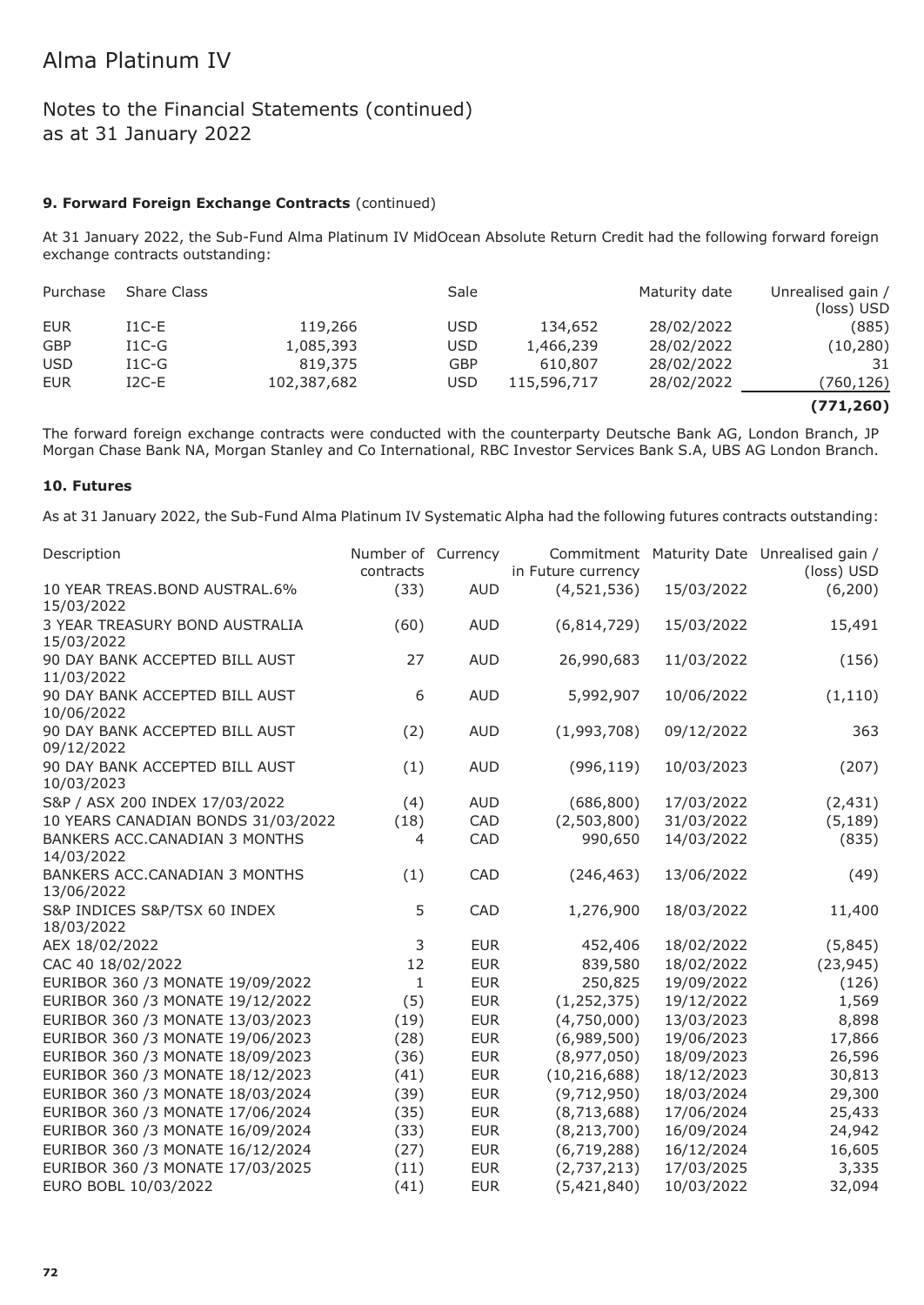### **10. Futures** (continued)

| Description                         | Number of Currency |            |                    |            | Commitment Maturity Date Unrealised gain / |
|-------------------------------------|--------------------|------------|--------------------|------------|--------------------------------------------|
|                                     | contracts          |            | in Future currency |            | (loss) USD                                 |
| EURO BUND 10/03/2022                | (14)               | <b>EUR</b> | (2,367,540)        | 10/03/2022 | 16,445                                     |
| EURO OAT FUTURES 10/03/2022         | (6)                | <b>EUR</b> | (966,060)          | 10/03/2022 | 6,435                                      |
| EURO SCHATZ 10/03/2022              | (49)               | <b>EUR</b> | (5,481,875)        | 10/03/2022 | 4,142                                      |
| EURO STOXX 50 PR 18/03/2022         | 5                  | <b>EUR</b> | 207,150            | 18/03/2022 | (11,748)                                   |
| EURO-BUXL-FUTURES 10/03/2022        | (2)                | <b>EUR</b> | (406, 600)         | 10/03/2022 | 1,368                                      |
| FTSE MIB INDEX 18/03/2022           | 2                  | <b>EUR</b> | 267,670            | 18/03/2022 | (3, 144)                                   |
| SHORT EURO BTP IT 10/03/2022        | 11                 | <b>EUR</b> | 1,243,330          | 10/03/2022 | (2,937)                                    |
| LONG GILT STERLING FUTURES          | (24)               | GBP        | (2,927,040)        | 31/03/2022 | 39,860                                     |
| 31/03/2022                          |                    |            |                    |            |                                            |
| SONIA/N INDEX 21/12/2022            | (2)                | <b>GBP</b> | (493, 225)         | 21/12/2022 | 1,694                                      |
| SONIA/N INDEX 15/03/2023            | (8)                | <b>GBP</b> | (1,970,100)        | 15/03/2023 | 9,056                                      |
| SONIA/N INDEX 21/06/2023            | (17)               | <b>GBP</b> | (4, 182, 637)      | 21/06/2023 | 27,839                                     |
| SONIA/N INDEX 20/09/2023            | (21)               | GBP        | (5, 164, 162)      | 20/09/2023 | 35,872                                     |
| SONIA/N INDEX 20/12/2023            | (22)               | GBP        | (5,409,525)        | 20/12/2023 | 34,766                                     |
| SONIA/N INDEX 20/03/2024            | (23)               | GBP        | (5,656,275)        | 20/03/2024 | 32,250                                     |
| SONIA/N INDEX 19/06/2024            | (23)               | GBP        | (5,659,150)        | 19/06/2024 | 30,036                                     |
| SONIA/N INDEX 18/09/2024            | (21)               | GBP        | (5, 169, 675)      | 18/09/2024 | 25,609                                     |
| SONIA/N INDEX 18/12/2024            | (19)               | GBP        | (4,679,462)        | 18/12/2024 | 19,856                                     |
| SONIA/N INDEX 01/03/2025            | (9)                | GBP        | (2, 218, 275)      | 01/03/2025 | 3,606                                      |
| SONIA/N INDEX 19/03/2025            | (16)               | GBP        | (3,942,200)        | 19/03/2025 | 15,362                                     |
| UKX FTSE 100 INDEX 18/03/2022       | 2                  | <b>GBP</b> | 147,930            | 18/03/2022 | (2,059)                                    |
| HONG KONG HANG SENG INDICES         | (7)                | <b>HKD</b> | (8, 351, 700)      | 25/02/2022 | 17,287                                     |
| 25/02/2022                          |                    |            |                    |            |                                            |
| HSCEI - HKD CHINA ENT 25/02/2022    | (19)               | <b>HKD</b> | (7,946,750)        | 25/02/2022 | 16,871                                     |
| JAPANESE GOV. BDS FUTURE 10Y        | (11)               | JPY        | (1,657,920,000)    | 22/03/2022 | 13,886                                     |
| 22/03/2022                          |                    |            |                    |            |                                            |
| NIKKEI 225 INDICES D 11/03/2022     | (5)                | JPY        | (135, 250, 000)    | 11/03/2022 | 11,977                                     |
| TOPIX INDEX (TOKYO) 11/03/2022      | (6)                | JPY        | (113, 910, 000)    | 11/03/2022 | (87)                                       |
| NDBB3M - NZD BANK BILL 16/03/2022   | 2                  | <b>NZD</b> | 1,992,728          | 16/03/2022 | (257)                                      |
| SWED OPTI OMX STOCKHOLM 30 IDX      | 28                 | <b>SEK</b> | 6,417,600          | 18/02/2022 | (9,669)                                    |
| 18/02/2022                          |                    |            |                    |            |                                            |
| SIMSCI MSCI SINGAPORE FREE          | (30)               | SGD        | (997, 650)         | 28/02/2022 | 8,382                                      |
| 28/02/2022                          |                    |            |                    |            |                                            |
| 10Y TREASURY NOTES USA 31/03/2022   | (8)                | <b>USD</b> | (1,023,750)        | 31/03/2022 | (953)                                      |
| 2Y TREASURY NOTES USA 05/04/2022    | (88)               | <b>USD</b> | (19,065,750)       | 05/04/2022 | 97,485                                     |
| 30Y TREASURY NOTES USA 31/03/2022   | (5)                | <b>USD</b> | (944, 688)         | 31/03/2022 | 438                                        |
| 5Y TREASURY NOTES USA 05/04/2022    | (32)               | <b>USD</b> | (3,814,500)        | 05/04/2022 | 12,336                                     |
| 90 DAYS - EURO \$ FUTURE 19/09/2022 | (3)                | <b>USD</b> | (740, 925)         | 19/09/2022 | 388                                        |
| 90 DAYS - EURO \$ FUTURE 19/12/2022 | (12)               | <b>USD</b> | (2,956,050)        | 19/12/2022 | 7,337                                      |
| 90 DAYS - EURO \$ FUTURE 13/03/2023 | (24)               | <b>USD</b> | (5,903,400)        | 13/03/2023 | 21,525                                     |
| 90 DAYS - EURO \$ FUTURE 19/06/2023 | (33)               | <b>USD</b> | (8, 105, 213)      | 19/06/2023 | 26,662                                     |
| 90 DAYS - EURO \$ FUTURE 18/09/2023 | (41)               | <b>USD</b> | (10,056,788)       | 18/09/2023 | 30,775                                     |
| 90 DAYS - EURO \$ FUTURE 18/12/2023 | (48)               | <b>USD</b> | (11, 767, 800)     | 18/12/2023 | 29,550                                     |
| 90 DAYS - EURO \$ FUTURE 18/03/2024 | (49)               | <b>USD</b> | (12,012,350)       | 18/03/2024 | 28,400                                     |
| 90 DAYS - EURO \$ FUTURE 17/06/2024 | (46)               | <b>USD</b> | (11, 276, 325)     | 17/06/2024 | 22,825                                     |
| 90 DAYS - EURO \$ FUTURE 16/09/2024 | (42)               | <b>USD</b> | (10, 294, 200)     | 16/09/2024 | 18,225                                     |
| 90 DAYS - EURO \$ FUTURE 16/12/2024 | (34)               | <b>USD</b> | (8, 332, 550)      | 16/12/2024 | 9,362                                      |
| 90 DAYS - EURO \$ FUTURE 17/03/2025 | (15)               | <b>USD</b> | (3,676,125)        | 17/03/2025 | (1, 438)                                   |
| AUD/USD SPOT CROSS 16/03/2022       | (34)               | <b>USD</b> | (2,405,330)        | 16/03/2022 | 12,740                                     |
| CURRENCY FUTURE / CAD 16/03/2022    | 103                | <b>USD</b> | 8,110,735          | 16/03/2022 | (65, 512)                                  |
|                                     |                    |            |                    |            |                                            |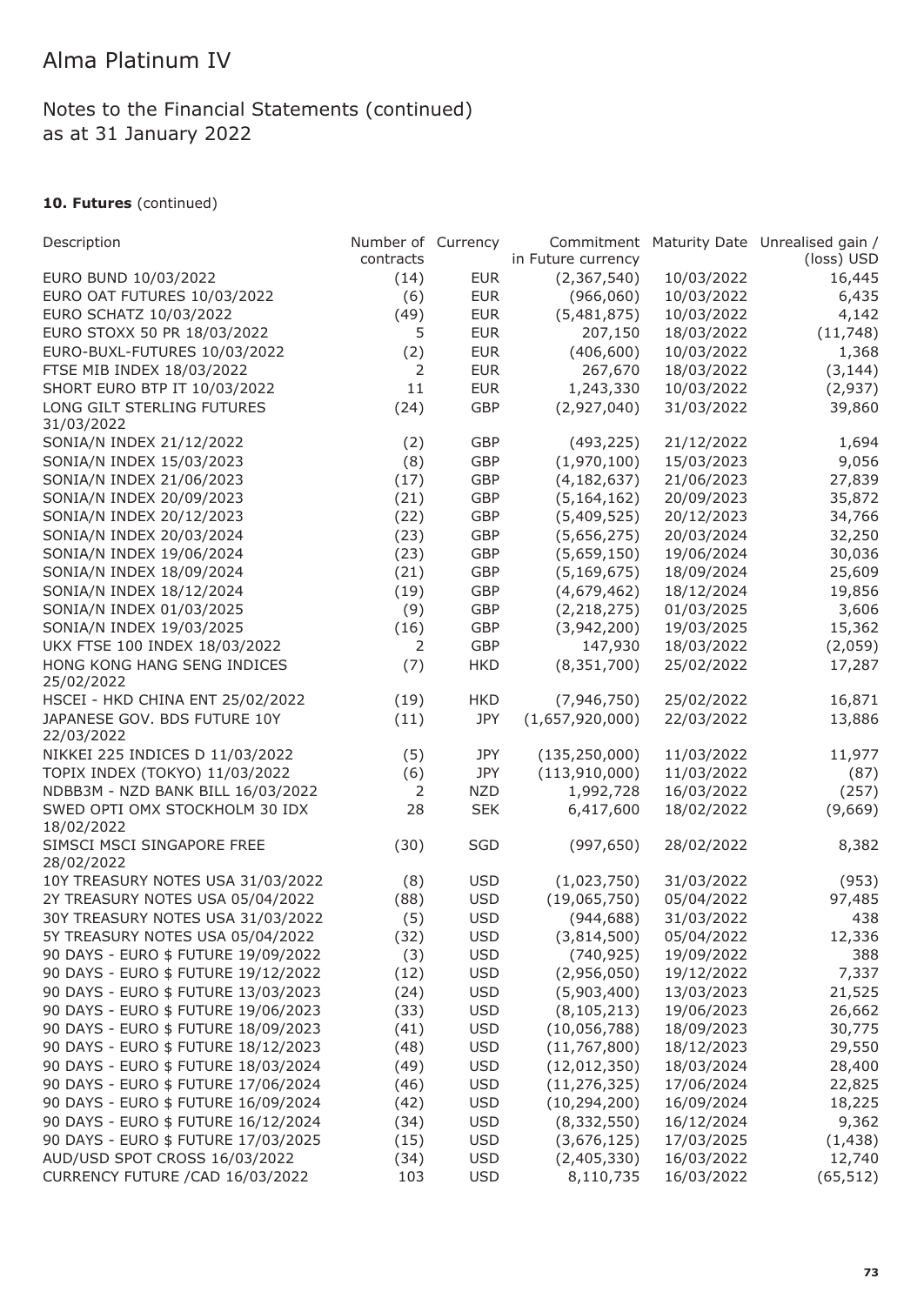#### **10. Futures** (continued)

| Description                                  | Number of Currency<br>contracts |            | Commitment<br>in Future currency |            | Maturity Date Unrealised gain /<br>(loss) USD |
|----------------------------------------------|---------------------------------|------------|----------------------------------|------------|-----------------------------------------------|
| DJ CBOT MINI SIZED DJ IND AV<br>18/03/2022   | 2                               | <b>USD</b> | 349,970                          | 18/03/2022 | (8,695)                                       |
| EUR/USD SPOT - CROSS RATES<br>16/03/2022     | (311)                           | <b>USD</b> | (43, 747, 981)                   | 16/03/2022 | 286,682                                       |
| FTSE TW RCA 24/02/2022                       | 20                              | <b>USD</b> | 1,223,400                        | 24/02/2022 | (30, 500)                                     |
| GBP/USD SPOT CROSS 16/03/2022                | 162                             | <b>USD</b> | 13,623,188                       | 16/03/2022 | (103, 994)                                    |
| JPY/USD SPOT CROSS 16/03/2022                | (221)                           | <b>USD</b> | (24,030,988)                     | 16/03/2022 | 50,460                                        |
| MSEMI - MSCI EMER MKTS INDEX<br>18/03/2022   | (10)                            | <b>USD</b> | (612, 400)                       | 18/03/2022 | (5,460)                                       |
| MXN/USD SPOT/CROSS 16/03/2022                | 63                              | <b>USD</b> | 1,517,670                        | 16/03/2022 | 24,155                                        |
| NDX-NASDAQ 100 INDEX 100-INDEX<br>18/03/2022 | 1                               | <b>USD</b> | 298,100                          | 18/03/2022 | (31, 595)                                     |
| NSE S&P CNX NIFTY INDEX 24/02/2022           | 28                              | <b>USD</b> | 971,516                          | 24/02/2022 | (8,686)                                       |
| NZD/USD SPOT CROSS 16/03/2022                | (22)                            | <b>USD</b> | (1,448,040)                      | 16/03/2022 | 35,415                                        |
| RUSSELL 2000 INDEX 18/03/2022                | (13)                            | <b>USD</b> | (1,315,860)                      | 18/03/2022 | 99,122                                        |
| S&P 500 EMINI INDEX 18/03/2022               | 7                               | <b>USD</b> | 1,576,488                        | 18/03/2022 | (92, 550)                                     |
| SPOT / CROSS CHF / USD 16/03/2022            | 1                               | <b>USD</b> | 135,238                          | 16/03/2022 | (1, 713)                                      |
| TREASURY BONDS USA 31/03/2022                | (8)                             | <b>USD</b> | (1, 245, 000)                    | 31/03/2022 | (1,656)                                       |
| XIN9I FTSE CHINA A50 INDEX<br>25/02/2022     | (44)                            | <b>USD</b> | (649, 044)                       | 25/02/2022 | 15,362                                        |
| FTSE/JSE AFRICA INDEX<br>TOP40 17/03/2022    | (12)                            | ZAR        | (8,098,440)                      | 17/03/2022 | (6, 851)                                      |

**1,010,951**

As at 31 January 2022, the Sub-Fund Alma Platinum IV UBS Multi Strategy Alternatives had the following futures contracts outstanding:

| Description                                   | Number of Currency<br>contracts |            | Commitment<br>in Future currency |            | Maturity Date Unrealised gain /<br>(loss) EUR |
|-----------------------------------------------|---------------------------------|------------|----------------------------------|------------|-----------------------------------------------|
| 10 YEAR TREAS. BOND AUSTRAL. 6%<br>15/03/2022 | 5                               | <b>AUD</b> | 685,081                          | 15/03/2022 | 2,667                                         |
| 3 YEAR TREASURY BOND AUSTRALIA<br>15/03/2022  | 17                              | <b>AUD</b> | 1,930,840                        | 15/03/2022 | (3,650)                                       |
| 90 DAY BANK ACCEPTED BILL AUST<br>09/12/2022  | 1                               | <b>AUD</b> | 996,854                          | 09/12/2022 | 31                                            |
| 90 DAY BANK ACCEPTED BILL AUST<br>10/03/2023  | $\mathbf{1}$                    | <b>AUD</b> | 996,119                          | 10/03/2023 | (262)                                         |
| S&P / ASX 200 INDEX 17/03/2022                | (15)                            | <b>AUD</b> | (2,575,500)                      | 17/03/2022 | 80,521                                        |
| BRAZIL BOVESPA STOCK IDX 16/02/2022           | (58)                            | <b>BRL</b> | (1,307,100)                      | 16/02/2022 | (4, 857)                                      |
| 10 YEARS CANADIAN BONDS 31/03/2022            | 11                              | CAD        | 1,530,100                        | 31/03/2022 | 2,497                                         |
| BANKERS ACC.CANADIAN 3 MONTHS<br>19/09/2022   | 2                               | CAD        | 490,975                          | 19/09/2022 | 61                                            |
| BANKERS ACC.CANADIAN 3 MONTHS<br>19/12/2022   | (1)                             | CAD        | (244, 913)                       | 19/12/2022 | 9                                             |
| BANKERS ACC.CANADIAN 3 MONTHS<br>13/03/2023   | (1)                             | <b>CAD</b> | (244, 550)                       | 13/03/2023 | (70)                                          |
| BANKERS ACC.CANADIAN 3 MONTHS<br>19/06/2023   | (1)                             | CAD        | (244, 263)                       | 19/06/2023 | (79)                                          |
| S&P INDICES S&P/TSX 60 INDEX<br>18/03/2022    | 1                               | CAD        | 255,380                          | 18/03/2022 | (84)                                          |
| 10Y BTP ITALIAN BOND 10/03/2022               | (13)                            | <b>EUR</b> | (1,896,440)                      | 10/03/2022 | 340                                           |
| AEX 18/02/2022                                | 3                               | <b>EUR</b> | 452,406                          | 18/02/2022 | 276                                           |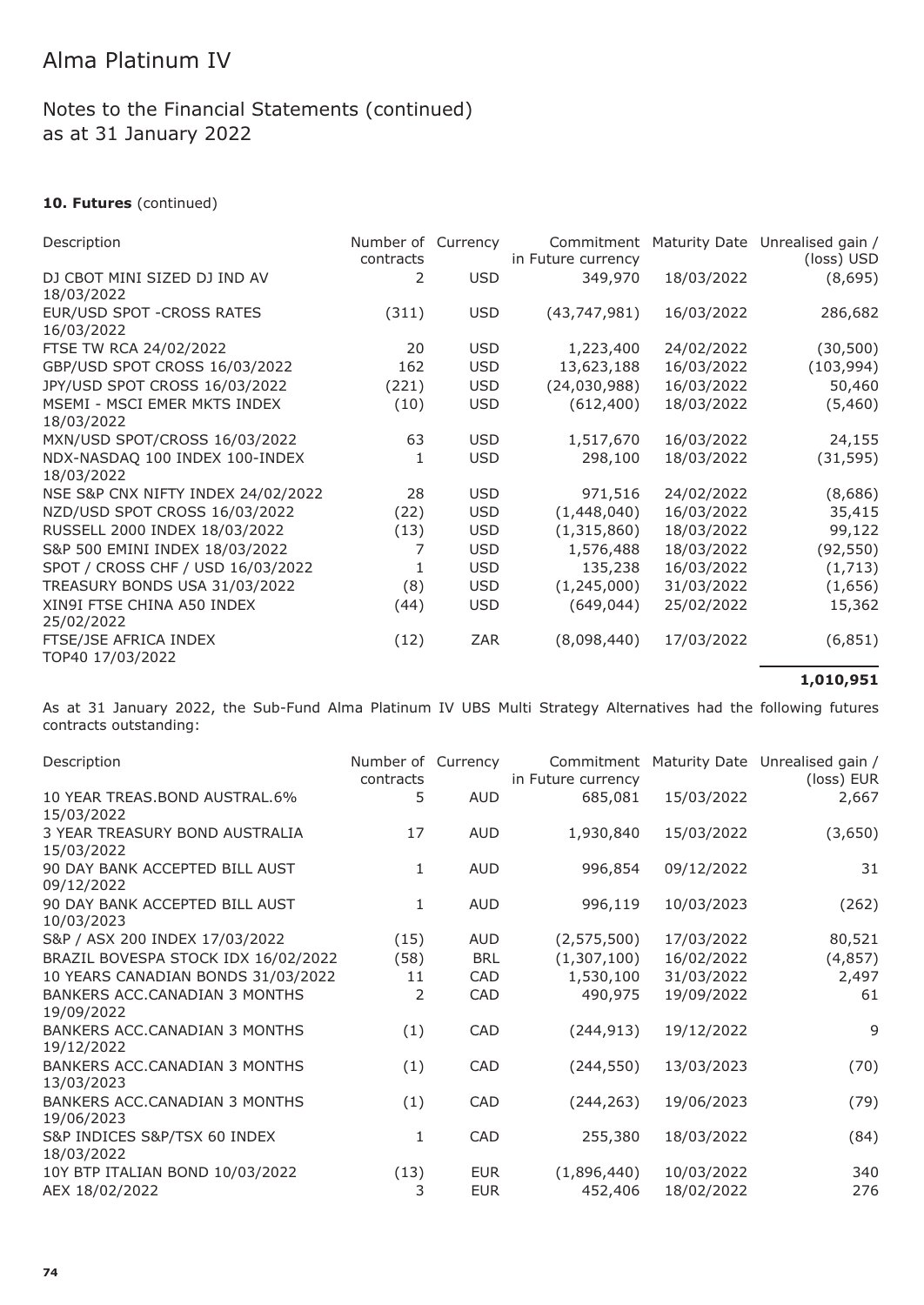### **10. Futures** (continued)

| Description                                  | Number of Currency<br>contracts |            | in Future currency |            | Commitment Maturity Date Unrealised gain /<br>(loss) EUR |
|----------------------------------------------|---------------------------------|------------|--------------------|------------|----------------------------------------------------------|
| CAC 40 18/02/2022                            | $\mathbf{1}$                    | <b>EUR</b> | 69,965             | 18/02/2022 | (360)                                                    |
| DAX-INDEX 18/03/2022                         | (8)                             | <b>EUR</b> | (3,080,800)        | 18/03/2022 | (18, 645)                                                |
| EURIBOR 360 /3 MONATE 19/09/2022             | 6                               | <b>EUR</b> | 1,504,950          | 19/09/2022 | (1,600)                                                  |
| EURIBOR 360 /3 MONATE 19/12/2022             | 5                               | <b>EUR</b> | 1,252,375          | 19/12/2022 | (1,750)                                                  |
| EURIBOR 360 /3 MONATE 13/03/2023             | 4                               | <b>EUR</b> | 1,000,000          | 13/03/2023 | (2,075)                                                  |
| EURIBOR 360 /3 MONATE 19/06/2023             | 5                               | <b>EUR</b> | 1,248,125          | 19/06/2023 | (2, 225)                                                 |
| EURIBOR 360 /3 MONATE 18/09/2023             | 3                               | <b>EUR</b> | 748,088            | 18/09/2023 | (1,625)                                                  |
| EURIBOR 360 /3 MONATE 18/12/2023             | $\mathbf{1}$                    | <b>EUR</b> | 249,188            | 18/12/2023 | (488)                                                    |
| EURIBOR 360 /3 MONATE 18/03/2024             | (2)                             | <b>EUR</b> | (498, 100)         | 18/03/2024 | 375                                                      |
| EURO BOBL 10/03/2022                         | 7                               | <b>EUR</b> | 925,680            | 10/03/2022 | (5,590)                                                  |
| EURO BUND 10/03/2022                         | (1)                             | <b>EUR</b> | (169, 110)         | 10/03/2022 | 60                                                       |
| EURO OAT FUTURES 10/03/2022                  | (3)                             | <b>EUR</b> | (483, 030)         | 10/03/2022 | 310                                                      |
| EURO STOXX 50 PR 18/03/2022                  | (22)                            | <b>EUR</b> | (911, 460)         | 18/03/2022 | 5,490                                                    |
| EURO STOXX 50 PR 18/03/2022                  | 5                               | <b>EUR</b> | 207,150            | 18/03/2022 | (1, 230)                                                 |
| EURO-BUXL-FUTURES 10/03/2022                 | (3)                             | <b>EUR</b> | (609,900)          | 10/03/2022 | (180)                                                    |
| IBEX-35 INDICES BOLSA ESPANOL.               | (4)                             | <b>EUR</b> | (343, 276)         | 18/02/2022 | 3,109                                                    |
| 18/02/2022                                   |                                 |            |                    |            |                                                          |
| SHORT EURO BTP IT 10/03/2022                 | 19                              | <b>EUR</b> | 2,147,570          | 10/03/2022 | 130                                                      |
| VSTOXX 16/02/2022                            | (3)                             | <b>EUR</b> | (7,695)            | 16/02/2022 | 260                                                      |
| VSTOXX 15/03/2022                            | (1)                             | <b>EUR</b> | (2,605)            | 15/03/2022 | 80                                                       |
| LONG GILT STERLING FUTURES                   | 6                               | <b>GBP</b> | 731,760            | 31/03/2022 | (7, 839)                                                 |
| 31/03/2022                                   |                                 |            |                    |            |                                                          |
| SONIA/N INDEX 21/12/2022                     | 6                               | GBP        | 1,479,675          | 21/12/2022 | (3,920)                                                  |
| SONIA/N INDEX 15/03/2023                     | 6                               | <b>GBP</b> | 1,477,575          | 15/03/2023 | (4, 757)                                                 |
| SONIA/N INDEX 21/06/2023                     | 5                               | <b>GBP</b> | 1,230,188          | 21/06/2023 | (3,770)                                                  |
| SONIA/N INDEX 20/09/2023                     | 3                               | <b>GBP</b> | 737,738            | 20/09/2023 | (1,750)                                                  |
| SONIA/N INDEX 20/12/2023                     | (1)                             | GBP        | (245, 888)         | 20/12/2023 | 165                                                      |
| SONIA/N INDEX 20/03/2024                     | (1)                             | <b>GBP</b> | (245, 925)         | 20/03/2024 | 180                                                      |
| SONIA/N INDEX 19/06/2024                     | (2)                             | GBP        | (492, 100)         | 19/06/2024 | 284                                                      |
| UKX FTSE 100 INDEX 18/03/2022                | (1)                             | <b>GBP</b> | (73, 965)          | 18/03/2022 | 521                                                      |
| HONG KONG HANG SENG INDICES<br>25/02/2022    | (16)                            | <b>HKD</b> | (19,089,600)       | 25/02/2022 | 32,334                                                   |
| HSCEI - HKD CHINA ENT 25/02/2022             | (26)                            | <b>HKD</b> | (10, 874, 500)     | 25/02/2022 | 11,187                                                   |
| JAPANESE GOV. BDS FUTURE 10Y                 | 3                               | JPY        | 452,160,000        | 22/03/2022 | (5, 110)                                                 |
| 22/03/2022                                   |                                 |            |                    |            |                                                          |
| NIKKEI 225 INDICES D 11/03/2022              | (25)                            | JPY        | (651, 018, 873)    | 11/03/2022 | 304,296                                                  |
| TOPIX INDEX (TOKYO) 11/03/2022               | (40)                            | JPY        | (759, 400, 000)    | 11/03/2022 | 292,667                                                  |
| BURSA MALAYSIA/KUALA LUMPUR                  | $\mathbf{1}$                    | <b>MYR</b> | 75,500             | 28/02/2022 | (128)                                                    |
| 28/02/2022                                   |                                 |            |                    |            |                                                          |
| SWED OPTI OMX STOCKHOLM 30 IDX<br>18/02/2022 | $\overline{2}$                  | <b>SEK</b> | 458,400            | 18/02/2022 | 2                                                        |
| SIMSCI MSCI SINGAPORE FREE<br>28/02/2022     | (12)                            | SGD        | (399,060)          | 28/02/2022 | 0                                                        |
| 10Y TREASURY NOTES USA 31/03/2022            | (1)                             | <b>USD</b> | (127, 969)         | 31/03/2022 | (42)                                                     |
| 30Y TREASURY NOTES USA 31/03/2022            | (8)                             | <b>USD</b> | (1, 511, 500)      | 31/03/2022 | 2,370                                                    |
| 5Y TREASURY NOTES USA 05/04/2022             | 1                               | <b>USD</b> | 119,203            | 05/04/2022 | 7                                                        |
| 90 DAYS - EURO \$ FUTURE 19/09/2022          | (7)                             | <b>USD</b> | (1,728,825)        | 19/09/2022 | 3,289                                                    |
| 90 DAYS - EURO \$ FUTURE 19/12/2022          | (10)                            | <b>USD</b> | (2,463,375)        | 19/12/2022 | 4,984                                                    |
| 90 DAYS - EURO \$ FUTURE 13/03/2023          | (11)                            | <b>USD</b> | (2,705,725)        | 13/03/2023 | 2,386                                                    |
| 90 DAYS - EURO \$ FUTURE 19/06/2023          | (9)                             | <b>USD</b> | (2, 210, 512)      | 19/06/2023 | 636                                                      |
| 90 DAYS - EURO \$ FUTURE 18/09/2023          | (12)                            | <b>USD</b> | (2,943,450)        | 18/09/2023 | 245                                                      |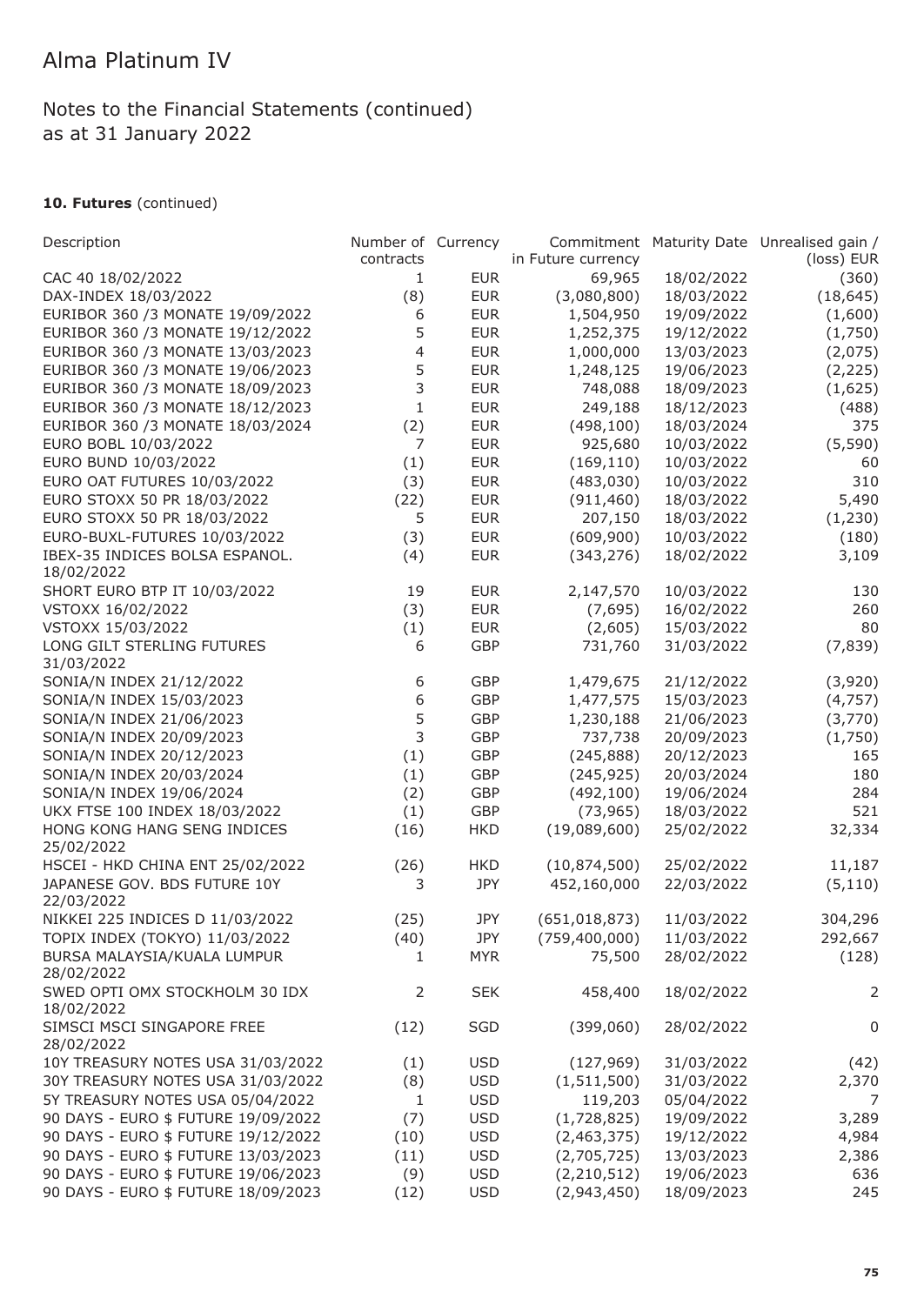### **10. Futures** (continued)

| Description                                  | Number of Currency<br>contracts |            | Commitment<br>in Future currency |            | Maturity Date Unrealised gain /<br>(loss) EUR |
|----------------------------------------------|---------------------------------|------------|----------------------------------|------------|-----------------------------------------------|
| 90 DAYS - EURO \$ FUTURE 18/12/2023          | (19)                            | <b>USD</b> | (4,658,088)                      | 18/12/2023 | (112)                                         |
| 90 DAYS - EURO \$ FUTURE 18/03/2024          | (20)                            | <b>USD</b> | (4,903,000)                      | 18/03/2024 | 591                                           |
| AUD/USD SPOT CROSS 16/03/2022                | (2)                             | <b>USD</b> | (141, 490)                       | 16/03/2022 | (143)                                         |
| CBOE SPX VOLATILITY INDEX<br>16/02/2022      | $\mathbf{1}$                    | <b>USD</b> | 24,852                           | 16/02/2022 | (1,068)                                       |
| CBOE SPX VOLATILITY INDEX<br>16/02/2022      | (4)                             | <b>USD</b> | (99, 409)                        | 16/02/2022 | (1, 311)                                      |
| CBOE SPX VOLATILITY INDEX<br>15/03/2022      | 6                               | <b>USD</b> | 153,269                          | 15/03/2022 | (3, 221)                                      |
| CBOE SPX VOLATILITY INDEX<br>20/04/2022      | $\mathbf{1}$                    | <b>USD</b> | 25,645                           | 20/04/2022 | (2, 190)                                      |
| EUR/USD SPOT - CROSS RATES<br>16/03/2022     | (2)                             | <b>USD</b> | (281, 338)                       | 16/03/2022 | (1,667)                                       |
| FTSE TW RCA 24/02/2022                       | 1                               | <b>USD</b> | 61,170                           | 24/02/2022 | (624)                                         |
| GBP/USD SPOT CROSS 16/03/2022                | 2                               | <b>USD</b> | 168,188                          | 16/03/2022 | 217                                           |
| JPY/USD SPOT CROSS 16/03/2022                | (3)                             | <b>USD</b> | (326, 213)                       | 16/03/2022 | 379                                           |
| MSCI EAFE 18/03/2022                         | (2)                             | <b>USD</b> | (223, 530)                       | 18/03/2022 | (1, 463)                                      |
| MSEMI - MSCI EMER MKTS INDEX<br>18/03/2022   | (3)                             | <b>USD</b> | (183, 720)                       | 18/03/2022 | (1,632)                                       |
| NDX-NASDAQ 100 INDEX 100-INDEX<br>18/03/2022 | (2)                             | <b>USD</b> | (596, 200)                       | 18/03/2022 | (2, 235)                                      |
| NSE S&P CNX NIFTY INDEX 24/02/2022           | (5)                             | <b>USD</b> | (173, 485)                       | 24/02/2022 | (2, 209)                                      |
| RUSSELL 2000 INDEX 18/03/2022                | 1                               | <b>USD</b> | 101,220                          | 18/03/2022 | 785                                           |
| S&P 500 EMINI INDEX 18/03/2022               | $\overline{2}$                  | <b>USD</b> | 450,425                          | 18/03/2022 | 12,210                                        |
| S&P 500 EMINI INDEX 18/03/2022               | (3)                             | <b>USD</b> | (675, 638)                       | 18/03/2022 | 2,777                                         |
| S&P MIDCAP 400 INDEX EMINI<br>18/03/2022     | (2)                             | <b>USD</b> | (525, 940)                       | 18/03/2022 | (2, 417)                                      |
| TREASURY BONDS USA 31/03/2022                | (6)                             | <b>USD</b> | (933, 750)                       | 31/03/2022 | (808)                                         |
| XIN9I FTSE CHINA A50 INDEX<br>25/02/2022     | (87)                            | <b>USD</b> | (1, 283, 337)                    | 25/02/2022 | 36,053                                        |
| FTSE/JSE AFRICA INDEX<br>TOP40 17/03/2022    | (3)                             | ZAR        | (2,024,610)                      | 17/03/2022 | (778)                                         |

#### **710,817**

As at 31 January 2022, the Sub-Fund Alma Platinum IV CQS Asian Macro had the following futures contracts outstanding:

| Description                   | Number of Currency |            |                    |            | Commitment Maturity Date Unrealised gain / |
|-------------------------------|--------------------|------------|--------------------|------------|--------------------------------------------|
|                               | contracts          |            | in Future currency |            | (loss) USD                                 |
| USD/CNH SPOT CROSS 14/03/2022 |                    | <b>CNH</b> | 5,754,330          | 14/03/2022 | 1,924                                      |
| EURO STOXX 50 PR 18/03/2022   | (88)               | <b>EUR</b> | (3,645,840)        | 18/03/2022 | (57,900)                                   |
| NZD/USD SPOT CROSS 16/03/2022 | (92)               | USD.       | (6,055,440)        | 16/03/2022 | 92,000                                     |
| TREASURY BONDS USA 31/03/2022 | 48                 | USD.       | 7,470,000          | 31/03/2022 | 37,815                                     |
|                               |                    |            |                    |            | 73,839                                     |

As at 31 January 2022, the Sub-Fund Alma Platinum IV Oceanwood Opportunities had the following futures contracts outstanding:

| Description                 | Number of Currency |      |                    |            | Commitment Maturity Date Unrealised gain / |
|-----------------------------|--------------------|------|--------------------|------------|--------------------------------------------|
|                             | contracts          |      | in Future currency |            | (loss) EUR                                 |
| DAX-INDEX 18/03/2022        | (10)               | EUR. | (3,851,000)        | 18/03/2022 | (39, 855)                                  |
| EURO STOXX 50 PR 18/03/2022 | (35)               | EUR  | (1,450,050)        | 18/03/2022 | 8,582                                      |
|                             |                    |      |                    |            | ノつ1 つフつヽ                                   |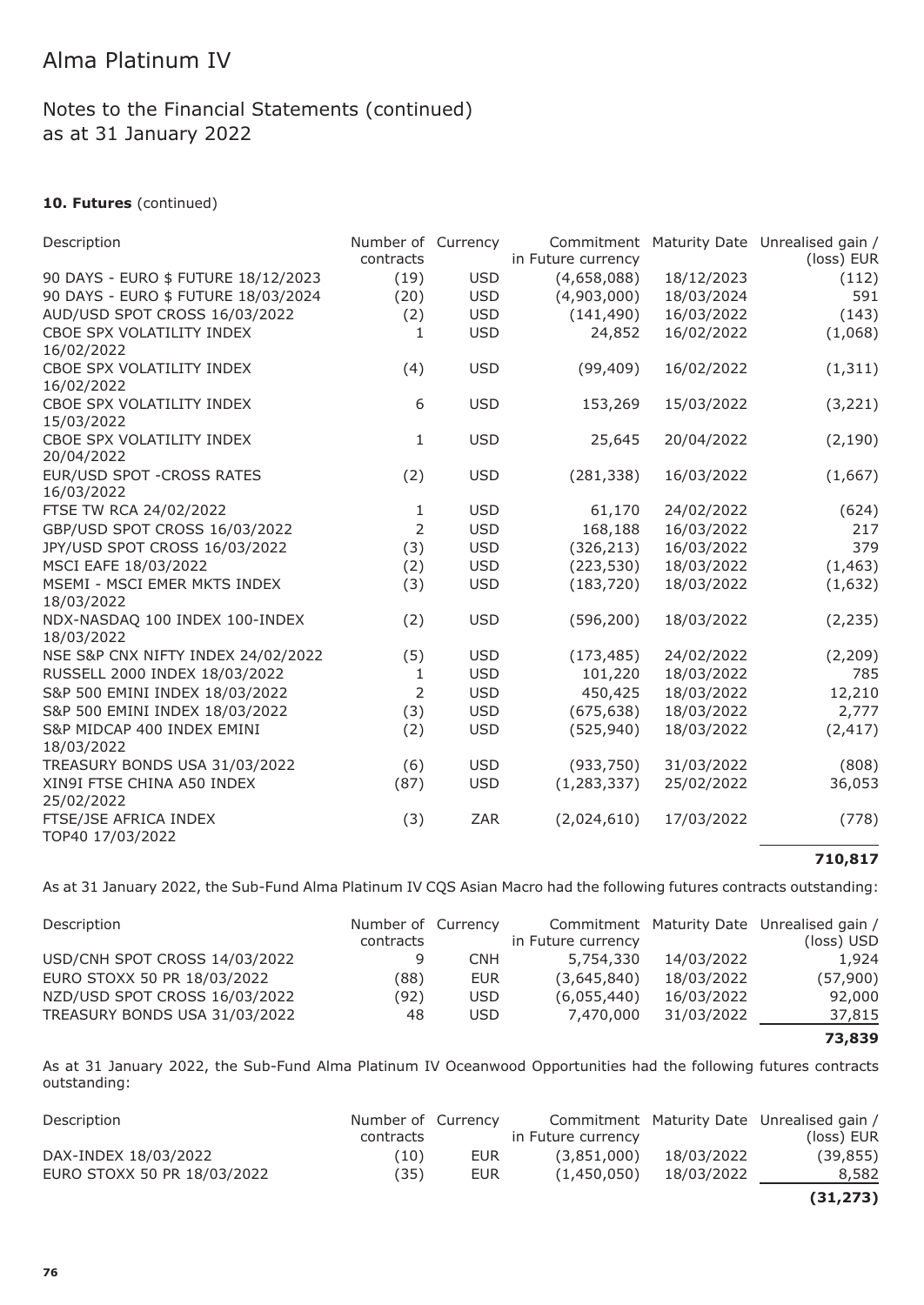#### **10. Futures** (continued)

The futures were conducted with the counterparty Credit Suisse International, Deutsche Bank Securities Inc, Goldman Sachs International LT, Morgan Stanley and CO International, UBS AG London Branch.

#### **11. Contracts For Difference ("CFD")**

Any inconsistencies in the total net unrealized gain (loss) on CFD are the result of rounding differences.

As at 31 January 2022, the following CFDs were outstanding for the Sub-Fund Alma Platinum IV UBS Multi Strategy Alternatives:

| 3I GROUP PLC<br>92,052<br>GBP<br>(61, 832)<br>1,261,112<br>100<br><b>3PEAK INCORP RG-A</b><br><b>USD</b><br>(1,027)<br>9,599<br>57,137<br>ACTIVISION BLIZZARD INC<br><b>USD</b><br>4,514,394<br>(108, 410)<br>ADMIRAL GROUP PLC<br>(28, 236)<br>GBP<br>(887, 740)<br>27,708<br>ADVANCED MICRO DEVICES INC<br>(25, 873)<br><b>USD</b><br>(2,955,990)<br>(550, 721)<br>ADVANTEST CORP.<br>(8,400)<br>JPY<br>(80, 388, 000)<br>(8, 497)<br><b>AEROJET RK</b><br>68,471<br><b>USD</b><br>(685, 997)<br>2,642,296<br>AEROJET RK 2.25% 12.23 /CV<br>5,040<br><b>USD</b><br>775,588<br>25,693<br>ALARM COM 0% 22-15.01.26 / CV<br>30,000<br><b>USD</b><br>2,613,060<br>9,294<br>ALARM.COM HOLDINGS INC<br>(8, 437)<br><b>USD</b><br>(629, 147)<br>ALLSCR HLTH 0% 20-01.01.27 / CV<br>25,200<br><b>USD</b><br>4,024,564<br>23,982<br>(160, 821)<br><b>USD</b><br>ALLSCRIPTS HEALTHCARE SOL INC<br>(3, 251, 801)<br><b>USD</b><br>AMERICAN AI 6.50% 01.07.25 / CV<br>13,440<br>1,766,065<br>14,984<br><b>USD</b><br>AMERICAN AIRLINES GROUP INC<br>(66, 373)<br>(1,093,163)<br><b>USD</b><br>AMERICAN NATIONAL GROUP INC<br>4,068<br>767,998<br>(1,682)<br>57,070<br>AMYRIS 1.50% 21-15.11.26 / CV<br><b>USD</b><br>4,360,129<br>(526)<br>AMYRIS INC<br>(318, 640)<br><b>USD</b><br>(1,452,998)<br>(1, 169)<br>ANTA SPORTS PRODUCTS LTD<br>1,200<br><b>HKD</b><br>139,800<br>ARCH RES 0% 21-25.11.25 / CV<br>25,760<br><b>USD</b><br>7,035,940<br>ARCH RESOURCES I<br>(63, 496)<br><b>USD</b><br>(6,009,261)<br><b>USD</b><br>ARENA PHARMACEUTICALS INC<br>25,367<br>2,333,257<br>ATLAS CORP MARSHALL ISLANDS<br>(103, 475)<br><b>USD</b><br>(1,496,249)<br><b>AVAST PLC</b><br>GBP<br>33,614<br>206,121<br>AVAYA HLD 2.25% 15.6.23 CV /AVYA<br>15,600<br><b>USD</b><br>1,607,463<br>AVAYA HOLDINGS CORP<br>(6, 734)<br><b>USD</b><br>(122, 693)<br>527<br>CHF<br>BACHEM HOLDING SA -B-/NAMEN.<br>288,269<br>205,024<br><b>BANKINTER SA</b><br><b>EUR</b><br>1,064,075<br><b>USD</b><br>BARCLAYS BK 0% 4.02.25 / PST<br>46,780<br>7,489,525<br>BCO BILBAO VIZ.ARGENTARIA/NAM.<br>243,195<br><b>EUR</b><br>1,370,161 | Description                  | Quantity | Currency   | Commitment in<br>CFD currency | Net unrealised<br>gain / (loss)<br><b>EUR</b> |
|------------------------------------------------------------------------------------------------------------------------------------------------------------------------------------------------------------------------------------------------------------------------------------------------------------------------------------------------------------------------------------------------------------------------------------------------------------------------------------------------------------------------------------------------------------------------------------------------------------------------------------------------------------------------------------------------------------------------------------------------------------------------------------------------------------------------------------------------------------------------------------------------------------------------------------------------------------------------------------------------------------------------------------------------------------------------------------------------------------------------------------------------------------------------------------------------------------------------------------------------------------------------------------------------------------------------------------------------------------------------------------------------------------------------------------------------------------------------------------------------------------------------------------------------------------------------------------------------------------------------------------------------------------------------------------------------------------------------------------------------------------------------------------------------------------------------------------------------------------------------------------------------------------------------------------------------------------------------------------------------------------------------------------------------------------------------------------------------------------|------------------------------|----------|------------|-------------------------------|-----------------------------------------------|
|                                                                                                                                                                                                                                                                                                                                                                                                                                                                                                                                                                                                                                                                                                                                                                                                                                                                                                                                                                                                                                                                                                                                                                                                                                                                                                                                                                                                                                                                                                                                                                                                                                                                                                                                                                                                                                                                                                                                                                                                                                                                                                            |                              |          |            |                               |                                               |
|                                                                                                                                                                                                                                                                                                                                                                                                                                                                                                                                                                                                                                                                                                                                                                                                                                                                                                                                                                                                                                                                                                                                                                                                                                                                                                                                                                                                                                                                                                                                                                                                                                                                                                                                                                                                                                                                                                                                                                                                                                                                                                            |                              |          |            |                               |                                               |
|                                                                                                                                                                                                                                                                                                                                                                                                                                                                                                                                                                                                                                                                                                                                                                                                                                                                                                                                                                                                                                                                                                                                                                                                                                                                                                                                                                                                                                                                                                                                                                                                                                                                                                                                                                                                                                                                                                                                                                                                                                                                                                            |                              |          |            |                               |                                               |
|                                                                                                                                                                                                                                                                                                                                                                                                                                                                                                                                                                                                                                                                                                                                                                                                                                                                                                                                                                                                                                                                                                                                                                                                                                                                                                                                                                                                                                                                                                                                                                                                                                                                                                                                                                                                                                                                                                                                                                                                                                                                                                            |                              |          |            |                               |                                               |
|                                                                                                                                                                                                                                                                                                                                                                                                                                                                                                                                                                                                                                                                                                                                                                                                                                                                                                                                                                                                                                                                                                                                                                                                                                                                                                                                                                                                                                                                                                                                                                                                                                                                                                                                                                                                                                                                                                                                                                                                                                                                                                            |                              |          |            |                               |                                               |
|                                                                                                                                                                                                                                                                                                                                                                                                                                                                                                                                                                                                                                                                                                                                                                                                                                                                                                                                                                                                                                                                                                                                                                                                                                                                                                                                                                                                                                                                                                                                                                                                                                                                                                                                                                                                                                                                                                                                                                                                                                                                                                            |                              |          |            |                               |                                               |
|                                                                                                                                                                                                                                                                                                                                                                                                                                                                                                                                                                                                                                                                                                                                                                                                                                                                                                                                                                                                                                                                                                                                                                                                                                                                                                                                                                                                                                                                                                                                                                                                                                                                                                                                                                                                                                                                                                                                                                                                                                                                                                            |                              |          |            |                               |                                               |
|                                                                                                                                                                                                                                                                                                                                                                                                                                                                                                                                                                                                                                                                                                                                                                                                                                                                                                                                                                                                                                                                                                                                                                                                                                                                                                                                                                                                                                                                                                                                                                                                                                                                                                                                                                                                                                                                                                                                                                                                                                                                                                            |                              |          |            |                               |                                               |
|                                                                                                                                                                                                                                                                                                                                                                                                                                                                                                                                                                                                                                                                                                                                                                                                                                                                                                                                                                                                                                                                                                                                                                                                                                                                                                                                                                                                                                                                                                                                                                                                                                                                                                                                                                                                                                                                                                                                                                                                                                                                                                            |                              |          |            |                               |                                               |
|                                                                                                                                                                                                                                                                                                                                                                                                                                                                                                                                                                                                                                                                                                                                                                                                                                                                                                                                                                                                                                                                                                                                                                                                                                                                                                                                                                                                                                                                                                                                                                                                                                                                                                                                                                                                                                                                                                                                                                                                                                                                                                            |                              |          |            |                               | 0                                             |
|                                                                                                                                                                                                                                                                                                                                                                                                                                                                                                                                                                                                                                                                                                                                                                                                                                                                                                                                                                                                                                                                                                                                                                                                                                                                                                                                                                                                                                                                                                                                                                                                                                                                                                                                                                                                                                                                                                                                                                                                                                                                                                            |                              |          |            |                               |                                               |
|                                                                                                                                                                                                                                                                                                                                                                                                                                                                                                                                                                                                                                                                                                                                                                                                                                                                                                                                                                                                                                                                                                                                                                                                                                                                                                                                                                                                                                                                                                                                                                                                                                                                                                                                                                                                                                                                                                                                                                                                                                                                                                            |                              |          |            |                               | $\mathbf 0$                                   |
|                                                                                                                                                                                                                                                                                                                                                                                                                                                                                                                                                                                                                                                                                                                                                                                                                                                                                                                                                                                                                                                                                                                                                                                                                                                                                                                                                                                                                                                                                                                                                                                                                                                                                                                                                                                                                                                                                                                                                                                                                                                                                                            |                              |          |            |                               |                                               |
|                                                                                                                                                                                                                                                                                                                                                                                                                                                                                                                                                                                                                                                                                                                                                                                                                                                                                                                                                                                                                                                                                                                                                                                                                                                                                                                                                                                                                                                                                                                                                                                                                                                                                                                                                                                                                                                                                                                                                                                                                                                                                                            |                              |          |            |                               | 0                                             |
|                                                                                                                                                                                                                                                                                                                                                                                                                                                                                                                                                                                                                                                                                                                                                                                                                                                                                                                                                                                                                                                                                                                                                                                                                                                                                                                                                                                                                                                                                                                                                                                                                                                                                                                                                                                                                                                                                                                                                                                                                                                                                                            |                              |          |            |                               |                                               |
|                                                                                                                                                                                                                                                                                                                                                                                                                                                                                                                                                                                                                                                                                                                                                                                                                                                                                                                                                                                                                                                                                                                                                                                                                                                                                                                                                                                                                                                                                                                                                                                                                                                                                                                                                                                                                                                                                                                                                                                                                                                                                                            |                              |          |            |                               |                                               |
|                                                                                                                                                                                                                                                                                                                                                                                                                                                                                                                                                                                                                                                                                                                                                                                                                                                                                                                                                                                                                                                                                                                                                                                                                                                                                                                                                                                                                                                                                                                                                                                                                                                                                                                                                                                                                                                                                                                                                                                                                                                                                                            |                              |          |            |                               |                                               |
|                                                                                                                                                                                                                                                                                                                                                                                                                                                                                                                                                                                                                                                                                                                                                                                                                                                                                                                                                                                                                                                                                                                                                                                                                                                                                                                                                                                                                                                                                                                                                                                                                                                                                                                                                                                                                                                                                                                                                                                                                                                                                                            |                              |          |            |                               | 206                                           |
|                                                                                                                                                                                                                                                                                                                                                                                                                                                                                                                                                                                                                                                                                                                                                                                                                                                                                                                                                                                                                                                                                                                                                                                                                                                                                                                                                                                                                                                                                                                                                                                                                                                                                                                                                                                                                                                                                                                                                                                                                                                                                                            |                              |          |            |                               | 60,906                                        |
|                                                                                                                                                                                                                                                                                                                                                                                                                                                                                                                                                                                                                                                                                                                                                                                                                                                                                                                                                                                                                                                                                                                                                                                                                                                                                                                                                                                                                                                                                                                                                                                                                                                                                                                                                                                                                                                                                                                                                                                                                                                                                                            |                              |          |            |                               | $\mathbf 0$                                   |
|                                                                                                                                                                                                                                                                                                                                                                                                                                                                                                                                                                                                                                                                                                                                                                                                                                                                                                                                                                                                                                                                                                                                                                                                                                                                                                                                                                                                                                                                                                                                                                                                                                                                                                                                                                                                                                                                                                                                                                                                                                                                                                            |                              |          |            |                               | 15,933                                        |
|                                                                                                                                                                                                                                                                                                                                                                                                                                                                                                                                                                                                                                                                                                                                                                                                                                                                                                                                                                                                                                                                                                                                                                                                                                                                                                                                                                                                                                                                                                                                                                                                                                                                                                                                                                                                                                                                                                                                                                                                                                                                                                            |                              |          |            |                               | 0                                             |
|                                                                                                                                                                                                                                                                                                                                                                                                                                                                                                                                                                                                                                                                                                                                                                                                                                                                                                                                                                                                                                                                                                                                                                                                                                                                                                                                                                                                                                                                                                                                                                                                                                                                                                                                                                                                                                                                                                                                                                                                                                                                                                            |                              |          |            |                               | 7,332                                         |
|                                                                                                                                                                                                                                                                                                                                                                                                                                                                                                                                                                                                                                                                                                                                                                                                                                                                                                                                                                                                                                                                                                                                                                                                                                                                                                                                                                                                                                                                                                                                                                                                                                                                                                                                                                                                                                                                                                                                                                                                                                                                                                            |                              |          |            |                               | 11,776                                        |
|                                                                                                                                                                                                                                                                                                                                                                                                                                                                                                                                                                                                                                                                                                                                                                                                                                                                                                                                                                                                                                                                                                                                                                                                                                                                                                                                                                                                                                                                                                                                                                                                                                                                                                                                                                                                                                                                                                                                                                                                                                                                                                            |                              |          |            |                               | 0                                             |
|                                                                                                                                                                                                                                                                                                                                                                                                                                                                                                                                                                                                                                                                                                                                                                                                                                                                                                                                                                                                                                                                                                                                                                                                                                                                                                                                                                                                                                                                                                                                                                                                                                                                                                                                                                                                                                                                                                                                                                                                                                                                                                            |                              |          |            |                               | (4, 751)                                      |
|                                                                                                                                                                                                                                                                                                                                                                                                                                                                                                                                                                                                                                                                                                                                                                                                                                                                                                                                                                                                                                                                                                                                                                                                                                                                                                                                                                                                                                                                                                                                                                                                                                                                                                                                                                                                                                                                                                                                                                                                                                                                                                            |                              |          |            |                               | 1,869                                         |
|                                                                                                                                                                                                                                                                                                                                                                                                                                                                                                                                                                                                                                                                                                                                                                                                                                                                                                                                                                                                                                                                                                                                                                                                                                                                                                                                                                                                                                                                                                                                                                                                                                                                                                                                                                                                                                                                                                                                                                                                                                                                                                            |                              |          |            |                               | 60,676                                        |
|                                                                                                                                                                                                                                                                                                                                                                                                                                                                                                                                                                                                                                                                                                                                                                                                                                                                                                                                                                                                                                                                                                                                                                                                                                                                                                                                                                                                                                                                                                                                                                                                                                                                                                                                                                                                                                                                                                                                                                                                                                                                                                            |                              |          |            |                               | (33, 783)                                     |
|                                                                                                                                                                                                                                                                                                                                                                                                                                                                                                                                                                                                                                                                                                                                                                                                                                                                                                                                                                                                                                                                                                                                                                                                                                                                                                                                                                                                                                                                                                                                                                                                                                                                                                                                                                                                                                                                                                                                                                                                                                                                                                            | BEAUTY 1.25% 21-01.10.26 /CV | 14,300   | <b>USD</b> | 1,208,932                     | (7, 221)                                      |
| BEYOND MEAT 0% 21-15.03.27 /CV<br>12,960<br><b>USD</b><br>894,318                                                                                                                                                                                                                                                                                                                                                                                                                                                                                                                                                                                                                                                                                                                                                                                                                                                                                                                                                                                                                                                                                                                                                                                                                                                                                                                                                                                                                                                                                                                                                                                                                                                                                                                                                                                                                                                                                                                                                                                                                                          |                              |          |            |                               | (3,202)                                       |
| BEYOND MEAT INC<br>(2, 813)<br><b>USD</b><br>(183, 211)                                                                                                                                                                                                                                                                                                                                                                                                                                                                                                                                                                                                                                                                                                                                                                                                                                                                                                                                                                                                                                                                                                                                                                                                                                                                                                                                                                                                                                                                                                                                                                                                                                                                                                                                                                                                                                                                                                                                                                                                                                                    |                              |          |            |                               | 0                                             |
| BLACKLI 0.125% 19-01.08.24 / CV<br>13,000<br><b>USD</b><br>1,785,271                                                                                                                                                                                                                                                                                                                                                                                                                                                                                                                                                                                                                                                                                                                                                                                                                                                                                                                                                                                                                                                                                                                                                                                                                                                                                                                                                                                                                                                                                                                                                                                                                                                                                                                                                                                                                                                                                                                                                                                                                                       |                              |          |            |                               | 5,079                                         |
| (12, 753)<br><b>BLACKLINE INC</b><br><b>USD</b><br>(1, 171, 618)<br>0                                                                                                                                                                                                                                                                                                                                                                                                                                                                                                                                                                                                                                                                                                                                                                                                                                                                                                                                                                                                                                                                                                                                                                                                                                                                                                                                                                                                                                                                                                                                                                                                                                                                                                                                                                                                                                                                                                                                                                                                                                      |                              |          |            |                               |                                               |
| (18, 459)<br><b>USD</b><br>(2, 257, 351)<br>BLOCK --- REGISTERED SHS -A-                                                                                                                                                                                                                                                                                                                                                                                                                                                                                                                                                                                                                                                                                                                                                                                                                                                                                                                                                                                                                                                                                                                                                                                                                                                                                                                                                                                                                                                                                                                                                                                                                                                                                                                                                                                                                                                                                                                                                                                                                                   |                              |          |            |                               | 2,345,322                                     |
| BLOCK CDI SHS CHESS DEPOSITORY<br>18,459<br><b>AUD</b><br>2,979,467                                                                                                                                                                                                                                                                                                                                                                                                                                                                                                                                                                                                                                                                                                                                                                                                                                                                                                                                                                                                                                                                                                                                                                                                                                                                                                                                                                                                                                                                                                                                                                                                                                                                                                                                                                                                                                                                                                                                                                                                                                        |                              |          |            |                               | 1,872,599                                     |
| BLOOMIN BR 5% 20-01.05.25 CV<br>49,390<br><b>USD</b><br>9,442,772                                                                                                                                                                                                                                                                                                                                                                                                                                                                                                                                                                                                                                                                                                                                                                                                                                                                                                                                                                                                                                                                                                                                                                                                                                                                                                                                                                                                                                                                                                                                                                                                                                                                                                                                                                                                                                                                                                                                                                                                                                          |                              |          |            |                               | 88,792                                        |
| <b>BLOOMIN BRANDS INC</b><br>(360, 836)<br><b>USD</b><br>(7, 335, 796)                                                                                                                                                                                                                                                                                                                                                                                                                                                                                                                                                                                                                                                                                                                                                                                                                                                                                                                                                                                                                                                                                                                                                                                                                                                                                                                                                                                                                                                                                                                                                                                                                                                                                                                                                                                                                                                                                                                                                                                                                                     |                              |          |            |                               | (2, 173)                                      |
| BOOKING 0.75% 21-01.05.25 /CV<br>(21, 880)<br><b>USD</b><br>(3,282,012)                                                                                                                                                                                                                                                                                                                                                                                                                                                                                                                                                                                                                                                                                                                                                                                                                                                                                                                                                                                                                                                                                                                                                                                                                                                                                                                                                                                                                                                                                                                                                                                                                                                                                                                                                                                                                                                                                                                                                                                                                                    |                              |          |            |                               | (6, 507)                                      |
| <b>BOOKING HOLDINGS INC</b><br>860<br><b>USD</b><br>2,112,272<br>0                                                                                                                                                                                                                                                                                                                                                                                                                                                                                                                                                                                                                                                                                                                                                                                                                                                                                                                                                                                                                                                                                                                                                                                                                                                                                                                                                                                                                                                                                                                                                                                                                                                                                                                                                                                                                                                                                                                                                                                                                                         |                              |          |            |                               |                                               |
| BRITISH AMERICAN TOBACCO (25P)<br>(27, 368)<br><b>GBP</b><br>(865, 787)                                                                                                                                                                                                                                                                                                                                                                                                                                                                                                                                                                                                                                                                                                                                                                                                                                                                                                                                                                                                                                                                                                                                                                                                                                                                                                                                                                                                                                                                                                                                                                                                                                                                                                                                                                                                                                                                                                                                                                                                                                    |                              |          |            |                               | (5,932)                                       |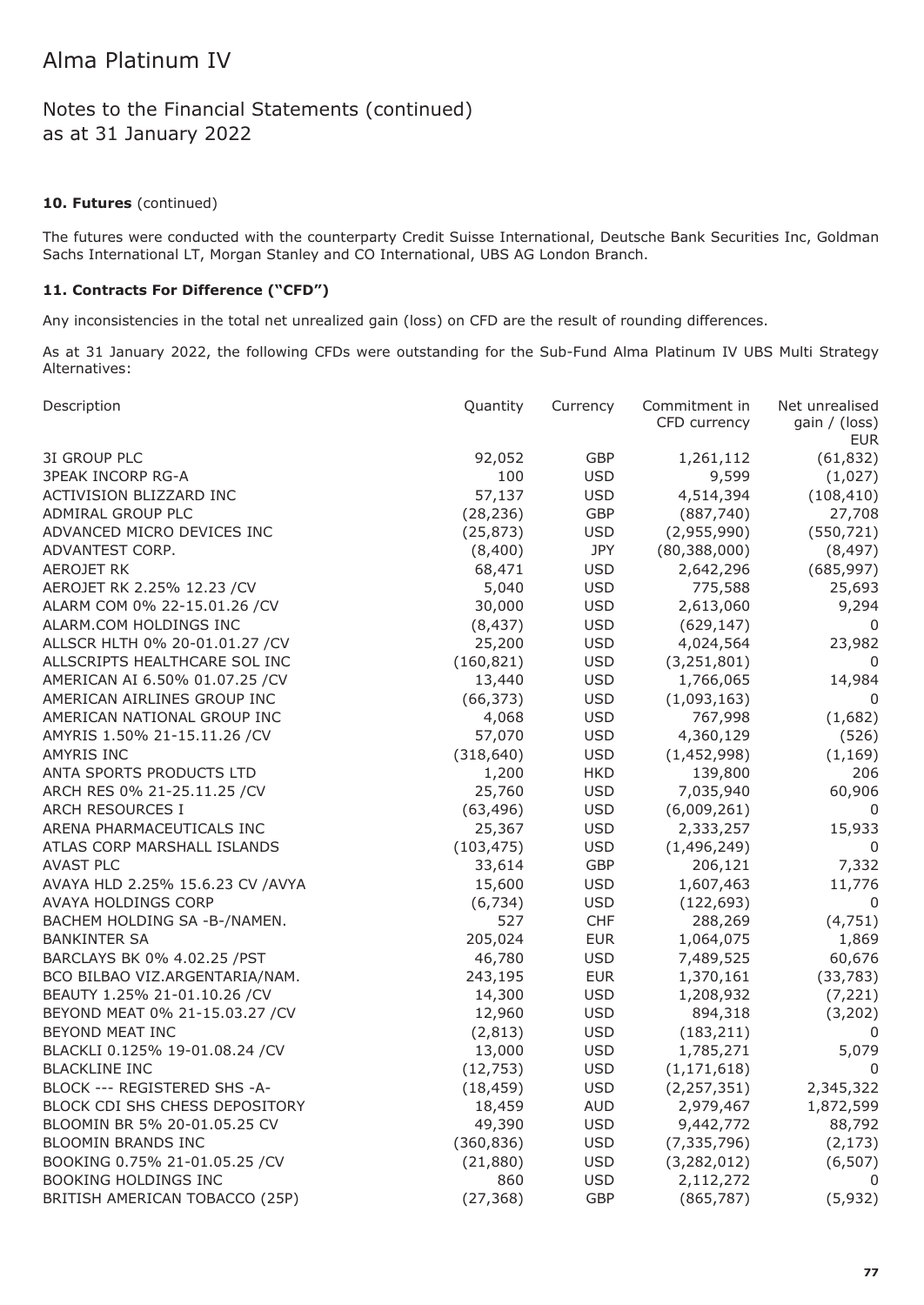Notes to the Financial Statements (continued) as at 31 January 2022

| Description                      | Quantity   | Currency   | Commitment in<br>CFD currency | Net unrealised<br>gain / (loss) |
|----------------------------------|------------|------------|-------------------------------|---------------------------------|
|                                  |            |            |                               | <b>EUR</b>                      |
| <b>CADENCE DESIGN SYSTEMS</b>    | (3, 817)   | <b>USD</b> | (580, 718)                    | 21,662                          |
| CARNIVAL 5.75% 01.04.23 /CV      | 57,120     | <b>USD</b> | 11,900,706                    | (32, 861)                       |
| <b>CARNIVAL CORP</b>             | (537, 048) | <b>USD</b> | (10,638,921)                  | 0                               |
| CARREFOUR S.A.                   | 11,754     | <b>EUR</b> | 198,878                       | (11, 375)                       |
| CERES POWER HOLDINGS PLC         | 67,978     | GBP        | 413,646                       | (52, 298)                       |
| <b>CERNER CORP</b>               | 48,551     | <b>USD</b> | 4,427,851                     | 9,006                           |
| CHANGE HEALTHCARE INC            | 181,944    | <b>USD</b> | 3,580,658                     | (440, 496)                      |
| CHART IND 1% 17-15.11.24 / CV    | 7,800      | <b>USD</b> | 1,680,035                     | 7,580                           |
| CHART INDUSTRIES INC             | (12, 584)  | <b>USD</b> | (1,533,612)                   | 0                               |
| CHEGG INC                        | 5,772      | <b>USD</b> | 152,785                       | $\Omega$                        |
| CHEGG INC 0% 20-01.09.26 CV      | (18, 200)  | <b>USD</b> | (1,473,927)                   | (4, 236)                        |
| CHINA OILFIELD SERVICES -H-      | 1,370,000  | <b>HKD</b> | 10,425,700                    | 69,798                          |
| CHINA TOURISM GRP DUTY FREE CORP | 25,300     | <b>USD</b> | 821,005                       | (9)                             |
| CHONGQING BREWERY CO LTD         | 71,300     | <b>USD</b> | 1,494,254                     | (30, 874)                       |
| CINEMARK 4.50% 01.08.25 / CV     | 46,480     | <b>USD</b> | 6,447,427                     | 6,613                           |
| CINEMARK HOLDINGS INC            | (252, 676) | <b>USD</b> | (3,815,408)                   | 0                               |
| <b>CMC MATERIALS RG</b>          | 21,856     | <b>USD</b> | 3,953,313                     | (160, 749)                      |
| COHERENT INC.                    | 10,878     | <b>USD</b> | 2,811,745                     | 2,860                           |
| <b>COLUMBIA BK SYSTEM</b>        | (25, 240)  | <b>USD</b> | (877, 595)                    | (11, 645)                       |
| <b>COUNTRY GARDEN SERVICES</b>   | 140,000    | <b>HKD</b> | 6,419,000                     | (11, 876)                       |
| COUPA SFTW 0.125%19-15.6.25/CV   | 44,160     | <b>USD</b> | 4,941,149                     | 759                             |
| COUPA SOFTWARE INC               | (16, 607)  | <b>USD</b> | (2, 229, 822)                 | $\mathbf 0$                     |
| DAITO TRUST CONSTRUCT.           | (2,700)    | <b>JPY</b> | (35, 370, 000)                | (5, 152)                        |
| DEUTSCHE LUFTHANSA/NAM.          | (65, 860)  | <b>EUR</b> | (448, 309)                    | 7,072                           |
| DEXCOM INC                       | 968        | <b>USD</b> | 416,705                       | 0                               |
| DEXCOM INC 0.25% 21-15.11.25     | (9, 140)   | <b>USD</b> | (975, 145)                    | 2,142                           |
| DISCO CORP.                      | (200)      | <b>JPY</b> | (6, 220, 000)                 | 917                             |
| DJ STOXX 600 BASIC RES.PRICE     | (855)      | <b>EUR</b> | (526, 723)                    | 31,695                          |
| DJ STOXX 600 CHEMICALS EUR IND   | (405)      | <b>EUR</b> | (520, 320)                    | 20,291                          |
| DOW JONES STOXX 600 PRICE IX     | (12, 639)  | <b>EUR</b> | (5,926,174)                   | 189,256                         |
| DOW JONES STOXX MID 200          | (12, 169)  | <b>EUR</b> | (6,787,260)                   | 124,481                         |
| <b>DSV</b>                       | 12,654     | <b>DKK</b> | 16,924,725                    | (40, 523)                       |
| EAST MONEY INFORMATION CO -A-    | 151,280    | <b>USD</b> | 745,309                       | (38, 524)                       |
| ECOVACS ROBOTI-A RG              | 5,700      | <b>USD</b> | 120,889                       | 7                               |
| ENCORE CAP4.50% 18-1.09.23/CV    | 26,000     | <b>USD</b> | 4,054,323                     | 37,124                          |
| ENCORE CAPITAL GROUP INC         | (51,090)   | <b>USD</b> | (3, 295, 305)                 | 0                               |
| ENTEGRIS INC                     | (9, 324)   | <b>USD</b> | (1, 117, 388)                 | 127,702                         |
| ERSTE GROUP BANK AG              | (10, 449)  | <b>EUR</b> | (430, 812)                    | 33,974                          |
| ESPRESSIF-A RG                   | 400        | <b>USD</b> | 9,212                         | 0                               |
| EUROP M GRP ACT                  | 3,040,900  | <b>EUR</b> | 1,538,695                     | 24,398                          |
| <b>FANUC CORP --- SHS</b>        | (1,600)    | JPY        | (35,936,000)                  | 27,963                          |
| FERGUSON NEWCO PLC               | 16,401     | GBP        | 1,902,516                     | (157, 532)                      |
| FERRO CORP.                      | 177,000    | <b>USD</b> | 3,858,600                     | 67,348                          |
| FIRST INTERSTATE BANCSYST INC    | (26, 810)  | <b>USD</b> | (985, 267)                    | 74,893                          |
| FISKER 2.50% 21-15.09.26 / CV    | 35,910     | <b>USD</b> | 3,134,293                     | 28,048                          |
| <b>FISKER RG-A</b>               | (126, 792) | <b>USD</b> | (1,497,414)                   |                                 |
| FLAGSTAR BANCORP INC             | 861        | <b>USD</b> |                               | (3, 527)                        |
| FTI CONSULTING INC               |            | <b>USD</b> | 38,960<br>(1,596,036)         | (2,857)<br>0                    |
|                                  | (10, 946)  | <b>USD</b> |                               |                                 |
| FTI CSLT 2% 18-15.08.23 / CV     | 12,350     |            | 1,847,884                     | (10, 792)                       |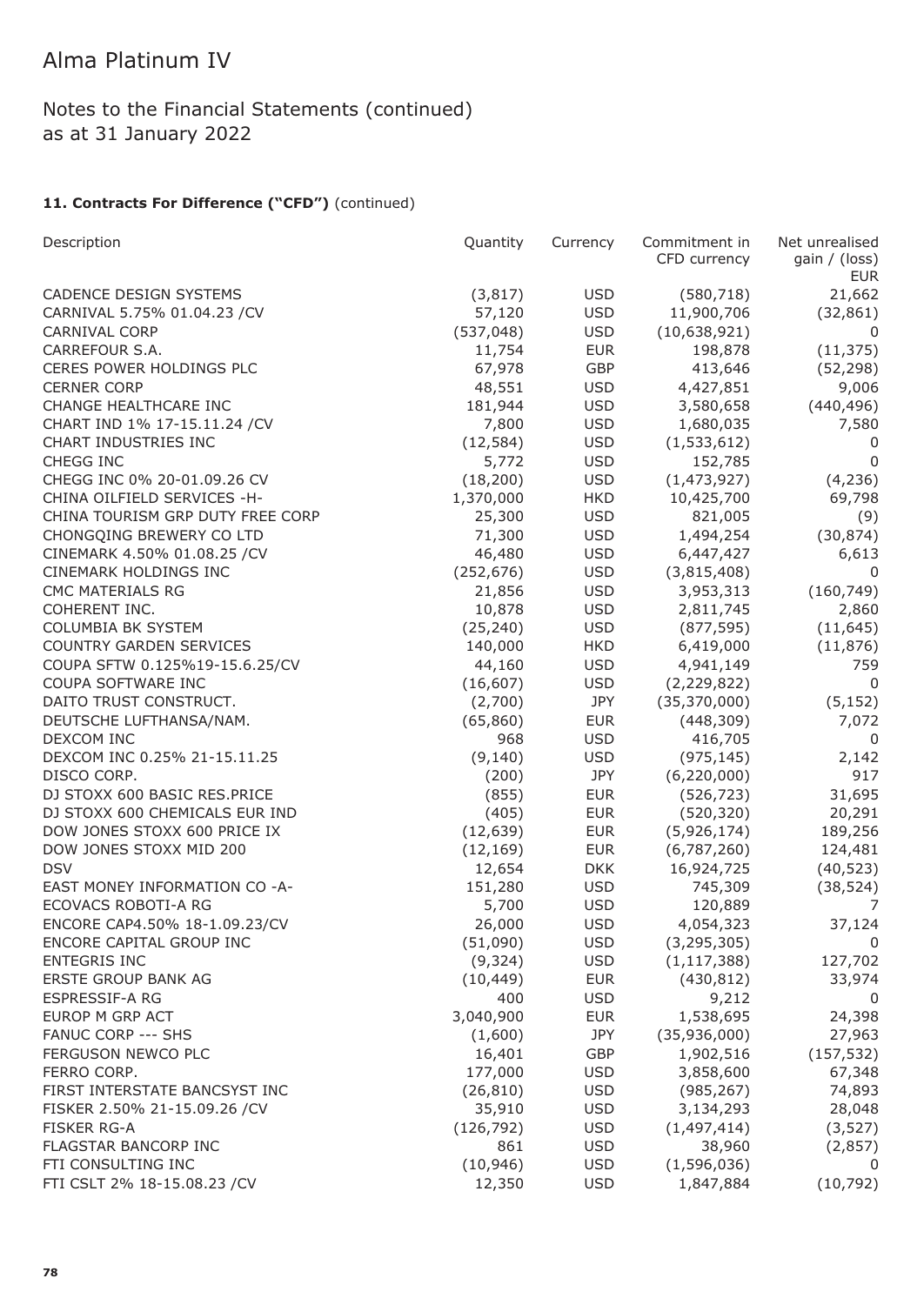## Notes to the Financial Statements (continued) as at 31 January 2022

| Description                        | Quantity    | Currency   | Commitment in<br>CFD currency | Net unrealised<br>gain / (loss) |
|------------------------------------|-------------|------------|-------------------------------|---------------------------------|
|                                    |             |            |                               | EUR                             |
| <b>FUJITSU LTD</b>                 | (3,607)     | JPY        | (54, 177, 140)                | 119,276                         |
| GANFENG LITHIUM GROUP CO LTD.      | 27,500      | <b>HKD</b> | 3,366,000                     | 18,523                          |
| <b>GCP APPLIED TECHNOLOGIES</b>    | 80,409      | <b>USD</b> | 2,565,047                     | 22,716                          |
| <b>GOERTEK INC -A-</b>             | 166,003     | <b>USD</b> | 1,227,550                     | (76, 392)                       |
| <b>GREAT WESTERN BANCORP INC</b>   | 32,376      | <b>USD</b> | 999,771                       | (45, 042)                       |
| GUESS INC 2% 20-15.04.24 / CV      | 66,560      | <b>USD</b> | 7,623,575                     | 3,948                           |
| GUESS INC.                         | (136, 662)  | <b>USD</b> | (3, 145, 959)                 | 0                               |
| <b>GVC HOLDINGS</b>                | 50,730      | GBP        | 807,114                       | (77, 510)                       |
| <b>HAIDILAO</b>                    | (48,000)    | <b>HKD</b> | (805, 440)                    | 68,361                          |
| II-VI INC                          | (9, 234)    | <b>USD</b> | (585, 436)                    | 106,458                         |
| IMAX 0.50% 21-01.04.26 / CV        | 31,240      | <b>USD</b> | 2,959,823                     | (14, 976)                       |
| <b>IMAX CORP</b>                   | (58, 857)   | <b>USD</b> | (1,015,283)                   | 0                               |
| INNOVENT BIOLOGICS. INC.           | 1,200       | <b>HKD</b> | 39,240                        | (1, 277)                        |
| INTEL CORP.                        | 20,235      | <b>USD</b> | 987,873                       | (64, 397)                       |
| INTERCEPT P 3.50% 15.02.26 / CV    | 22,400      | <b>USD</b> | 2,451,824                     | 22,122                          |
| <b>INTERCEPT PHARM -SHS-</b>       | (75, 288)   | <b>USD</b> | (1, 233, 970)                 | 0                               |
| INTERTRUST N.V.                    | 129,780     | <b>EUR</b> | 2,509,945                     | (29, 044)                       |
| ISTAR FIN 3.125% 17-15.9.22/CV     | 29,880      | <b>USD</b> | 4,740,897                     | 28,184                          |
| ISTAR FINANCIAL INC                | (206, 375)  | <b>USD</b> | (4,430,871)                   | 0                               |
| J BEAN TEC 0.25% 15.05.26 / CV     | 18,980      | <b>USD</b> | 1,948,805                     | (23,058)                        |
| J2 GLOBAL 1.75% 19-1.11.26 CV 144A | 34,120      | <b>USD</b> | 4,111,989                     | 43,250                          |
| JOHN BEAN TECHNOLOGIES CORP        | (7, 426)    | <b>USD</b> | (1,002,510)                   | 0                               |
| JX GA                              | 13,600      | <b>USD</b> | 286,194                       | 14,618                          |
| KANZHUN LIMITED / SADR             | 11,280      | <b>USD</b> | 341,671                       | (6, 347)                        |
| KDDI CORP.                         | (18, 506)   | JPY        | (67, 454, 370)                | (43, 778)                       |
| <b>KING SLCK B</b>                 | 50,300      | <b>USD</b> | 402,379                       | (3,793)                         |
| KOREA KOSPI 200 INDEX              | (8,000,000) | <b>KRW</b> | (2,865,600,000)               | 172,338                         |
| <b>KRAFTON RG</b>                  | (1, 430)    | <b>USD</b> | (325, 804)                    | 25,058                          |
| <b>KRATON CORPORATION</b>          | 61,509      | <b>USD</b> | 2,852,787                     | 53,690                          |
| <b>KUBOTA CORP</b>                 | (21, 400)   | <b>JPY</b> | (52, 301, 600)                | (746)                           |
| KWEICHOW MOUTAI CO LTD -A-         | 100         | <b>USD</b> | 29,645                        | 2                               |
| <b>LASERTEC CORP</b>               | (4,100)     | JPY        | (102, 807, 500)               | 69,044                          |
| LCI INDUSTR 1.125% 15.5.26 / CV    | 28,690      | <b>USD</b> | 2,829,078                     | 56,781                          |
| LCI INDUSTRIES INC                 | (8,659)     | <b>USD</b> | (1,066,529)                   | 0                               |
| LG ENERGY SOLU RG                  | 800         | <b>USD</b> | 298,800                       | (1,699)                         |
| LG INNOTEK CO LTD-USD EQ           | (1,898)     | <b>USD</b> | (556, 883)                    | (26, 812)                       |
| LI AUTO INC / SADR                 | 1,370       | <b>USD</b> | 35,743                        |                                 |
| LIANCHG ELECTRON-A-                | 113,700     | <b>USD</b> | 329,382                       | 14                              |
| LIB MEDIA 0.50% 20-01.12.50        | 51,480      | <b>USD</b> | 6,928,710                     | (41, 256)                       |
| LIB MEDIA 1% 18-30.01.23 /CV       | 23,140      | <b>USD</b> | 3,816,434                     | 20,265                          |
| LIBERTY FORMULA ONE                | (60, 307)   | <b>USD</b> | (3,632,291)                   | U                               |
| LIVE NATION ENTERTAINMENT INC      | (43,095)    | <b>USD</b> | (4,719,333)                   | 0                               |
| LIVENT 4.125% 20-15.07.25 /CV      | 15,840      | <b>USD</b> | 4,428,347                     | 21,575                          |
| LIVENT CORPORATION                 | (168, 586)  | <b>USD</b> | (3,879,164)                   | 0                               |
| M&T BANK CORPORATION               | (22, 772)   | <b>USD</b> | (3,857,121)                   | (354, 061)                      |
| M3 INC                             | (6,600)     | JPY        | (28, 703, 400)                | 27,153                          |
| MAERSK DRILLING A/S /REIT          | 3,254       | <b>DKK</b> | 836,278                       | 480                             |
| MEGGITT PLC                        | 273,782     | GBP        | 2,039,676                     | 47,163                          |
| MGM GROWTH / REIT                  | 98,176      | <b>USD</b> | 3,817,083                     | (117, 140)                      |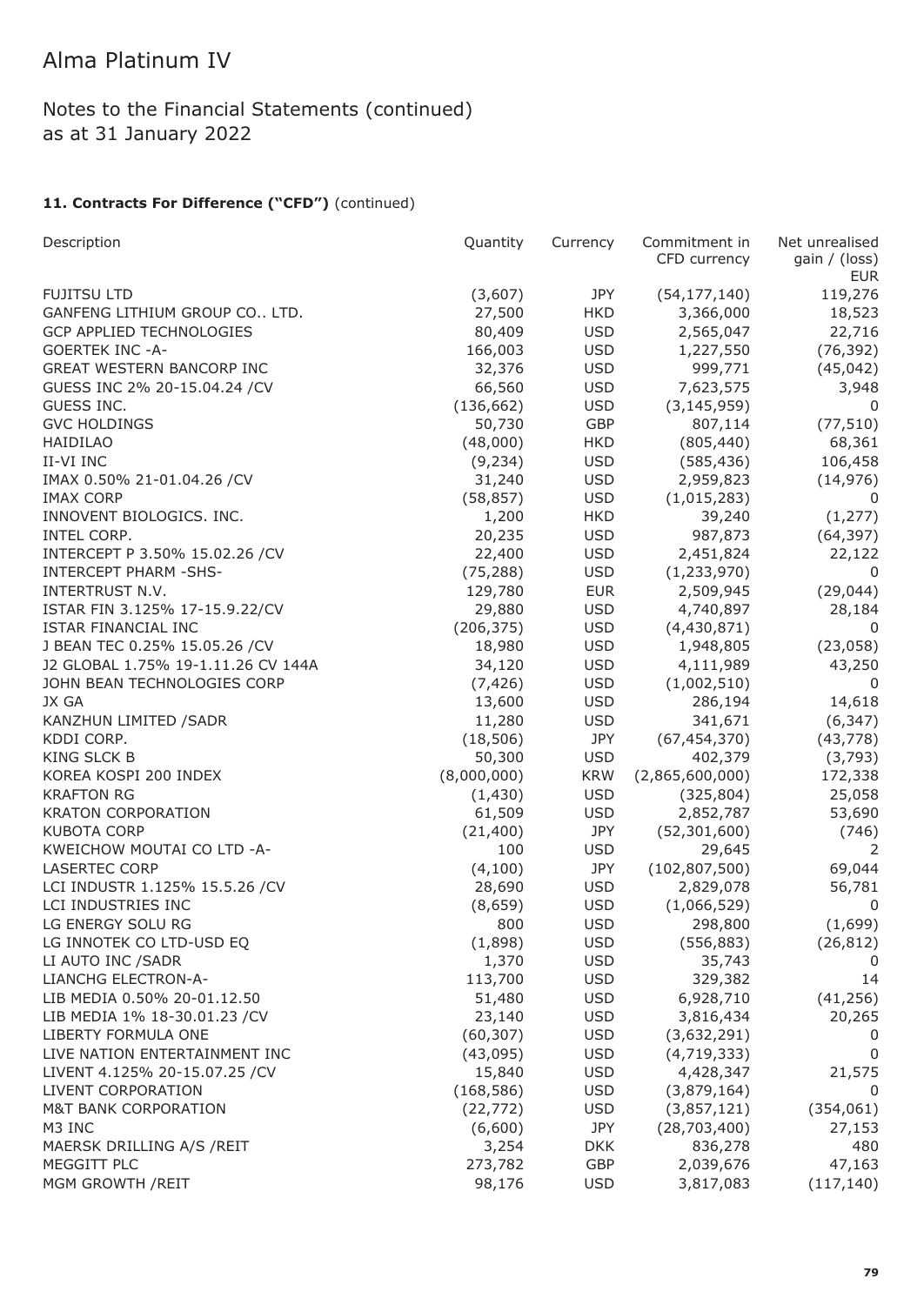Notes to the Financial Statements (continued) as at 31 January 2022

| Description                           | Quantity   | Currency   | Commitment in<br>CFD currency | Net unrealised<br>gain / (loss) |
|---------------------------------------|------------|------------|-------------------------------|---------------------------------|
|                                       |            |            |                               | <b>EUR</b>                      |
| MICROC TEC0.125% 15.11.24 / CV        | (31,600)   | <b>USD</b> | (3,765,381)                   | (32, 492)                       |
| MICROCHIP TECHNOLOGY INC.             | 18,406     | <b>USD</b> | 1,426,097                     | 0                               |
| MICROSOFT CORP                        | (21, 874)  | <b>USD</b> | (6,802,377)                   | 0                               |
| MILKYWAY CHEM-A RG                    | 2,100      | <b>USD</b> | 42,559                        | $\overline{2}$                  |
| MITSUI O.S.K.LINES LTD TOKYO          | (1,800)    | JPY        | (15,840,000)                  | (975)                           |
| MOMENTIVE GLB RG                      | 31,115     | <b>USD</b> | 533,000                       | (124, 204)                      |
| MONMOUTH R EST INVEST CORP -A         | 17,749     | <b>USD</b> | 372,552                       | (861)                           |
| <b>MSALDIV</b>                        | 347,326    | <b>USD</b> | 49,755,600                    | 581,979                         |
| <b>MSYCSMH</b>                        | (5, 492)   | <b>USD</b> | (1,501,293)                   | (57, 553)                       |
| MSYKCHIT INDEX                        | 136,251    | <b>HKD</b> | 13,036,496                    | 27,431                          |
| MURATA MANUFACTUR CO LTD              | (8,000)    | <b>JPY</b> | (68, 312, 000)                | 33,115                          |
| NATERA 2.25% 20-01.05.27/CV           | 27,480     | <b>USD</b> | 5,573,288                     | 15,069                          |
| NATERA INC                            | (63, 052)  | <b>USD</b> | (4,454,624)                   | 0                               |
| NATIONAL VISION HOLDINGS INC          | (19, 162)  | <b>USD</b> | (783, 343)                    | $\mathbf 0$                     |
| NATIONL VISION 2.5% 20-15.05.25       | 7,670      | <b>USD</b> | 1,144,516                     | (1, 947)                        |
| NEW YORK COMM.BANCORP                 | (3,380)    | <b>USD</b> | (39, 411)                     | 3,227                           |
| <b>NEWCREST MINING</b>                | (44, 143)  | <b>AUD</b> | (951, 282)                    | 78,657                          |
| NEXTERA EN 0% 20-15.11.25 / CV        | 52,000     | <b>USD</b> | 5,481,060                     | (26, 223)                       |
| NEXTERA ENERGY PARTNERS LP            | (43,006)   | <b>USD</b> | (3, 234, 911)                 | 0                               |
| NIDEC CORP                            | (6, 100)   | <b>JPY</b> | (61, 549, 000)                | 87,910                          |
| NIPPON YUSEN K K                      | (1,800)    | JPY        | (16,020,000)                  | (3, 118)                        |
| <b>NOBLE CORP</b>                     | (5,466)    | <b>USD</b> | (134, 956)                    | 1,389                           |
| NORTONLIFELOCK RG                     | (1,655)    | <b>USD</b> | (43, 047)                     | 584                             |
| NUANCE 1.25% 17-01.04.25 /CV          | 22,400     | <b>USD</b> | 6,322,751                     | 14,916                          |
| NUANCE COM 1% 15-15.12.35 / CV        | 28,960     | <b>USD</b> | 6,627,924                     | 65,199                          |
| NUANCE COMMUNICATIONS INC             | (133, 865) | <b>USD</b> | (7, 396, 041)                 | 152,583                         |
| OMNICELL 0.25% 20-15.09.25 CV         | 30,400     | <b>USD</b> | 4,898,487                     | 5,890                           |
| OMNICELL INC                          | (27, 179)  | <b>USD</b> | (4,080,655)                   | 0                               |
| <b>ORPEA</b>                          | (12, 306)  | <b>EUR</b> | (477, 473)                    | 18,788                          |
| ORTHO CLI DGNST RG                    | 84,429     | <b>USD</b> | 1,465,687                     | (226, 896)                      |
| PEOPLE S UNITED FINANCIAL INC         | 195,141    | <b>USD</b> | 3,781,833                     | 289,926                         |
| PHOENIX GROUP HOLDINGS PLC            | 527,296    | GBP        | 3,481,208                     | (142, 912)                      |
| PINDUODUO INC / ADR                   | 8,672      | <b>USD</b> | 518,932                       | (25, 387)                       |
| PING AN INSUR.(GRP)CO -H-             | (23,000)   | <b>HKD</b> | (1,400,700)                   | 2,709                           |
| PNM RESOURCES INC                     | 87,714     | <b>USD</b> | 3,930,464                     | (337, 263)                      |
| PRETIUM RESOURCES                     | 112,279    | CAD        | 1,937,936                     | (38, 695)                       |
| PRGRESS SO 1.0% 21-150426/CV          | 5,200      | <b>USD</b> | 523,882                       | 1,615                           |
| PROGRESS SOFTWARE CORP.               | (5,252)    | <b>USD</b> | (239, 019)                    | 0                               |
| PRUDENTIAL PLC                        | 236,245    | GBP        | 2,918,807                     | (201, 894)                      |
| <b>QUIDEL CORP</b>                    | (8,604)    | <b>USD</b> | (889, 309)                    | 198,474                         |
| REALOGY GR 0.25% 15.6.26/CV           | 42,320     | <b>USD</b> | 4,078,080                     | 14,366                          |
| REALOGY GR 9.375% 19-01.04.27         | (6,720)    | <b>USD</b> | (749, 529)                    | (11, 248)                       |
| REALOGY HOLDINGS CORP SHS             | (91, 916)  | <b>USD</b> | (1, 516, 614)                 | 0                               |
| RENTOKIL INITIAL PLC                  | (123, 588) | GBP        | (640, 433)                    | 37,808                          |
| ROGERS CORP                           | 15,874     | <b>USD</b> | 4,332,808                     | 43,855                          |
| SAMSUNG ELECTRONICS CO LTD -USD EQUIV | 36,640     | <b>USD</b> | 2,229,141                     | (87, 797)                       |
| SANDERSON FARMS INC                   | 23,420     | <b>USD</b> | 4,309,280                     | (239, 155)                      |
| SCHIBSTED -A-                         | 14,099     | <b>NOK</b> | 3,686,889                     | (20, 191)                       |
| SD SINOCERA                           | 261,152    | <b>USD</b> | 1,645,192                     | (82, 361)                       |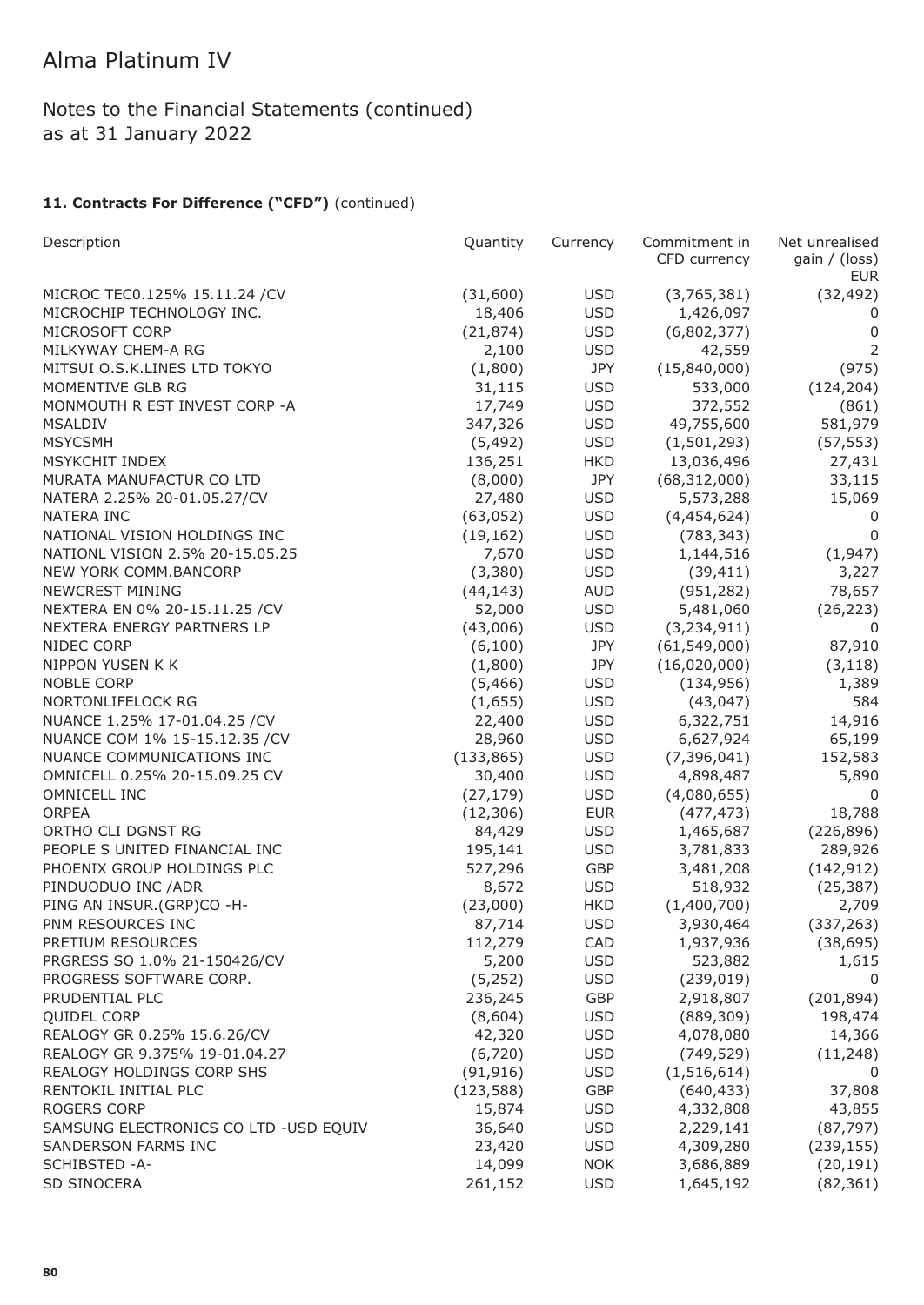Notes to the Financial Statements (continued) as at 31 January 2022

| Description                        | Quantity   | Currency   | Commitment in  | Net unrealised       |
|------------------------------------|------------|------------|----------------|----------------------|
|                                    |            |            | CFD currency   | gain / (loss)<br>EUR |
| SEASPAN 3.75% 20-15.12.25 / CV     | 20,700     | <b>USD</b> | 2,625,405      | 35,142               |
| <b>SG MICRO CORP</b>               | 2,700      | <b>USD</b> | 116,728        | (1,928)              |
| SH BAOLONG AUT-A RG                | 57,300     | <b>USD</b> | 501,855        | (7, 951)             |
| SH BRIGHT-A RG                     | 800        | <b>USD</b> | 28,599         | 2                    |
| SHAW COMMUNIC.-B/NON-VOT.          | 135,461    | CAD        | 5,132,617      | 305,961              |
| SILTRONIC N                        | 22,906     | <b>EUR</b> | 2,659,387      | (554, 290)           |
| SK IE TECH RG                      | (4, 542)   | <b>USD</b> | (433, 534)     | 16,707               |
| SNAP 0% 21-01.05.27 /CV            | (13,600)   | <b>USD</b> | (1, 167, 138)  | (2,368)              |
| SNAP INC -A-                       | 8,401      | <b>USD</b> | 273,369        | 0                    |
| SOFTBANK CORP.                     | (21,700)   | JPY        | (31, 117, 800) | 3,114                |
| SOUTHWEST AIRLINES CO              | (112,003)  | <b>USD</b> | (5,013,254)    | 0                    |
| SQUARE ENIX HOLDINGS CO LTD        | 22,600     | JPY        | 126,334,000    | (59, 489)            |
| STHW AIRL 1.25% 01.05.25 / CV      | 66,300     | <b>USD</b> | 9,049,585      | 18,697               |
| SUNAC SERVICES RG                  | 637,800    | <b>HKD</b> | 5,619,018      | (342, 522)           |
| SYDNEY AIRPORT-STAPLED SECURITY    | 87,501     | <b>AUD</b> | 757,759        | 19,798               |
| SZ RECODEAL RG-A                   | 5,752      | <b>USD</b> | 99,401         | (1,224)              |
| TAIWAN SEMICONDUCTOR MFG USD EQUIV | 53,000     | <b>USD</b> | 1,215,308      | (26, 972)            |
| TAIYO YUDEN CO LTD                 | 23,068     | JPY        | 126,412,640    | (96,908)             |
| TAKE TWO INTERACT. SOFTWARE        | (9, 434)   | <b>USD</b> | (1, 540, 950)  | (159, 444)           |
| TERMINIX GLOBAL HOLDINGS INC.      | 25,776     | <b>USD</b> | 1,111,977      | (34, 469)            |
| TEXAS INSTRUMENTS INC              | (6,904)    | <b>USD</b> | (1, 239, 199)  | (43, 939)            |
| THE BEAUTY HEALTH COMPANY CL A     | (22, 516)  | <b>USD</b> | (319, 727)     | 0                    |
| THE STOXX 600 REAL ESTATE IND      | (7, 402)   | <b>EUR</b> | (1,396,609)    | (3,695)              |
| TL JING M W                        | 30,400     | <b>USD</b> | 29,992         | 3                    |
| TOKYO ELECTRON CO LTD              | (1,400)    | JPY        | (76, 622, 000) | 6,167                |
| TRAVIS PERKINS RG                  | 116,065    | GBP        | 1,726,467      | (114, 579)           |
| TREASURY WINE ESTATES              | 250,064    | <b>AUD</b> | 2,650,678      | (235, 748)           |
| UBER TECH --- REGISTERED SHS       | 11,492     | <b>USD</b> | 429,801        | 0                    |
| UBER TECHNO 0% 15.12.25 CV         | (20, 800)  | <b>USD</b> | (1,944,571)    | 889                  |
| ULTRA ELECTRONICS HLDGS PLC        | 71,651     | GBP        | 2,077,879      | (364, 884)           |
| UMPQUA HOLDINGS CORP               | 43,001     | <b>USD</b> | 872,060        | (494)                |
| UNITED STATES STEEL                | (393, 454) | <b>USD</b> | (8, 152, 367)  | 0                    |
| US STEEL 5% 19-01.11.26 /CV        | 59,810     | <b>USD</b> | 10,714,962     | (46, 840)            |
| VAIL RES 0% 21-01.01.26 CV         | (17,010)   | <b>USD</b> | (1,705,338)    | (10, 511)            |
| VAIL RESORTS INC                   | 2,334      | <b>USD</b> | 646,751        | 0                    |
| <b>VEOLIA ENVIRONNEMENT</b>        | 71,616     | <b>EUR</b> | 2,286,699      | (41, 197)            |
| <b>VEONEER INC</b>                 | 75,836     | <b>USD</b> | 2,670,186      | 46,683               |
| VICI PROPERTIES INC REIT           | (131, 842) | <b>USD</b> | (3,773,318)    | 183,869              |
| VIFOR PHARMA AG                    | 18,983     | <b>CHF</b> | 3,107,517      | 68,034               |
| VOCERA COMM 0.50% 15.09.26         | 28,500     | <b>USD</b> | 4,102,401      | 19,254               |
| VOCERA COMMUNICATIONS INC          | (31, 796)  | <b>USD</b> | (2, 512, 202)  | (262)                |
| VONAGE HOLDINGS CORP               | 171,678    | <b>USD</b> | 3,577,770      | 43,757               |
| VROOM 0.75% 21-01.07.26 /CV        | 24,950     | <b>USD</b> | 1,393,096      | 10,717               |
| <b>VROOM RG</b>                    | (20, 236)  | <b>USD</b> | (162, 293)     | 0                    |
| WAYFAIR 1% 19-15.08.26 / CV        | 62,780     | <b>USD</b> | 8,300,465      | 90,463               |
| WAYFAIR INC /REIT -A-              | (32, 573)  | <b>USD</b> | (5,078,782)    | 0                    |
| WELBILT                            | 194,612    | <b>USD</b> | 4,622,035      | 246,961              |
| WILL SEMICO                        | 30,200     | <b>USD</b> | 1,206,039      | (114, 582)           |
| WIN SEMICONDUCTORS CORP            | 22,300     | <b>USD</b> | 269,743        | (14, 532)            |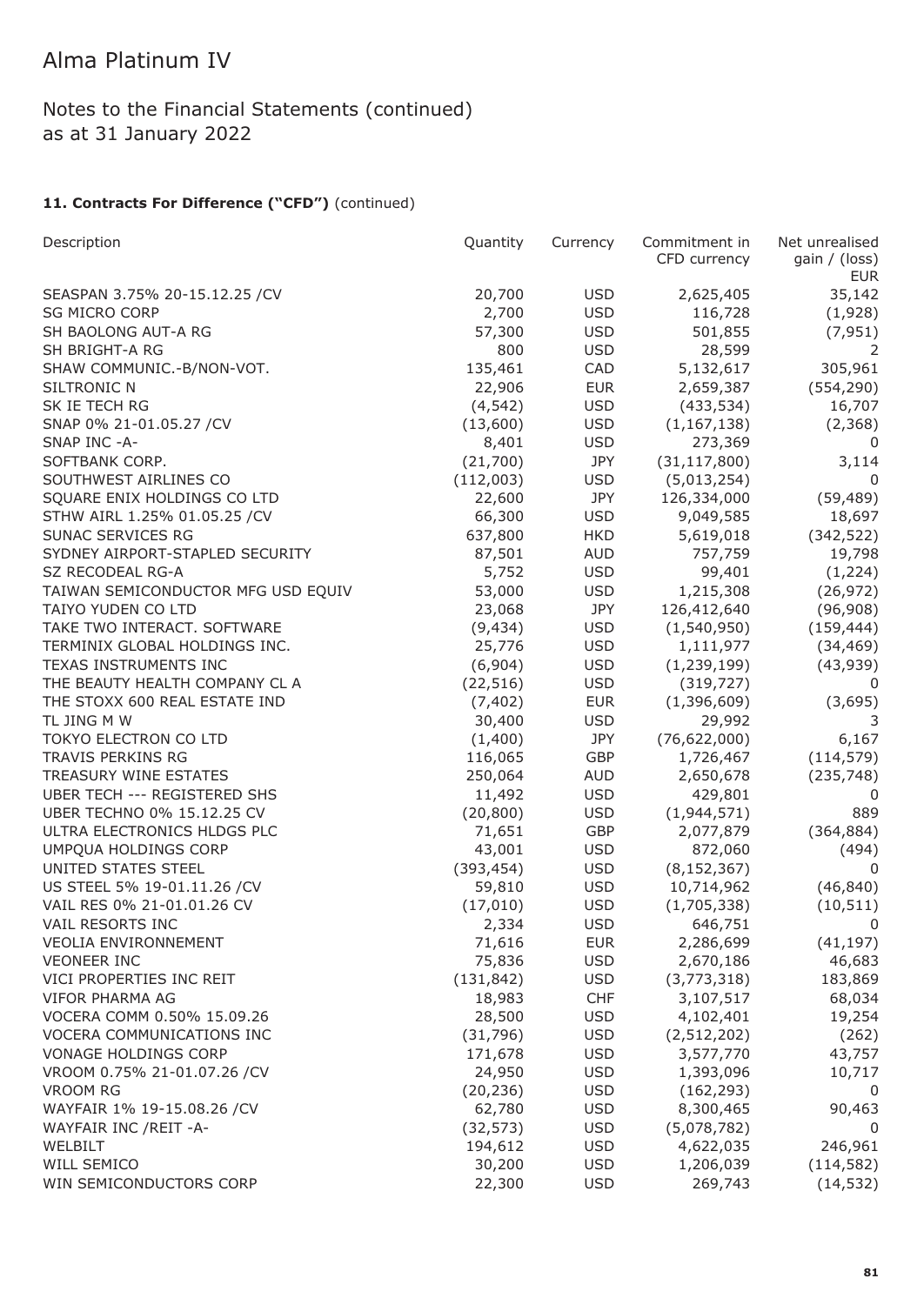### Notes to the Financial Statements (continued) as at 31 January 2022

#### 11. Contracts For Difference ("CFD") (continued)

| Description                   | Quantity   | Currency   | Commitment in<br>CFD currency | Net unrealised<br>gain / (loss)<br><b>EUR</b> |
|-------------------------------|------------|------------|-------------------------------|-----------------------------------------------|
| WINNING HEALTH -A-            | 428,600    | <b>USD</b> | 775,009                       | (21, 344)                                     |
| WISETECH GLOBAL LTD           | (16, 584)  | <b>AUD</b> | (751, 255)                    | 44,708                                        |
| <b>WOLFSPEED RG</b>           | 2,000      | <b>USD</b> | 188,480                       | (4,691)                                       |
| WORL W.E 3.375%16-15.12.23/CV | 29,070     | <b>USD</b> | 6,076,509                     | 18,501                                        |
| WORLD WRESTLING ENTERTAINM, A | (108, 506) | <b>USD</b> | (5,418,790)                   | 0                                             |
| WULIANGYE YIBIN CO LTD -A-    | 35,700     | <b>USD</b> | 1,112,615                     | (70,093)                                      |
| XILINX INC.                   | 15,775     | <b>USD</b> | 3,053,251                     | 910,058                                       |
| YASKAWA ELECTRIC CORP.        | (9,100)    | <b>JPY</b> | (43, 270, 500)                | 43,022                                        |
| ZAI LAB LTD / ADR             | 7,090      | <b>USD</b> | 352,160                       | (76, 305)                                     |
| ZAI LAB RG                    | 250        | <b>HKD</b> | 86,150                        | (3,993)                                       |
| <b>ZENDESK INC</b>            | (5,506)    | <b>USD</b> | (542,396)                     | 8,466                                         |
| ZIFF DAVIS INC                | (23,794)   | <b>USD</b> | (2,499,798)                   | 0                                             |
| ZJ QUARTZ C                   | 30,300     | <b>USD</b> | 65,119                        | (550)                                         |
| ZOGENIX INC                   | 22,009     | <b>USD</b> | 572,454                       | 1,593                                         |
| ZYNGA -A-                     | 332,182    | <b>USD</b> | 3,012,891                     | 108,688                                       |
| Total                         |            |            |                               | 2,812,445                                     |

As at 31 January 2022, the net unrealised gain on CFDs was EUR 2,812,445.

As at 31 January 2022, the following CFDs were outstanding for the Sub-Fund Alma Platinum IV DLD Convertible Arbitrage:

| Description                       | Quantity    | Currency   | Commitment in<br>CFD currency | Net unrealised<br>gain $/$ (loss)<br><b>USD</b> |
|-----------------------------------|-------------|------------|-------------------------------|-------------------------------------------------|
| <b>AEROJET RK</b>                 | (46, 806)   | USD        | (1,806,244)                   | 0                                               |
| AEROJET RK 2.25% 12.23 / CV       | 14,310      | <b>USD</b> | 2,202,116                     | 81,776                                          |
| ALARM COM 0% 22-15.01.26 / CV     | 85,250      | <b>USD</b> | 7,425,446                     | 29,607                                          |
| ALARM.COM HOLDINGS INC            | (23, 973)   | <b>USD</b> | (1,787,667)                   | $\overline{0}$                                  |
| ALLSCR HLTH 0% 20-01.01.27 / CV   | 71,550      | <b>USD</b> | 11,426,887                    | 76,331                                          |
| ALLSCRIPTS HEALTHCARE SOL INC     | (456, 718)  | <b>USD</b> | (9, 234, 838)                 | 0                                               |
| AMERICAN AI 6.50% 01.07.25 / CV   | 38,160      | USD        | 5,014,364                     | 47,691                                          |
| AMERICAN AIRLINES GROUP INC       | (188, 416)  | <b>USD</b> | (3, 103, 212)                 | 0                                               |
| AMYRIS 1.50% 21-15.11.26 / CV     | 162,430     | <b>USD</b> | 12,409,598                    | (1,678)                                         |
| <b>AMYRIS INC</b>                 | (906, 900)  | USD        | (4, 135, 464)                 | (3,729)                                         |
| ARCH RES 0% 21-25.11.25 / CV      | 73,140      | <b>USD</b> | 19,977,045                    | 193,855                                         |
| <b>ARCH RESOURCES I</b>           | (180, 274)  | <b>USD</b> | (17,061,131)                  | $\mathbf{0}$                                    |
| ATLAS CORP MARSHALL ISLANDS       | (293, 877)  | <b>USD</b> | (4, 249, 461)                 | 0                                               |
| AVAYA HLD 2.25% 15.6.23 CV / AVYA | 44,400      | <b>USD</b> | 4,575,087                     | 37,571                                          |
| AVAYA HOLDINGS CORP               | (19, 166)   | <b>USD</b> | (349, 205)                    | $\Omega$                                        |
| BARCLAYS BK 0% 4.02.25 / PST      | 132,870     | <b>USD</b> | 21,272,620                    | 193,193                                         |
| BEAUTY 1.25% 21-01.10.26 /CV      | 40,700      | <b>USD</b> | 3,440,806                     | (23, 038)                                       |
| BEYOND MEAT 0% 21-15.03.27 / CV   | 35,140      | <b>USD</b> | 2,424,871                     | (9, 734)                                        |
| BEYOND MEAT INC                   | (7, 456)    | <b>USD</b> | (485, 609)                    | 0                                               |
| BLACKLI 0.125% 19-01.08.24 / CV   | 37,000      | <b>USD</b> | 5,081,155                     | 16,206                                          |
| <b>BLACKLINE INC</b>              | (36, 297)   | <b>USD</b> | (3,334,605)                   | $\Omega$                                        |
| BLOOMIN BR 5% 20-01.05.25 CV      | 140,300     | <b>USD</b> | 26,823,667                    | 281,725                                         |
| <b>BLOOMIN BRANDS INC</b>         | (1,024,922) | <b>USD</b> | (20, 836, 664)                | (6,934)                                         |
| BOOKING 0.75% 21-01.05.25 /CV     | (62, 120)   | <b>USD</b> | (9,318,035)                   | (20, 708)                                       |
| <b>BOOKING HOLDINGS INC</b>       | 2,441       | <b>USD</b> | 5,995,413                     | 0                                               |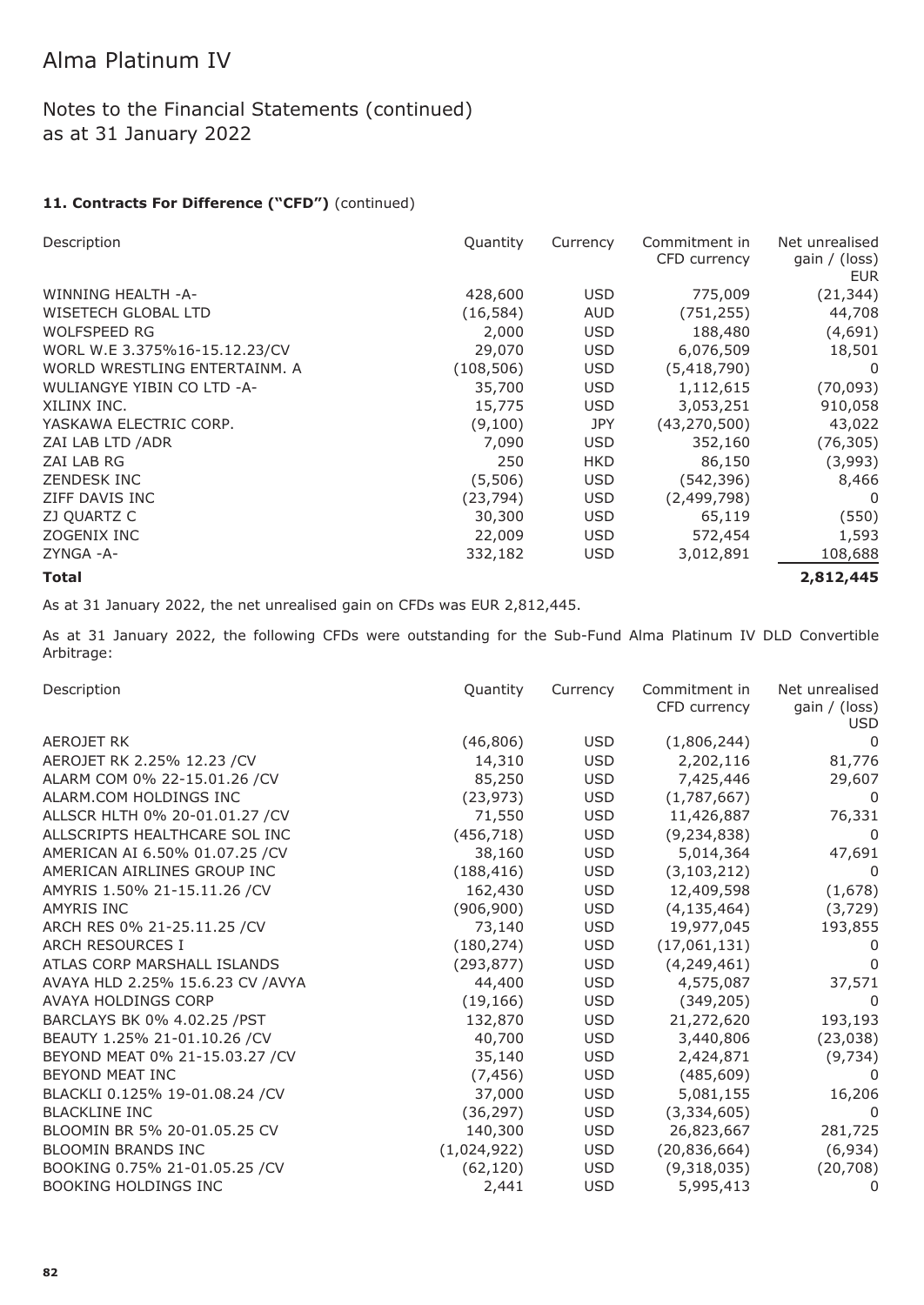## Notes to the Financial Statements (continued) as at 31 January 2022

| Description                        | Quantity    | Currency   | Commitment in  | Net unrealised       |
|------------------------------------|-------------|------------|----------------|----------------------|
|                                    |             |            | CFD currency   | gain / (loss)<br>USD |
| CARNIVAL 5.75% 01.04.23 /CV        | 162,040     | <b>USD</b> | 33,760,336     | (104, 500)           |
| <b>CARNIVAL CORP</b>               | (1,523,226) | <b>USD</b> | (30, 175, 107) |                      |
| CHART IND 1% 17-15.11.24 / CV      | 22,200      | <b>USD</b> | 4,781,638      | 24,183               |
| CHART INDUSTRIES INC               | (35, 816)   | <b>USD</b> | (4,364,896)    | 0                    |
| CHEGG INC                          | 16,428      | <b>USD</b> | 434,849        | 0                    |
| CHEGG INC 0% 20-01.09.26 CV        | (51,800)    | <b>USD</b> | (4, 195, 023)  | (13, 515)            |
| CINEMARK 4.50% 01.08.25 / CV       | 131,970     | <b>USD</b> | 18,306,087     | 21,049               |
| CINEMARK HOLDINGS INC              | (717, 198)  | <b>USD</b> | (10,829,690)   | 0                    |
| COUPA SFTW 0.125%19-15.6.25/CV     | 125,590     | <b>USD</b> | 14,052,513     | 2,420                |
| COUPA SOFTWARE INC                 | (47, 215)   | <b>USD</b> | (6, 339, 558)  | 0                    |
| DEXCOM INC                         | 2,749       | <b>USD</b> | 1,183,390      | $\Omega$             |
| DEXCOM INC 0.25% 21-15.11.25       | (25,960)    | <b>USD</b> | (2,769,667)    | 6,820                |
| ENCORE CAP4.50% 18-1.09.23/CV      | 74,000      | <b>USD</b> | 11,539,227     | 118,444              |
| ENCORE CAPITAL GROUP INC           | (145, 410)  | <b>USD</b> | (9,378,945)    | 0                    |
| FISKER 2.50% 21-15.09.26 / CV      | 102,090     | <b>USD</b> | 8,910,608      | 89,516               |
| <b>FISKER RG-A</b>                 | (360, 430)  | <b>USD</b> | (4, 256, 678)  | (11, 253)            |
| FTI CONSULTING INC                 | (31, 154)   | <b>USD</b> | (4, 542, 565)  | 0                    |
| FTI CSLT 2% 18-15.08.23 / CV       | 35,150      | <b>USD</b> | 5,259,362      | (34, 432)            |
| GUESS INC 2% 20-15.04.24 / CV      | 142,800     | <b>USD</b> | 16,355,868     | 9,495                |
| GUESS INC.                         | (293, 729)  | <b>USD</b> | (6,761,642)    | 0                    |
| IMAX 0.50% 21-01.04.26 / CV        | 88,730      | <b>USD</b> | 8,406,694      | (47, 483)            |
| <b>IMAX CORP</b>                   | (167, 187)  | <b>USD</b> | (2,883,976)    | 0                    |
| INTERCEPT P 3.50% 15.02.26 / CV    | 47,600      | <b>USD</b> | 5,210,127      | 52,697               |
| <b>INTERCEPT PHARM -SHS-</b>       | (158, 742)  | <b>USD</b> | (2,601,781)    | 0                    |
| ISTAR FIN 3.125% 17-15.9.22/CV     | 84,920      | <b>USD</b> | 13,473,794     | 90,313               |
| ISTAR FINANCIAL INC                | (586, 544)  | <b>USD</b> | (12, 593, 100) | 0                    |
| J BEAN TEC 0.25% 15.05.26 / CV     | 54,020      | <b>USD</b> | 5,546,600      | (73, 567)            |
| J2 GLOBAL 1.75% 19-1.11.26 CV 144A | 94,980      | <b>USD</b> | 11,446,562     | 134,704              |
| JOHN BEAN TECHNOLOGIES CORP        | (21, 134)   | <b>USD</b> | (2,853,090)    | 0                    |
| LCI INDUSTR 1.125% 15.5.26 / CV    | 81,560      | <b>USD</b> | 8,042,509      | 180,949              |
| LCI INDUSTRIES INC                 | (24, 611)   | <b>USD</b> | (3,031,337)    | 0                    |
| LIB MEDIA 0.50% 20-01.12.50        | 146,520     | <b>USD</b> | 19,720,176     | (131, 629)           |
| LIB MEDIA 1% 18-30.01.23 /CV       | 65,860      | <b>USD</b> | 10,862,158     | 64,655               |
| LIBERTY FORMULA ONE                | (171, 642)  | <b>USD</b> | (10, 337, 998) | 0                    |
| LIVE NATION ENTERTAINMENT INC      | (122, 655)  | <b>USD</b> | (13, 431, 949) | 0                    |
| LIVENT 4.125% 20-15.07.25 /CV      | 45,010      | <b>USD</b> | 12,583,327     | 68,724               |
| LIVENT CORPORATION                 | (479, 072)  | <b>USD</b> | (11, 023, 447) | 0                    |
| MICROC TEC0.125% 15.11.24 / CV     | (68,000)    | <b>USD</b> | (8, 102, 719)  | (78, 379)            |
| MICROCHIP TECHNOLOGY INC.          | 40,274      | <b>USD</b> | 3,120,429      |                      |
| MICROSOFT CORP                     | (62, 133)   | <b>USD</b> | (19, 322, 120) | 0                    |
| NATERA 2.25% 20-01.05.27/CV        | 78,090      | <b>USD</b> | 15,837,628     | 48,002               |
| <b>NATERA INC</b>                  | (179, 175)  | <b>USD</b> | (12, 658, 714) |                      |
| NATIONAL VISION HOLDINGS INC       | (54, 538)   | <b>USD</b> | (2, 229, 513)  | 0                    |
| NATIONL VISION 2.5% 20-15.05.25    | 21,830      | <b>USD</b> | 3,257,468      | (6, 212)             |
| NEXTERA EN 0% 20-15.11.25 / CV     | 148,000     | <b>USD</b> | 15,599,940     | (83, 664)            |
| NEXTERA ENERGY PARTNERS LP         | (122, 404)  | <b>USD</b> | (9, 207, 229)  |                      |
| NUANCE 1.25% 17-01.04.25 /CV       | 63,600      | <b>USD</b> | 17,952,096     | 47,475               |
| NUANCE COM 1% 15-15.12.35 / CV     | 82,240      | <b>USD</b> | 18,821,839     | 207,556              |
| NUANCE COMMUNICATIONS INC          | (616, 454)  | <b>USD</b> | (34,059,084)   | 0                    |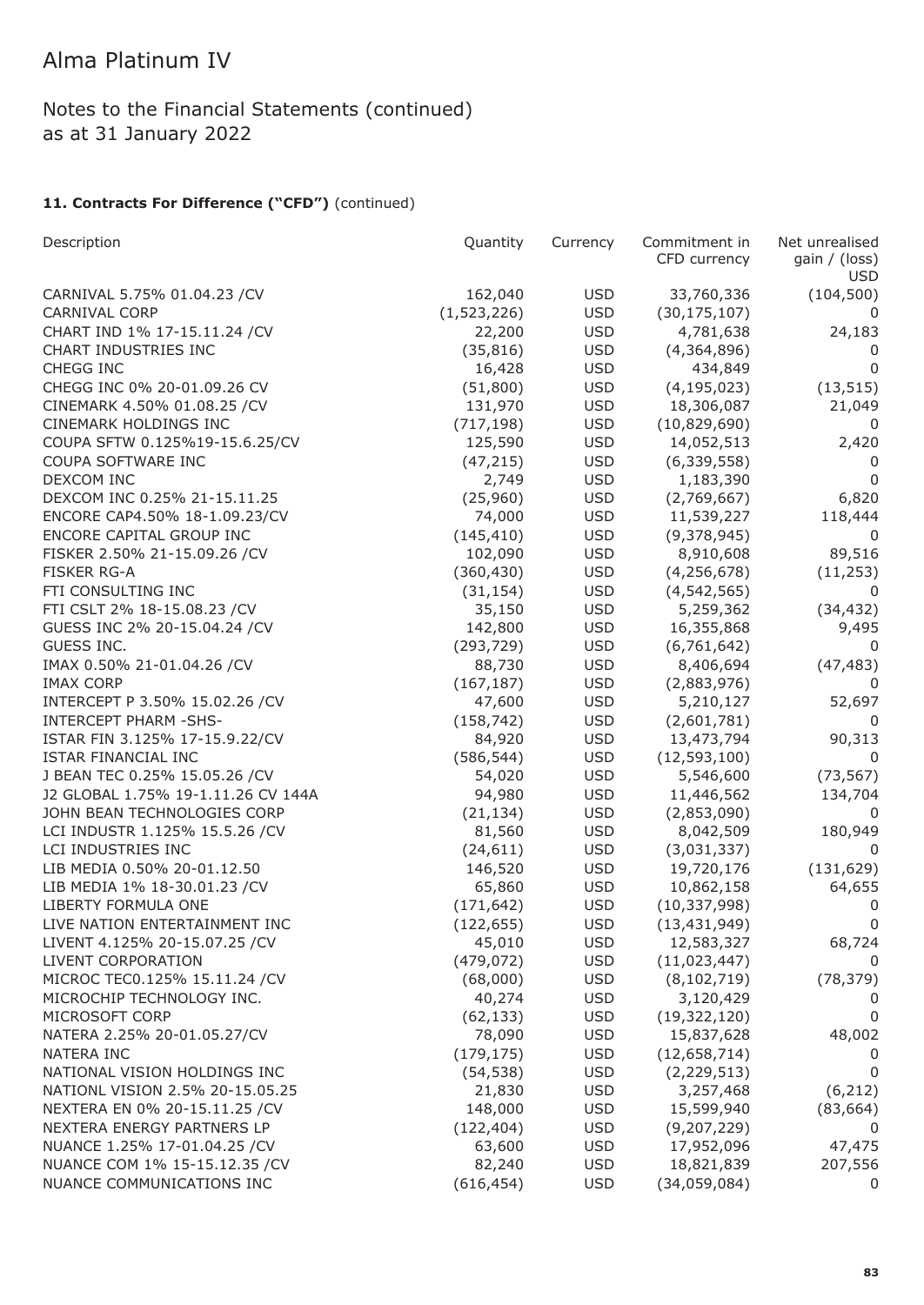### Notes to the Financial Statements (continued) as at 31 January 2022

### 11. Contracts For Difference ("CFD") (continued)

| Description                      | Quantity      | Currency   | Commitment in<br>CFD currency | Net unrealised<br>gain / (loss)<br>USD |
|----------------------------------|---------------|------------|-------------------------------|----------------------------------------|
| OMNICELL 0.25% 20-15.09.25 CV    | 86,350        | <b>USD</b> | 13,913,959                    | 18,985                                 |
| OMNICELL INC                     | (77, 203)     | <b>USD</b> | (11, 591, 258)                | $\Omega$                               |
| PRGRESS SO 1.0% 21-150426/CV     | 14,800        | <b>USD</b> | 1,491,047                     | 5,153                                  |
| PROGRESS SOFTWARE CORP.          | (14, 948)     | <b>USD</b> | (680, 283)                    | $\Omega$                               |
| REALOGY GR 0.25% 15.6.26/CV      | 120,180       | <b>USD</b> | 11,580,899                    | 45,734                                 |
| REALOGY GR 9.375% 19-01.04.27    | (14,280)      | <b>USD</b> | (1,592,748)                   | (26, 793)                              |
| <b>REALOGY HOLDINGS CORP SHS</b> | (260, 998)    | <b>USD</b> | (4,306,467)                   | 0                                      |
| SEASPAN 3.75% 20-15.12.25 / CV   | 58,800        | <b>USD</b> | 7,457,673                     | 111,895                                |
| SNAP 0% 21-01.05.27 /CV          | (38, 650)     | <b>USD</b> | (3,316,904)                   | (7, 544)                               |
| SNAP INC -A-                     | 23,871        | <b>USD</b> | 776,762                       | $\Omega$                               |
| SOUTHWEST AIRLINES CO            | (318, 777)    | <b>USD</b> | (14, 268, 459)                | $\Omega$                               |
| STHW AIRL 1.25% 01.05.25 / CV    | 188,700       | <b>USD</b> | 25,756,512                    | 59,653                                 |
| THE BEAUTY HEALTH COMPANY CL A   | (64, 084)     | <b>USD</b> | (909, 993)                    | 0                                      |
| UBER TECH --- REGISTERED SHS     | 32,708        | <b>USD</b> | 1,223,279                     | 0                                      |
| UBER TECHNO 0% 15.12.25 CV       | (59, 200)     | <b>USD</b> | (5,534,549)                   | 2,836                                  |
| UNITED STATES STEEL              | (1, 117, 272) | <b>USD</b> | (23, 149, 876)                | $\Omega$                               |
| US STEEL 5% 19-01.11.26 / CV     | 169,840       | <b>USD</b> | 30,426,836                    | (149, 102)                             |
| VAIL RES 0% 21-01.01.26 CV       | (42, 380)     | <b>USD</b> | (4, 248, 807)                 | (29, 357)                              |
| VAIL RESORTS INC                 | 5,871         | <b>USD</b> | 1,626,854                     | 0                                      |
| VOCERA COMM 0.50% 15.09.26       | 81,000        | <b>USD</b> | 11,659,455                    | 61,335                                 |
| <b>VOCERA COMMUNICATIONS INC</b> | (101, 039)    | <b>USD</b> | (7,983,091)                   | $\Omega$                               |
| VROOM 0.75% 21-01.07.26 /CV      | 72,050        | <b>USD</b> | 4,022,948                     | 34,692                                 |
| <b>VROOM RG</b>                  | (57, 714)     | <b>USD</b> | (462, 866)                    | 0                                      |
| WAYFAIR 1% 19-15.08.26 / CV      | 178,170       | <b>USD</b> | 23,556,766                    | 287,800                                |
| WAYFAIR INC / REIT - A-          | (92, 415)     | <b>USD</b> | (14, 409, 347)                | $\mathbf{0}$                           |
| WORL W.E 3.375%16-15.12.23/CV    | 82,520        | <b>USD</b> | 17,249,176                    | 58,874                                 |
| WORLD WRESTLING ENTERTAINM, A    | (308, 081)    | <b>USD</b> | (15, 385, 565)                | 0                                      |
| ZIFF DAVIS INC                   | (66, 356)     | <b>USD</b> | (6,971,361)                   | $\Omega$                               |
| <b>Total</b>                     |               |            |                               | 1,948,663                              |

As at 31 January 2022, the net unrealised gain on CFDs was USD 1,948,663.

As at 31 January 2022, the following CFDs were outstanding for the Sub-Fund Alma Platinum IV Oceanwood Opportunities:

| Description                    | Quantity   | Currency   | Commitment in | Net unrealised       |
|--------------------------------|------------|------------|---------------|----------------------|
|                                |            |            | CFD currency  | gain / (loss)<br>EUR |
| 3I GROUP PLC                   | 142,123    | <b>GBP</b> | 1,947,085     | (105, 460)           |
| ADMIRAL GROUP PLC              | (43,590)   | <b>GBP</b> | (1,370,470)   | 45,140               |
| BACHEM HOLDING SA -B-/NAMEN.   | 718        | <b>CHF</b> | 392,746       | (7, 567)             |
| BCO BILBAO VIZ.ARGENTARIA/NAM. | 375,398    | <b>EUR</b> | 2,114,992     | (55,184)             |
| BRITISH AMERICAN TOBACCO (25P) | (42, 258)  | <b>GBP</b> | (1,336,832)   | (9,862)              |
| CARREFOUR S.A.                 | 18,246     | <b>EUR</b> | 308,722       | (17, 657)            |
| CERES POWER HOLDINGS PLC       | 105,567    | <b>GBP</b> | 642,375       | (86,653)             |
| DEUTSCHE LUFTHANSA/NAM.        | (102, 108) | <b>EUR</b> | (695, 049)    | 10,965               |
| DJ STOXX 600 BASIC RES.PRICE   | (1, 299)   | <b>EUR</b> | (800, 249)    | 48,154               |
| DJ STOXX 600 CHEMICALS EUR IND | (593)      | <b>EUR</b> | (761, 851)    | 29,709               |
| DOW JONES STOXX 600 PRICE IX   | (19, 499)  | <b>EUR</b> | (9, 142, 691) | 304,769              |
| DOW JONES STOXX MID 200        | (19,026)   | <b>EUR</b> | (10,611,752)  | 201,580              |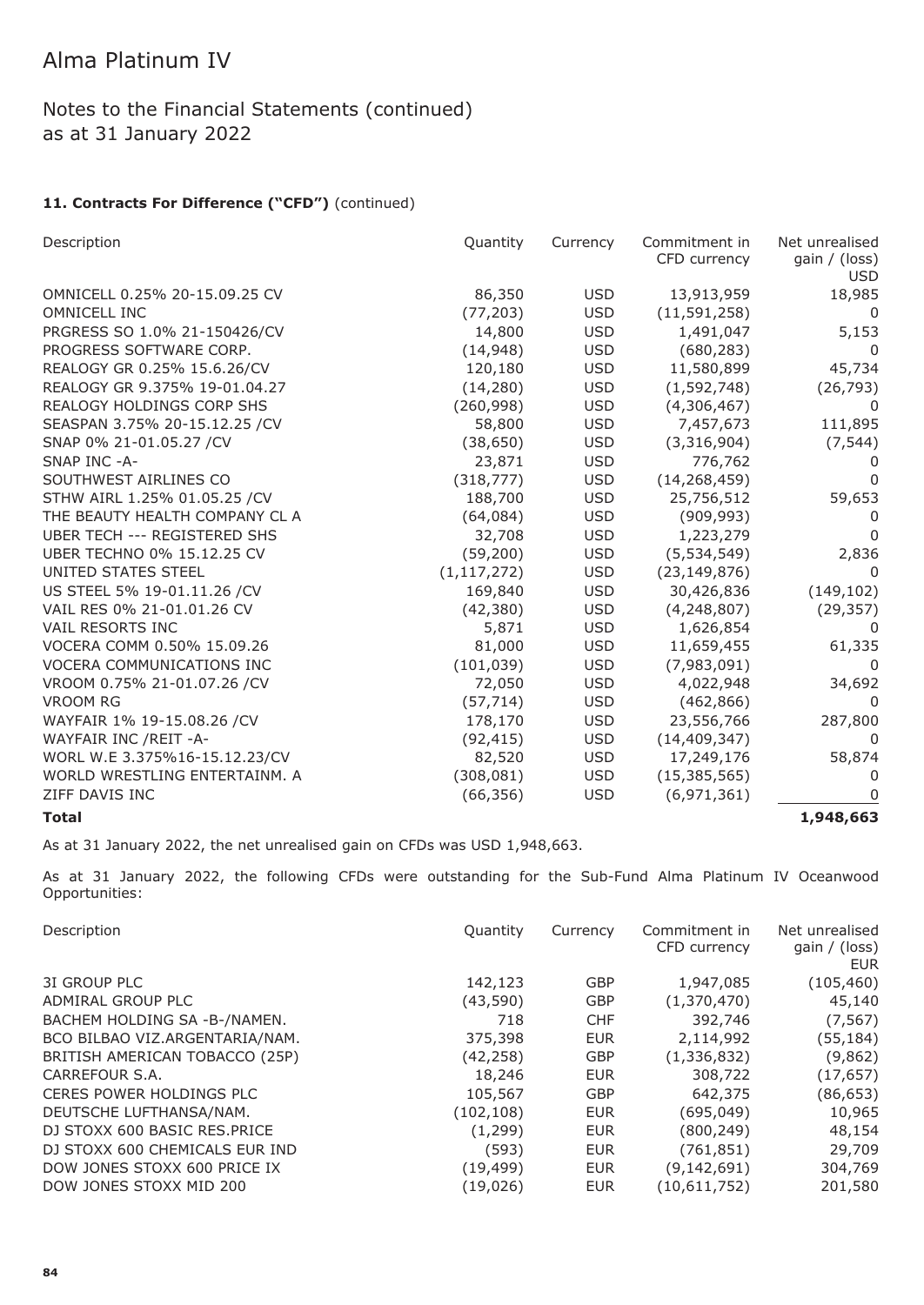### Notes to the Financial Statements (continued) as at 31 January 2022

#### 11. Contracts For Difference ("CFD") (continued)

| Description                   | Quantity  | Currency   | Commitment in<br>CFD currency | Net unrealised<br>gain $/$ (loss)<br><b>EUR</b> |
|-------------------------------|-----------|------------|-------------------------------|-------------------------------------------------|
| <b>DSV</b>                    | 19,529    | <b>DKK</b> | 26,120,038                    | (67, 594)                                       |
| ERSTE GROUP BANK AG           | (16, 177) | <b>EUR</b> | (666, 978)                    | 54,840                                          |
| EUROP M GRP ACT               | 254,635   | <b>EUR</b> | 128,845                       | (3)                                             |
| FERGUSON NEWCO PLC            | 25,309    | <b>GBP</b> | 2,935,844                     | (262,488)                                       |
| <b>GVC HOLDINGS</b>           | 76,796    | <b>GBP</b> | 1,221,824                     | (125, 919)                                      |
| <b>ORPEA</b>                  | (19, 103) | <b>EUR</b> | (741, 196)                    | 29,166                                          |
| PHOENIX GROUP HOLDINGS PLC    | 815,736   | <b>GBP</b> | 5,385,489                     | (221,117)                                       |
| PRUDENTIAL PLC                | 364,604   | <b>GBP</b> | 4,504,682                     | (322, 391)                                      |
| SCHIBSTED -A-                 | 21,756    | <b>NOK</b> | 5,689,194                     | (33, 276)                                       |
| THE STOXX 600 REAL ESTATE IND | (11,392)  | <b>EUR</b> | (2, 149, 443)                 | (4, 443)                                        |
| <b>TRAVIS PERKINS RG</b>      | 179,055   | <b>GBP</b> | 2,663,443                     | (186, 440)                                      |
| <b>VEOLIA ENVIRONNEMENT</b>   | 110,562   | <b>EUR</b> | 3,530,245                     | (68, 514)                                       |
| <b>Total</b>                  |           |            |                               | (850, 245)                                      |

As at 31 January 2022, the net unrealised loss on CFDs was EUR 850,245.

As at 31 January 2022, the following CFDs were outstanding for the Sub-Fund Alma Platinum IV MidOcean Absolute Return Credit:

| Description                         | Quantity  | Currency   | Commitment in<br>CFD currency | Net unrealised<br>gain / (loss)<br><b>USD</b> |
|-------------------------------------|-----------|------------|-------------------------------|-----------------------------------------------|
| ALLIANCE 4.75% 19-15.12.24          | 27,480    | <b>USD</b> | 2,802,107                     | (15, 315)                                     |
| AMERICAN GR 8.75% 18-15.04.25       | 35,000    | <b>USD</b> | 3,662,449                     | (15, 512)                                     |
| APOLLO 4.625% 21-15.06.29 144A      | 21,810    | <b>USD</b> | 2,093,781                     | (23,084)                                      |
| AT HOME 7.125% 21-15.07.29          | (6,600)   | <b>USD</b> | (621, 880)                    | 43,417                                        |
| BEAZER 7.25% 19-15.10.29            | (13,200)  | <b>USD</b> | (1,439,588)                   | 45,835                                        |
| BOXER 9.125% 20-01.03.26 144A       | 22,550    | <b>USD</b> | 2,439,213                     | (1, 385)                                      |
| BWAY 5.5% 17-15.04.24 144A          | 13,200    | <b>USD</b> | 1,341,522                     | 1,861                                         |
| C&S GRO 5.0% 20-15.12.28 144A       | (13,200)  | <b>USD</b> | (1, 221, 302)                 | 9,598                                         |
| CARROLS RES 5.875% 21-01.07.29      | (12, 720) | <b>USD</b> | (1, 101, 706)                 | 39,272                                        |
| CLEAR CHAN 6.625% 20-01.08.25 144A  | 23,140    | <b>USD</b> | 2,430,983                     | (10, 359)                                     |
| CLOUD CRN 10.125%16-1.8.24 144A     | 24,330    | <b>USD</b> | 2,629,501                     | 16,018                                        |
| DAVE & BUST 7.625% 20-01.11.25 144A | 20,000    | <b>USD</b> | 2,155,495                     | (5,759)                                       |
| DEALER TIRE 8.0% 20-1.2.28 144A     | 13,140    | <b>USD</b> | 1,401,046                     | (17, 125)                                     |
| DIRECTV 5.875% 21-15.08.27          | (15,860)  | <b>USD</b> | (1,642,005)                   | 9,673                                         |
| EG GLOBAL 6.75% 19-07.02.25         | 37,830    | <b>USD</b> | 3,828,027                     | (42, 691)                                     |
| FLEX ACQUIS 7.875% 18-15.07.26      | 23,510    | <b>USD</b> | 2,435,084                     | (97, 928)                                     |
| FORTRESS 9.75% 20-01.8.27 144A      | 25,070    | <b>USD</b> | 2,870,490                     | (17, 371)                                     |
| FP OP 7.875% 17-15.11.25 144A       | 21,760    | <b>USD</b> | 2,241,280                     | (6, 188)                                      |
| GLDN NUG 6.75% 16-15.10.24 144A     | 28,430    | <b>USD</b> | 2,903,428                     | (625)                                         |
| GPC MERGER 7.125% 20-15.08.28       | 8,000     | <b>USD</b> | 839,367                       | (7, 748)                                      |
| GRUPO 3.50% 21-30.04.28             | (6,300)   | <b>EUR</b> | (590, 417)                    | 12,351                                        |
| HUB INTER 5.625% 21-01.12.29        | (13,920)  | <b>USD</b> | (1,383,170)                   | 55,132                                        |
| ISTAR 5.50% 20-15.02.26             | 16,670    | <b>USD</b> | 1,740,400                     | (20, 549)                                     |
| JAG LD ROV 4.5% 18-15.01.26 REGS    | (3,280)   | <b>EUR</b> | (334, 440)                    | 16,077                                        |
| KAR AUCT5.125% 17-1.6.25 144A       | 25,370    | <b>USD</b> | 2,536,619                     | (16, 605)                                     |
| LADDER CAP 5.25% 17-1.10.25 144A    | 21,610    | <b>USD</b> | 2,173,447                     | (6, 541)                                      |
| LUMEN TECH 5.375% 15.6.29 144A      | (6,300)   | <b>USD</b> | (602, 619)                    | 19,841                                        |
| NEW HOME CO 7.25% 20-15.10.25 144A  | 24,800    | <b>USD</b> | 2,566,781                     | (11, 479)                                     |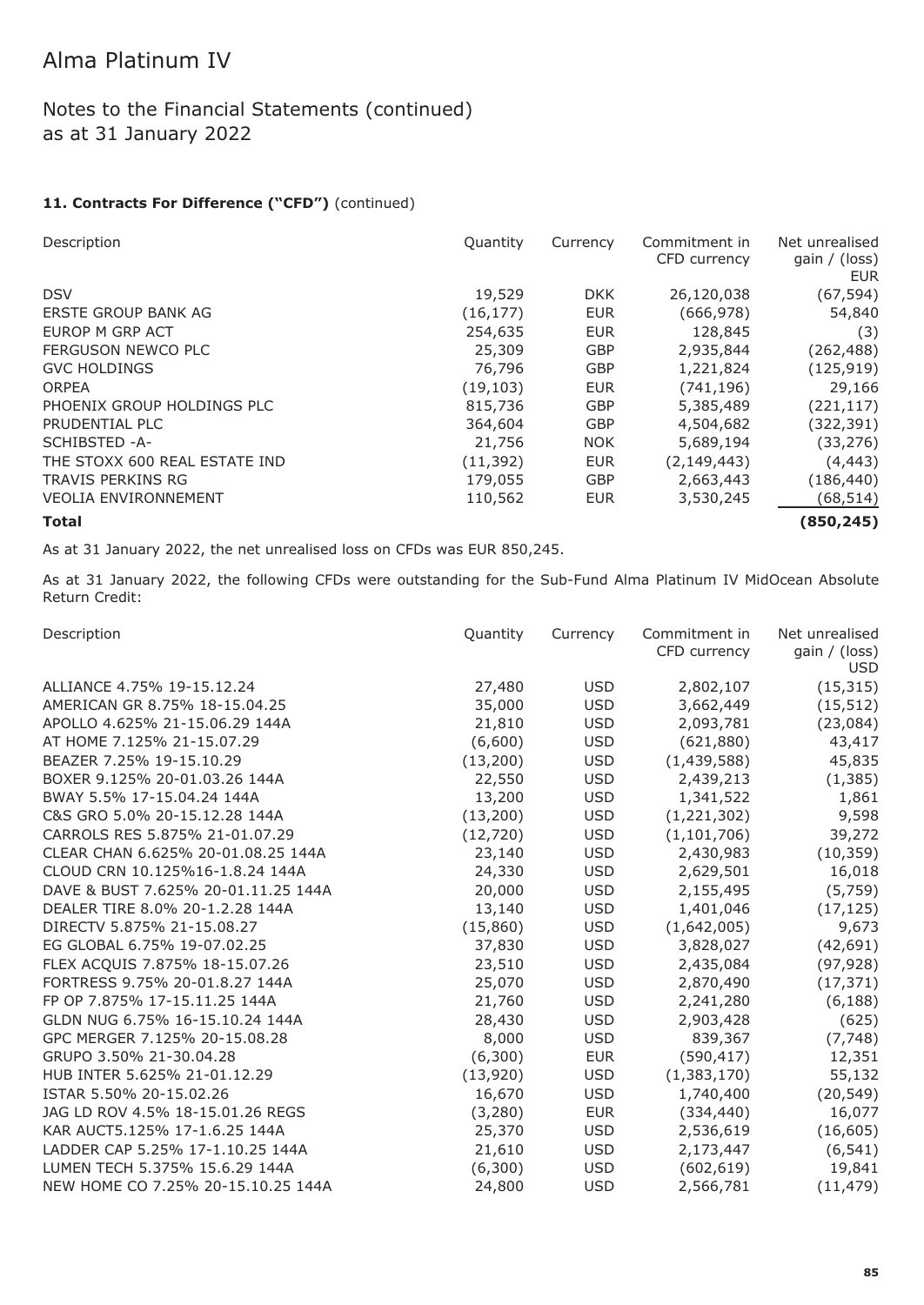### Notes to the Financial Statements (continued) as at 31 January 2022

#### 11. Contracts For Difference ("CFD") (continued)

| Description                       | Quantity | Currency   | Commitment in | Net unrealised              |
|-----------------------------------|----------|------------|---------------|-----------------------------|
|                                   |          |            | CFD currency  | gain / (loss)<br><b>USD</b> |
| PANTHER BF 8.5% 19-15.05.27 144A  | 34,510   | <b>USD</b> | 3,674,119     | (21, 413)                   |
| POLAR US BO 6.75% 21-15.05.26     | (5,000)  | <b>USD</b> | (485, 278)    | 8,366                       |
| RLJ LODGING 3.75% 21-01.07.26     | 17,030   | <b>USD</b> | 1,660,808     | (27, 304)                   |
| ROYAL CARIB 10.875% 01.06.23      | 20,700   | <b>USD</b> | 2,228,844     | (130, 374)                  |
| RP ESCROW I 5.25% 20-15.12.25     | 11,350   | USD        | 1,112,236     | (22,906)                    |
| SERVICE PRP 7.50% 20-15.09.25     | 15,830   | <b>USD</b> | 1,715,275     | (11,000)                    |
| SPIRIT IP C 8.0% 20-20.09.25 144A | 13,800   | USD        | 1,499,960     | (38,909)                    |
| STARWOOD 3.75% 21-31.12.24        | 21,700   | <b>USD</b> | 2,180,821     | (10, 336)                   |
| TLLGRSS ENR 6.0% 20-31.12.30      | (7, 810) | USD        | (750, 795)    | 26,222                      |
| TRANSDI 6.375% 17-15.06.26        | 22,870   | <b>USD</b> | 2,348,488     | (5,936)                     |
| TRIUMPH GRP 8.875% 20-01.06.24    | 21,000   | <b>USD</b> | 2,275,385     | (17,096)                    |
| TRIVIUM PACK 5.5% 19-15.08.26     | 19,740   | <b>USD</b> | 2,041,971     | (37, 643)                   |
| UBER TECHNO 8% 18-01.11.26        | 36,410   | <b>USD</b> | 3,938,033     | (1,637)                     |
| US ACUTE CA 6.375% 21-01.03.26    | 34,580   | <b>USD</b> | 3,571,950     | (87, 183)                   |
| VECTOR 10.50% 18-01.11.26 144A    | 28,580   | <b>USD</b> | 2,949,999     | (1, 510)                    |
| VECTOR 5.75% 21-01.02.29 144A     | 21,760   | USD        | 2,076,644     | (31, 716)                   |
| VERSCEND 9.75% 18-15.08.26 144A   | 21,230   | <b>USD</b> | 2,327,770     | (13, 368)                   |
| VIASAT 5.625% 17-15.09.25 144A    | 25,110   | <b>USD</b> | 2,529,782     | (28, 629)                   |
| VRX ESCROW 6.125% 15-15.04.25     | 35,340   | USD        | 3,587,010     | 23,175                      |
| WASTE PRO 5.5% 18-15.02.26 144A   | 2,790    | <b>USD</b> | 278,140       | (3,988)                     |
| <b>Total</b>                      |          |            |               | (480,374)                   |

As at 31 January 2022, the net unrealised loss on CFDs was USD 480,374.

The CFDs were conducted with the counterparty BNP Paribas Prime Brokerage IN, CITI Bank NA, Goldman Sachs International LT, JP Morgan Chase Bank NA, Merrill Lynch International UK, Morgan Stanley And CO International, Societe Generale (New York Branch), UBS AG, London Branch, UBS AG New York Branch.

#### **12. Options**

As at 31 January 2022, the Sub-Fund Alma Platinum IV UBS Multi Strategy Alternatives was engaged in the following written option:

| Number of Type | Description         |                  |            |            | Expiration Strike Currency Commitment |
|----------------|---------------------|------------------|------------|------------|---------------------------------------|
| Contracts      |                     |                  | Date Price |            | <b>EUR</b>                            |
| (327) CALL     | Avaya Holdings Corp | 20/01/2023 30.00 |            | <b>USD</b> | (96, 199)                             |

As at 31 January 2022, the Sub-Fund Alma Platinum IV DLD Convertible Arbitrage was engaged in the following written option:

| Number of Type | Description         |                  |            |      | Expiration Strike Currency Commitment |
|----------------|---------------------|------------------|------------|------|---------------------------------------|
| Contracts      |                     |                  | Date Price |      | <b>USD</b>                            |
| (932) CALL     | Avaya Holdings Corp | 20/01/2023 30.00 |            | USD. | (324, 338)                            |

#### **13. Swaptions**

As at 31 January 2022, the Sub-Funds was engaged in the following swaption contract:

Alma Platinum IV Selwood Market Neutral Credit:

- Sell of Credit Default Swap Option Put -EUR- maturity 16/03/2022 strike 0.72 for a nominal value of EUR 1,100,000 and a market value of EUR (121,950).

- Sell of Credit Default Swap Option Put -EUR- maturity 20/06/2024 strike 0.45 for a nominal value of EUR (50,000,000) and a market value of EUR (6,171,900).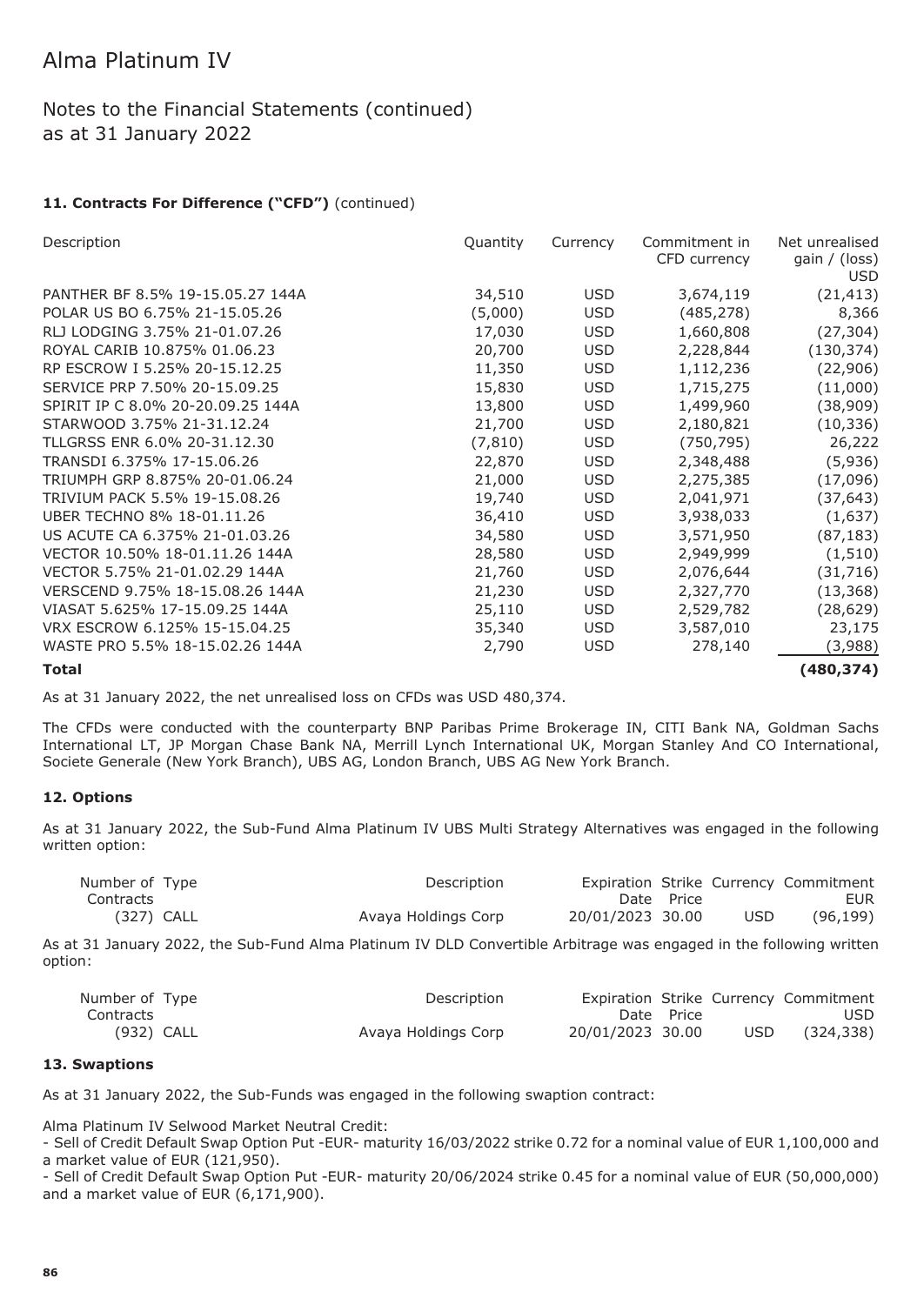Notes to the Financial Statements (continued) as at 31 January 2022

#### **13. Swaptions** (continued)

Alma Platinum IV Selwood Euro High Grade:

- Sell of Credit Default Swap Option Put -EUR- maturity 16/03/2022 strike 0.85 for a nominal value of EUR 40,000,000 and a market value of EUR 26,000.

- Sell of Credit Default Swap Option Put -EUR- maturity 16/03/2022 strike 1.20 for a nominal value of EUR 200,000,000 and a market value of EUR 34,000.

- Sell of Credit Default Swap Option Put -EUR- maturity 16/03/2022 strike 0.62 for a nominal value of EUR (40,000,000) and a market value of EUR 39,320.

Alma Platinum IV MidOcean Absolute Return Credit:

- Sell of Credit Default Swap Option Put -EUR- maturity 16/02/2022 strike 1.50 for a nominal value of EUR 5,259,000 and a market value of EUR (29,755).

The swaptions contracts were conducted with the counterparties BNP Paribas London Branch and Societe Generale SA.

#### **14. Collateral**

The Company has reduced for certain Sub-Funds the overall counterparty risk of the Sub-Funds' OTC swap transactions by causing the Swap Counterparty to deliver to, or pledge in favour of, the relevant Sub-Fund, collateral in accordance with the applicable UCITS regulations and CSSF circulars such as CSSF circular 11/512 and 13/559. Such collateral will be enforceable by the Company at all times and will be marked to market on each Valuation Date. The amount of collateral to be delivered or pledged will be at least equal to the value by which the overall exposure limit as determined in the Prospectus has been exceeded.

The following table lists the portion of collateral posted by the Sub-Funds, as at 31 January 2022:

| Sub-Fund                                         |                 | Sub-Fund Collateral posted \% of Net Assets |          |
|--------------------------------------------------|-----------------|---------------------------------------------|----------|
|                                                  | <b>Currency</b> |                                             |          |
| Alma Platinum IV Systematic Alpha                | <b>USD</b>      | 7,251,720                                   | $8.24\%$ |
| Alma Platinum IV Selwood Market Neutral Credit   | <b>EUR</b>      | 123,727,905                                 | 47.60%   |
| Alma Platinum IV UBS Multi Strategy Alternatives | <b>EUR</b>      | 139,002,155                                 | 44.67%   |
| Alma Platinum IV CQS Asian Macro                 | <b>USD</b>      | 3,013,221                                   | 6.81%    |
| Alma Platinum IV DLD Convertible Arbitrage       | <b>USD</b>      | 59,439,248                                  | 33.51%   |
| Alma Platinum IV Oceanwood Opportunities         | <b>EUR</b>      | 14,393,939                                  | 20.08%   |
| Alma Platinum IV MidOcean Absolute Return Credit | <b>USD</b>      | 38,979,379                                  | 29.26%   |

The table below lists the positions of the collateral received by the Sub-Funds, as at 31 January 2022:

| Sub-Fund                                       |                        | Sub-Fund Collateral received \% of Net Assets |        |
|------------------------------------------------|------------------------|-----------------------------------------------|--------|
| Alma Platinum IV Selwood Market Neutral Credit | currency<br><b>EUR</b> | 29,502,056                                    | 11.35% |
| Alma Platinum IV Selwood Euro High Grade       | <b>EUR</b>             | 5,891,609                                     | 15.18% |

The table below lists the value of collateral received by type of instruments and by rating for bonds, as of 31 January 2022:

| Sub-Fund                      | Sub-Fund   |                       |              | Type of Rating Collateral received \% of Net |        |
|-------------------------------|------------|-----------------------|--------------|----------------------------------------------|--------|
|                               |            | currency   collateral |              | in Sub-Fund                                  | Assets |
|                               |            |                       |              | currency                                     |        |
| Alma Platinum IV              | <b>EUR</b> | Cash                  | N/A          | 29,502,056                                   | 11.35% |
| Selwood Market Neutral Credit |            |                       | <b>Total</b> | 29,502,056                                   | 11.35% |
| Alma Platinum IV              | <b>EUR</b> | Cash                  | N/A          | 5,891,609                                    | 15.18% |
| Selwood Euro High Grade       |            |                       | <b>Total</b> | 5,891,609                                    | 15.18% |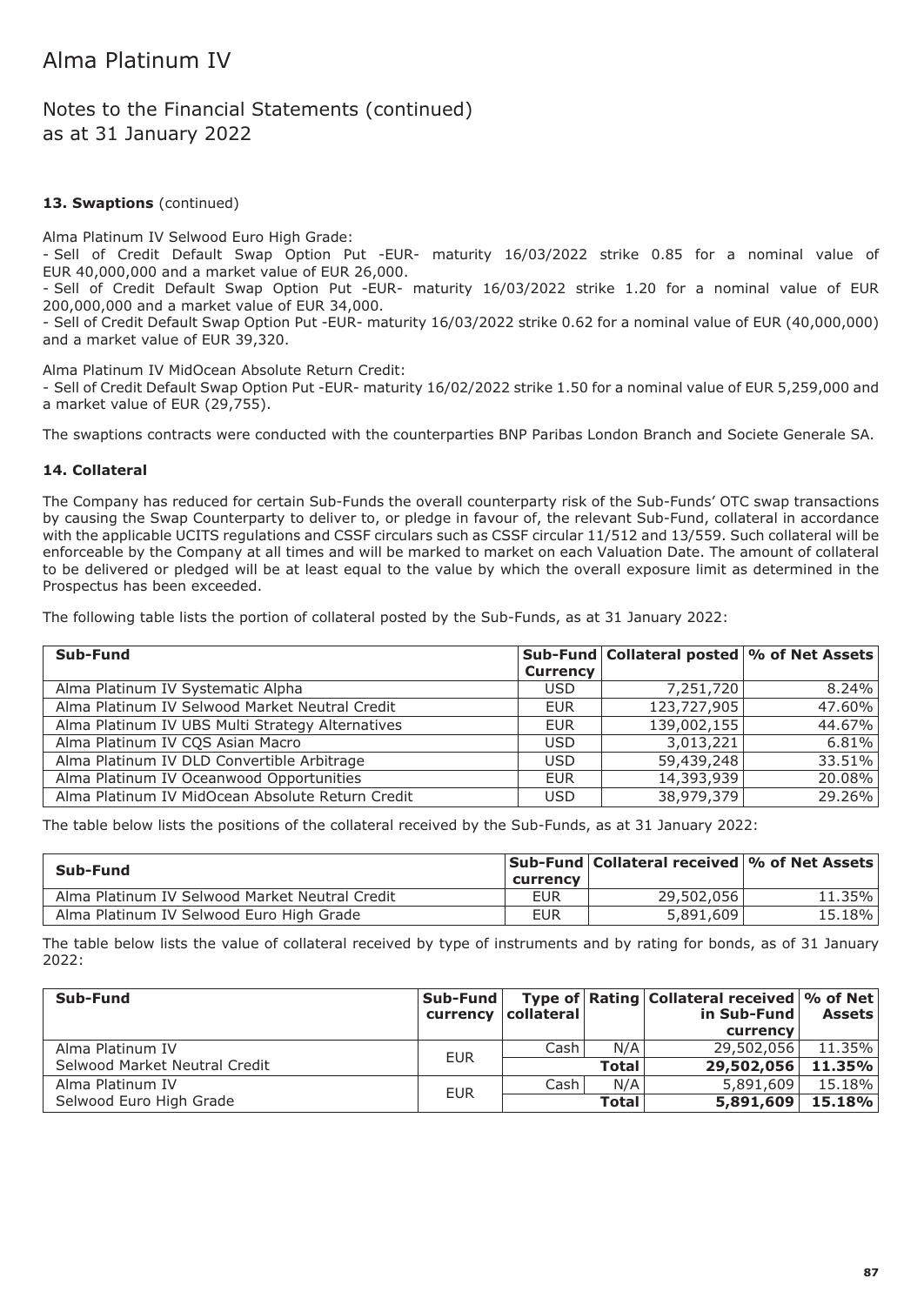### Notes to the Financial Statements (continued) as at 31 January 2022

#### **14. Collateral** (continued)

The table below provides an analysis of the maturity tenor of collateral received by the Sub-Funds, as of 31 January 2022:

| Sub-Fund                                          | currency   |              | Sub-Fund   Maturity Tenor   Collateral received   % of Net  <br>in Sub-Fund | <b>Assets</b> |
|---------------------------------------------------|------------|--------------|-----------------------------------------------------------------------------|---------------|
|                                                   |            |              | currency                                                                    |               |
|                                                   |            | Open         |                                                                             |               |
| Alma Platinum IV<br>Selwood Market Neutral Credit | EUR        | maturity     | 29,502,056                                                                  | $11.35\%$     |
|                                                   |            | <b>Total</b> | 29,502,056                                                                  | 11.35%        |
|                                                   |            | Open         |                                                                             |               |
| Alma Platinum IV                                  | <b>EUR</b> | maturity     | 5,891,609                                                                   | $15.18\%$     |
| Selwood Euro High Grade                           |            | <b>Total</b> | 5,891,609                                                                   | 15.18%        |

The table below provides an analysis of the currency of the collateral received by the Sub-Funds, as of 31 January 2022:

| Sub-Fund                      | Sub-Fund<br>currency | <b>Collateral Currency</b> | <b>Collateral Received</b> |
|-------------------------------|----------------------|----------------------------|----------------------------|
| Alma Platinum IV Selwood      |                      |                            |                            |
| Market Neutral Credit         | <b>EUR</b>           | <b>EUR</b>                 | 11,561,000                 |
| Alma Platinum IV Selwood      |                      |                            |                            |
| Market Neutral Credit         | <b>EUR</b>           | USD                        | 17,941,056                 |
| Alma Platinum IV Selwood Euro |                      |                            |                            |
| High Grade                    | <b>EUR</b>           | <b>EUR</b>                 | 5,891,609                  |

As at 31 January 2022, all cash collateral received in respect of the STFs is not re-used.

As at 31 January 2022, all collateral received is safe-kept by RBC Investor Services Bank S.A.

In respect of any Sub-Fund for which the costs (if any) generated by the delivery of collateral by the OTC Derivative Counterparty ("Collateral Costs") are borne by the Sub-Fund as disclosed in the relevant Product Annex, such costs will not be paid out of the Fixed Fee but will be paid by the Sub-Fund directly.

No such costs have been applied during the financial year.

#### **15. Commercialisation of the Sub-Funds**

In addition to the Grand Duchy of Luxembourg, the Company as at 31 January 2022 has certain Sub-Funds registered for public distribution in the following jurisdictions: Austria, Belgium, Denmark, France, Germany, Ireland, Italy, the Netherlands, Norway, Spain, Sweden, Switzerland and the United Kingdom.

#### **16. Portfolio Movements**

A detailed schedule of portfolio movements as at 31 January 2022 is available free of charge upon request at the registered office of the Company.

#### **17. Dividend payment**

No dividend paid for the year end.

#### **18. Soft Commissions (unaudited)**

No soft commission arrangements were entered into by the Management Company, State Street Global Advisors Limited or Winton Capital Management Limited with brokers during the period in relation to the Company.

As of 3 January 2018 due to new rules relating to the receipt of research by portfolio managers pursuant to Article 24(8) of Directive 2014/65/EU on Markets in Financial Instruments ("MiFID II") as implemented into the FCA rules Selwood Asset Management LLP had to make changes to the way in which it pays for research. As such Selwood Asset Management LLP has established a "research payment account" from which it may pay for research that it receives from third parties in connection with the provision of services to its clients including the Sub-Fund. A "Research Charge" will be collected from the Sub-Fund on behalf of Selwood Asset Management LLP on an annual basis and accrued daily in the Net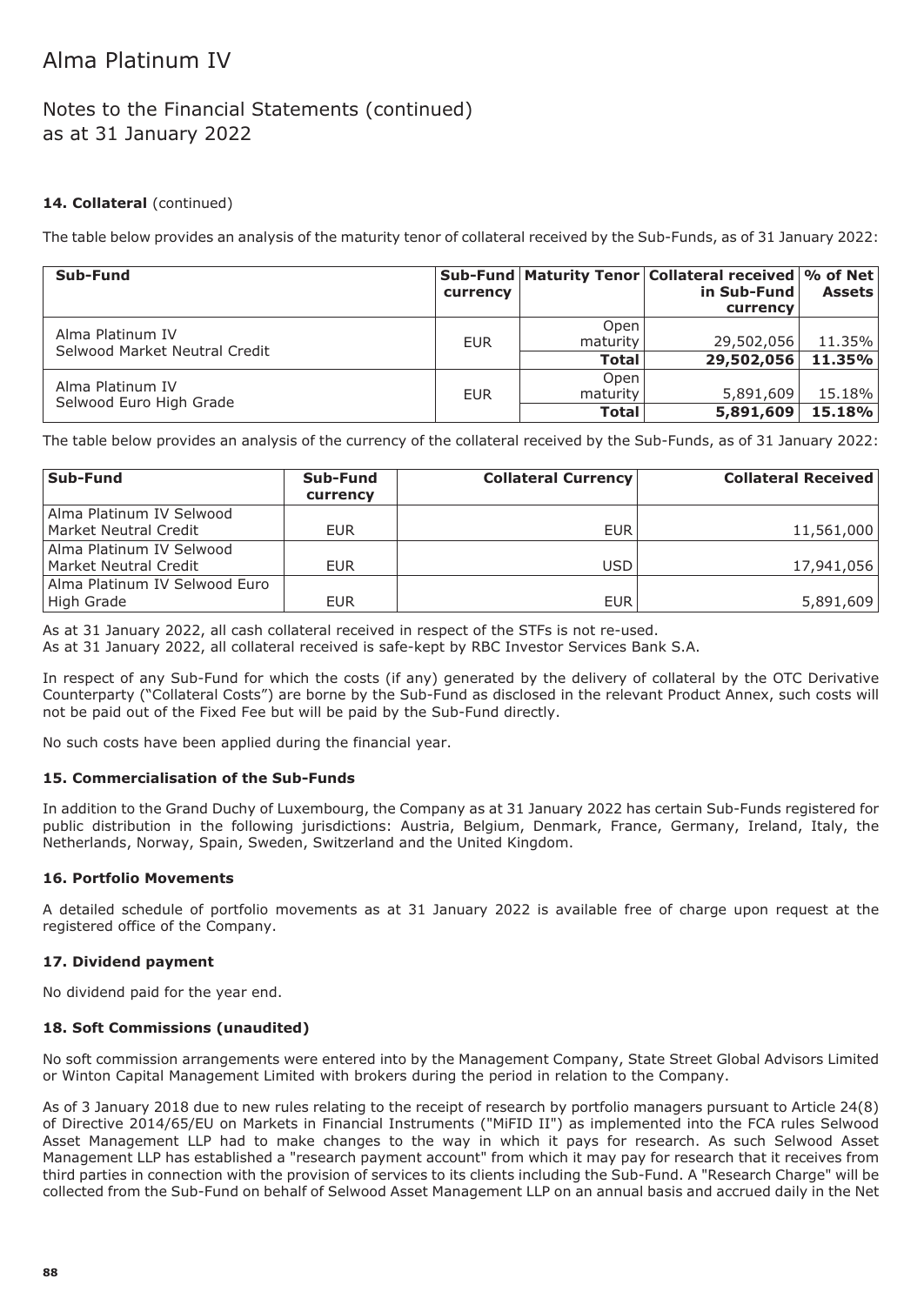### Notes to the Financial Statements (continued) as at 31 January 2022

#### 18. Soft Commissions (unaudited) (continued)

Asset Value of the Sub-Fund. Research charges collected from other funds whose assets are managed by Selwood Asset Management LLP who pursue the same or a similar strategy to the Sub-Fund (and, therefore, who benefit from the same research as the Sub-Fund) will also be transferred into the research payment account. The research charges transferred to the account will then be used by Selwood Asset Management LLP to pay for research used by it to make investment decisions for all such funds whose assets are managed by it (including the Sub-Fund). Selwood Asset Management LLP has adopted procedures (including the setting of a research budget) to ensure that each client pays only its proportionate share of Selwood Asset Management LLP's research costs ("Research Budget").

#### **19. Pre-Hedging**

Sub-Funds to which a Maturity Date is designated will follow an investment strategy that aims at providing investors with one or more predefined payout(s) upon maturity of the Sub-Fund. The predefined payout(s) may be either relating to minimum payout(s) or to fixed payout(s).

The ability to provide investors with such a predefined payout is dependent upon a number of parameters, including certain market movements between the determination of the payout upon the inception of the Sub-Fund and the moment the Sub-Fund or one of its particular Share Classes is launched.

In order to avoid any adverse effect of such market movements, the Sub-Fund intends to take pre-hedging arrangements to the extent and size required to deliver the pre-defined payout and in accordance with the Investment Restrictions. The cost per Share of such pre-hedging transactions will be equal to the difference between the Initial Issue Price per Share and the value per Share of the Sub-Fund's portfolio (or in the case of the launch of a new Share Class, the value per Share of the Sub-Fund's portfolio attributable to such Share Class) (including such pre-hedging transactions) at the Launch Date.

This cost (the "Pre-Hedging Costs") represents the cost of the Swap Counterparty bearing the market risk of entering into such pre-hedging arrangements prior to the Launch Date. Such Pre-Hedging Costs will be accounted for in the relevant OTC Swap Transaction(s) and accordingly in determining the NAV per Share. Therefore, such Pre-Hedging Costs will when positive be borne by investors upon subscription. In the event that the value per Share of the Sub-Fund's portfolio at the Launch Date is higher than the Initial Issue Price per Share, the Pre-Hedging Costs will be negative and the Swap Counterparty will bear such negative Pre-Hedging Costs.

The Pre-Hedging Costs as determined above may continue to be borne by new investors in the Sub-Fund, or Class of Shares, as applicable, for a period after the Launch Date, in order to avoid any dilution of the investments made by the investors who invested into the Sub-Fund on or during such period after the Launch Date. Such period will be agreed by the Swap Counterparty and the Management Company on or about the Launch Date and shall expire no later than one year after the Launch date.

After such period of time, the Pre-Hedging Costs will be either written off or accrued, as appropriate, over a predefined period of time, unless otherwise specified in the Sub-Fund's Product Annex.

This note is not applicable for this financial year.

#### **20. Appointed Investment Managers**

State Street Global Advisors Limited is acting as Investment Manager for the following Sub-Funds:

- Alma Platinum IV Systematic Alpha\*

Selwood Asset Management LLP is acting as Investment Manager for the following Sub-Fund:

- Alma Platinum IV Selwood Market Neutral Credit
- DLD Asset Management LP is acting as Investment Manager for the following Sub-Fund:
- Alma Platinum IV DLD Convertible Arbitrage

<sup>\*</sup> In addition to State Street Global Advisors Limited being the Investment Manager, the portfolio management function is delegated for Alma Platinum IV Systematic Alpha to Winton Capital Management Limited.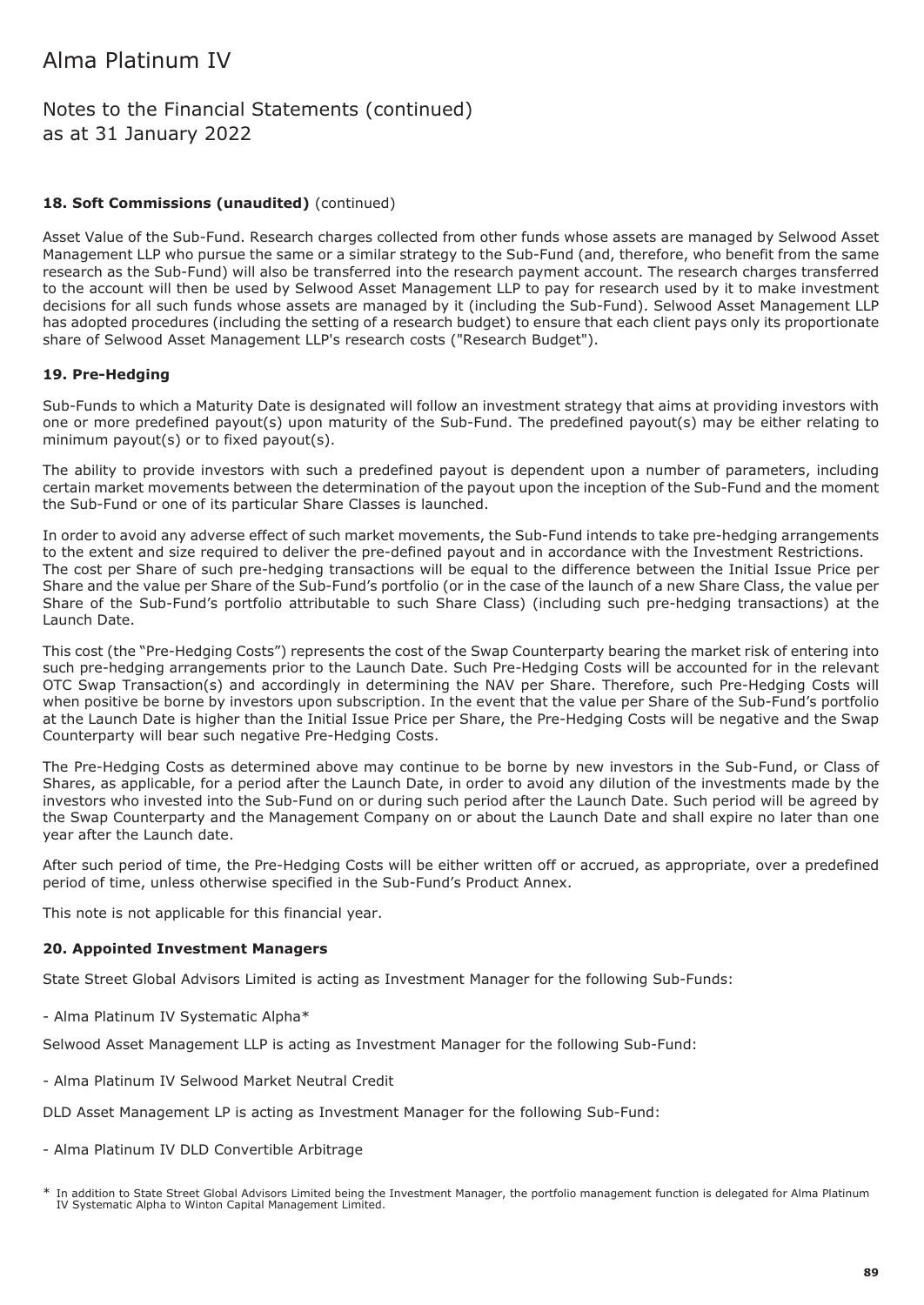### Notes to the Financial Statements (continued) as at 31 January 2022

#### **20. Appointed Investment Managers** (continued)

CQS (UK) LLP is acting as Investment Manager for the following Sub-Fund:

- Alma Platinum IV CQS Asian Macro

Brilliance Asset Management Limited, Magnetar Financial LLC, Millburn Ridgefield Corporation, Two Sigma Advisers LP, York UCITS Holdings, LLC, DLD Asset Management LP, Asymmetry Capital Management LP (until termination on 14 February 2022), Oceanwood Capital Management LLP were acting as Sub-Investment Managers for the following Sub-Fund:

- Alma Platinum IV UBS Multi Strategy Alternatives

Selwood Asset Management (France) SAS is acting as Investment Manager for the following Sub-Fund:

- Alma Platinum IV Selwood Euro High Grade

Oceanwood Capital Management LLP is acting as Investment Manager for the following Sub-Fund:

- Alma Platinum IV Oceanwood Opportunities

MidOcean Credit Fund Management, L.P. is acting as Investment Manager for the following Sub-Fund:

- Alma Platinum IV MidOcean Absolute Return Credit

#### **21. Transaction costs**

The following Sub-Funds incurred transaction costs relating to purchase or sale of transferable securities or derivative instruments as follows:

| Sub-Fund Name                                    | Currency   | Amount        |  |
|--------------------------------------------------|------------|---------------|--|
| Alma Platinum IV Systematic Alpha                | <b>USD</b> |               |  |
| Alma Platinum IV Selwood Market Neutral Credit   | <b>EUR</b> |               |  |
| Alma Platinum IV UBS Multi Strategy Alternatives | <b>EUR</b> | 695,302       |  |
| Alma Platinum IV CQS Asian Macro                 | <b>USD</b> |               |  |
| Alma Platinum IV DLD Convertible Arbitrage       | <b>USD</b> | $\mathcal{P}$ |  |
| Alma Platinum IV Selwood Euro High Grade         | <b>EUR</b> |               |  |
| Alma Platinum IV Oceanwood Opportunities         | <b>EUR</b> | 143,590       |  |
| Alma Platinum IV MidOcean Absolute Return Credit | <b>USD</b> | 4,198         |  |

Other Sub-Funds did not incur any transaction costs (brokerage fees) relating to the purchase or sale of transferable securities and money market instruments for the year from 1 February 2021 to 31 January 2022, due to their structure or to the fact that trades are executed at traded price.

#### **22. Related Parties**

Alma Capital Investment Management S.A is acting as Management Company under the Management Company Agreement and is responsible for providing investment management services, administration services and distribution and marketing services to the various Sub-Funds unless otherwise indicated in the relevant Product Annex of the Prospectus. Alma Capital Investment Management is entitled to receive as a compensation for its services to the Company:

- Management Company fees as further detailed in Note 4; and

- Fees covering direct and/or indirect operational costs.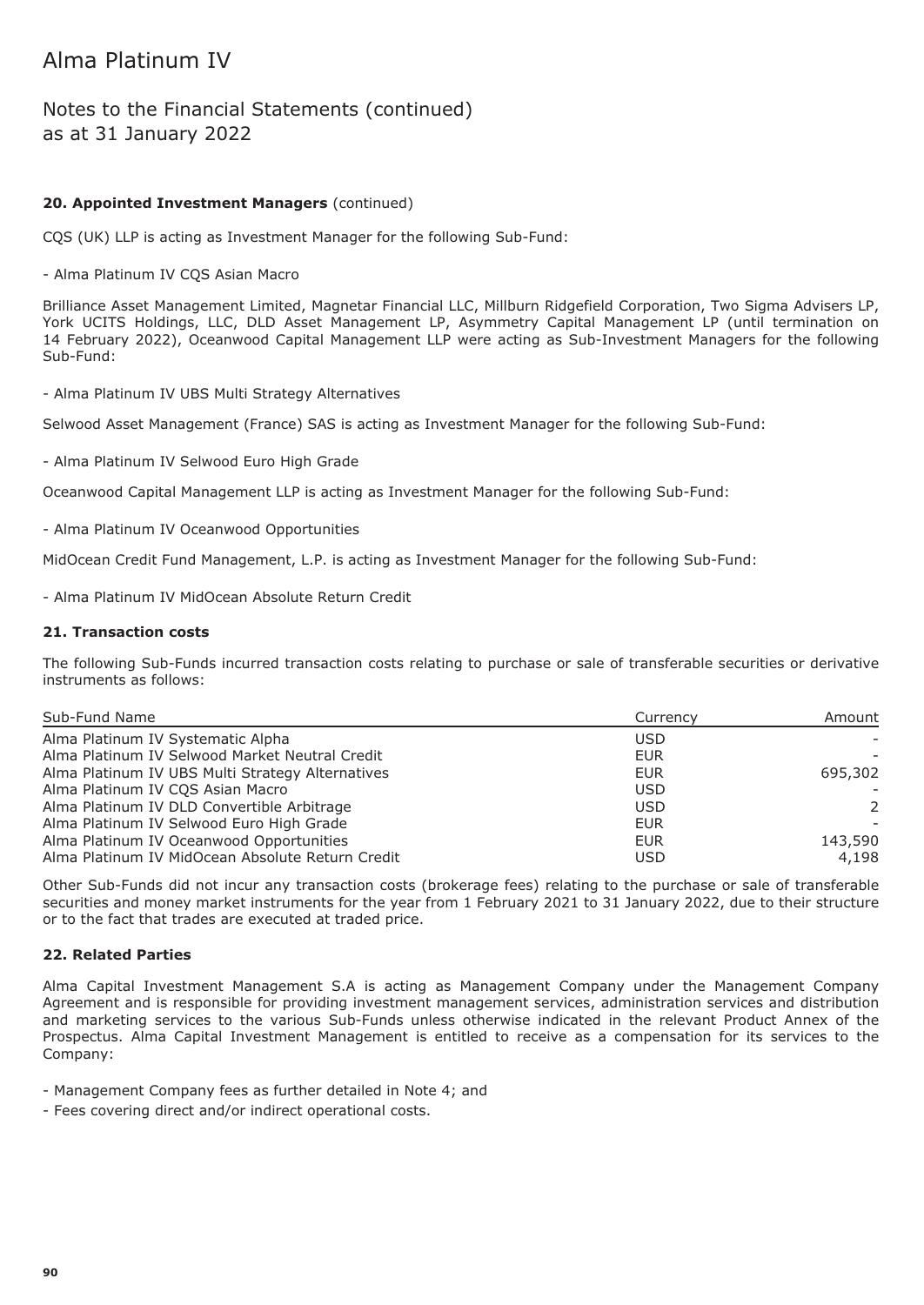Notes to the Financial Statements (continued) as at 31 January 2022

#### **23. Subsequent Event**

In February 2022, a number of countries (including the US, UK and EU) imposed sanctions against certain entities and individuals in Russia as a result of the official recognition of the Donetsk People Republic and Lugansk People Republic by the Russian Federation. Announcements of potential additional sanctions have been made following military operations initiated by Russia against the Ukraine on 24 February 2022.

The situation, together with growing turmoil from fluctuations in commodity prices and foreign exchange rates, and the potential to adversely impact global economies, has driven a sharp increase in volatility across markets. The Directors consider these events for the Fund and any of its sub-funds as non-adjusting events after the reporting period.

Although neither the Fund's and any of its sub-funds' performance and going concern nor operations, at the date of this report, have been significantly impacted by the above, the Directors continue to monitor the evolving situation and its impact on the financial position of the Fund and any of its sub-funds.

Effective 9 February 2022 Michel Dupuydauby resigned as Director of the SICAV with no replacement appointed.

There were no other subsequent events to note.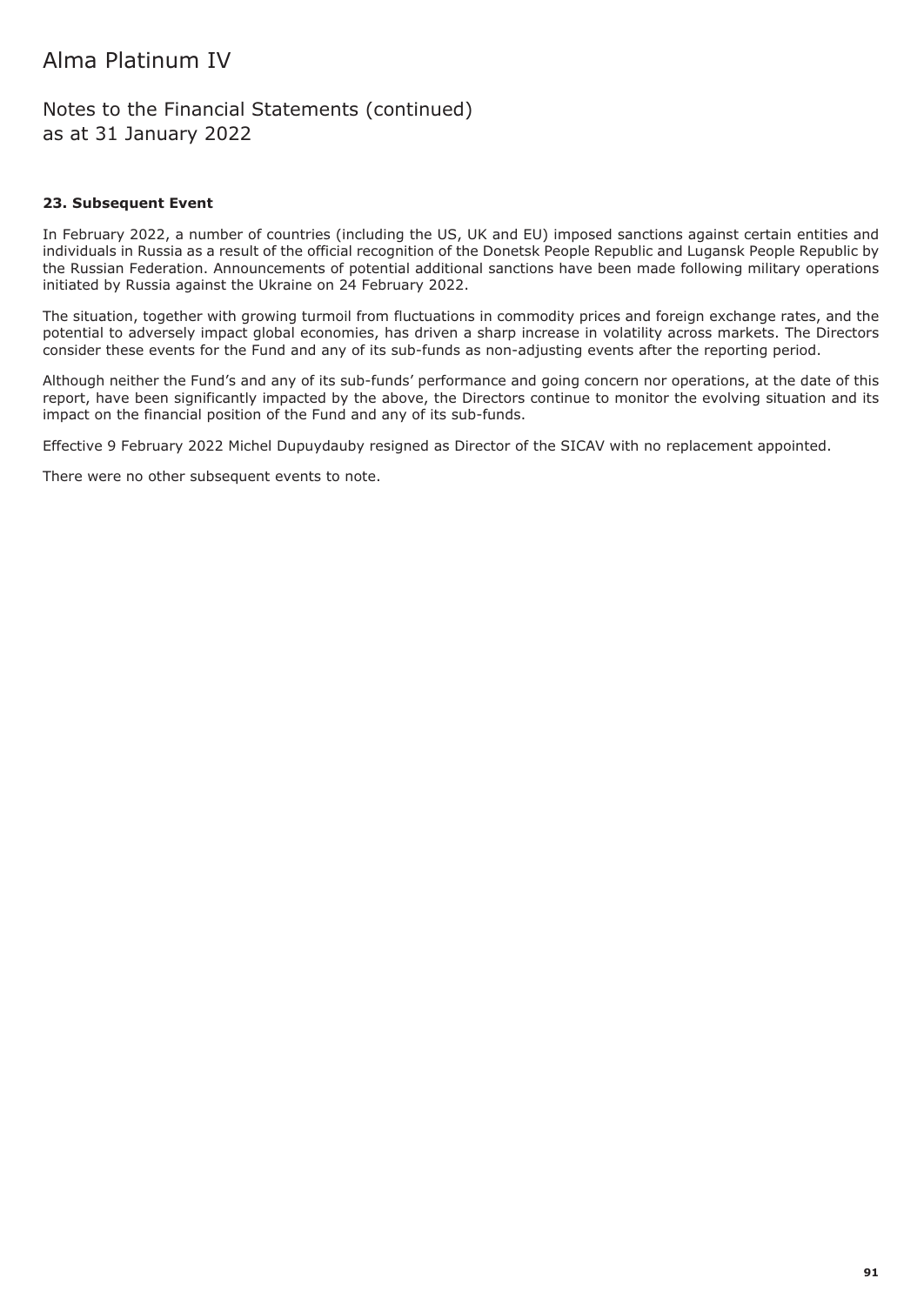### Information to Shareholders (unaudited)

#### **A) Remuneration disclosure**

The Management Company adopted a remuneration policy, which is available free of charge at the Management Company's registered office at the request of investors.

This Remuneration policy intends to reflect the following commitments of the Management Company:

- foster a good social and corporate governance;
- ensure a sustained and long-term value creation for the investors;
- promote a sound and effective risk management which does not induce excessive risk-taking.

To this end, the Management Company's compensation scheme is based on the following criteria:

- ensure a proper balance between fixed salary and variable pay;
- linked to its financial results and performance;
- and aligned with its long-term strategy.

The remuneration granted by the Management Company consists of the following elements:

- fixed salary, according to the employee's role and experience, local practice and market rates;
- variable pay, intended to motivate and reward deserving employees, granted on a discretionary basis, based on the persons' individual performances and the long-term profitability of the Management Company and associated risks;
- additional benefits, in line with local market practices.

In consideration for its size, nature, internal organisation, scope and complexity of its activities, the Management Company applies the principle of proportionality, as set out in ESMA's guidelines on sound remuneration policies, and in particular:

- defer the payment of a bonus awarded annually;
- use financial instruments as a means of compensation.

The salaries and other compensation elements, as well as the Management Company's remuneration policy are reevaluated each year in order to adapt to the career changes of the employees and to the Management Company's activity, market practices and eventual regulatory changes.

For the year ended 31 December 2021, the Management Company paid total gross compensation to all of its employees (23 people) of €4,985,000.

Total amount of Senior Management fixed remuneration: €1,432,800

Total amount of Senior Management variable remuneration: €927,000

Total amount of Staff fixed remuneration: €2,135,200

Total amount of Staff variable remuneration: €490,000.

#### **B) Determination of the Global Exposure**

For the Sub-Funds listed below, the Value-at-Risk (VaR) approach is used. The VaR represents the maximum loss not exceeded with a given probability defined as the confidence level, over a given period of time to monitor the global exposure relating to derivative instruments.

The Absolute VaR approach used shall not exceed 20% of the Sub-Fund's Net Asset Value (determined on the basis of a 99% confidence interval and a holding period of 20 business days).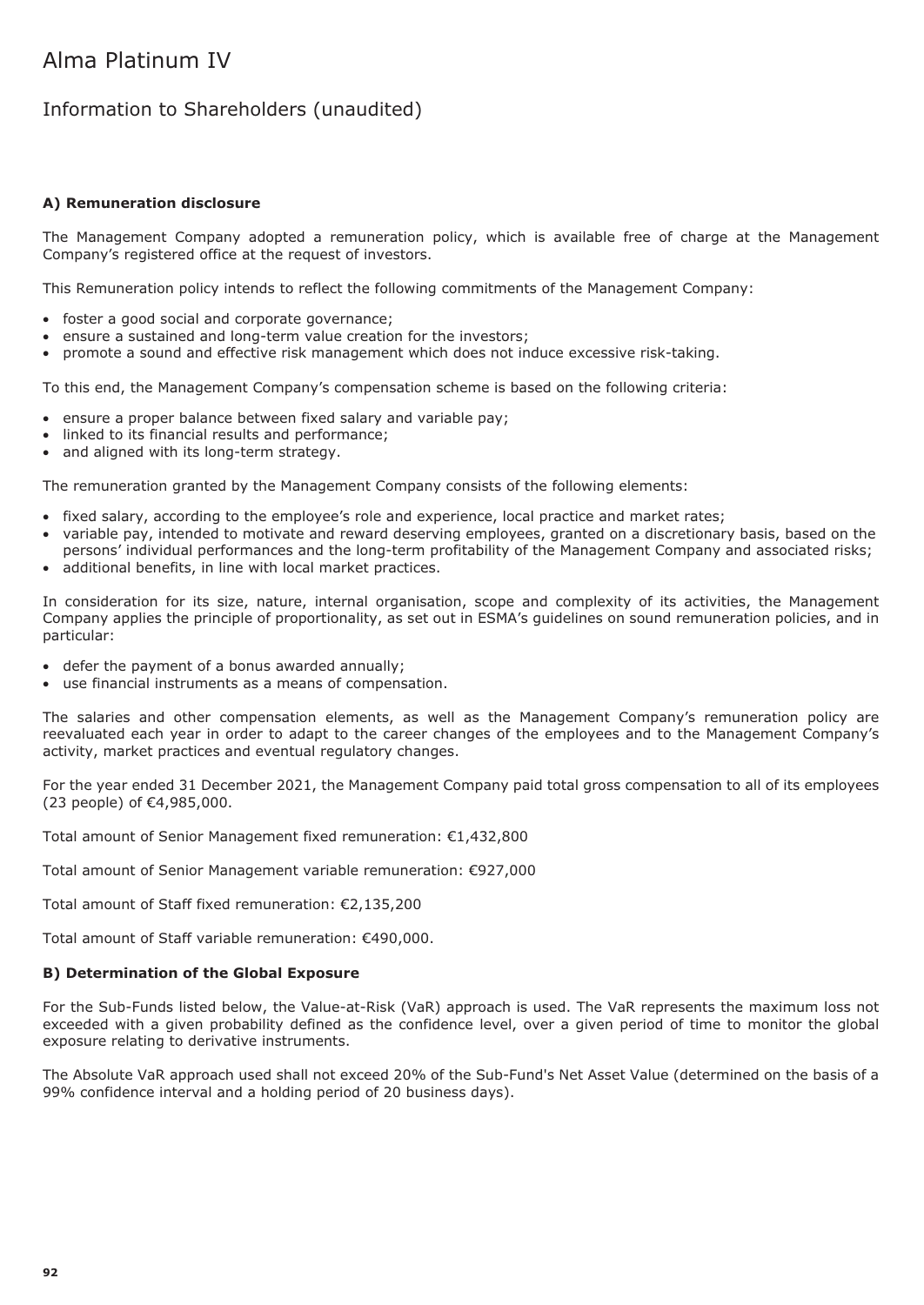### Information to Shareholders (unaudited) (continued)

### **B) Determination of the Global Exposure** (continued)

The minimum, maximum and average VaR levels during the year are as follows:

| <b>Sub-Fund Name</b>                                             | <b>Start</b> | <b>End</b>            | Minimum<br><b>VaR</b> | <b>Average</b><br><b>VaR</b> | <b>Maximum</b><br><b>VaR</b> | <b>Type</b><br>οf<br><b>Model</b> | <b>Parameters</b>       | Average<br>Level of<br>Leverage<br>$(*)$ |
|------------------------------------------------------------------|--------------|-----------------------|-----------------------|------------------------------|------------------------------|-----------------------------------|-------------------------|------------------------------------------|
| Alma Platinum IV<br>Systematic Alpha                             | 01/02/2021   | 31/01/2022            | 3.23%                 | 6.02%                        | 7.98%                        | Monte<br>Carlo                    | 99% - 20 Days 1,270.02% |                                          |
| Alma Platinum IV<br>Selwood Market<br>Neutral Credit             | 01/02/2021   | 31/01/2022            | 1.92%                 | 3.19%                        | 4.75%                        | Monte<br>Carlo                    | 99% - 20 Days 2,185.44% |                                          |
| Alma Platinum IV<br><b>UBS Multi</b><br>Strategy<br>Alternatives | 01/02/2021   | 31/01/2022            | 1.94%                 | 2.67%                        | 3.54%                        | Monte<br>Carlo                    | 99% - 20 Days           | 554.94%                                  |
| Alma Platinum IV<br>COS Asian Macro                              | 28/05/2021   | 31/01/2022            | 0.08%                 | 2.24%                        | 4.68%                        | Monte<br>Carlo                    | 99% - 20 Days           | 131.15%                                  |
| Alma Platinum IV<br><b>DLD Convertible</b><br>Arbitrage          | 16/07/2021   | 31/01/2022            | 0.22%                 | 4.30%                        | 6.39%                        | Monte<br>Carlo                    | 99% - 20 Days           | 332.94%                                  |
| Alma Platinum IV<br>Selwood Euro<br>High Grade                   | 15/09/2021   | 31/01/2022            | 0.59%                 | 1.20%                        | 3.04%                        | Monte<br>Carlo                    | 99% - 20 Days           | 562.98%                                  |
| Alma Platinum IV<br>Oceanwood<br>Opportunities                   | 20/09/2021   | 31/01/2022            | NA.                   | <b>NA</b>                    | NA                           | Monte<br>Carlo                    | 99% - 20 Days           | 80.55%                                   |
| Alma Platinum IV<br>MidOcean Absolute<br>Return Credit           |              | 01/02/2021 31/01/2022 | 2.83%                 | 5.14%                        | 8.26%                        | Monte                             | Carlo   99% - 20 Days   | 115.46%                                  |

(\*) Input data are issued on a daily basis. The levels of leverage are determined by summing the notional of the derivatives used in absolute terms, without taking hedging/netting arrangements into account.

#### **C) Securities Financing Transactions Regulation (SFTR)**

The Company is subject to the Regulation (EU) 2015/2365 of the European Parliament and of the Council on transparency of securities financing transactions and of reuse and amending Regulation (EU) No 648/2012 of the European Parliament ("SFTR").

A Securities Financing Transaction ("SFT") is defined in Article 3(11) of the SFTR as:

- a repurchase transaction or a reverse repurchase transaction;
- a securities or commodities lending and securities or commodities borrowing;
- a buy-sell back transaction or sell-buy back transaction;
- a margin lending transaction.

The SFTR also covers transactions that are commonly referred to as total return swaps ("TRS") which per Prospectus includes contracts for difference ("CFD") (refer to below tables).

The Company held total return swaps and contracts for difference as at 31 January 2022 as follows:

| Sub-Fund                                          | Sub-Fund   | <b>Exposure -</b> | <b>Exposure -</b><br>Currency underlying asset(s) underlying asset(s)<br>in % of net assets |
|---------------------------------------------------|------------|-------------------|---------------------------------------------------------------------------------------------|
| Alma Platinum IV Mid Ocean Absolute Return Credit | USD.       | 112,087,335       | 84.14%                                                                                      |
| Alma Platinum IV UBS Multi Strategy Alternatives  | <b>EUR</b> | 506,317,437       | 205.89%                                                                                     |
| Alma Platinum IV DLD Convertible Arbitrage        | USD        | 981,740,002       | 553.40%                                                                                     |
| Alma Platinum IV Oceanwood Opportunities          | <b>EUR</b> | 62,447,947        | 87.10%                                                                                      |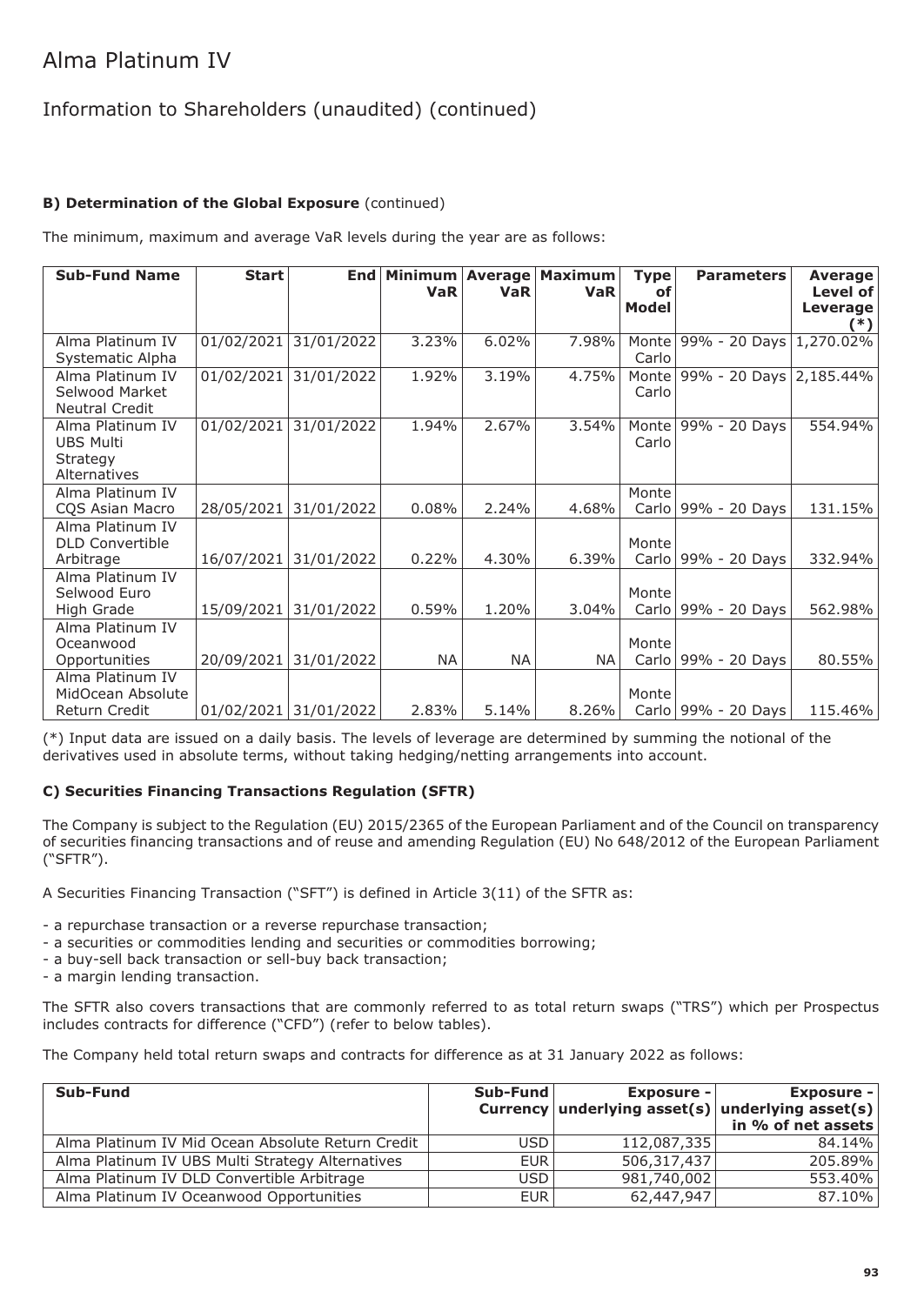### Information to Shareholders (unaudited) (continued)

#### **C) Securities Financing Transactions Regulation (SFTR)** (continued)

As required by the SFTR, the Company has to disclose the amount of assets engaged in total return swaps (including per Prospectus contracts for difference) expressed as an absolute amount and as a proportion of the Sub-Funds' Net Asset Value. The percentage disclosed above is calculated using the notional exposure of the SFTs in absolute terms divided by the total Net Asset Value. This figure is not representative of the counterparty risk calculation.

As required by the SFTR, the Company is required to disclose the top 10 counterparties of the total return swaps (including per Prospectus contracts for difference) separately.

| Sub-Fund                      | <b>SFT</b> | Sub-Fund<br><b>Currency</b>    | Counterparty                              | <b>Exposure -</b><br>underlying<br>asset(s) | <b>Exposure -</b><br>underlying<br>asset(s)<br>in % of |
|-------------------------------|------------|--------------------------------|-------------------------------------------|---------------------------------------------|--------------------------------------------------------|
|                               |            |                                |                                           |                                             | net assets                                             |
|                               |            |                                | <b>MORGAN STANLEY</b>                     |                                             | 2.44%                                                  |
|                               | <b>TRS</b> | <b>USD</b><br>$\overline{USD}$ | & CO INC.<br><b>BNP PARIBAS</b>           | 3,247,000                                   | 8.42%                                                  |
|                               |            |                                | <b>BNP PARIBAS</b>                        | 11,221,000                                  | 49.42%                                                 |
|                               |            |                                | PRIME BROKER                              |                                             |                                                        |
|                               |            | <b>USD</b>                     | <b>INC</b>                                | 65,833,680                                  |                                                        |
|                               | <b>CFD</b> |                                | <b>SOCIETE GENERALE</b>                   |                                             | 23.86%                                                 |
| Alma Platinum                 |            |                                | (NEW YORK                                 |                                             |                                                        |
| MidOcean Absolute             |            | <b>USD</b>                     | <b>BRANCH)</b>                            | 31,785,656                                  |                                                        |
| Return Credit                 |            |                                | <b>Total</b>                              | 112,087,335                                 | 84.14%                                                 |
|                               |            | <b>EUR</b>                     | <b>CITIBANK NA</b>                        | 404,914                                     | 0.13%                                                  |
|                               |            |                                | <b>GOLDMAN SACHS</b>                      | 134,187,870                                 | 43.12%                                                 |
|                               |            | <b>EUR</b>                     | INTERNATIONAL                             |                                             |                                                        |
|                               |            |                                | <b>JP MORGAN</b>                          | 125,406,662                                 | 40.30%                                                 |
|                               |            | <b>EUR</b>                     | <b>CHASE BANK</b>                         |                                             |                                                        |
|                               |            |                                | <b>MERRIL LYNCH</b>                       |                                             | 58.32%                                                 |
|                               |            | <b>EUR</b>                     | INTERNATIONAL                             | 181,489,367                                 |                                                        |
| Alma Platinum IV              |            |                                | <b>MERRILL LYNCH</b>                      |                                             | 0.52%                                                  |
| <b>UBS Multi</b>              | <b>CFD</b> |                                | INTERNATIONAL                             |                                             |                                                        |
| Strategy<br>Alternatives      |            | <b>EUR</b>                     | <b>BANK</b>                               | 1,630,881                                   |                                                        |
|                               |            | <b>EUR</b>                     | <b>MORGAN STANLEY</b><br>AND CO. INTL PLC | 29,730,707                                  | 52.73%                                                 |
|                               |            |                                | <b>UBS AG LONDON</b>                      |                                             | 9.55%                                                  |
|                               |            | <b>EUR</b>                     | <b>BRANCH</b>                             | 29,708,106                                  |                                                        |
|                               |            |                                | <b>UBS AG</b>                             |                                             | 1.21%                                                  |
|                               |            |                                | <b>STAMFORD</b>                           |                                             |                                                        |
|                               |            | <b>EUR</b>                     | <b>BRANCH</b>                             | 3,758,931                                   |                                                        |
|                               |            |                                | <b>Total</b>                              | 506,317,437                                 | 205.89%                                                |
|                               |            |                                | <b>GOLDMAN SACHS</b>                      |                                             |                                                        |
|                               | <b>CFD</b> | <b>USD</b>                     | INTERNATIONAL                             | 406,715,452                                 | 229.26%                                                |
| Alma Platinum IV              |            |                                | <b>MERRIL LYNCH</b>                       |                                             | 324.13%                                                |
| <b>DLD Convertible</b>        |            | <b>USD</b>                     | INTERNATIONAL                             | 575,024,550                                 |                                                        |
| Arbitrage                     |            |                                | <b>Total</b>                              | 981,740,002                                 | 553.40%                                                |
|                               |            |                                | <b>MORGAN STANLEY</b>                     |                                             | 37.39%                                                 |
|                               | <b>CFD</b> | <b>EUR</b>                     | AND CO. INTL PLC                          | 26,808,069                                  |                                                        |
| Alma Platinum IV              |            |                                | <b>UBS AG LONDON</b>                      |                                             | 49.71%                                                 |
| Oceanwood                     |            | <b>EUR</b>                     | <b>BRANCH</b>                             | 35,639,879                                  |                                                        |
| <b>Total</b><br>Opportunities |            |                                |                                           | 62,447,947                                  | 87.10%                                                 |

For all the Sub-Funds, there are no maturities for the above SFTs.

All counterparties of the SFTs are established in the United Kingdom.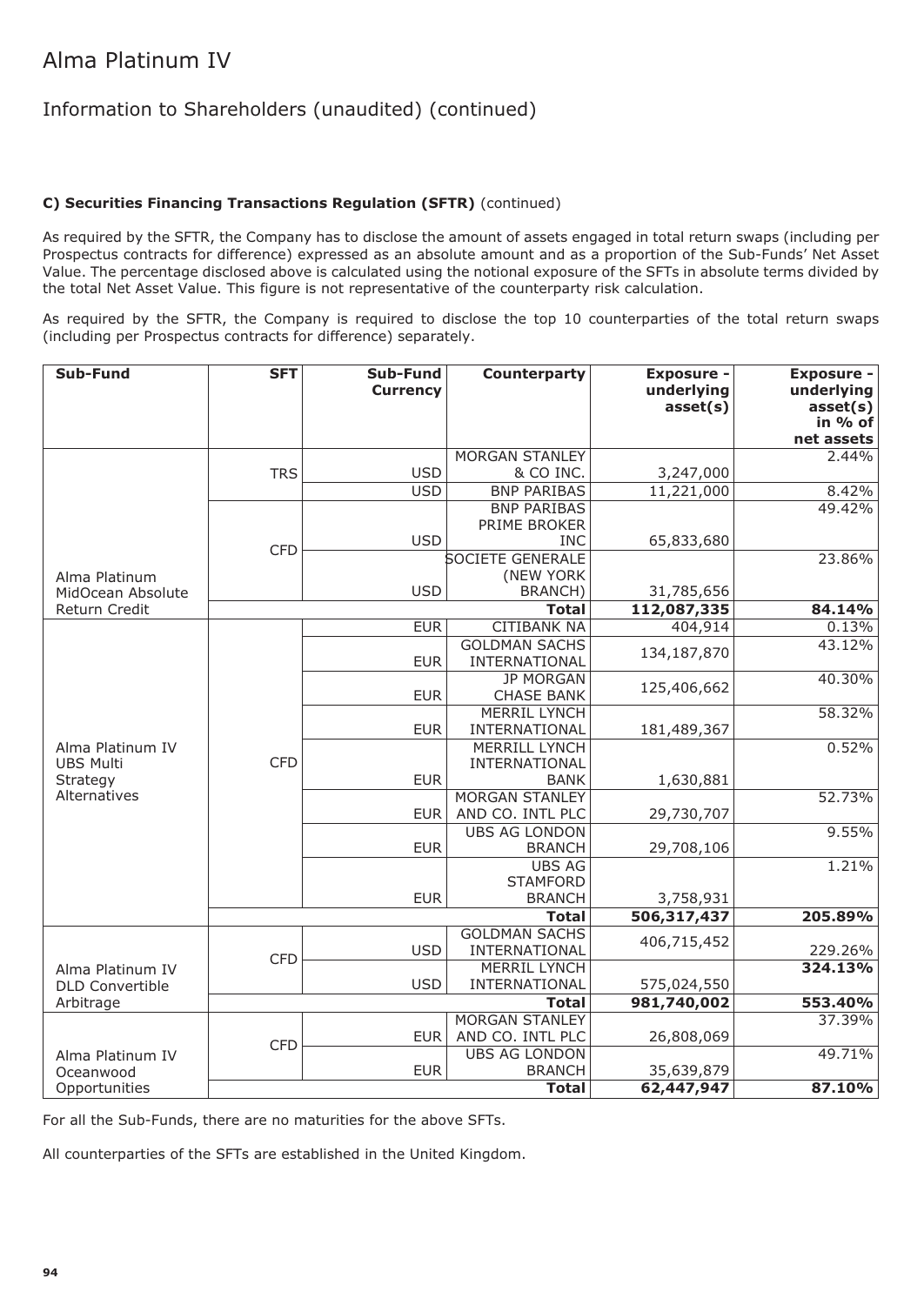### Information to Shareholders (unaudited) (continued)

#### **C) Securities Financing Transactions Regulation (SFTR)** (continued)

All trades open at the end of the year ending 31 January 2022 have been transacted through tri-party settlement, except for:

| Sub-Fund                                         | <b>SFT</b> | <b>Currency</b>  | <b>Counterparty</b>        |
|--------------------------------------------------|------------|------------------|----------------------------|
| Alma Platinum IV UBS Multi Strategy Alternatives | <b>CFD</b> | EUR <sup>1</sup> | UBS AG LONDON BRANCH       |
| Alma Platinum IV UBS Multi Strategy Alternatives | <b>CFD</b> |                  | EUR UBS AG STAMFORD BRANCH |
|                                                  |            |                  | MORGAN STANLEY AND CO.     |
| Alma Platinum IV Oceanwood Opportunities         | <b>CFD</b> | EUR <sup>1</sup> | <b>INTL PLC</b>            |
| Alma Platinum IV Oceanwood Opportunities         | <b>CFD</b> | USD <sup>1</sup> | UBS AG LONDON BRANCH       |

The trade above has been transacted through bilateral settlement.

Return and cost on SFTs transactions as at 31 January 2022 are disclosed in the Combined Statement of Operations and Changes in Net Assets under the headings "Interest paid on CFDs", "Dividends on CFDs, net", "Net realised gain / (loss) on swaps" and "Net realised gain / (loss) on CFDs".

#### **D) SFDR (SUSTAINABILITY RELATED DISCLOSURES IN THE FINANCIAL SERVICES SECTOR)**

#### **TAXONOMY AND SUSTAINABILITY DISCLOSURES**

The following disclosures are provided in accordance with article 11 of the REGULATION (EU) 2019/2088 OF THE EUROPEAN PARLIAMENT AND OF THE COUNCIL OF 27 NOVEMBER 2019 on sustainability related disclosures in the financial services sector, as from time to time amended and supplemented ("SFDR") and with art. 5, 6 and 7 of the REGULATION (EU) 2020/852 OF THE EUROPEAN PARLIAMENT AND OF THE COUNCIL OF 18 JUNE 2020 on the establishment of a framework to facilitate sustainable investment, and amending Regulation (EU) 2019/2088, as may be amended from time to time ("Taxonomy Regulation" or "TR").

#### **Sub-Funds categorised under Art. 6 SFDR**

As at 31 January 2022, the following Sub-Funds of Alma Platinum IV were categorized as financial products falling under the scope of article 6 of the SFDR (non-sustainable investments):

- Alma Platinum IV Systematic Alpha
- Alma Platinum IV Selwood Market Neutral Credit
- Alma Platinum IV UBS Multi Strategy Alternatives
- Alma Platinum IV CQS Asian Macro
- Alma Platinum IV Selwood Euro High-Grade
- Alma Platinum IV DLD Convertible Arbitrage

The investments underlying these financial products do not take into account the EU criteria for environmentally sustainable economic activities.

The above Sub-Funds do not promote Environmental, Social or Governance (ESG) characteristics nor do pursue a sustainability or impact objective per se. Sustainability risks are not systematically integrated in the investment strategy of the Sub-Funds due to their investment strategy and the nature of the Sub-Funds' underlying investments.

#### **Sub-Funds categorized under Art. 8 SFDR (promoting sustainability objectives)**

As at 31 January 2022, the following Sub-Funds of Alma Platinum IV were categorized as financial products falling under the scope of article 8 of the SFDR (investments promoting sustainable objectives):

- Alma Platinum IV Oceanwood Opportunities
- Alma Platinum IV MidOcean Absolute Return Credit

In accordance with the investment policies and objectives described in the Offering documentation of the Fund, all the above-mentioned Sub-Funds aim at promoting, among other characteristics, environmental or social characteristics, or a combination of those characteristics, provided that the companies in which the investments are made follow good governance practices.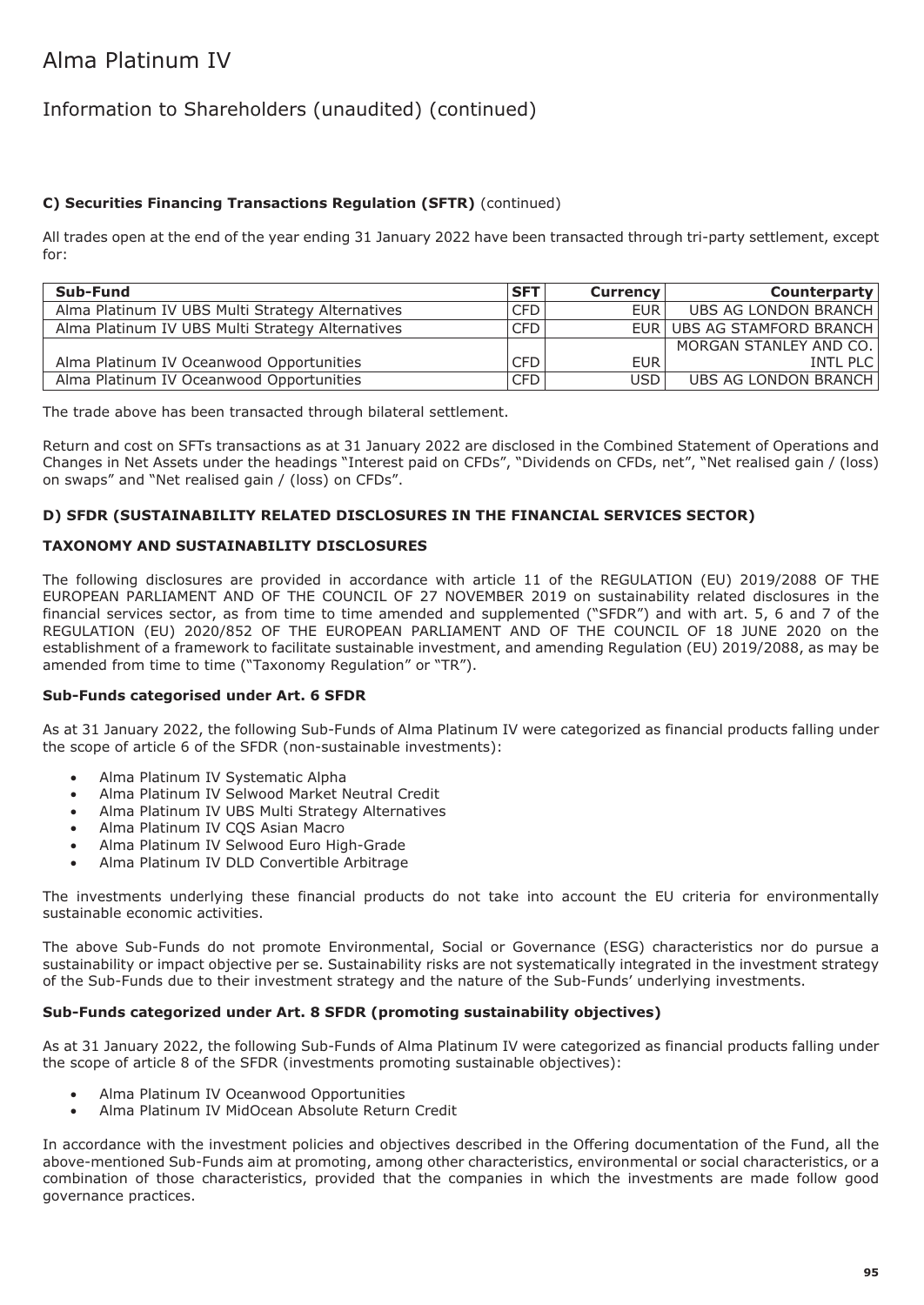### Information to Shareholders (unaudited) (continued)

#### **D) SFDR (SUSTAINABILITY RELATED DISCLOSURES IN THE FINANCIAL SERVICES SECTOR)** (continued)

#### **Alma Platinum IV Oceanwood Opportunities**

The delegated Investment Manager employs an event-driven strategy.

It has established an ESG framework in order to identify, measure, analyse, monitor and document ESG risk factors within the investment process, and the impact of those factors on performance of the portfolio company modelled by the delegated Investment Manager, as extensively detailed in the prospectus of the Fund.

The delegated Investment Manager has also established an ESG committee which consists of senior individuals from the investment and non-investment teams. Among its duties the committee has oversight of ESG integration within the investment process and development of ESG investment framework. This includes a quarterly review of ESG Reports; annual ESG policy review and suitability assessment of overall ESG integration framework; oversight of ESG engagement with portfolio companies; oversight of proxy voting (specifically votes against or abstentions); and a point of escalation for ESG investment decisions.

The investment decision and risk management processes of the Sub-Fund integrate sustainability risks as one set of parameters, among others, in the investment decision-making process. The assessment of sustainability risks therefore forms part of the Sub-Fund's wider investment decision-making process and reflects factors identified as relevant at the outset as well as factors that may become relevant due to changes in environmental or social conditions, changes in law or policy, market expectation, new information or research and other developments.

The delegated Investment Manager reviews ESG and sustainability reports provided by portfolio companies, as well as publicly available information and CDP reporting to capture relevant ESG risks and opportunities in the ESG Report. If information is not easily obtainable, the delegated Investment Manager may engage with the company to provide additional disclosures from company management directly for inclusion in the ESG analysis.

The delegated Investment Manager completes an ESG Report for each investment company documenting the findings from their research. The ESG Report is split into five sections:

- 1. Environmental Measures and Targets<br>2. Climate-Related Risks. Opportunities
- 2. Climate-Related Risks, Opportunities and Financial Impacts
- 3. Board Diversity<br>4. Company Speci
- 4. Company Specific ESG Risks and Opportunities<br>5. Third-Party ESG Scores
- 5. Third-Party ESG Scores

and is designed to capture metrics as well as qualitative ESG information on each company.

The ESG Report is typically completed prior to an investment decision being made and is included in the broader investment research notes and is reviewed on an ongoing basis by the investment team and ESG Committee.

Additionally, the delegated Investment Manager applies an exclusion list in relation to the Sub-Fund and will not take a long position in a company that obtains the majority of its profits from:

- Manufacturing weapons
- Thermal coal mining
- Tobacco production

The Management Company performs an oversight of the delegated Investment Manager which includes the proper application of the ESG framework.

#### **Alma Platinum IV MidOcean Absolute Return Credit**

The delegated Investment Manager has implemented an ESG policy and its investment decision-making process includes a consideration of the sustainability risks, in addition to other fundamental considerations. An ESG analysis is conducted for all issuers and an investment memo is prepared, which contains summaries and ratings around each of environmental, social, and governance considerations relevant to the issuer. Sustainability risk and strengths are monitored on an ongoing basis by the investment teams, and ESG risk reports are circulated to investment teams on a monthly basis.